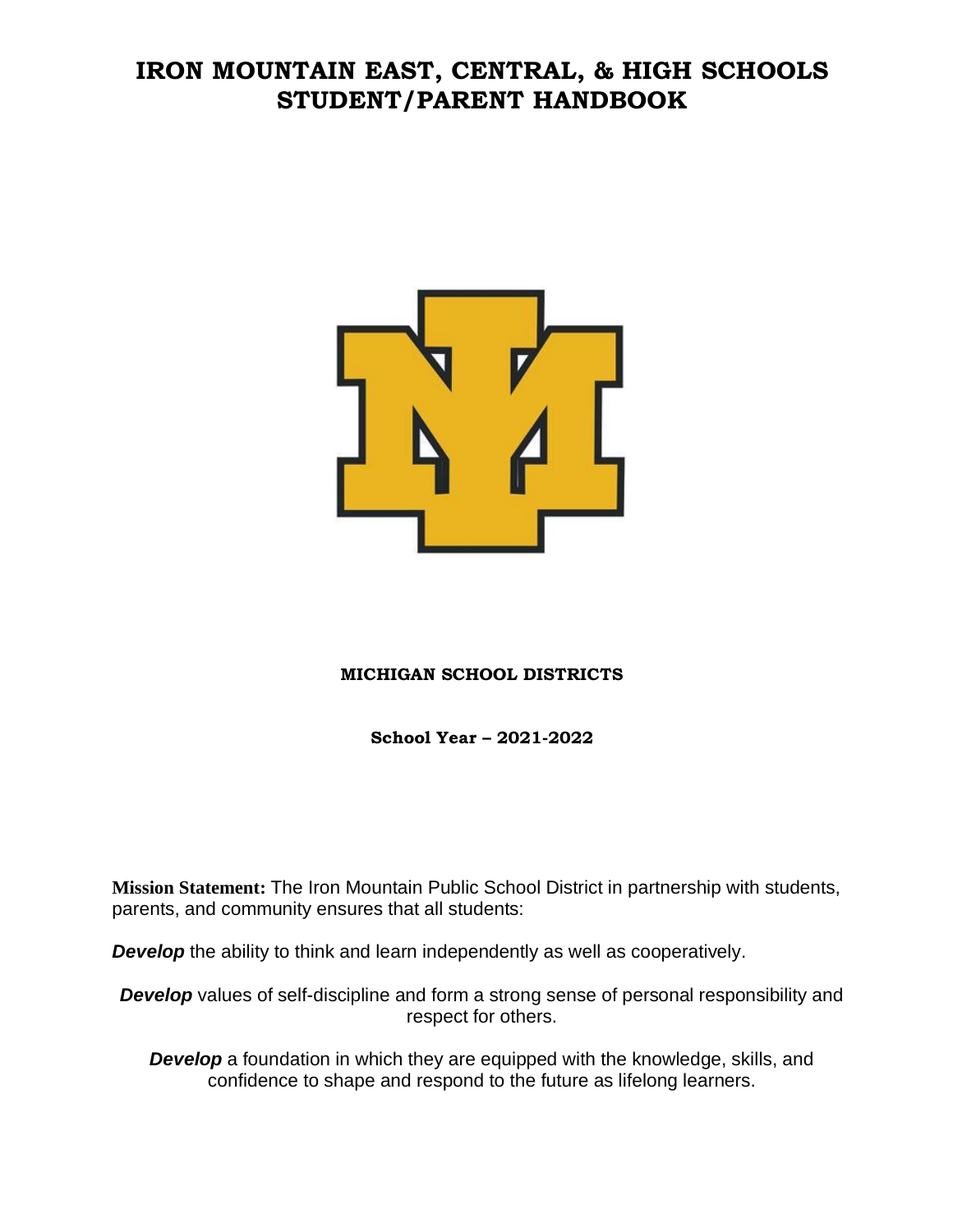### **Student/Parent Handbook**

for the

### Iron Mountain East Elementary, Central Middle, and High School [\(www.imschools.org\)](http://www.imschools.org/)

### (906) 779-2610

*Welcome to Iron Mountain Public Schools. On behalf of the entire staff, I would like to welcome you to the 2021-2022 school year. We begin this year full of anticipation and excitement for the growth we know we are about to experience.* 

*As your partners in education, your academic success is very important to us. This handbook is designed to be used as a reference guide as you familiarize yourself with the policies and procedures of Iron Mountain Public Schools. These guidelines have been compiled with the input of staff, students, parents, and the Board of Education to ensure a safe school environment where learning is of the highest priority.* 

*This handbook also contains contact information to help you determine where to find assistance or answers to questions. You will also find information about services and activities that are available to you. We encourage you to take advantage of these opportunities to make the most of your time at IMPS. We look forward to this partnership and are excited to have you be a part of our team*.

Mr. William Traber, Principal **[906] 779-2610 ext. 4300**

Mrs. Shelly Petrusch, Guidance Counselor **[906] 779-2610 ext. 4405**

Mrs. Rebecca Towns, School Secretary **[906] 779-2610**

Mr. Jerry Sardina, Superintendent of Schools **[906] 779-2600**

**OFFICE STAFF**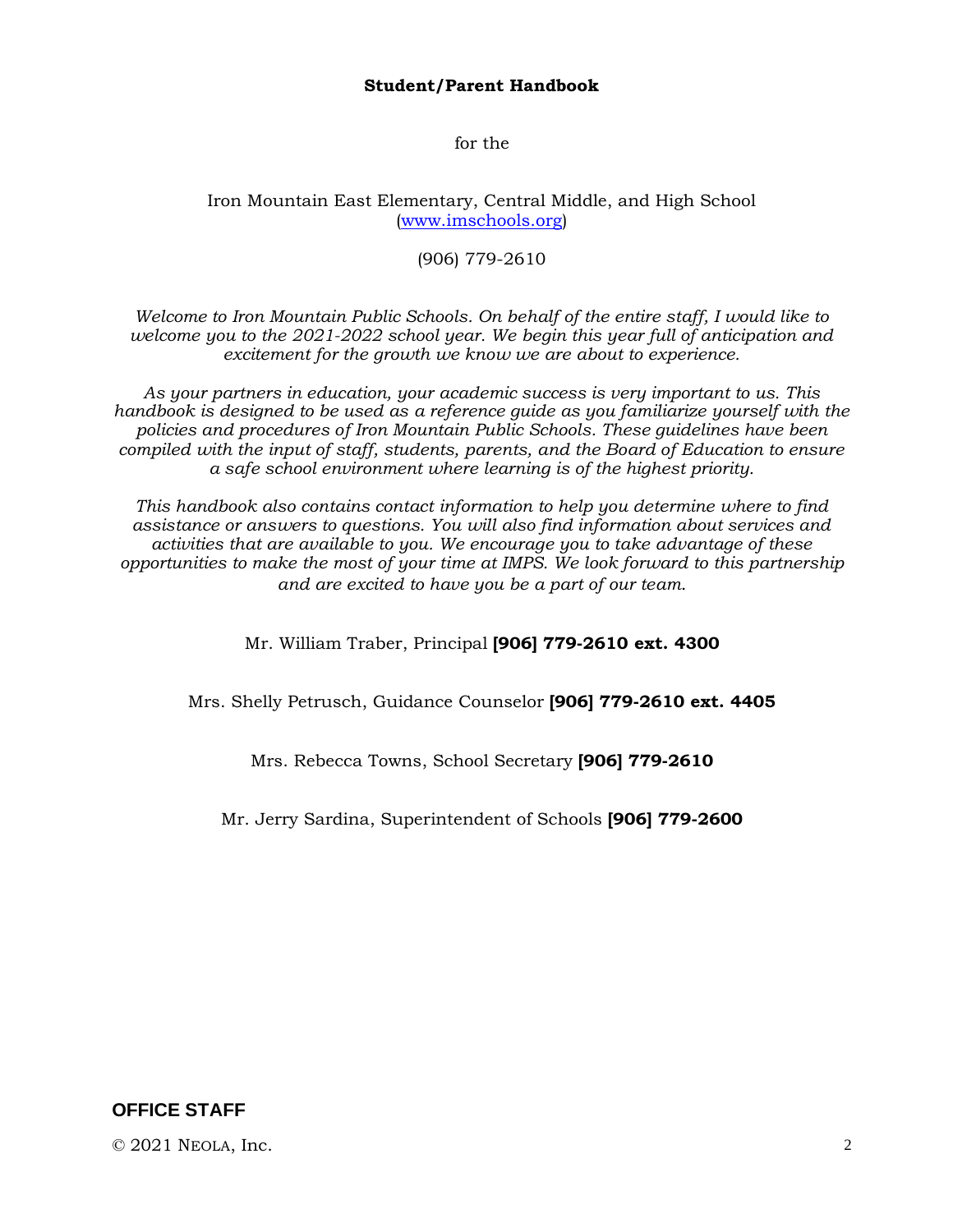| Rebecca Towns        | Main Office                                                    |
|----------------------|----------------------------------------------------------------|
| townsr@imschools.org | 779-2610                                                       |
| Donny Bianco         | Athletics, Special Education, Title I, Transportation Director |

Guidance Counselor

ext. 4305

#### **STUDENT SERVICES**

| <b>Shelly Petrusch</b>  |
|-------------------------|
| petruschs@imschools.org |

[biancod@imschools.org](mailto:biancod@imschools.org) ext. 4812

Allison Cevigney<br>
cevigneya@imschools.org<br>
ext. 4815  $cevigneva@imschools.org$ 

Kathy Barnes *Guidance Administrative Assistant* [barnesk@imschools.org](mailto:barnesk@imschools.org) ext. 4317

Sara Davis Speech-Language Pathologist [daviss@imschools.org](mailto:daviss@imschools.org) ext. 4705

Holly Sundman DIISD *Psychologist* [hsundman@diisd.org](mailto:hsundman@diisd.org)

TBD DIISD *Social Worker*

| Dawn Smith           |  |
|----------------------|--|
| smithd@imschools.org |  |

Scholarship Coordinator ext. 4318

[raya@imschools.org](mailto:raya@imschools.org) ext. 4303

Adam Ray School Resource Officer - Iron Mountain Police Department

### **TEACHING STAFF**

| Rhonda Carey         | careyr@imschools.org        | Thomas Thomann     | thomannt@imschools.org  |
|----------------------|-----------------------------|--------------------|-------------------------|
| Marcus Cellelo       | cellelom@imschools.org      | Cheryl Wender      | wenderc@imschools.org   |
| Lori Cevigney        | cevigneyl@imschools.org     | <b>Ed Williams</b> | williamse@imschools.org |
| Jeff Christiansen    | christiansenj@imschools.org | Renee Yake         | yaker@imschools.org     |
| Audra DeRidder       | deriddera@imschools.org     |                    |                         |
| <b>Sharon Ducat</b>  | ducats@imschools.org        |                    |                         |
| Michele Haferkorn    | haferkorn@imschools.org     |                    |                         |
| Shannon Hansen       | hansens@imschools.org       |                    |                         |
| Michelle Herman      | hermanmi@imschools.org      |                    |                         |
| <b>Heather Hiatt</b> | hiatth@imschools.org        |                    |                         |
| Harvey Johnson       | johnsonh@imschools.org      |                    |                         |
| Robin Martilla       | martilar@imschools.org      |                    |                         |
| Chad McCole          | mccolec@imschools.org       |                    |                         |
| Amy Pietrantonio     | pietrantonioa@imschools.org |                    |                         |
| Kim Bouchard         | soldak@imschools.org        |                    |                         |
| Kristin Stanchina    | stanchinak@imschools.org    |                    |                         |

### **PARAPROFESSIONALS**

© 2021 NEOLA, Inc. 3 Jamie Clarke Gloria Phillips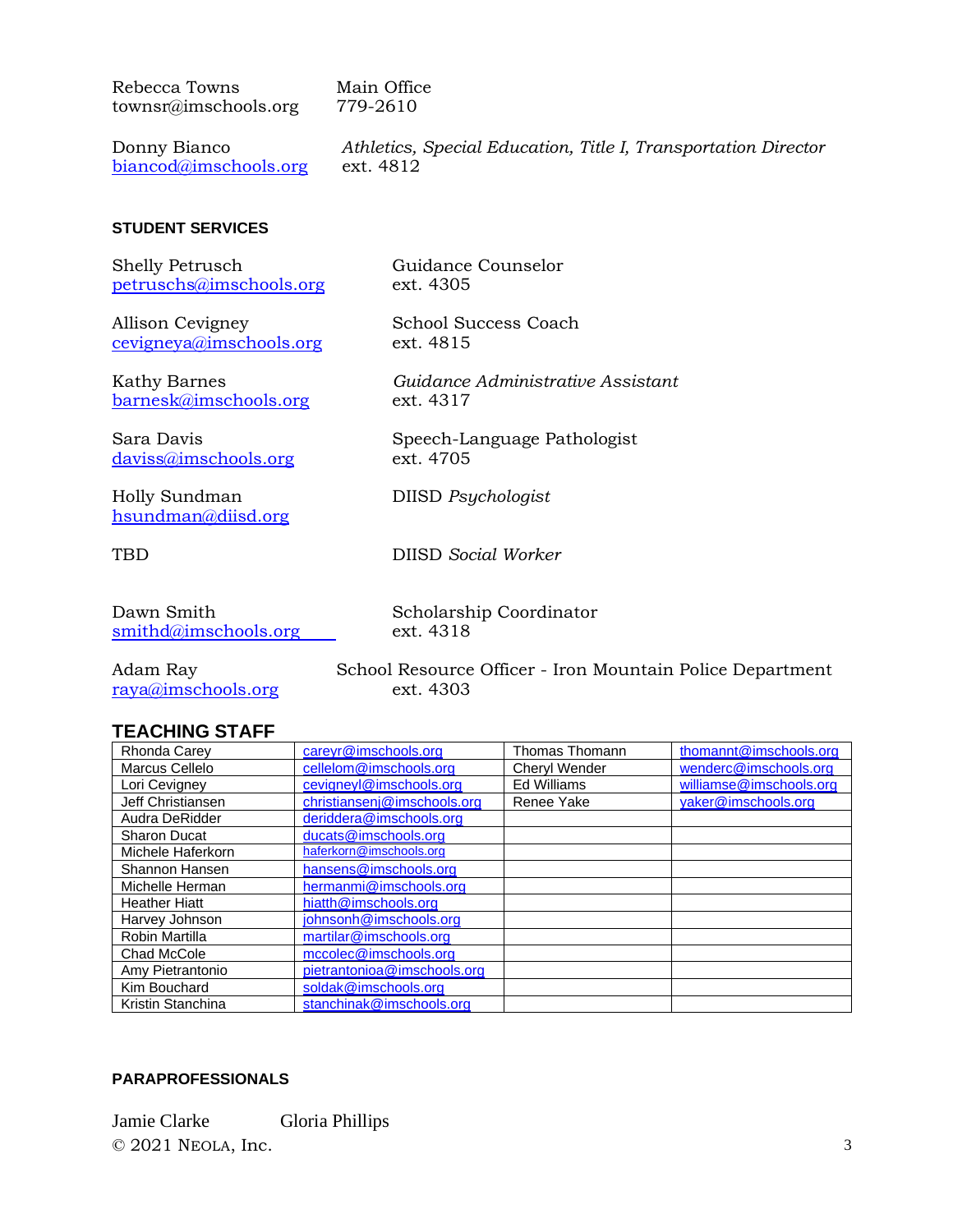| Junie Barrow | <b>Carly Shoquist</b> |
|--------------|-----------------------|
| Cassie Dani  | Julie Christiansen    |
| Marlo Jayne  |                       |

### **Board of Education**

|                                                              | <b>Election Date</b> | <b>Term Expires</b> |
|--------------------------------------------------------------|----------------------|---------------------|
| Rob Langsford – President<br>langsfordr@imschools.org        | 2011                 | 2024                |
| Lisa Basanese – Vice President<br>basanesel@imschools.org    | 2008                 | 2024                |
| Lisa Carollo – Secretary<br>carollol@imschools.org           | 2015                 | 2022                |
| Scott Celello – Treasurer<br>celellos@imschools.org          | 2019                 | 2026                |
| Geno Basanese - Trustee<br>basaneseg@imschools.org           | 2018                 | 2024                |
| Foz Burgoon - Trustee<br>burgoonf@imschools.org              | 2015                 | 2022                |
| Shari Picucci-White – Trustee<br>picucciwhites@imschools.org | 2021 (appointed)     | 2022                |

2020 NEOLA, Inc.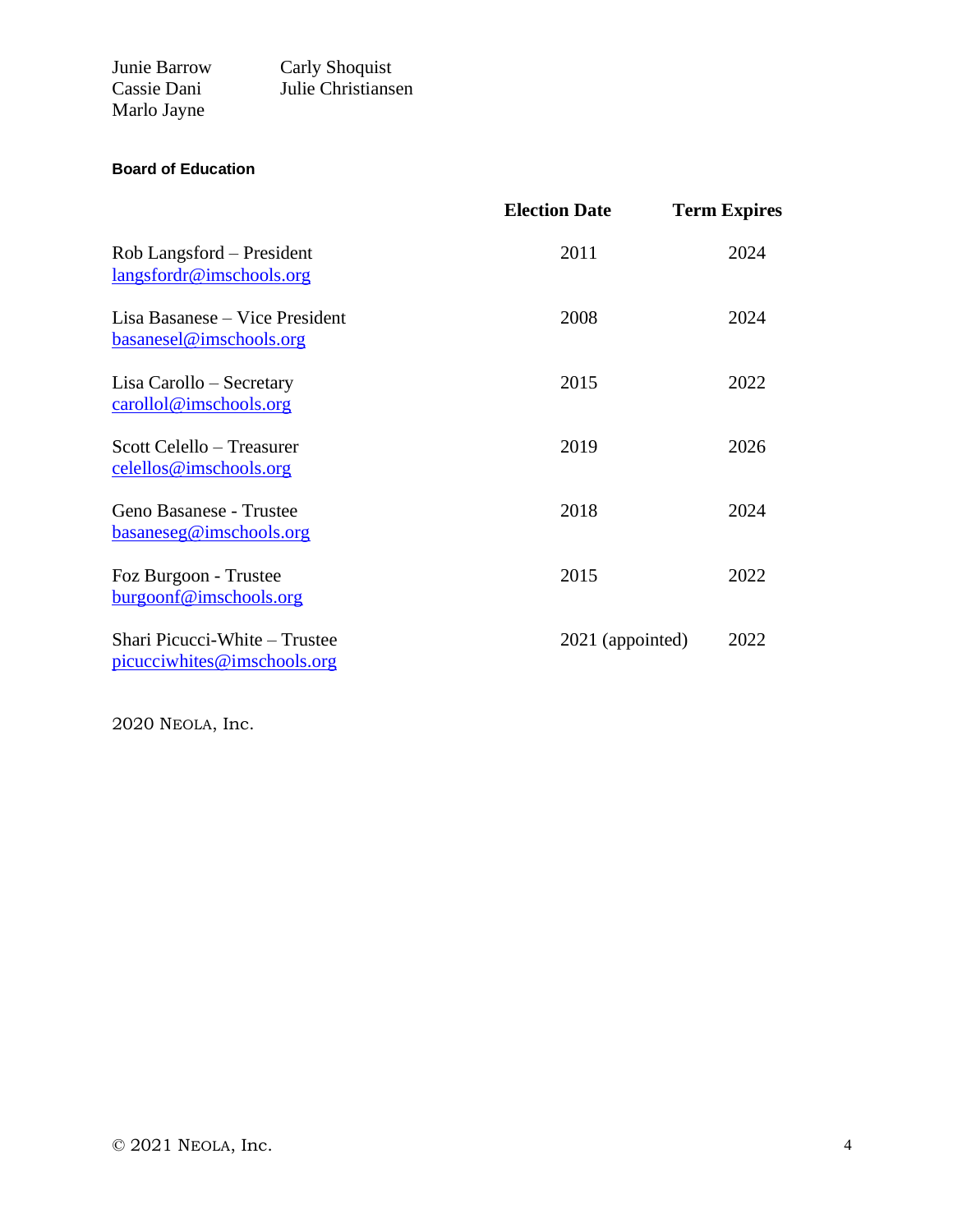## **TABLE OF CONTENTS**

| Foreword                                   | 7  |
|--------------------------------------------|----|
| Mission of the School                      | 7  |
| <b>Equal Education Opportunity</b>         |    |
| Parent Involvement                         | 8  |
| School Day                                 |    |
| <b>Student Rights and Responsibilities</b> |    |
| Student Well-Being                         | 12 |
| Injury and Illness                         | 12 |
| Homebound Instruction                      | 12 |

## **Section I - General Information**

| Enrolling in the School                                  | 13 |
|----------------------------------------------------------|----|
| Scheduling and Assignment                                | 14 |
| Early Dismissal                                          | 14 |
| Transfer Out of the District                             | 14 |
| Withdrawal from School                                   | 14 |
| Immunizations                                            | 15 |
| <b>Emergency Medical Authorization</b>                   | 15 |
| Use of Medications                                       | 15 |
| Control of Casual-Contact Communicable Disease and Pests | 18 |
| Control of Noncasual-Contact Communicable Diseases       | 18 |
| Individuals with Disabilities                            | 19 |
| Student Records                                          | 19 |
| Student Fees, Fines, Supplies                            | 23 |
| Student Fund-Raising                                     | 24 |
| Student Valuables                                        | 24 |
| Review of Instructional Materials and Activities         | 25 |
| Meal Service                                             | 25 |
| Fire, Lock Down and Tornado Drills                       | 25 |
| <b>Emergency Closings and Delays</b>                     | 26 |
| Preparedness for Toxic and Asbestos Hazards              | 27 |
| <b>Visitors</b>                                          | 27 |
| Use of the Library                                       | 27 |
| Use of School Equipment and Facilities                   | 27 |
| Lost and Found                                           | 27 |
| Student Sales                                            | 27 |
| Use of Telephones                                        | 28 |
| <b>Advertising Outside Activities</b>                    | 28 |
|                                                          |    |

## Section II - Academics

| Course Offerings                    | 29 |
|-------------------------------------|----|
| Field Trips                         | 29 |
| Grades                              | 29 |
| Promotion, Placement, and Retention | 31 |
| <b>Graduation Requirements</b>      | 32 |
| Postsecondary (Dual) Enrollment     | 33 |
| On-Line/Blended Learning Program    | 33 |
| Recognition of Student Achievement  | 38 |
| Homework                            | 39 |
| Computers Technology and Networks   | 39 |
| Student Assessment                  | 43 |

 $\odot$  2021 NEOLA, Inc. 5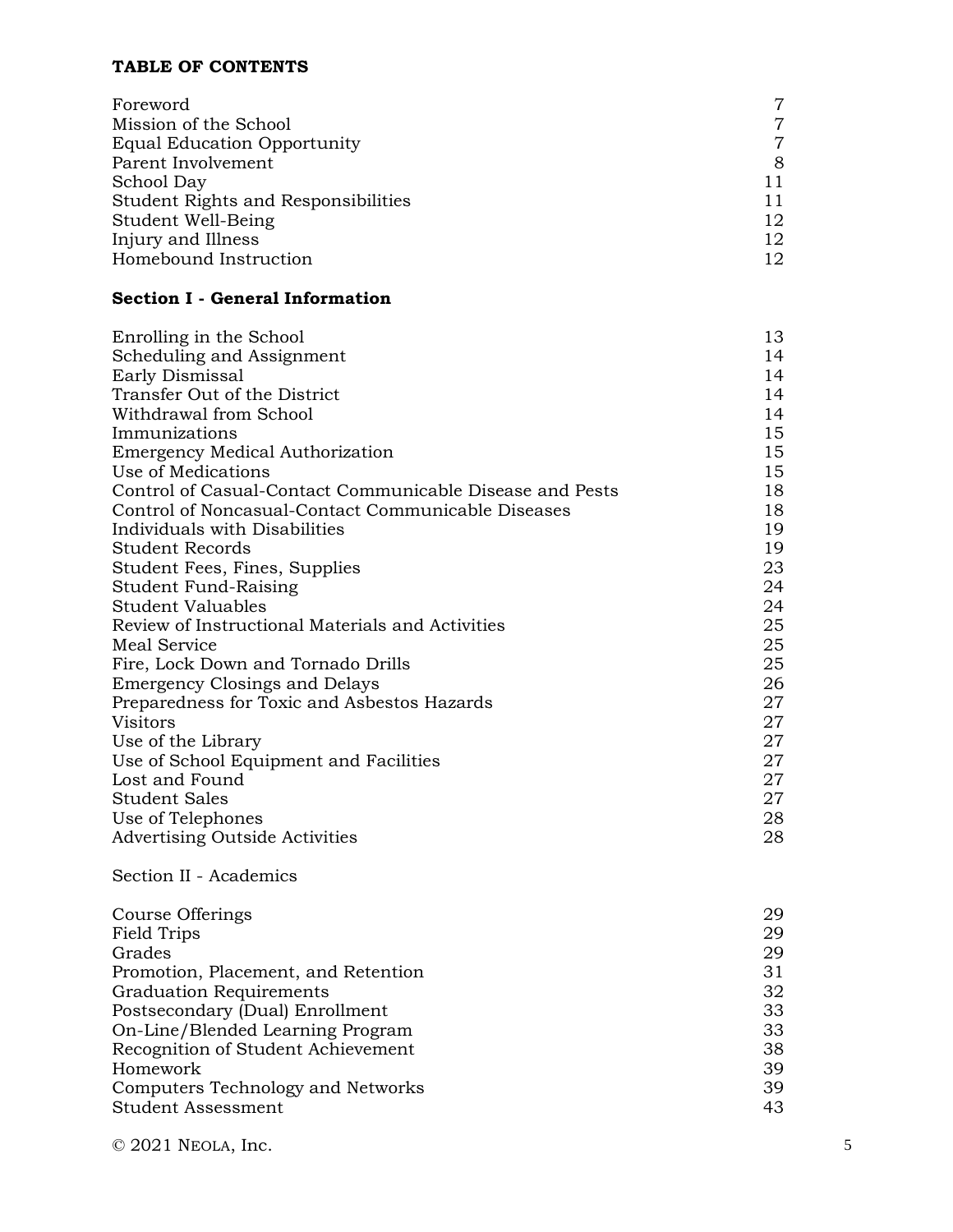### Section III - Student Activities

| School-Sponsored Clubs and Activities         | 45 |
|-----------------------------------------------|----|
| Non-school-Sponsored Clubs and Activities     | 45 |
| Athletics                                     | 46 |
| Student Employment                            | 46 |
| Section IV - Student Conduct                  |    |
| Attendance                                    | 47 |
| Student Attendance at School Events           | 51 |
| Code of Conduct                               | 51 |
| Student Discipline Code                       | 54 |
| Discipline                                    | 84 |
| Due Process Rights                            | 86 |
| Search and Seizure                            | 87 |
| Student Rights of Expression                  | 88 |
| Student Concerns, Suggestions, and Grievances | 89 |
| Section V - Transportation                    |    |
| Bus Transportation to School                  | 89 |
| <b>Bus Conduct</b>                            | 89 |
| Videotapes on School Buses                    | 91 |
| Penalties for Infractions                     | 91 |
| Self-Transportation to School                 | 91 |

**NOTE:** This Student/Parent Handbook is based in significant part on policies adopted by the Board of Education and Administrative Guidelines developed by the Superintendent. Those Board Policies and Administrative Guidelines are incorporated by reference into the provisions of this Handbook. The Policies and Administrative Guidelines are periodically updated in response to changes in the law and other circumstances. Therefore, there may have been changes to the documents reviewed in this Handbook since it was printed in 2020**.** If you have questions or would like more information about a specific issue or document, contact your school principal, or access the document on the District's website: http://imschools.org/ by clicking on "school board" tab and then "Bylaws & Policies" and finding the specific policy or administrative guideline in the Table of Contents for that section.

### **FOREWORD**

 $\odot$  2021 NEOLA, Inc. 6 This student handbook was developed to answer many of the commonly asked questions that you and your parents may have during the school year and to provide specific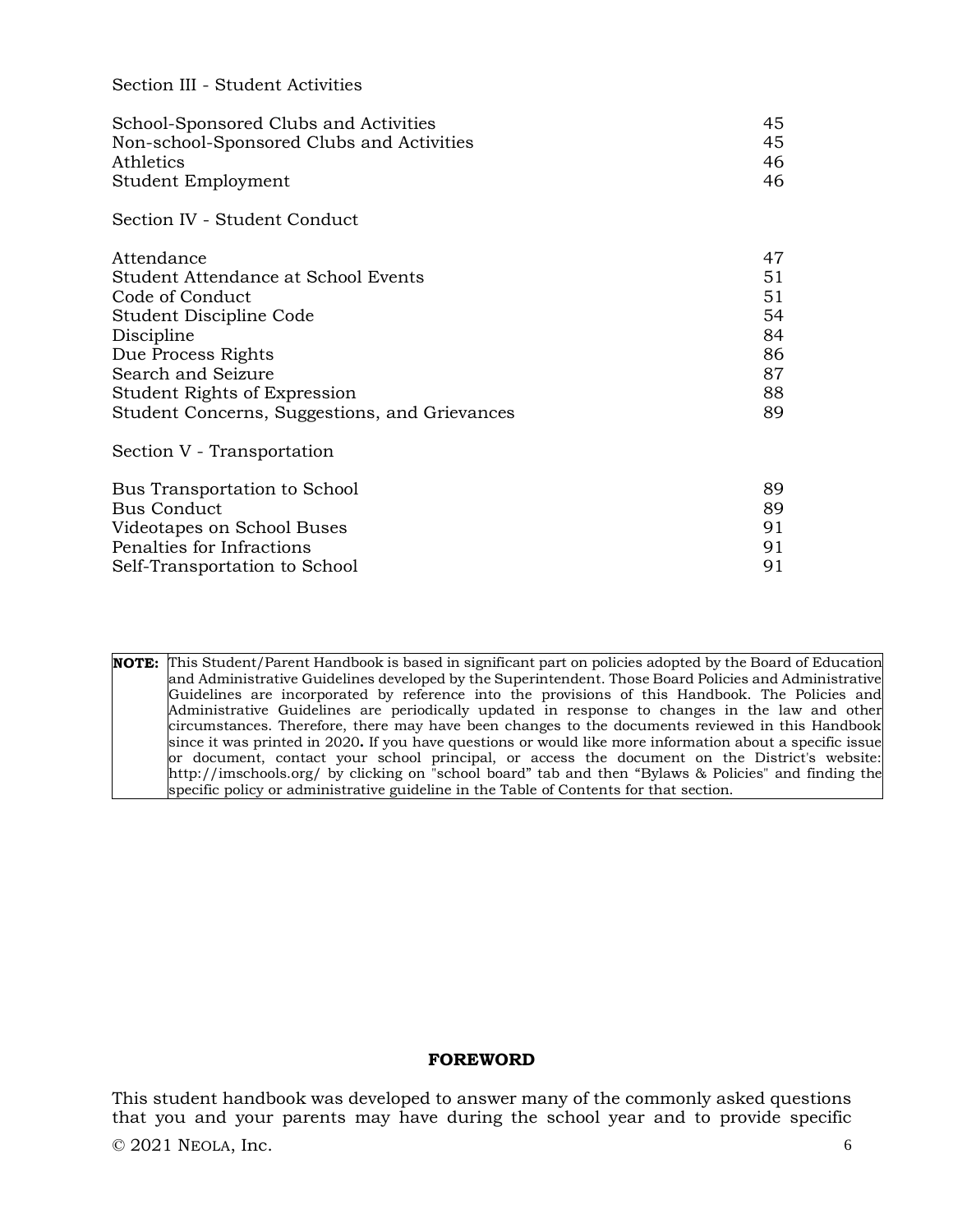information about certain Board policies and procedures. This handbook contains important information that you should know. Become familiar with the following information and keep the handbook available for frequent reference by you and your parents. If you have any questions that are not addressed in this handbook, you are encouraged to talk to your teachers or the building principal.

This handbook summarizes many of the official policies and administrative guidelines of the Board of Education and the District. To the extent that the handbook is ambiguous or conflicts with these policies and guidelines, the policies and guidelines shall control. This handbook is effective immediately and supersedes any prior handbook and other written material on the same subjects.

This handbook does not equate to an irrevocable contractual commitment to the student, but only reflects the current status of the Board's policies and the School's rules as of August 12, 2021. If any of the policies or administrative guidelines referenced herein are revised after August 12, 2021 the language in the most current policy or administrative guideline prevails.

### **MISSION OF THE SCHOOL**

The Iron Mountain Public School District in partnership with students, parents, and community ensures that all students:

*Develop* the ability to think and learn independently as well as cooperatively.

*Develop* values of self-discipline and form a strong sense of personal responsibility and respect for others.

**Develop** a foundation in which they are equipped with the knowledge, skills, and confidence to shape and respond to the future as lifelong learners.

#### **EQUAL EDUCATION OPPORTUNITY**

It is the policy of this District to provide an equal education opportunity for all students.

Any person who believes that s/he has been discriminated against based on his/her race, color, disability, religion, gender, or national origin, while at school or a school activity should immediately contact the School District's Compliance Officer listed below:

> William Traber Grades 5-12 Principal (906) 779-2610

Complaints will be investigated in accordance with the procedures as described in Board Policy 2260. Any student making a complaint or participating in a school investigation will be protected from any threat or retaliation. The Compliance Officer can provide additional information concerning equal access to educational opportunity.

#### **PARENT INVOLVEMENT**

## **2112 - PARENT INVOLVEMENT IN THE SCHOOL PROGRAM**

 $\odot$  2021 NEOLA, Inc.  $\qquad \qquad$  7 The Board of Education recognizes and values parents and families as children's first teachers and decision-makers in education. The Board believes that student learning is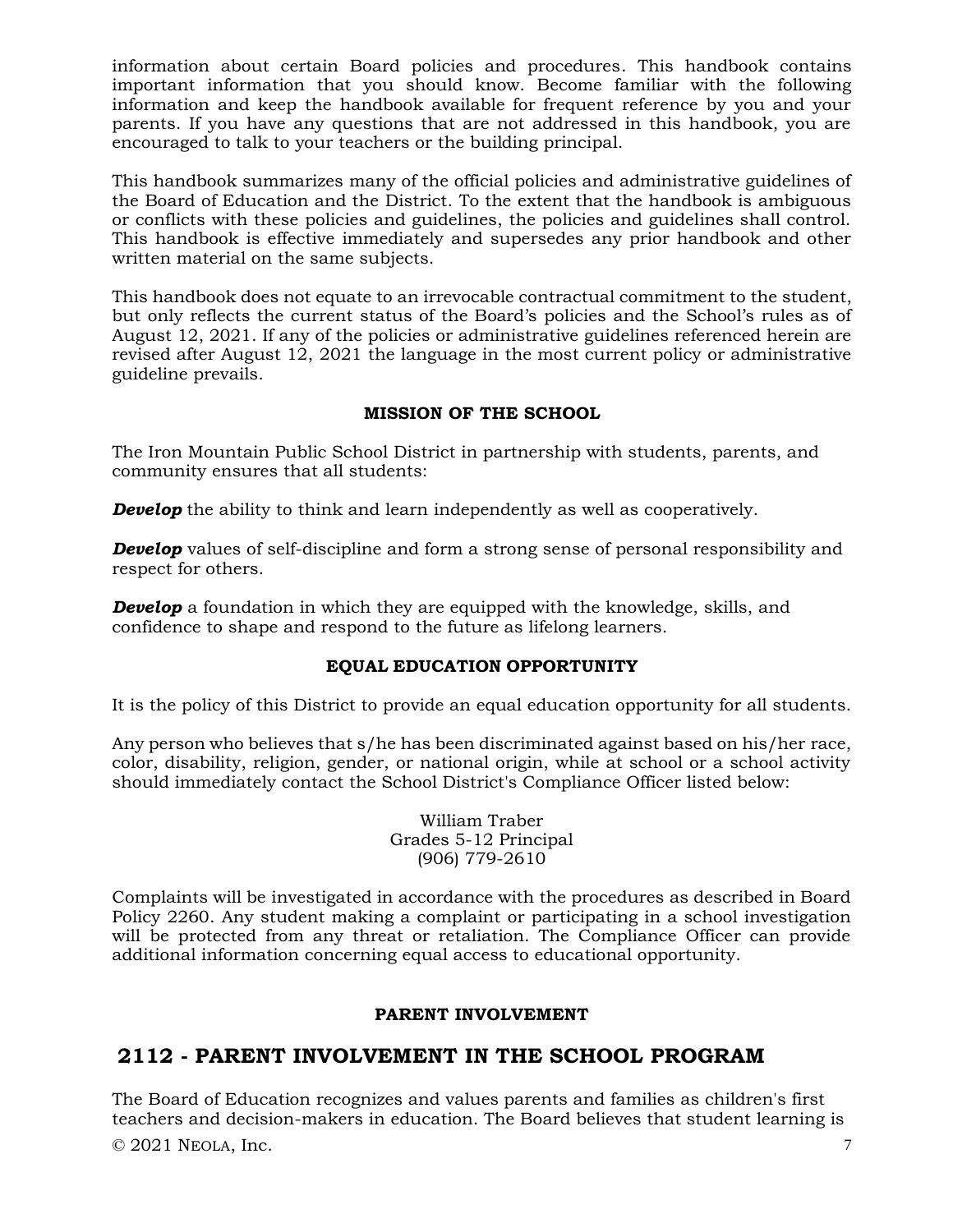more likely to occur when there is an effective partnership between the school and the student's parents and family. Such a partnership between the home and school and greater involvement of parents in the education of their children generally result in higher academic achievement, improved student behavior, and reduced absenteeism.

The term "families" is used in order to include children's primary caregivers, who are not their biological parents, such as foster caregivers, grandparents, and other family members.

Through this policy, the Board directs the establishment of a Parental Involvement Plan by which a school-partnership can be established and provided to the parent of each child in the District. The plan must encompass parent participation, through meetings and other forms of communication. The Parental Involvement Plan shall reflect the Board's commitment to the following:

### A. **Relationships with Families**

- 1. cultivating school environments that are welcoming, supportive, and student-centered;
- 2. providing professional development for school staff that helps build partnerships between families and schools;
- 3. providing family activities that relate to various cultures, languages, practices, and customs, and bridge economic and cultural barriers;
- 4. providing coordination, technical support and other support to assist schools in planning and implementing family involvement activities.

### B. **Effective Communication**

- 1. providing information to families to support the proper health, safety, and well-being of their children;
- 2. providing information to families about school policies, procedures, programs, and activities;
- 3. promoting regular and open communication between school personnel and students' family members;
- 4. communicating with families in a format and language that is understandable, to the extent practicable;
- 5. providing information and involving families in monitoring student progress;
- 6. providing families with timely and meaningful information regarding Michigan's academic standards, State and local assessments, and pertinent legal provisions;
- 7. preparing families to be involved in meaningful discussions and meetings with school staff.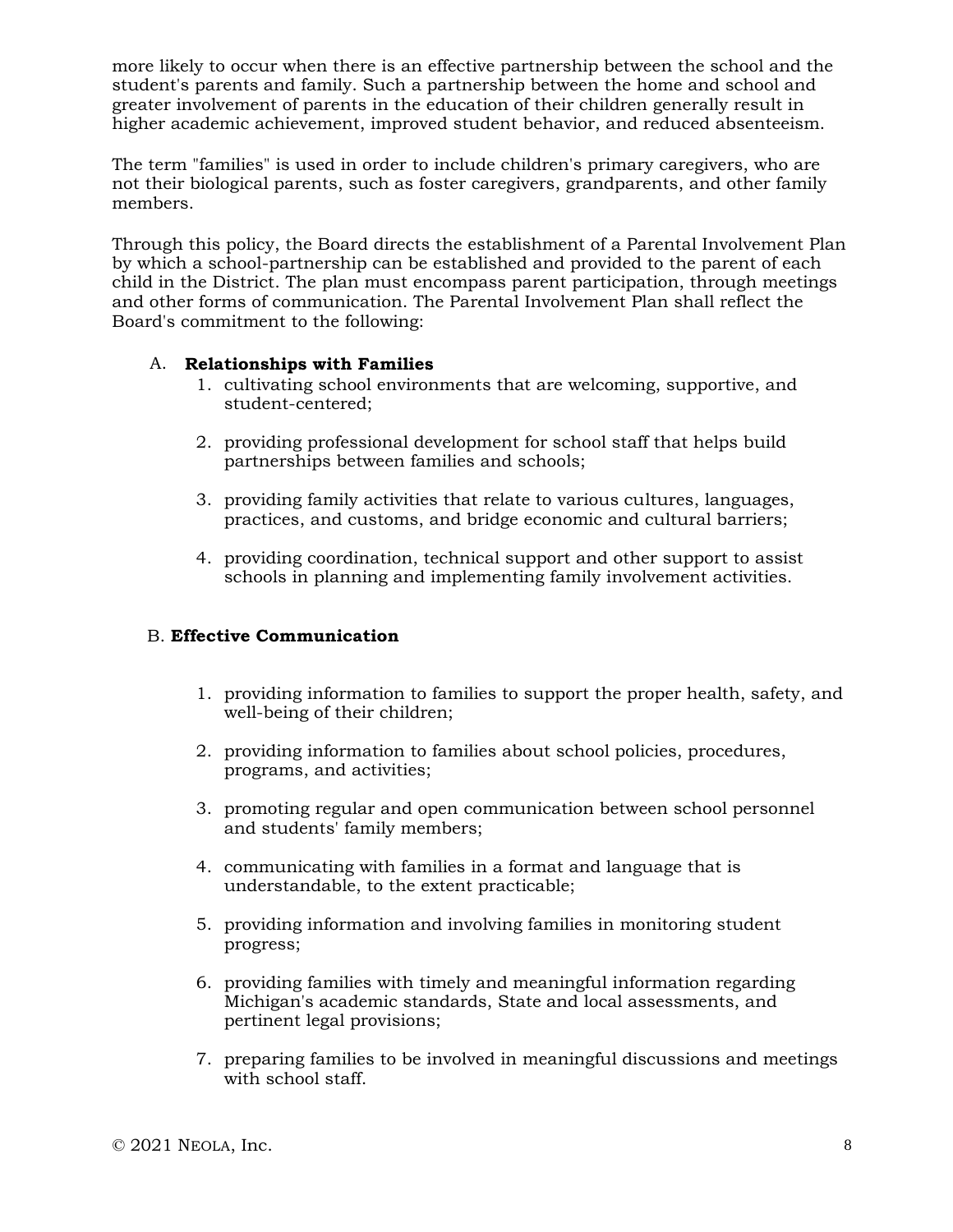### C. **Volunteer Opportunities**

- 1. providing volunteer opportunities for families to support their children's school activities;
- 2. supporting other needs, such as transportation and childcare, to enable families to participate in school-sponsored family involvement events.

### D. **Learning at Home**

- 1. offering training and resources to help families learn strategies and skills to support at-home learning and success in school;
- 2. helping families to provide a school and home environment that encourages learning and extends learning at home.

### E. **Involving Families in Decision Making and Advocacy**

- 1. involving families as partners in the process of school review and continuous improvement planning;
- 2. involving families in the development of its District-wide parent involvement policy and plan, and distributing the policy and plan to families.

### F. **Collaborating with the Community**

- 1. building constructive partnerships and connecting families with communitybased programs and other community resources;
- 2. coordinating and integrating family involvement programs and activities with District initiatives and community-based programs that encourage and support families' participation in their children's education, growth, and development.

### **Implementation**

The Superintendent will provide for a comprehensive plan to engage parents, families, and community members in a partnership in support of each student's academic achievement, the District's continuous improvement, and individual school improvement plans. The plan will be distributed to all parents and students through publication in the Student Handbook or other suitable means. The plan will provide for annual evaluation, with the involvement of parents and families, of the plan's effectiveness and identification of barriers to participation by parents and families. Evaluation findings will be used in the annual review of the Parent and Family Involvement policy and to improve the effectiveness of the District plan.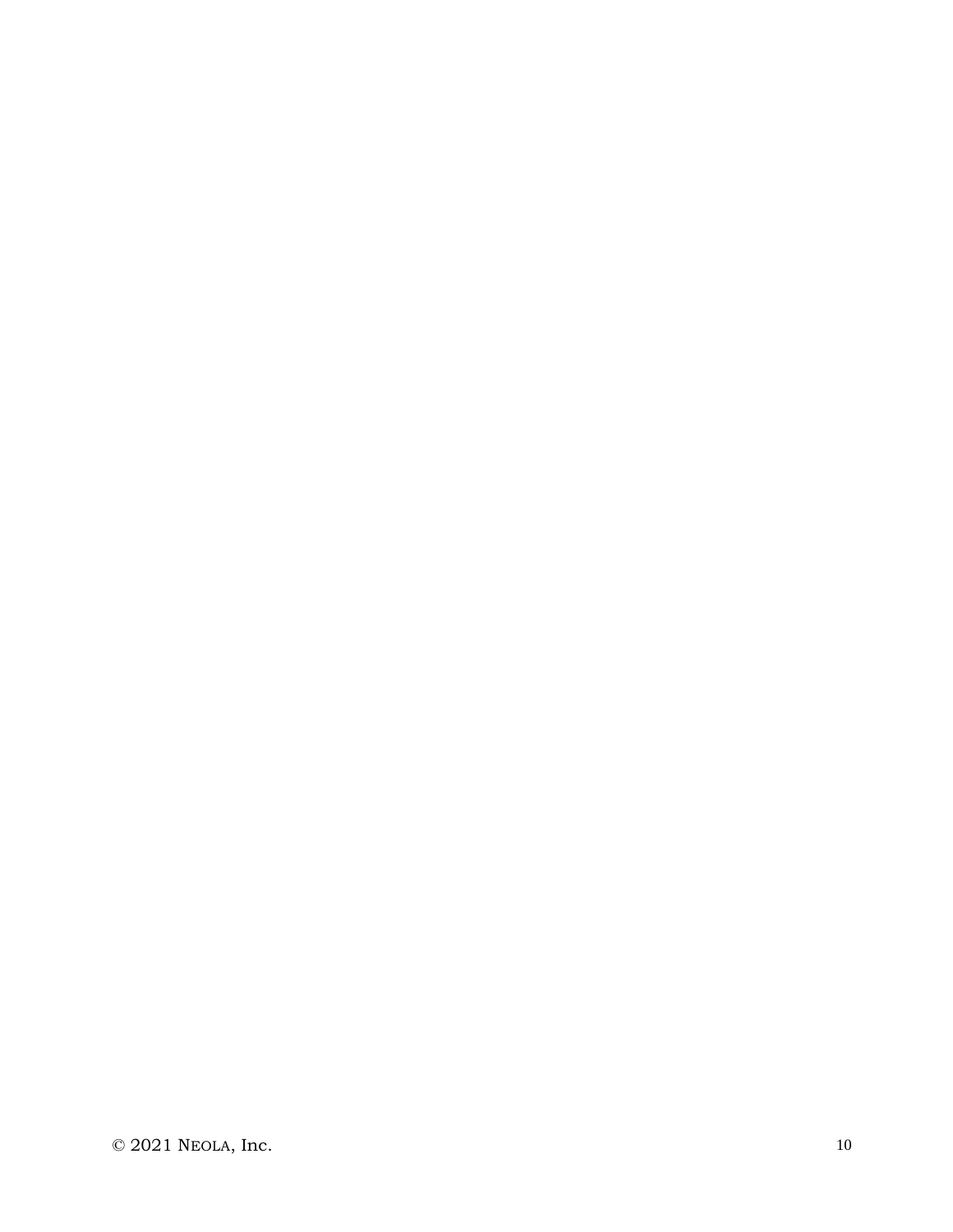#### **SCHOOL DAY**

Office Hours: 7:00am – 4:00pm (Monday through Friday) School Day: East Elementary 8:00am – 3:00pm Lunch – 11:00am – 11:37am Central Middle School and High School Period 1 7:50am – 8:37am 2 8:42am – 9:29am Seminar 9:34am – 10:00am 3 10:00am – 10:47am 4 10:52am – 11:39am Lunch 11:44am – 12:14pm 5 12:19pm – 1:06pm 6 1:11pm – 1:58pm 7 2:03pm – 2:50pm

#### **STUDENT RIGHTS AND RESPONSIBILITIES**

The rules and procedures of the school are designed to allow each student to obtain a safe, orderly, and appropriate education. Students can expect their rights to freedom of expression and association and to fair treatment as long as they respect those rights for their fellow students and the staff. Students will be expected to follow teachers' directions and to obey all school rules. Disciplinary procedures are designed to ensure due process (a fair hearing) before a student is removed because of his/her behavior.

Parents have the right to know how their child is succeeding in school and will be provided information on a regular basis and as needed, when concerns arise. Many times it will be the student's responsibility to deliver that information. If necessary, the mail or hand delivery may be used to ensure contact. Parents are encouraged to build a two-way link with their child's teachers and support staff by informing the staff of suggestions or concerns that may help their child better accomplish his/her educational goals.

Students must arrive at school on time, prepared to learn and participate in the educational program. If, for some reason, this is not possible, the student should seek help from Ms. Shelly Petrusch, School Counselor.

Adult students (age eighteen (18) or older) must follow all school rules.

If residing at home, adult students should include their parents in their educational program.

#### **STUDENT WELL-BEING**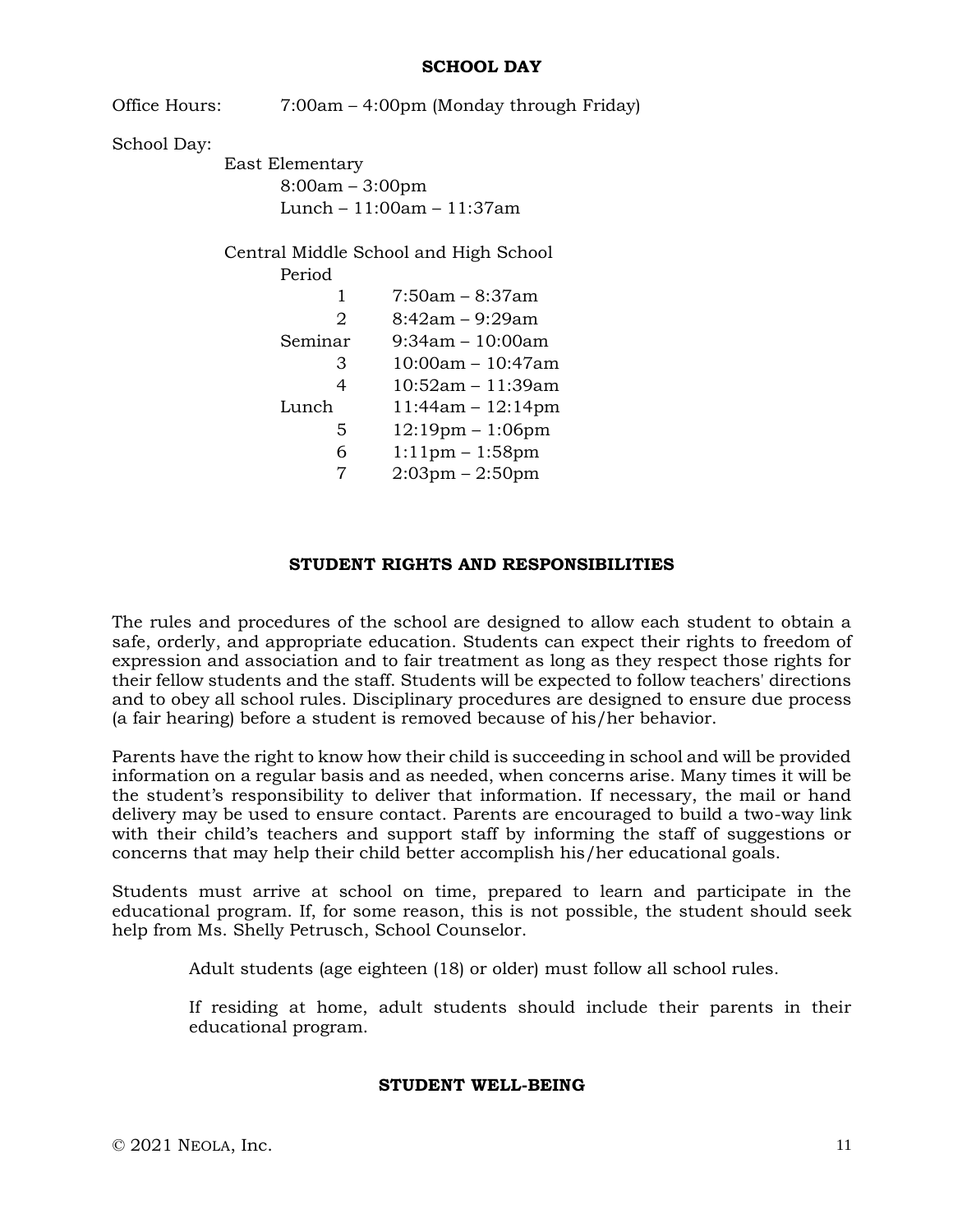Student safety is a responsibility of the staff. All staff members are familiar with emergency procedures such as fire, lock down, tornado drills, and accident reporting procedures. Should a student be aware of any dangerous situation or accident, s/he must notify any staff person immediately.

State law requires that all students must have an emergency medical card completed, signed by a parent or guardian, and filed in the School office. A student may be excluded from school until this requirement has been fulfilled.

Students with specific health care needs should deliver written notice about such needs along with proper documentation by a physician, to the School Office.

### **INJURY AND ILLNESS**

All injuries must be reported to a teacher or the office. If minor, the student will be treated and may return to class. If medical attention is required, the office will follow the School's emergency procedures.

A student who becomes ill during the school day should request permission to go to the office. An appropriate adult in the office will determine whether the student should remain in school or go home. No student will be released from school without proper parental permission.

### **HOMEBOUND INSTRUCTION**

The District shall arrange for individual instruction to students of legal school age who are not able to attend classes because of a physical or emotional disability.

Parents should contact the school administration regarding procedures for such instruction. Applications must be approved by the principal. The District will provide homebound instruction only for those confinements expected to last at least five (5) days.

Applications for individual instruction shall be made by a physician licensed to practice in this State, parent, student, or other caregiver. A physician must: certify the nature and existence of a medical condition; state the probable duration of the confinement; request such instruction; present evidence of the student's ability to participate in an educational program.

#### **SECTION I - GENERAL INFORMATION**

#### **ENROLLING IN THE SCHOOL**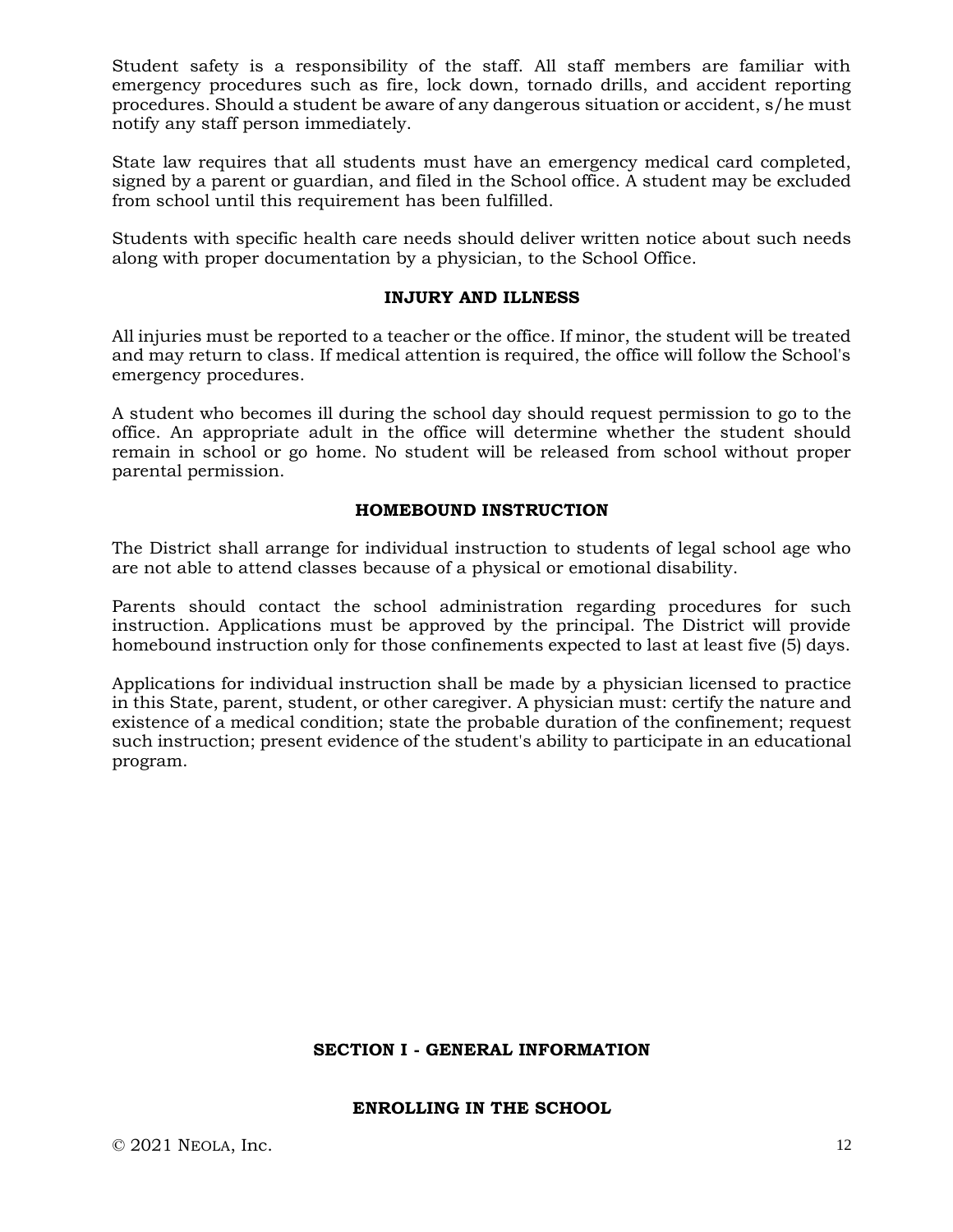In general, State law requires students to enroll in the school district in which their parent or legal guardian resides.

• unless enrolling under the District's open enrollment policy.

New students under the age of eighteen (18) must be enrolled by their parent or legal guardian. When enrolling, parents must provide copies of the following:

- A. a birth certificate or similar document,
- B. court papers allocating parental rights and responsibilities, or custody (if appropriate),
- C. proof of residency,
- D. proof of immunizations.

Under certain circumstances, temporary enrollment may be permitted. In such cases, parents will be notified about documentation required to establish permanent enrollment.

Students enrolling from another school must have an official transcript from their previous school in order to have credits transferred. Guidance Counselors will assist in obtaining the transcript, if not presented at the time of enrollment.

Homeless students who meet the Federal definition of homeless may enroll and will be under the direction of the District Liaison for Homeless Children with regard to enrollment procedures.

New students eighteen (18) years of age or older are not required to be accompanied by a parent when enrolling. When residing with a parent, these students are encouraged to include the parents in the enrollment process. When conducting themselves in school, adult students have the responsibilities of both student and parent.

A student who has been suspended or expelled by another public school in Michigan may be temporarily denied admission to the District's schools during the period of suspension or expulsion even if that student would otherwise be entitled to attend school in the District. Likewise, a student who has been expelled or otherwise removed for disciplinary purposes from a public school in another state and the period of expulsion or removal has not expired, may be temporarily denied admission to the District's schools during the period of expulsion or removal or until the expiration of the period of expulsion or removal which the student would have received in the District had the student committed the offense while enrolled in the District. Prior to denying admission, however, the Superintendent shall offer the student an opportunity for a hearing to review the circumstances of the suspension or expulsion and any other factors the Superintendent determines to be relevant.

#### **SCHEDULING AND ASSIGNMENT**

#### Elementary level

The principal will assign each student to the appropriate classroom program, Any questions or concern about the assignment should be discussed with the principal.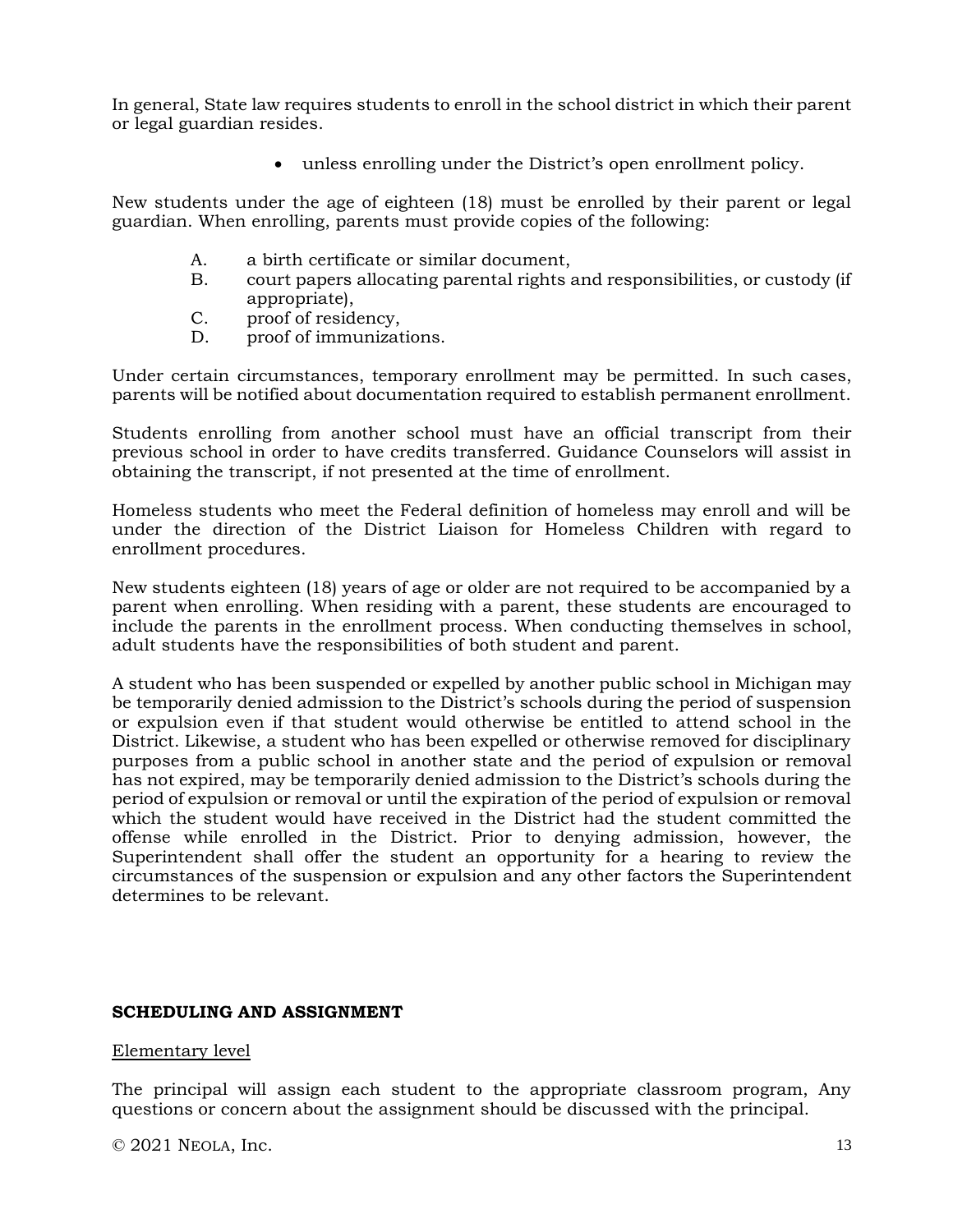### Secondary level

Schedules are provided to each student at the beginning of the school year or upon enrollment. Schedules are based on the student's needs and available class space. Any changes in a student's schedule should be handled through the guidance office. Students may be denied course enrollment due to a lack of available space, the need to pass prerequisites, or after reviewing student data it is determined, a more suitable class would be in the student's best interest. Students are expected to follow their schedules. Any variation should be approved with a pass or schedule change.

Foreign students and foreign-exchange students (from recognized and approved student programs) are eligible for admission on the same basis as other non-resident students.

#### **EARLY DISMISSAL**

No student will be allowed to leave school prior to dismissal time without a written request signed by the parent, a person whose signature is on file in the School office, or the parent coming to the school office to request the release. No student will be released to a person other than a custodial parent(s) without written permission signed by the custodial parent(s) or guardian.

#### **TRANSFER OUT OF THE DISTRICT**

Parents must notify the principal about plans to transfer their child to another school. If a student plans to transfer from **Iron Mountain Public Schools**, the parent must notify the principal. Transfer will be authorized only after the student has completed the arrangements, returned all school materials, and paid any fees or fines that are due. School records, may not be released if the transfer is not properly completed. Parents are encouraged to contact the high school front office secretary for specific details.

School officials, when transferring student records, are required to transmit disciplinary records including suspension and expulsion actions against the student.

#### **WITHDRAWAL FROM SCHOOL**

No student under the age of eighteen (18) will be allowed to withdraw from school without the written consent of his/her parents.

#### **IMMUNIZATIONS**

Students must be current with all immunizations required by law or have an authorized waiver from State immunization requirements. If a student does not have the necessary shots or waivers, the principal may remove the student or require compliance with a set deadline. This is for the safety of all students and in accordance with State law. Any questions about immunizations or waivers should be directed to the front office secretary.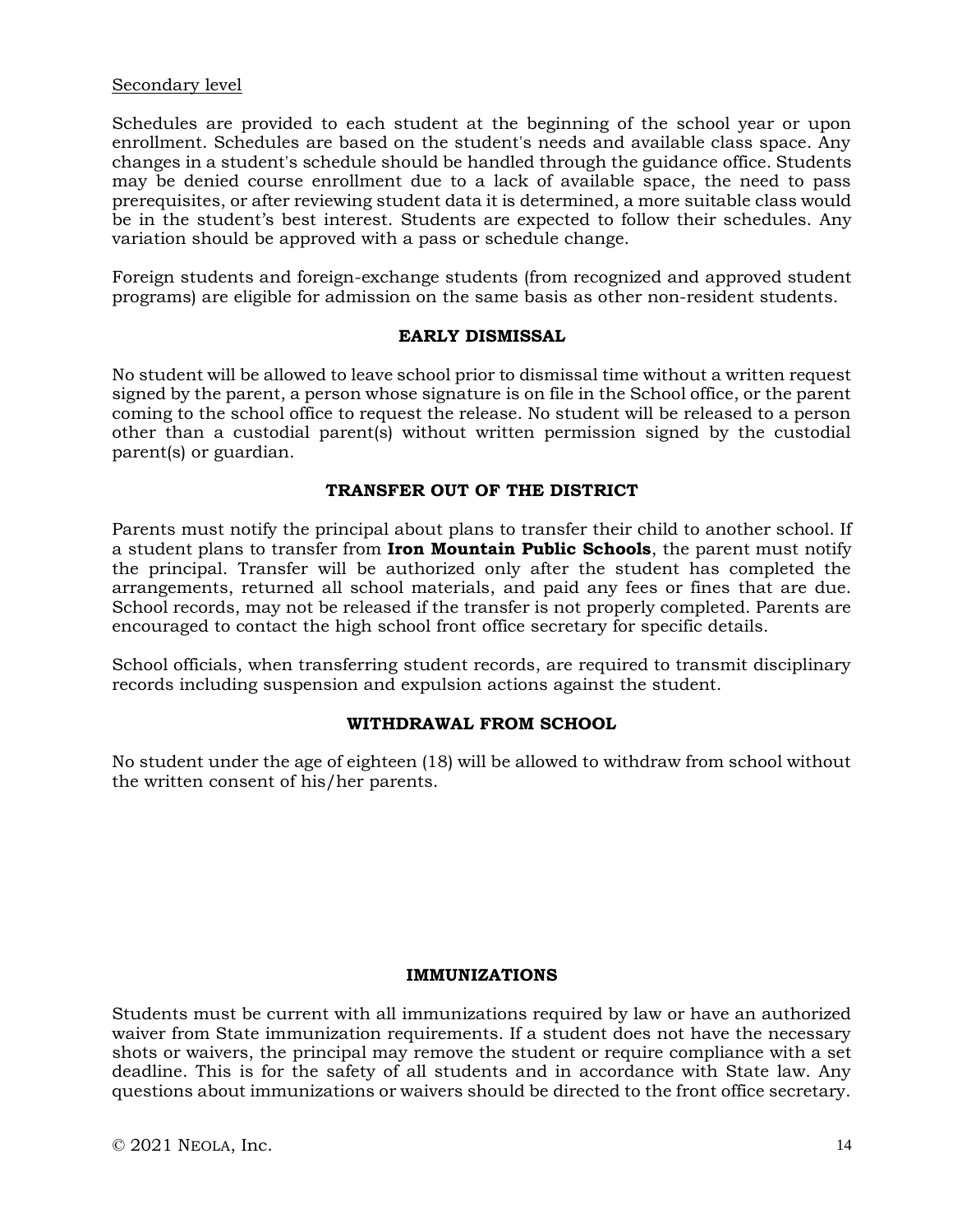#### **EMERGENCY MEDICAL AUTHORIZATION**

The Board has established a policy that every student must have an Emergency Medical Authorization Form completed and signed by his/her parent in order to participate in any activity off school grounds. This includes field trips, spectator trips, athletic and other extra-curricular activities, and co-curricular activities.

The Emergency Medical Authorization Form is provided at the time of enrollment and at the beginning of each year. Failure to return the completed form to the school will jeopardize a student's educational program.

### **USE OF MEDICATIONS**

In those circumstances where a student must take prescribed medication during the school day, the following guidelines are to be observed:

- A. Parents should, with their physician's counsel, determine whether the medication schedule could be adjusted to avoid administering medication during school hours.
- B. The Medication Request and Authorization Form 5330 F1, F1a, F1b, and F1c must be filed with the respective building principal before the student will be allowed to begin taking any medication during school hours.
- C. All medications must be registered with the principal's office.
- D. Medication that is brought to the office will be properly secured.

Medication MAY NOT be sent to school in a student's lunch box, pocket, or other means on or about his/her person, except for emergency medications for allergies and/or reactions.

E. Any unused medication unclaimed by the parent will be destroyed by school personnel when a prescription is no longer to be administered or at the end of a school year.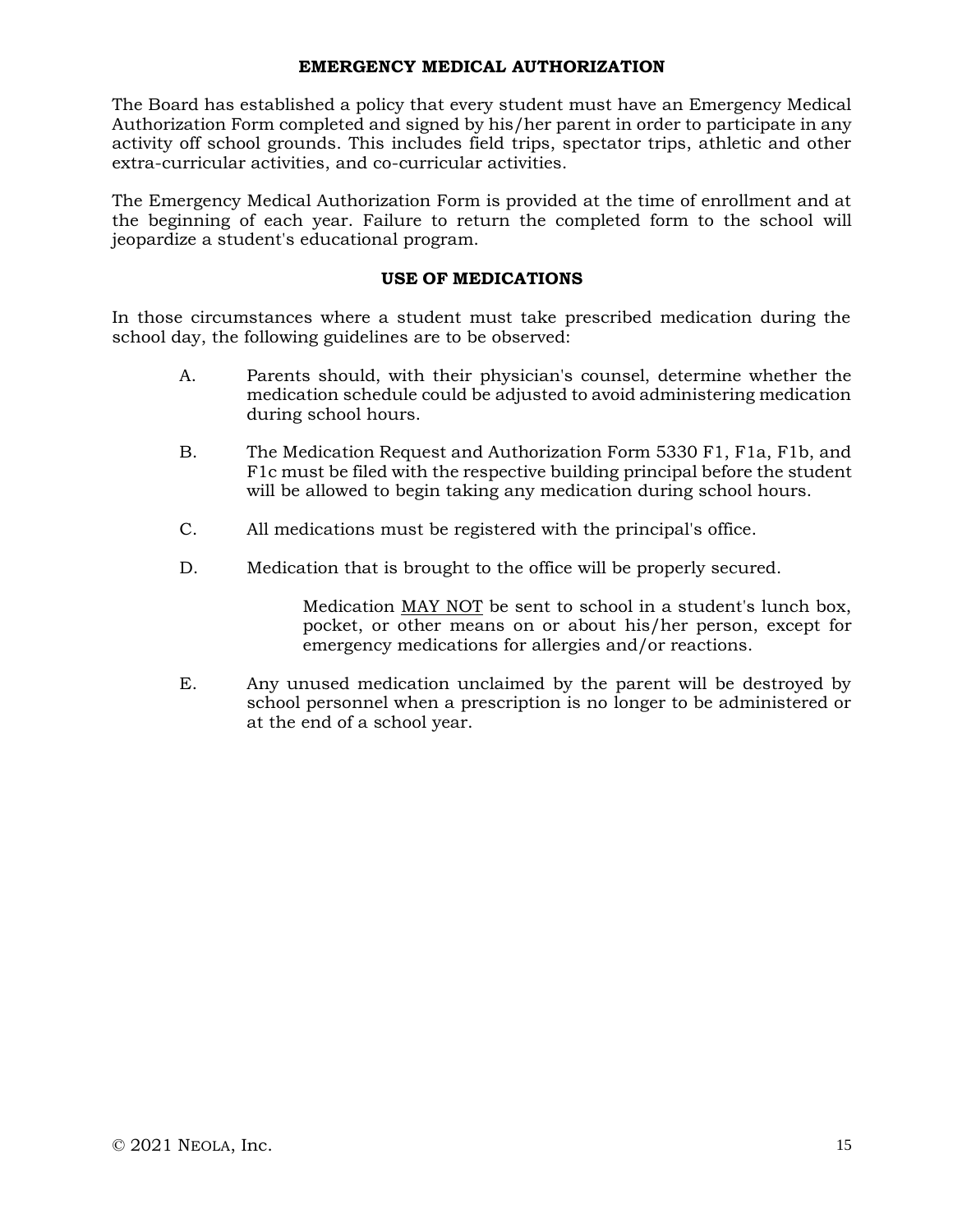The parents shall have sole responsibility to instruct their child to take the medication at the scheduled time, and the child has the responsibility for both presenting himself/herself on time and for taking the prescribed medication.

G. A log for each prescribed medication shall be maintained which will note the personnel giving the medication, the date, and the time of day. This log will be maintained along with the physician's written instructions and the parent's written permission release.

### **Asthma Inhalers and Epi-pens**

Students, with appropriate written permission from the physician and parent, may possess and use a metered dose inhaler or dry powder inhaler to alleviate asthmatic symptoms. Epinephrine (Epi-pen) is administered only in accordance with a written medication administration plan developed by the school principal and updated annually.

### **Non Prescribed (Over-the-Counter) Medications**

No student is allowed to take **non-prescription** (OTC) medication while at school or at any school related activity, unless the school has on file in the principal's office a physician's prescription or order. No student is allowed to possess or consume any prescription or non-prescription medication on school grounds or at a school-related function other than as provided for in this procedure. The school will not provide any over the counter (OTC) medication, if OTC medication is needed it must be provided in its original packaging by the parent/guardian.

### **Elementary (Grades K to 6)**

Parents may authorize the school to administer a nonprescribed medication using a form which is available at the school office. A physician does not have to authorize such medication but all of the other conditions described above under prescribed medications will also apply to nonprescribed medications. The student may be authorized on the request form by his/her parent to self-administer the medication in the presence of a school staff member. No other exceptions will be made to these requirements.

### **Secondary (Grades 7 to 12)**

Parents may authorize the school to administer a non prescribed medication using a form, which is available at the school office. A physician does not have to authorize such medication. The parent may also authorize on the form that their child may selfadminister the medication.

If a student is found using or possessing a non prescribed medication without parent authorization, s/he will be brought to the school office and the parents will be contacted for authorization. The medication will be confiscated until written authorization is received.

Any student who distributes a medication of any kind to another student or is found to possess a medication other than the one authorized is in violation of the school's Code of Conduct and will be disciplined in accordance with the drug-use provision of the Code.

Before any prescribed medication or treatment may be administered to any student during school hours, the Board shall require the written prescription and instructions from the child's physician accompanied by the written authorization of the parent. Both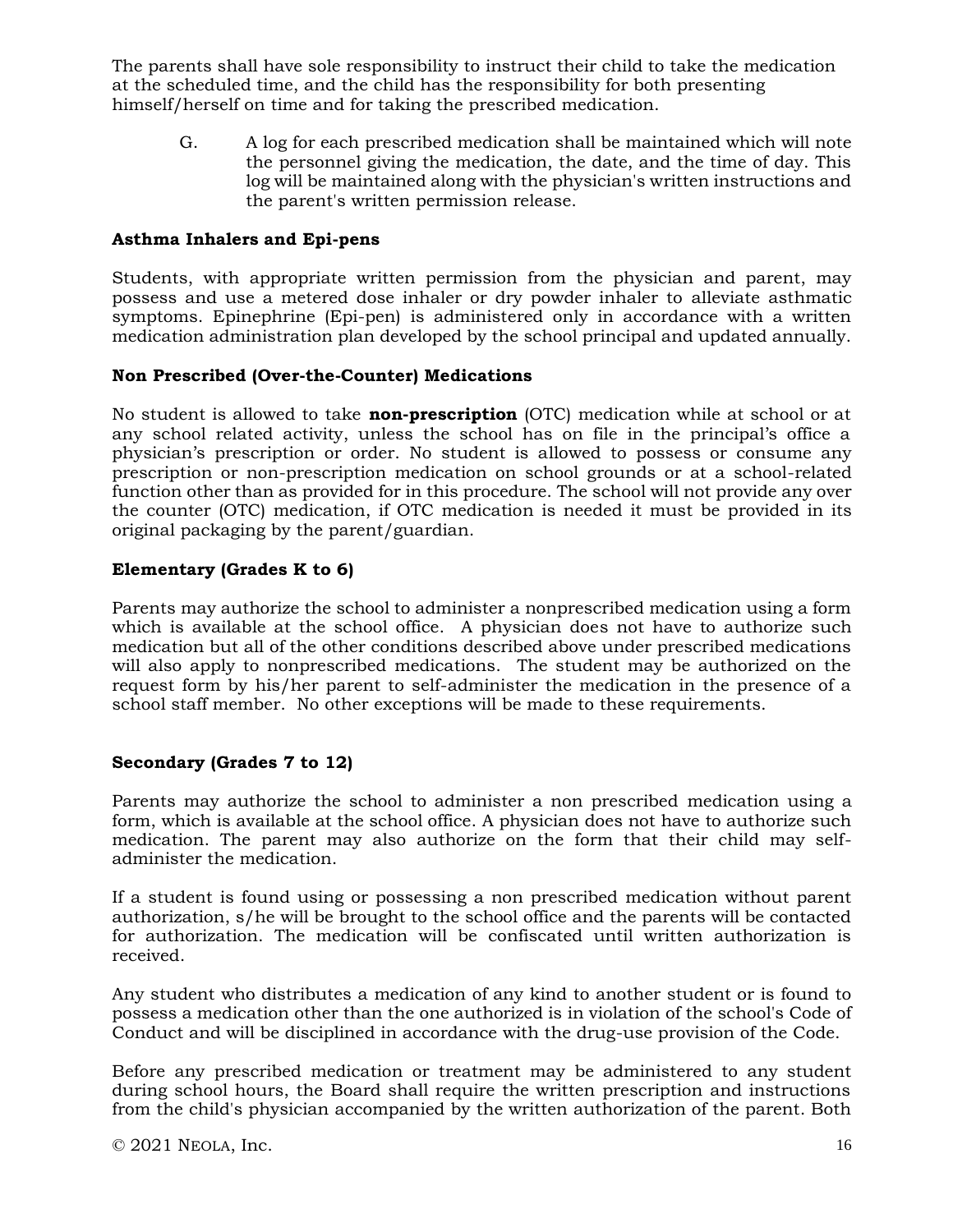must also authorize any self-medication by the student. Before any non-prescribed medication or treatment may be administered, the Board shall require the prior written consent of the parent along with a waiver of any liability of the District for the administration of the medication. The parent must also authorize any self-medication by his/her child.

### **CONTROL OF CASUAL-CONTACT COMMUNICABLE DISEASES AND PESTS**

© 2021 NEOLA, Inc. 17 Because a school has a high concentration of people, it is necessary to take specific measures when the health or safety of the group is at risk. The school's professional staff has the authority to remove or isolate a student who has been ill or has been exposed to a communicable disease or highly transient pest, such as lice.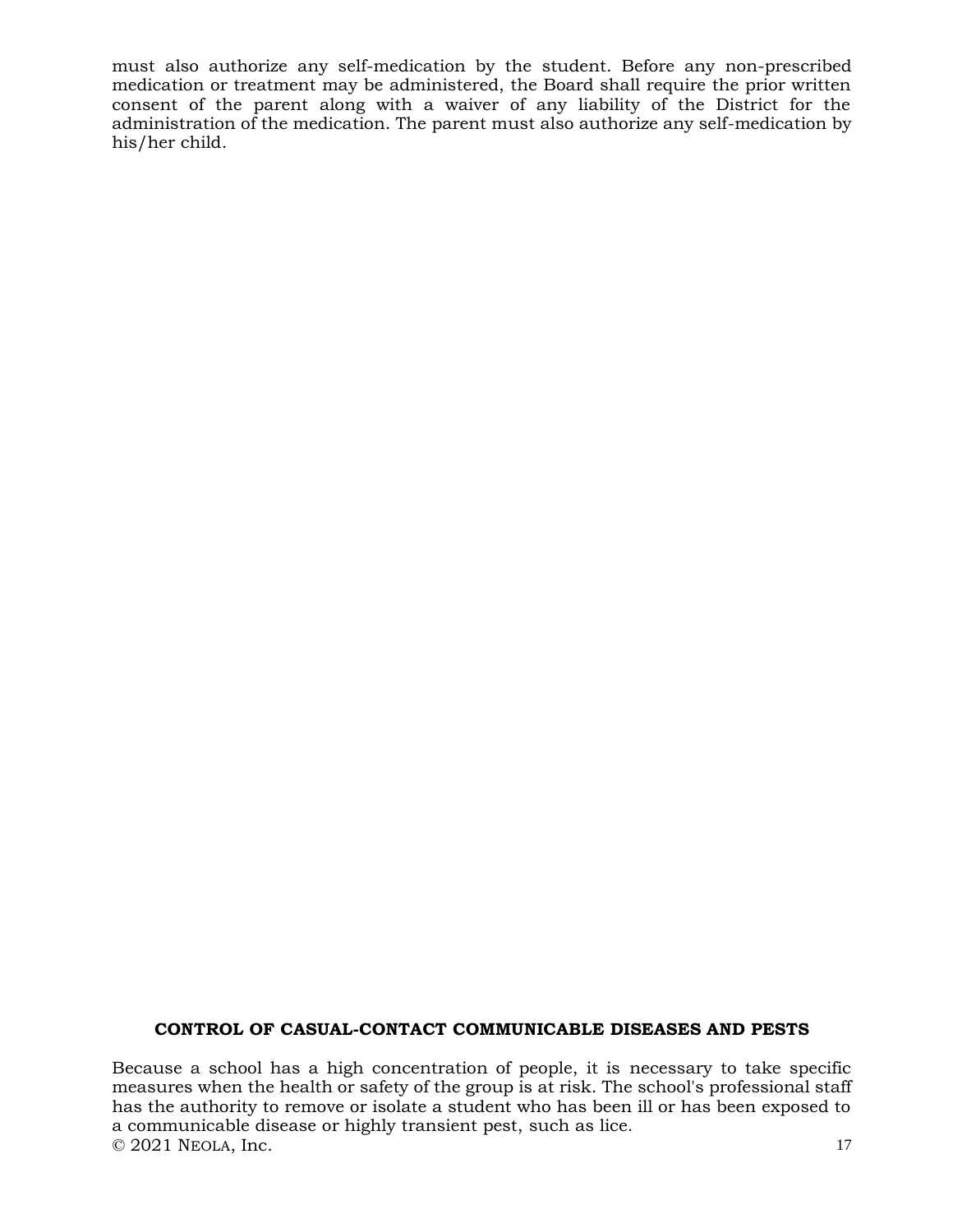Specific diseases include; diphtheria, scarlet fever, strep infections, whooping cough, mumps, measles, rubella, and other conditions indicated by the Local and State Health Departments.

Any removal will only be for the contagious period as specified in the school's administrative guidelines.

#### **CONTROL OF NON-CASUAL-CONTACT COMMUNICABLE DISEASES**

In the case of non-casual-contact, communicable-diseases, the school still has the obligation to protect the safety of the staff and students. In these cases, the person in question will have his/her status reviewed by a panel of resource people, including the County Health Department, to ensure that the rights of the person affected and those in contact with that person are respected. The school will seek to keep students and staff persons in school unless there is definitive evidence to warrant exclusion.

Non-casual-contact communicable diseases include sexually transmitted diseases, AIDS (Acquired Immune Deficiency Syndrome), ARC-AIDS Related Complex (condition), HIV (Human Immunodeficiency), HAV, HBV, HCV (Hepatitis A, B, C); and other diseases that may be specified by the State Board of Health.

As required by Federal law, parents will be requested to have their child's blood checked for HIV, HBV, and other blood-borne pathogens when the child has bled at school and students or staff members have been exposed to the blood. Any testing is subject to laws protecting confidentiality.

#### **INDIVIDUALS WITH DISABILITIES**

The American's with Disabilities Act (ADA) and Section 504 of the Rehabilitation Act provide that no individual will be discriminated against on the basis of a disability. This protection applies not just to the student, but to all individuals who have access to the District's programs and facilities.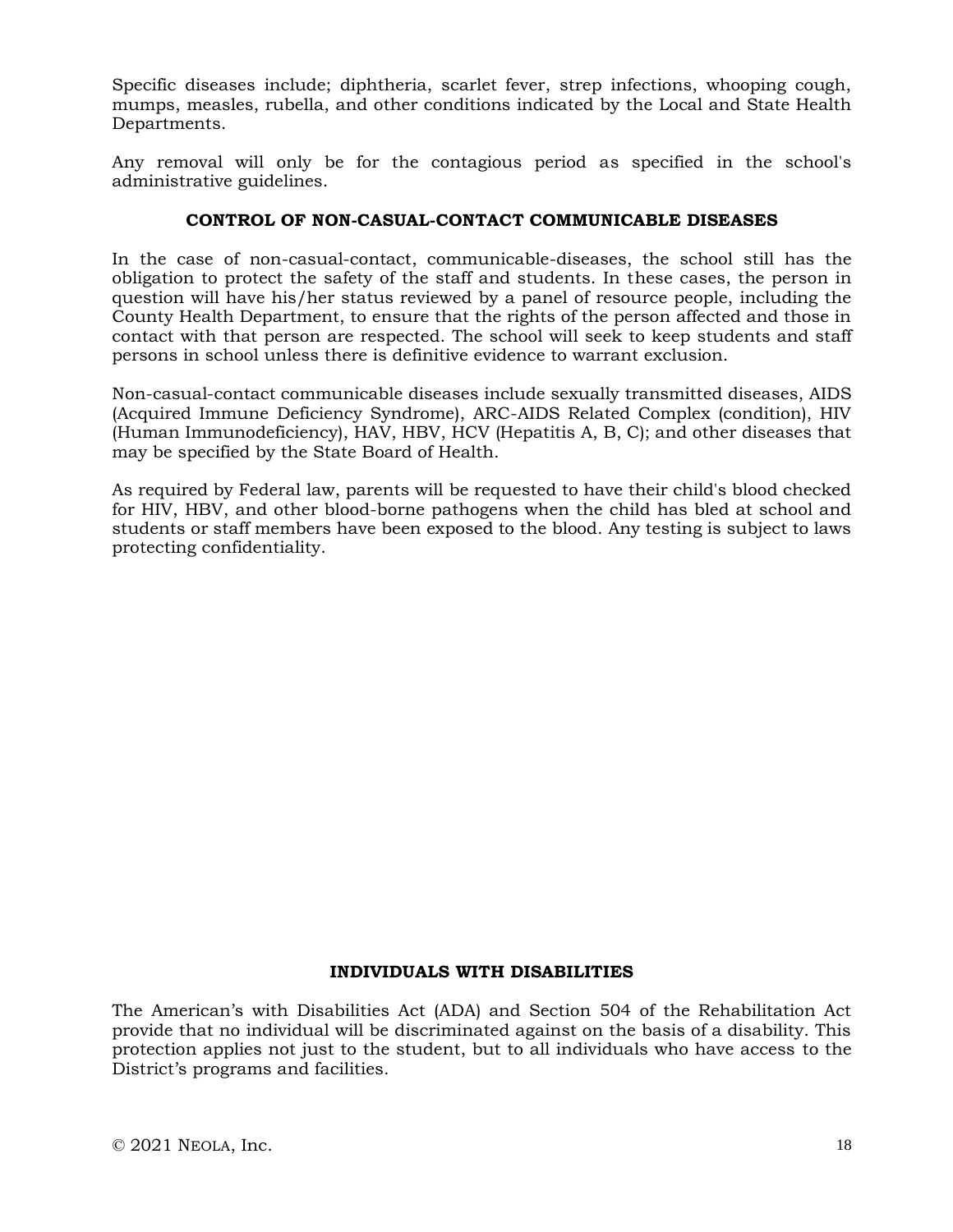A student can access special education services through the proper evaluation procedures. Parent involvement in this procedure is important and required by Federal (IDEA) and State law. Contact William Traber, building principal at (906)779-2610 to inquire about evaluation procedures and programs.

### **LIMITED ENGLISH PROFICIENCY**

Limited proficiency in the English language should not be a barrier to equal participation in the instructional or extracurricular programs of the District. It is, therefore the policy of this District that those students identified as having limited English proficiency will be provided additional support and instruction to assist them in gaining English proficiency and in accessing the educational and extracurricular program offered by the District. Parents should contact the administrative office at **(906) 779-2610** to inquire about evaluation procedures and programs offered by the District.

#### **STUDENT RECORDS**

The School District maintains many student records including both directory information and confidential information.

Neither the Board nor its employees shall permit the release of the social security number of a student, or other individual except as authorized by law (see AG 8350). Documents containing social security numbers shall be restricted to those employees who have a need to know that information or a need to access those documents. When documents containing social security numbers are no longer needed, they shall be shredded by an employee who has authorized access to such records.

Directory information includes:

- A. a student's name;
- B. address;
- C. telephone number;
- D. date and place of birth;
- E. major field of study;
- F. participation in officially recognized activities and sports;
- G. height and weight, if member of an athletic team;
- H. dates of attendance;
- I. date of graduation;
- J. awards received;
- K. honor rolls;
- L. scholarships;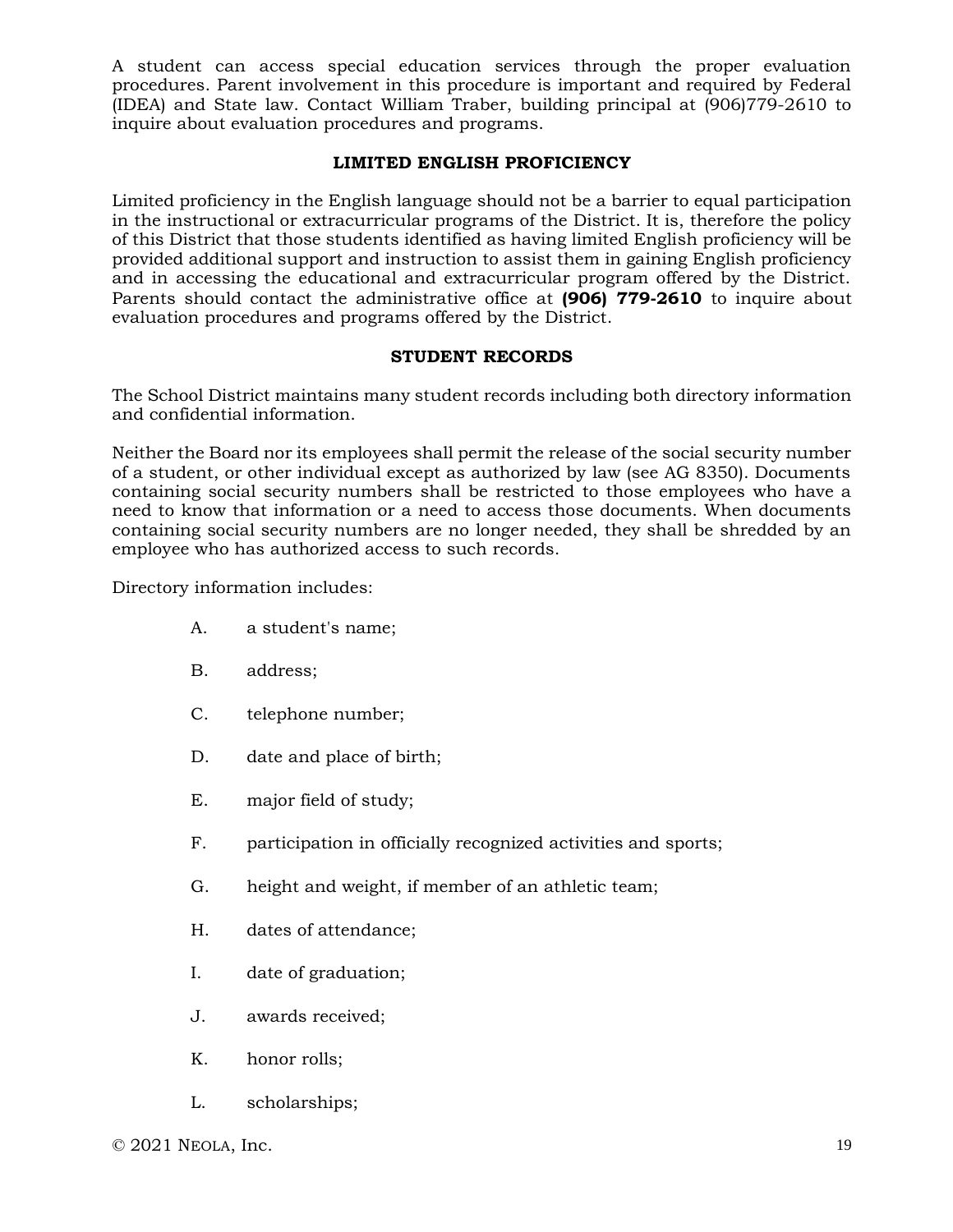M. school photographs or videos of students participating in school activities, events or programs.

The Board designates school-assigned e-mail accounts as "directory information" for the limited purpose of facilitating students' registration for access to various online educational services, including mobile applications/apps that will be utilized by the student for educational purposes and for inclusion in internal e-mail address books. School-assigned e-mail accounts shall not be released as directory information beyond this/these limited purpose(s) and to any person or entity but the specific online educational service provider and internal users of the District's Education Technology.

Directory information can be provided upon request to any individual, other than a forprofit organization, even without the written consent of a parent. Parents may refuse to allow the Board to disclose any or all of such "directory information" upon written notification to the Board. For further information about the items included within the category of directory information and instructions on how to prohibit its release you may wish to consult the Board's annual *Family Education Rights and Privacy Act* (FERPA) notice which can be found at imschools.org.

Other than directory information, access to all other student records is protected by (FERPA) and Michigan law. Except in limited circumstances as specifically defined in State and Federal law, the School District is prohibited from releasing confidential education records to any outside individual or organization without the prior written consent of the parents, or the adult student, as well as those individuals who have matriculated and entered a postsecondary educational institution at any age.

Confidential records include test scores, psychological reports, behavioral data, disciplinary records, and communications with family and outside service providers.

Students and parents have the right to review and receive copies of all educational records. Costs for copies of records may be charged to the parent. To review student records please provide a written notice identifying requested student records to the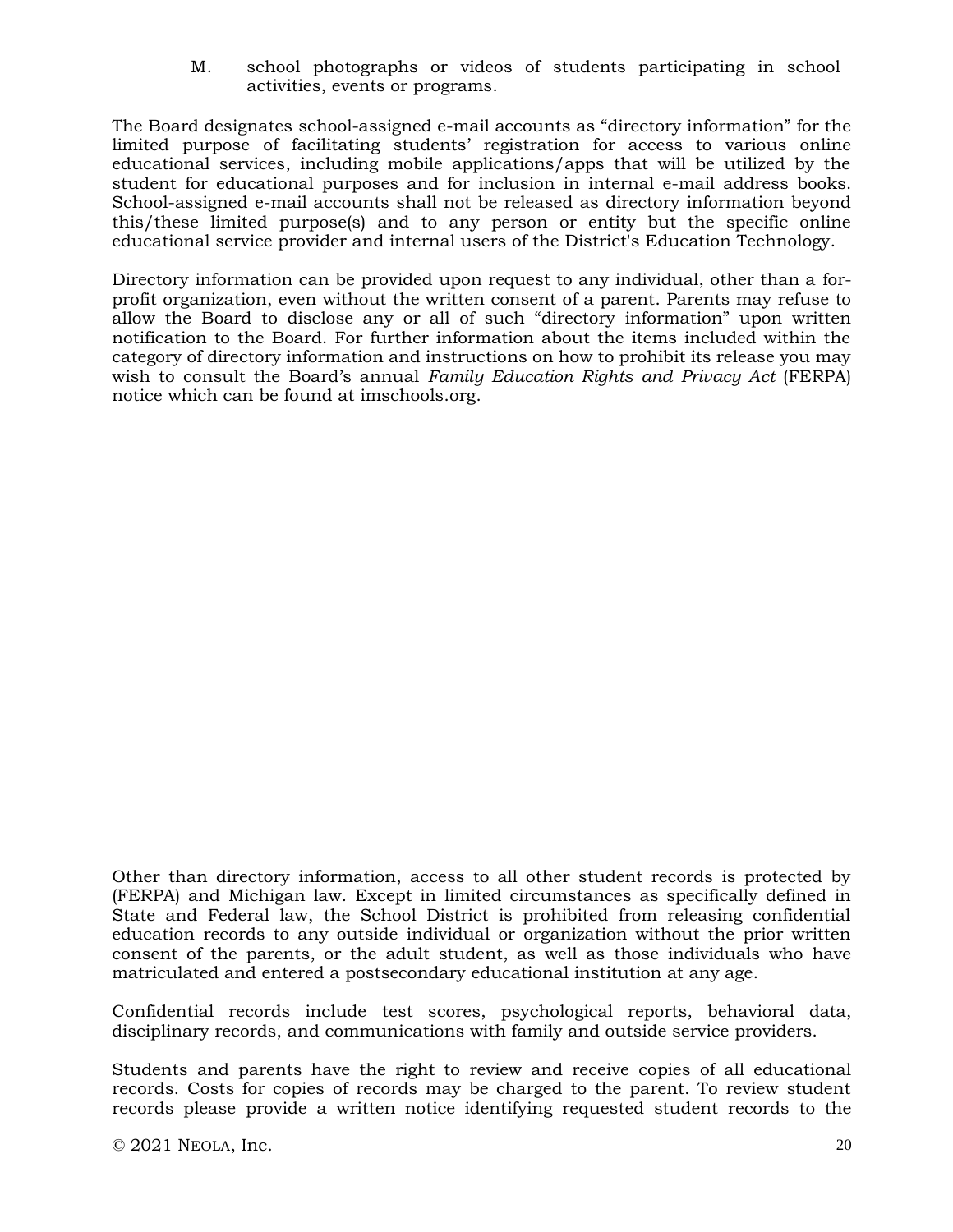building principal. You will be given an appointment with the appropriate person to answer any questions and to review the requested student records.

Parents and adult students have the right to amend a student record when they believe that any of the information contained in the record is inaccurate, misleading or violates the student's privacy. A parent or adult student must request the amendment of a student record in writing and if the request is denied, the parent or adult student will be informed of their right to a hearing on the matter.

Individuals have a right to file a complaint with the United States Department of Education if they believe that the District has violated FERPA.

Consistent with the Protection of Pupil Rights Amendment (PPRA), no student shall be required, as a part of the school program or the District's curriculum, without prior written consent of the student (if an adult, or an emancipated minor) or, if an unemancipated minor, his/her parents, to submit to or participate in any survey, analysis, or evaluation that reveals information concerning:

- A. political affiliations or beliefs of the student or his/her parents;
- B. mental or psychological problems of the student or his/her family;
- C. sex behavior or attitudes;
- D. illegal, anti-social, self-incriminating or demeaning behavior;
- E. critical appraisals of other individuals with whom respondents have close family relationships;
- F. legally recognized privileged and analogous relationships, such as those of lawyers, physicians, and ministers;
- G. religious practices, affiliations, or beliefs of the student or his/her parents; or
- H. income (other than that required by law to determine eligibility for participation in a program or for receiving financial assistance under such a program).

Consistent with the PPRA and Board policy, the Superintendent shall ensure that procedures are established whereby parents may inspect any materials used in conjunction with any such survey, analysis, or evaluation.

Further, parents have the right to inspect, upon request, a survey or evaluation created by a third party before the survey/evaluation is administered or distributed by the school to the student. The parent will have access to the survey/evaluation within a reasonable period of time after the request is received by the building principal.

The Superintendent will provide notice directly to parents of students enrolled in the District of the substantive content of this policy at least annually at the beginning of the school year, and within a reasonable period of time after any substantive change in this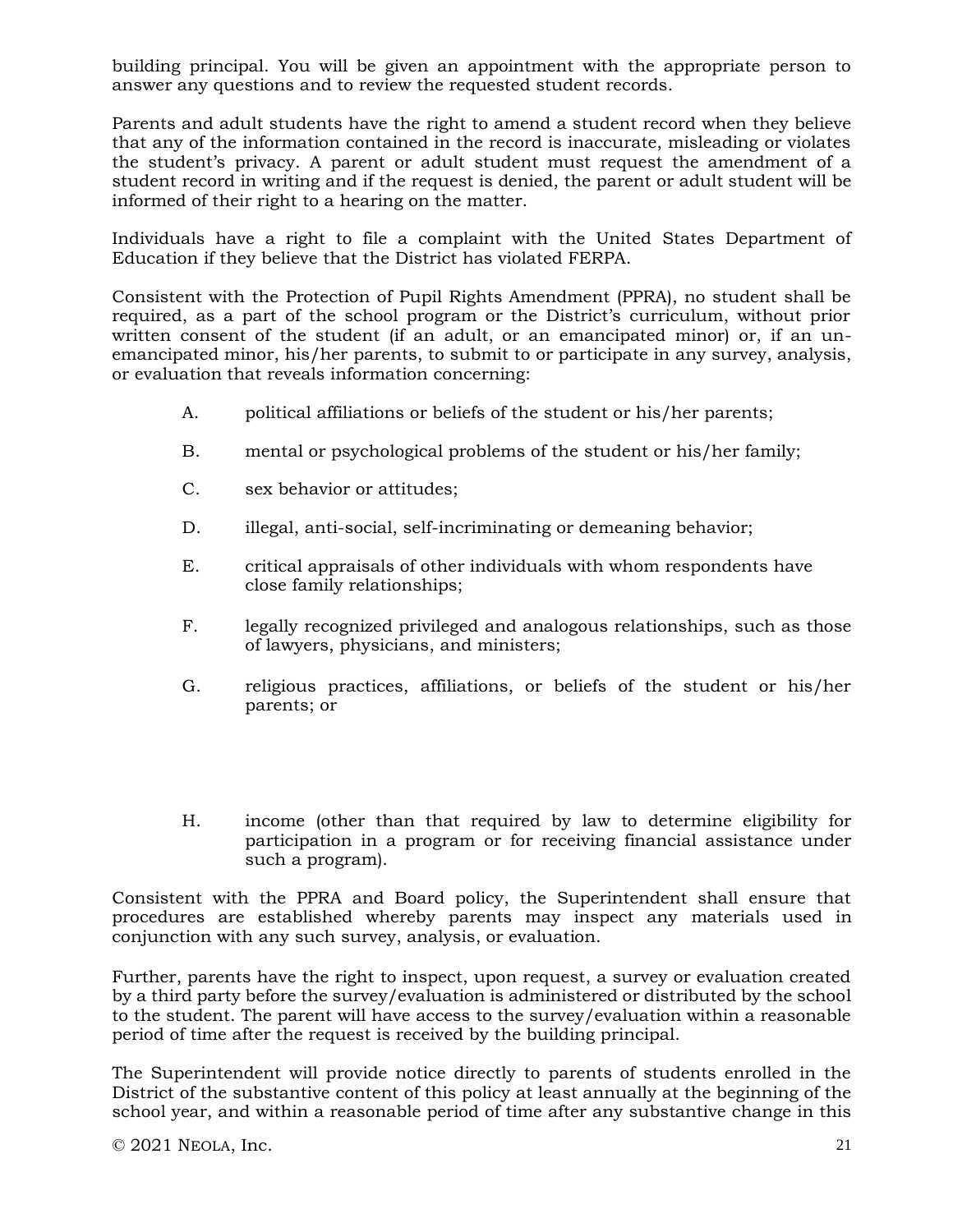policy. In addition, the Superintendent is directed to notify parents of students in the District, at least annually at the beginning of the school year, of the specific or approximate dates during the school year when the following activities are scheduled or expected to be scheduled:

- A. activities involving the collection, disclosure, or use of personal information collected from students for the purpose of marketing or for selling that information for otherwise providing that information to others for that purpose); and
- B. the administration of any survey by a third party that contains one or more of the items described in A through H above.

The Family Policy Compliance Office in the U.S. Department of Education administers both FERPA and PPRA. Parents and/or eligible students who believe their rights have been violated may file a complaint with:

> Family Policy Compliance Office U.S. Department of Education 400 Maryland Avenue, SW 20202-4605 Washington, D.C. www.ed.gov/offices/OM/fpco

Informal inquiries may be sent to the Family Policy Compliance Office via the following email addresses:

> [FERPA@ED.Gov;](about:blank) and [PPRA@ED.Gov.](mailto:PPRA@ED.Gov)

### **ARMED FORCES RECRUITING**

The School must provide at least the same access to the high school campus and to student directory information as is provided to other entities offering educational or employment opportunities to those students. "Armed forces" means the armed forces of the United States and their reserve components and the United States Coast Guard.

If a student or the parent or legal guardian of a student submits a signed, written request (Form 8330 F13) to the Board that indicates that the student or the parent or legal guardian does not want the student's directory information to be accessible to official recruiting representatives then the school officials of the school shall not allow that access to the student's directory information. The Board shall ensure that students and parents and guardians are notified of the provisions of the opportunity to deny release of Directory information. Public notice shall be given regarding right to refuse disclosure to any or all "directory information" including in the armed forces of the United States and the service academies of the armed forces of the United States.

© 2021 NEOLA, Inc. 22 Annually the Board will notify male students age eighteen (18) or older that they are required to register for the selective service.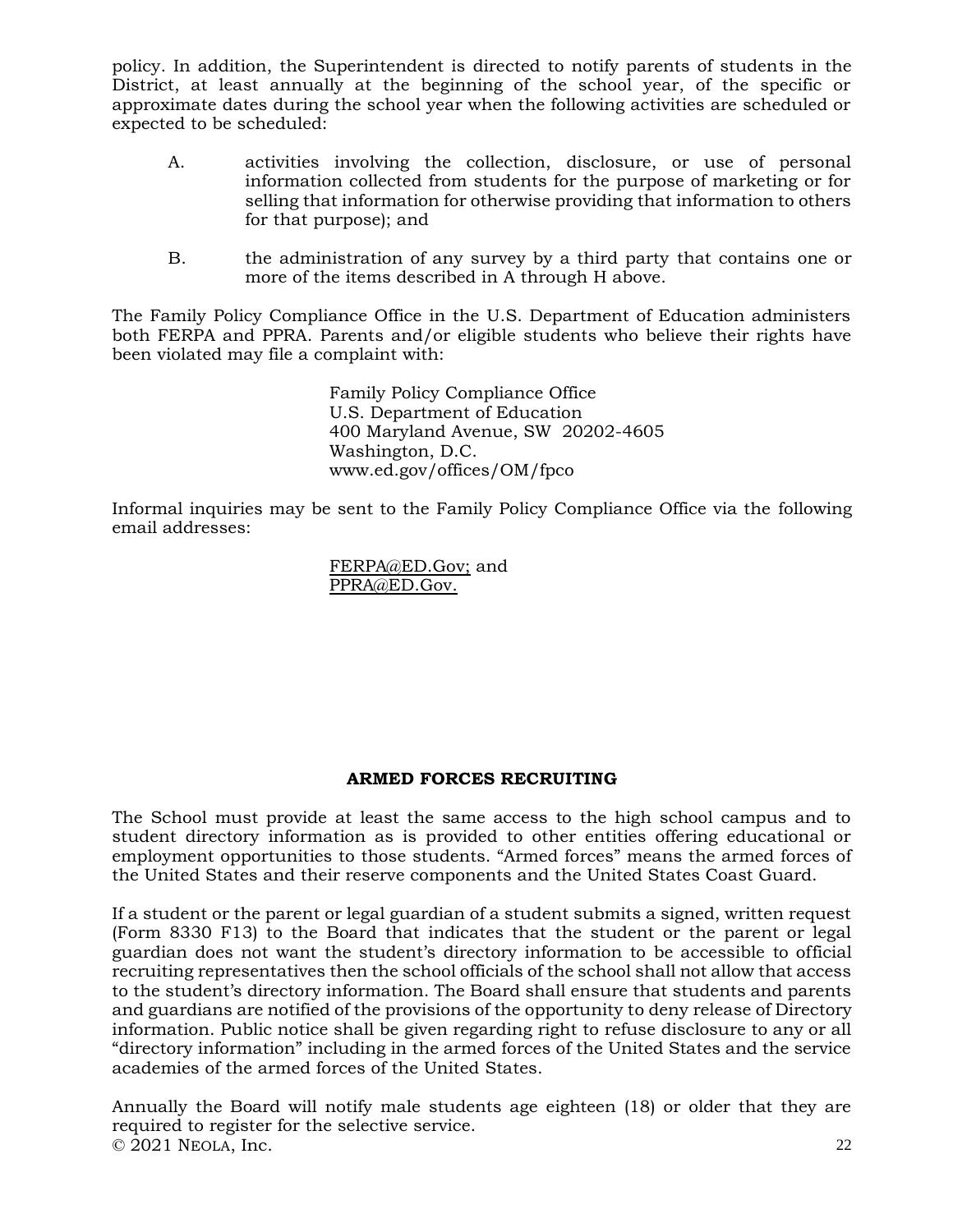#### **STUDENT FEES, FINES, AND SUPPLIES**

**Iron Mountain Public Schools** may charge fees and/or fines. The fees or charges are determined by the cost of materials, freight/handling fees, and add-on fees for loss or damage to school property. The school and staff do not make a profit.

The District will provide all basic supplies needed to complete the required course curriculum. The student and/or his/her family may choose to purchase their own supplies if they desire to have a greater quantity or quality of supplies, or desire to help conserve the limited resources for use by others. The teacher or appropriate administrator may recommend useful supplies for these purposes. (See Policy 6152)

Fees may be waived in situations where there is financial hardship.

Students using school property and equipment can be fined for excessive wear and abuse of the property and equipment. The fine will be used to pay the damage, not to make a profit.

Late fines can be avoided when students return borrowed materials promptly. Their use may be needed by others.

Failure to pay fines, fees, or charges may result in further disciplinary action.

#### **STUDENT FUND-RAISING**

Students participating in school-sponsored groups and activities will be allowed to solicit funds from other students, staff members, and members of the community in accordance with school guidelines. The following general rules will apply to all fundraisers.

- \* Students involved in the fund-raiser must not interfere with students participating in other activities when soliciting funds.
- \* Students must not participate in a fund-raising activity for a group in which they are not members without the approval of the student's counselor.
- \* Students may not participate in fundraising activities off school property without proper supervision by approved staff or other adults.
- \* Students who engage in fund raisers that require them to exert themselves physically beyond their normal pattern of activity, such as "runs for .....", will be monitored by a staff member in order to prevent a student from overextending himself/herself to the point of potential harm.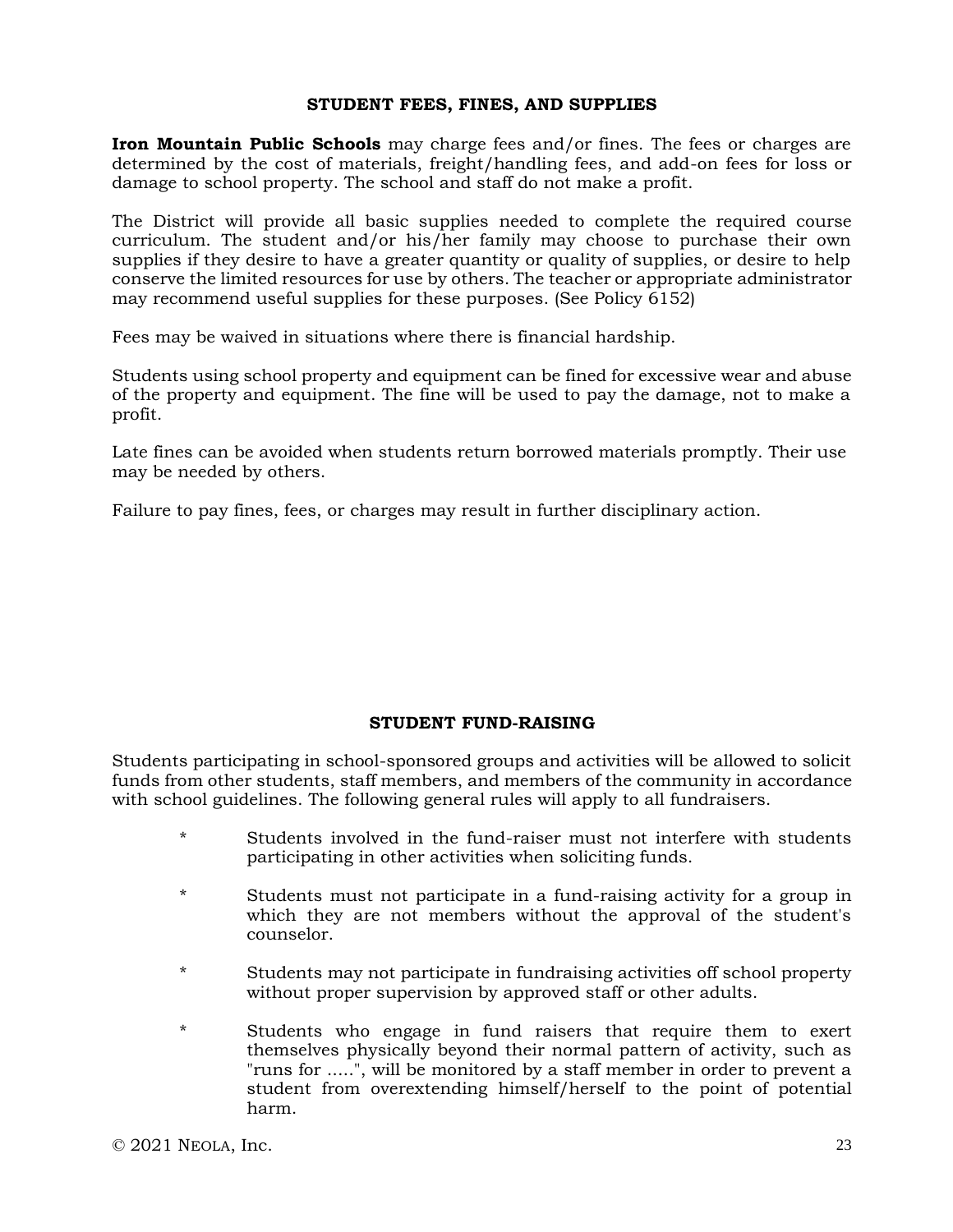\* Students may not participate in a fund-raising activity conducted by a parent group, booster club, or community organization on school property without the approval of the Principal.

### **STUDENT VALUABLES**

Students are encouraged not to bring items of value to school. Items such as jewelry, expensive clothing, electronic equipment, and the like, are tempting targets for theft and extortion. The School cannot be responsible for their safe-keeping and will not be liable for loss or damage to personal valuables.

#### **REVIEW OF INSTRUCTIONAL MATERIALS AND ACTIVITIES**

Parents have the right to review any instructional materials being used in the school. They also may observe instruction in any class, particularly those dealing with instruction in health and sex education. Any parent who wishes to review materials or observe instruction must contact the principal prior to coming to the School. Parents' rights to review teaching materials and instructional activities are subject to reasonable restrictions and limits.

#### **MEAL SERVICE**

The Board believes the development of healthy behaviors and habits with regard to eating cannot be accomplished by the District alone. It will be necessary for the school staff, in addition to parents and the public at large, to be involved in a community-wide effort to promote, support, and model such healthy behaviors and habits. Parents interested in being involved should contact Wanda Sherman, Food Service Director, at (906) 779-2610.

\*\*For the 2021-2022 School Year, meals provided from the school to students shall be at no charge. Subject to change anytime during the school year.

The school participates in the National School Lunch Program and makes lunches available to all students for a fee breakfast (Elementary \$1.75, MS/HS \$2.00, Reduced Price \$0.30) and lunch (Elementary \$2.75, MS/HS \$3.00, Reduced Price \$0.40). Students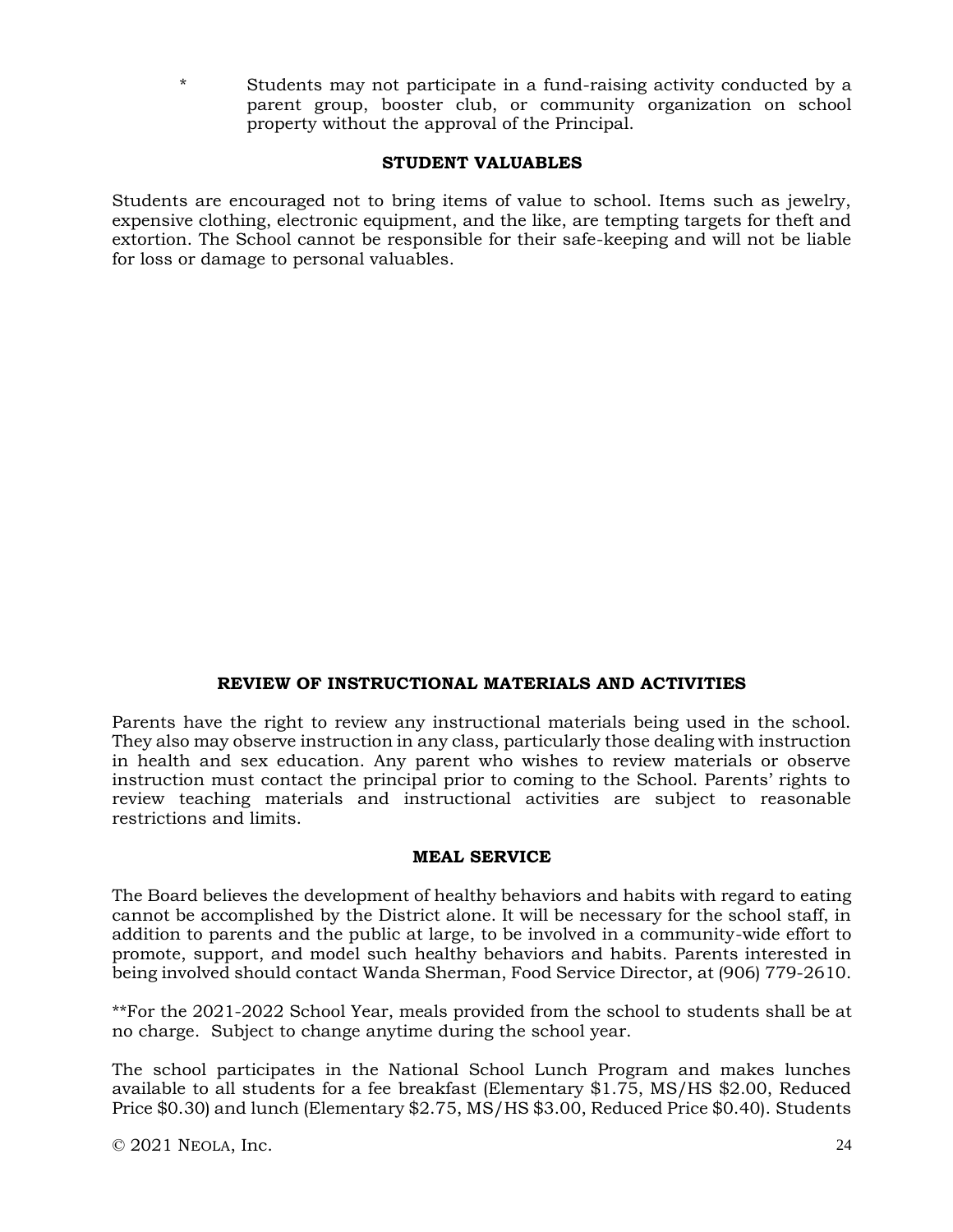may also bring their own lunch to school to be eaten in the school's cafeteria. Sophomore, Junior, and Senior students shall be allowed to leave school premises during the lunch period. Grades 5-9 shall **not** be allowed to leave school premises during the lunch period without specific written permission granted by the principal.

Applications for the school's Free and Reduced-Priced Meal program are distributed to all students. If a student does not receive one and believes that s/he is eligible, contact Mrs. Rebecca Towns, front office secretary, at (906) 779-2610.

### **FIRE, LOCK DOWN AND TORNADO DRILLS**

The school complies with all fire safety laws and will conduct fire drills in accordance with State law. Specific instructions on how to proceed will be provided to students by their teachers who will be responsible for safe, prompt, and orderly evacuation of the building. The alarm signal for fire drills consists of a loud continuous series of tones.

Tornado drills will be conducted during the tornado season using the procedures provided by the State. The alarm signal for tornadoes is different from the alarm signal for fires and lock down drills and consists of a continuous series of loud horn like signals.

Lock down drills in which the students are restricted to the interior of the school building and the building secured will occur a minimum of two (2) times each school year. The alarm system for a school lock down is different from the alarm system for fires and tornadoes and consists of a PA announcement.

### **EMERGENCY CLOSINGS AND DELAYS**

If the school must be closed or the opening delayed because of inclement weather or other conditions, the School will notify the following radio and television stations:

Results Broadcasting (all local radio stations)

Channel 3 WJMN Marquette Channel 10 ABC10UP Channel 6 NBC News

Parents and students are responsible for knowing about emergency closings and delays.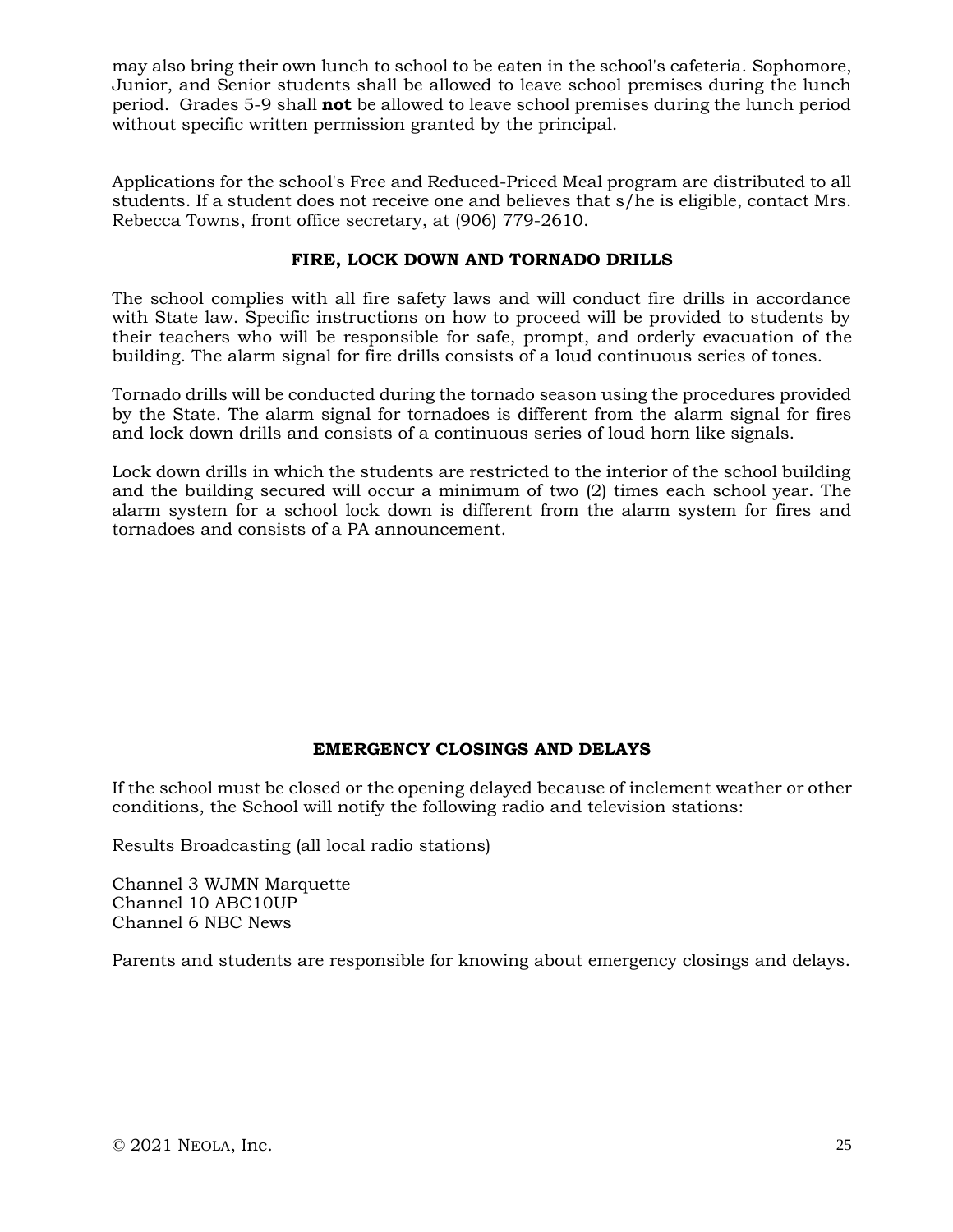### **PREPAREDNESS FOR TOXIC AND ASBESTOS HAZARDS**

The School is concerned for the safety of students and attempts to comply with all Federal and State Laws and Regulations to protect students from hazards that may result from industrial accidents beyond the control of school officials or from the presence of asbestos materials used in previous construction. A copy of the School District's *Preparedness for Toxic Hazard and Asbestos Hazard Policy* and asbestos management plan will be made available for inspection at the Board offices upon request.

### **VISITORS**

Visitors, particularly parents, are welcome at the school. In order to properly monitor the safety of students and staff, each visitor must report to the office upon entering the school to obtain a pass. Any visitor found in the building without a pass shall be reported to the principal. If a person wishes to confer with a member of the staff, s/he should call for an appointment prior to coming to the School, in order to schedule a mutually convenient time.

Students may not bring visitors to school without prior written permission from the Principal.

#### **USE OF THE LIBRARY**

The library is available to students throughout the school day. Passes may be obtained from a student's teacher or from the librarian. Books on the shelves may be checked out for a period of two weeks. To check out any other materials, contact the librarian.

In order to avoid late fees, all materials checked out of the library must be returned to the Library within two weeks.

### **USE OF SCHOOL EQUIPMENT AND FACILITIES**

Students must receive the permission of the teacher before using any equipment or materials in the classroom and the permission of the Principal to use any other school equipment or facility. Students will be held responsible for the proper use and protection of any equipment or facility they are permitted to use.

### **LOST AND FOUND**

The lost and found area is outside the main office. Students who have lost items should check there and may retrieve their items if they give a proper description. Unclaimed items will be given to charity at the close of the school year.

#### **STUDENT SALES**

No student is permitted to sell any item or service in school without the approval of the principal. Violation of this may lead to disciplinary action.

#### **USE OF TELEPHONES**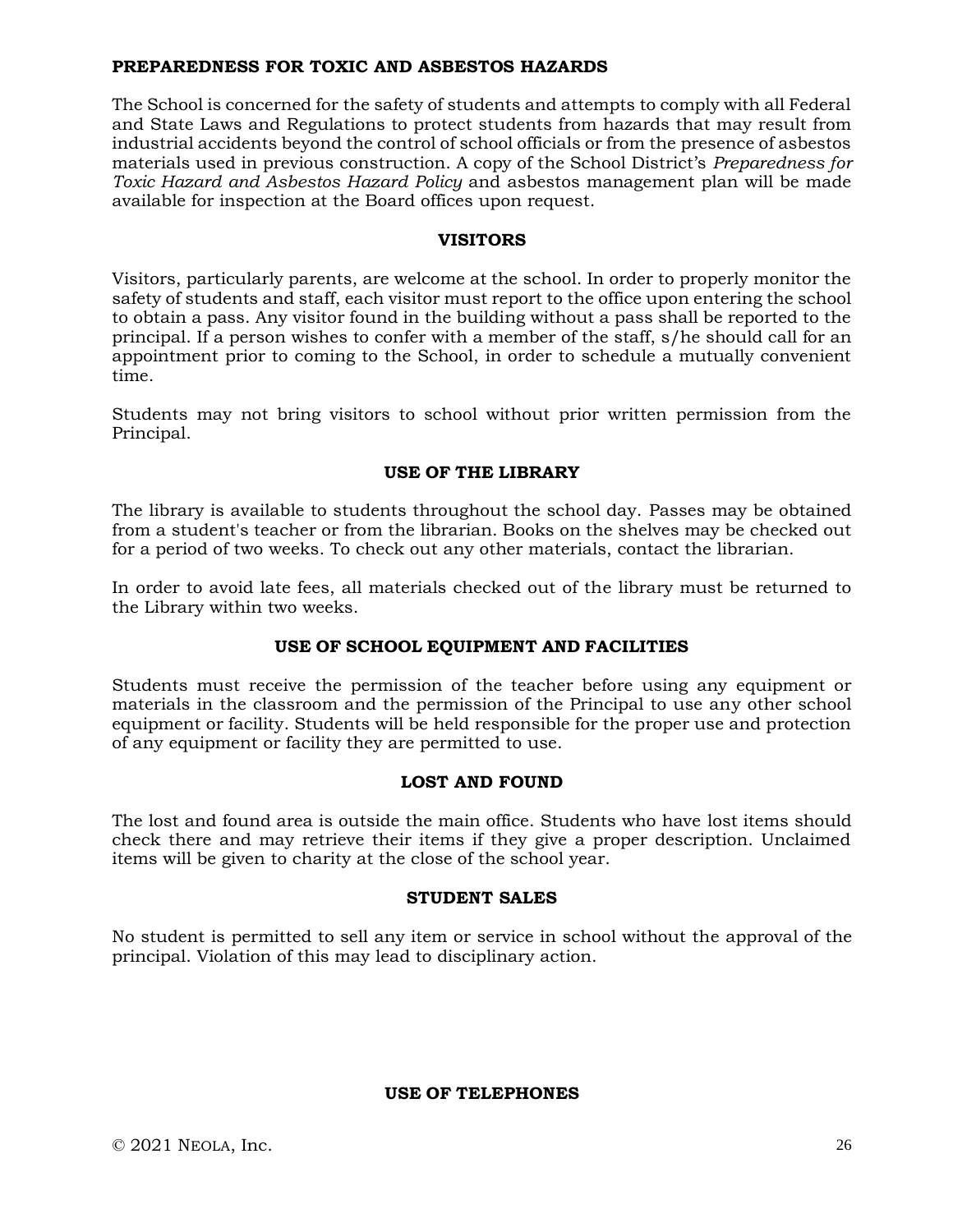Office telephones are not to be used for personal calls. Except in an emergency, students will not be called to the office to receive a telephone call.

[ ] Telephones are available in the school for students to use when they are not in class. Students are not to use telephones to call parents to receive permission to leave school. Office personnel will initiate all calls on behalf of a student seeking permission to leave school.

### **ADVERTISING OUTSIDE ACTIVITIES**

Students may not post announcements or advertisements for outside activities without receiving prior approval from the principal. The principal will try to respond to requests for approval within twenty-four (24) hours of their receipt.

[ ] The school has a central bulletin board located in the hallway near the main office, and outside the guidance office which may be used for posting notices after receiving permission from the principal.

### **Iron Mountain Public Schools Mascot:**

Snuffy the Mountaineer

### **Iron Mountain High School Colors:**

Black and Gold

### **Iron Mountain High School's Fight Song:**

It's Iron Mountain, it's our high school The pride of every Mountaineer Come on you rooters Come on you tooters It's Iron Mountain Now we cheer Rah, Rah For it's the time boys To make the drive boys No matter who that foe may be For there is none to fear The gangs all here So Hail to Iron Mountain, hail! Yay Gold, Yay Black, Yay Team! Fight, Fight back!

### **SECTION II - ACADEMICS**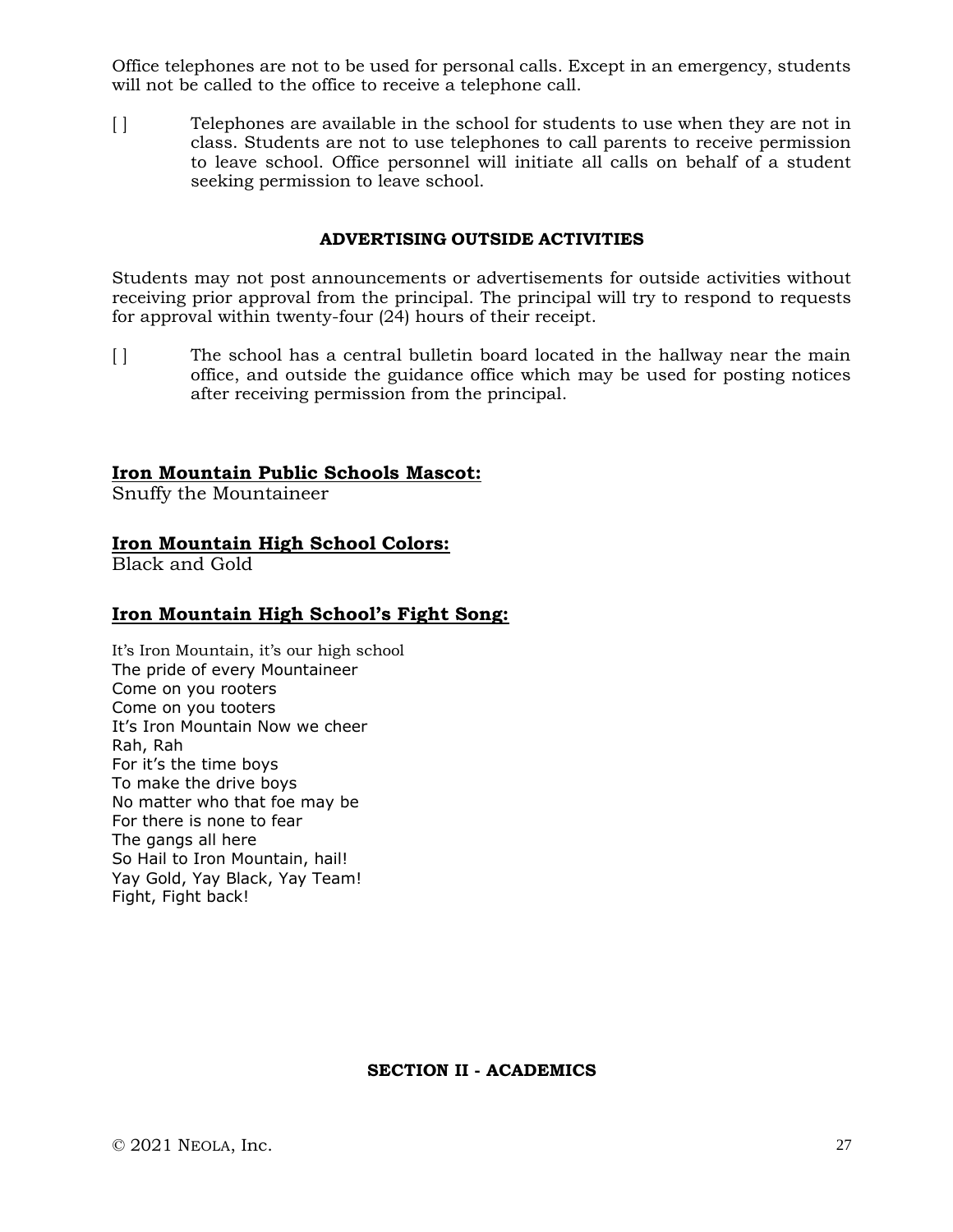#### **COURSE OFFERINGS**

For a complete list of course offerings please see the Iron Mountain High School Curriculum Guide book. A copy of this book can be obtained in the Guidance Office or online at imschools.org/high-school.html

#### **FIELD TRIPS**

Field trips are academic activities that are held off school grounds. There are also other trips that are part of the school's co-curricular and extra-curricular program. No student may participate in any school-sponsored trip without parental consent. Attendance rules apply to all field trips.

#### **GRADES**

Iron Mountain High School has a standard grading procedure, as well as additional notations that may indicate work in progress or incomplete work. The purpose of a grade is to indicate the extent to which the student has acquired the necessary learning. In general, students are assigned grades based upon test results, homework, projects, and classroom participation. Each teacher may place a different emphasis on these areas in determining a grade and will so inform the students at the beginning of the course work. If a student is not sure how his/her grade will be determined, s/he should ask the teacher.

Regular Classes: All general education classes and electives.

Dual Enrollment Classes: Any Dual Enrollment Class taken through Bay College are for both high school and college credit.

AP: All Advanced Placement classes (Calculus and Computer Science Principals). Through the College Board's Advance Placement Exam program, students have the opportunity to earn college credit or advanced placement at most colleges and universities. Students who take these classes are encouraged to take the AP exam offered in early May. The College Board sets the calendar and student-paid exam fee. The amount of college credit earned based on exam score varies between institutions.

The school uses the following grading system:

|    | <b>Grade Percentages</b> | Regular |
|----|--------------------------|---------|
| IA | 93-100%                  | 4.0     |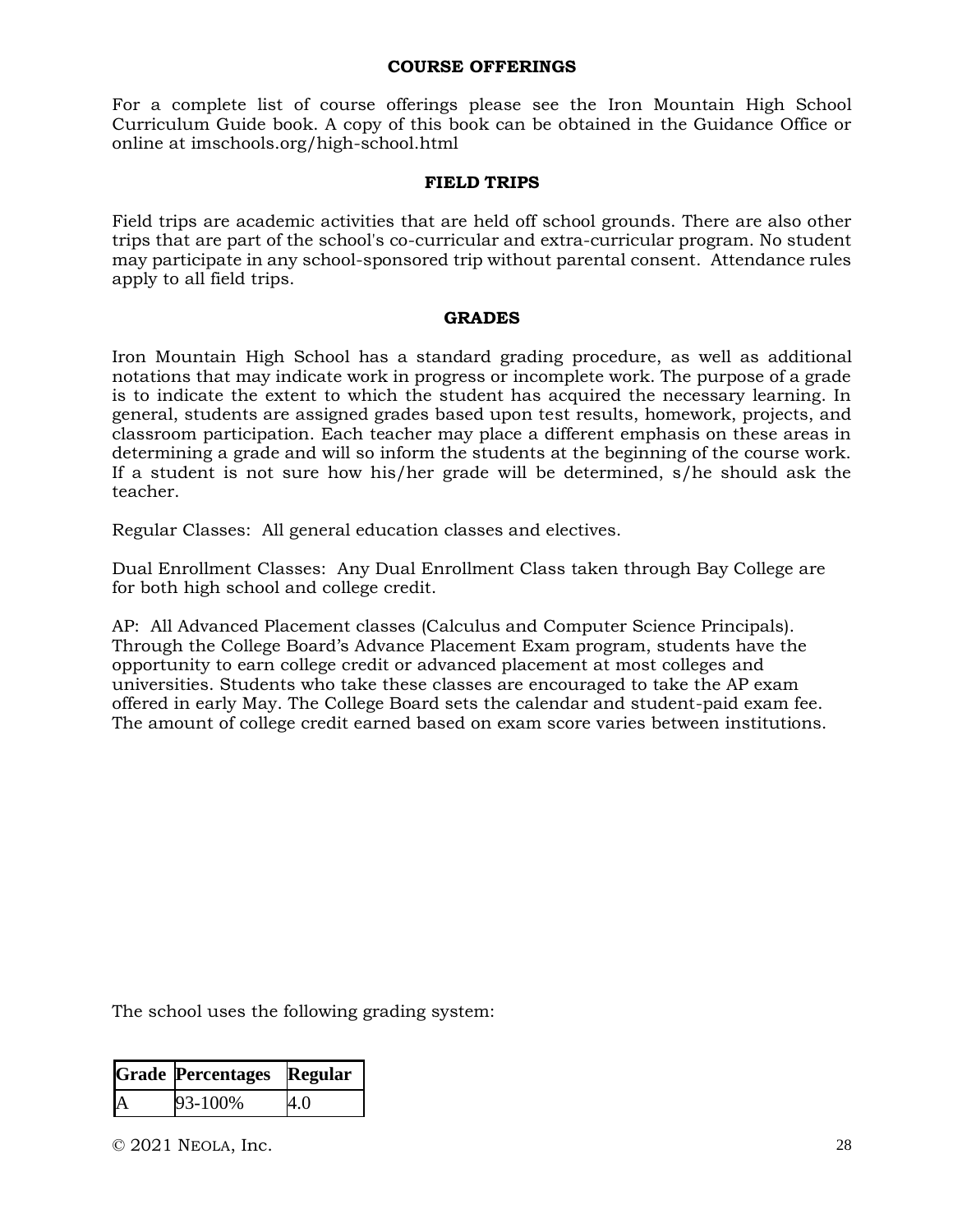|                         | 90.0-92.9% | 3.667 |
|-------------------------|------------|-------|
| $B+$                    | 87.0-89.9% | 3.333 |
| $\overline{\mathbf{B}}$ | 83.0-86.9% | 3.0   |
| $\overline{B}$ -        | 80.0-82.9% | 2.667 |
| $\overline{C}$          | 77.0-79.9% | 2.333 |
| $\overline{C}$          | 73.0-76.9% | 2.0   |
| $\overline{C}$          | 70.0-72.9% | 1.667 |
| $\overline{D}+$         | 66.0-69.9% | 1.333 |
| D                       | 62.0-66.9% | 1.0   |
| $\overline{D}$ -        | 60.0-62.9% | 0.667 |
|                         | 0-59.9%    | 0     |

U = Unsatisfactory/Failure

I = Incomplete

S = Satisfactory/Acceptable achievement

### **Grade Point Average**

To calculate a grade point average (GPA), assign a weighted point value to each course grade and divide by the total number of credits. For partial-credit courses use the fractional value of the grade. For example, a half credit course with an earned grade of C would be .5 x 2=1. Then add this to the other grades earned for total points earned. This total is then divided by the total credits earned for the GPA. This can be done by grading period, semester, year, or for a series of school years.

#### **Grading Periods**

Students shall receive a report card at the end of each (9) week period indicating their grades for each course of study for that portion of the academic term.

When a student appears to be at risk of failure, notification will be provided to the parents so they can talk with the teacher about what actions can be taken to improve poor grades.

#### **PROMOTION, PLACEMENT, AND RETENTION**

Elementary – Middle School

Promotion to the next grade (or level) is based on the following criteria: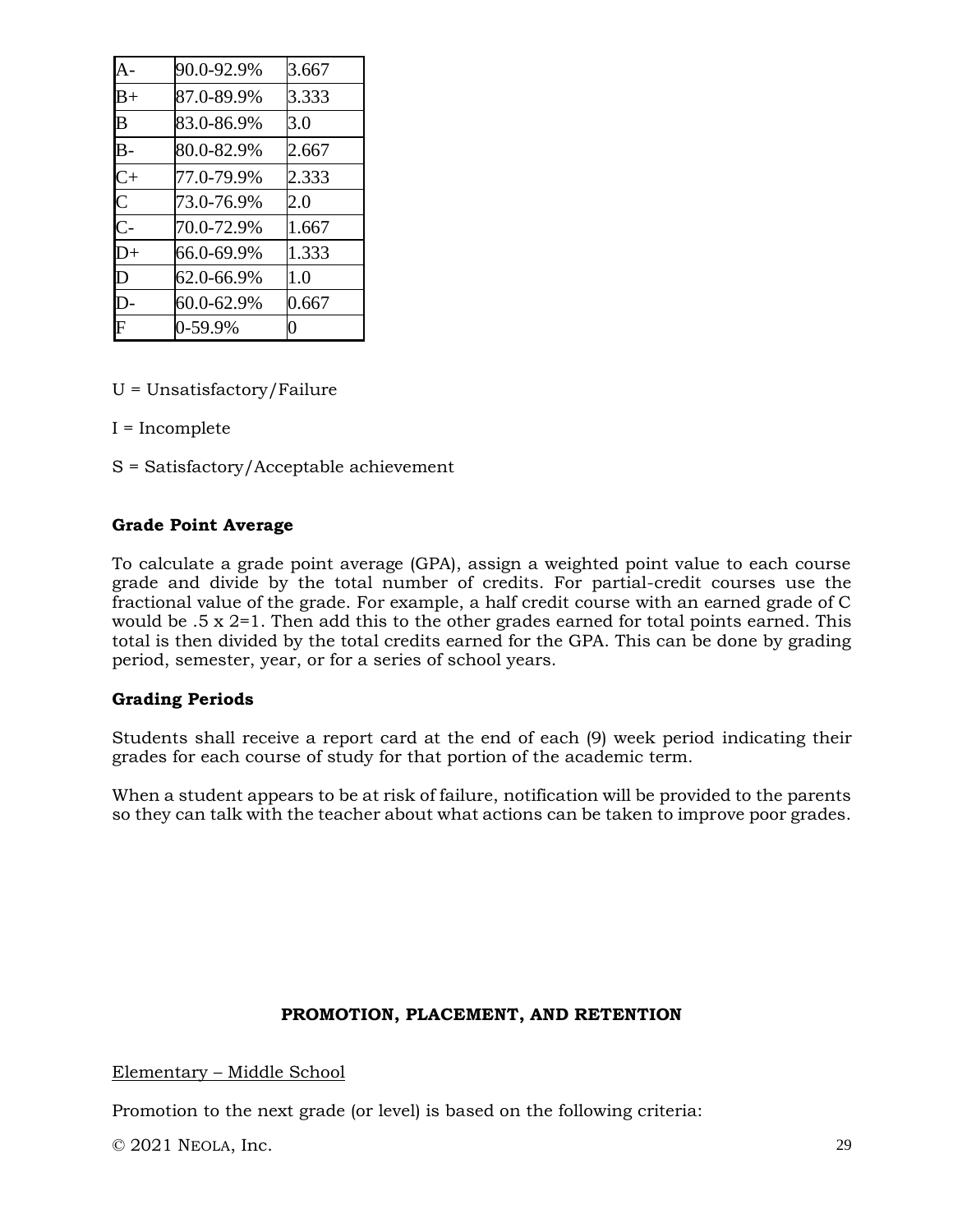- 1. current level of achievement
- 2. potential for success at the next level
- 3. emotional, physical, and/or social maturity

### High School

A student's progress toward graduation and receiving a diploma is determined by completing required coursework, earning the necessary credits, and passing the State mandated tests. A student is only promoted when the necessary requirements are met or the student has completed the goals and objectives of an Individualized Education Plan (IEP) or in a personal curriculum. It is the student's responsibility to keep in contact with his/her counselor and teachers to ensure that all requirements are being met. Information about credit and course requirements is available in the Guidance Office and a counselor will be pleased to answer any questions.

The following number of earned credits designate the grade in which the student will be registered:

## **Credits for Classification**

The requirements are listed below:

CREDITS A credit is defined as a subject pursued for five periods per week for two semesters with a passing grade. Each student must take a minimum of 2.5 credits each semester.

DIPLOMA A diploma will be granted to a student who has completed twelve trimesters of work, earned the required credits and has completed all of the required work.

MARKING PERIOD: The school year is divided into Semesters. The semesters are 19 weeks in length.

### **GRADUATION REQUIREMENTS**

### **Regular Diploma**

Normally, a student will complete graduation requirements in four (4) years. In order to receive a diploma and graduate, a student will need to meet the school requirements for basic course work, and earn the total number of minimum credits. A student enrolled in special education may be exempted from the State mandated-test. Such an exemption is

 $\odot$  2021 NEOLA, Inc. 30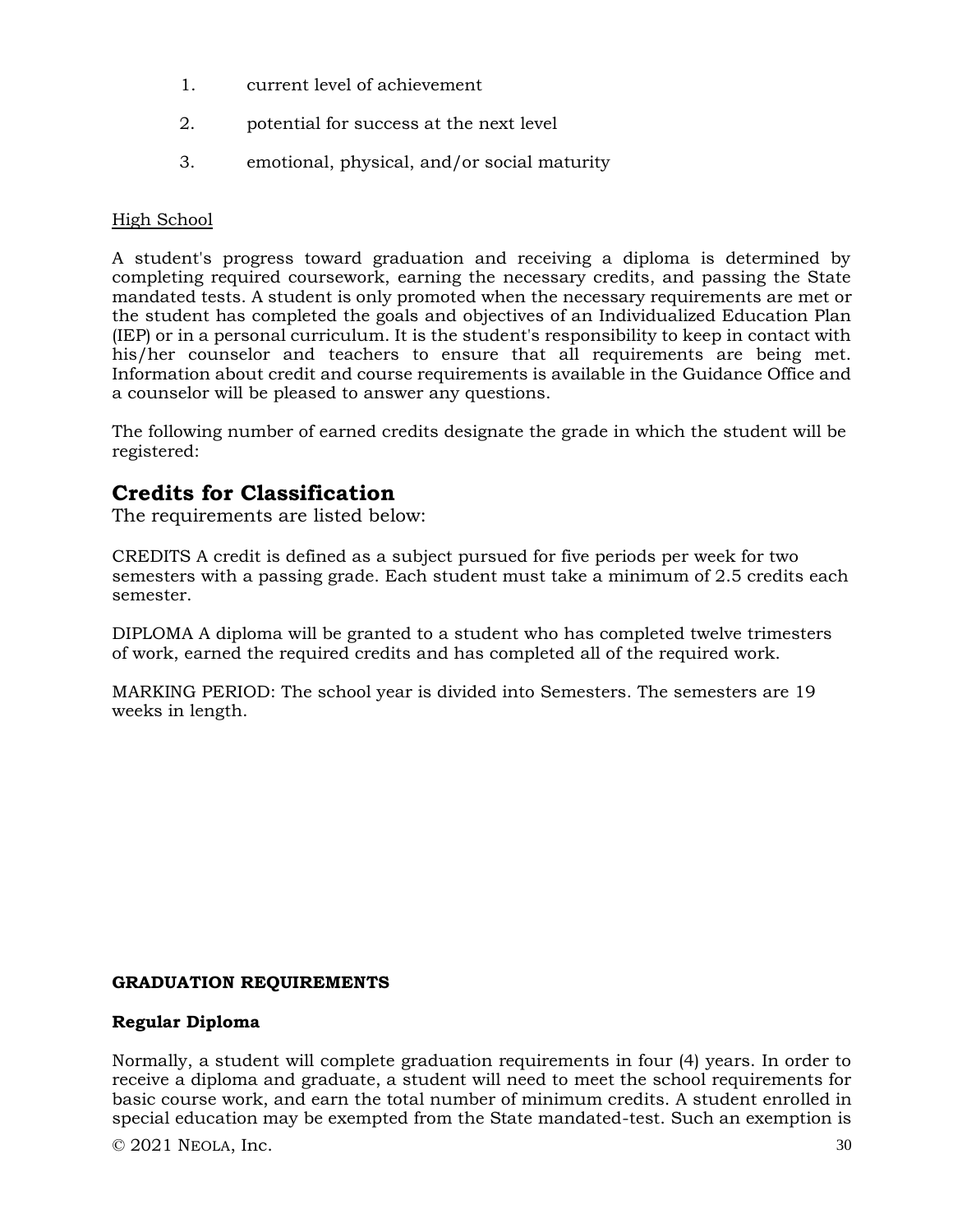made by the IEPC Team. The student may still need to earn the required credits indicated by the IEP or in a personal curriculum. For more information about the different methods by which credits can be earned, refer to Policy 5460 in the Board Policy manual, a copy of which is accessible either electronically at [www.imschools.org](http://www.imschools.org/) or in the guidance office. Expectations will be made due to the Futures Program being postponed during the 2020- 2021 school year.

Specific course requirements are:

| English<br>English 9<br>English 10<br>English 11<br>English 12<br><b>Mathematics</b><br>Algebra 1<br>Geometry<br>Algebra 2<br>math credit or math<br>$\mathbf{1}$<br>related<br>be<br>course<br>must<br>taken in the senior year in<br>order to meet the MMC Math<br>requirement | 4 Credits<br>1 credit<br>1 credit<br>1 credit<br>1 credit<br>4 Credits<br>1 credit<br>1 credit<br>1 credit | <b>Science</b><br>Earth Science<br><b>Biology</b><br>Chemistry and/or Physics<br><b>Social Studies</b><br>World History and Geography<br>US History<br>Economics<br>Civics<br>World Issues<br>Sociology | 3 Credits<br>1 credit<br>1 credit<br>1 credit<br>3 Credits<br>1 credit<br>1 credit<br>.5 credit<br>.5 credit<br>.5 credit<br>.5 credit |
|----------------------------------------------------------------------------------------------------------------------------------------------------------------------------------------------------------------------------------------------------------------------------------|------------------------------------------------------------------------------------------------------------|---------------------------------------------------------------------------------------------------------------------------------------------------------------------------------------------------------|----------------------------------------------------------------------------------------------------------------------------------------|
| <b>Physical Education/Health</b><br>Phy. Ed & Wellness<br>Provide in 8 <sup>th</sup> grade in our<br>district. Must earn a passing                                                                                                                                               | 1 Credit<br>.5 credit                                                                                      | Visual, Performing or Applied Arts                                                                                                                                                                      | 1 Credit                                                                                                                               |
| grade<br>Health<br>Provide in 8 <sup>th</sup> grade in our<br>district. Must earn a passing                                                                                                                                                                                      | .5 credit                                                                                                  | <b>Foreign Language</b>                                                                                                                                                                                 | 2 Credits                                                                                                                              |
| grade<br><b>Electives</b><br>Meet Michigan Merit Exam Requirement (SAT, WorkKeys, & M-STEP)                                                                                                                                                                                      | 11.5<br><b>Credits</b>                                                                                     |                                                                                                                                                                                                         |                                                                                                                                        |

Total [26] credits

#### **Honors Diploma**

Students who earn a cumulative GPA of 3.75 - 4.00 during their freshman, sophomore, junior, and senior years will receive a *High Honors Diploma*. Students who earn a GPA of 3.25 – 3.74 during their freshman, sophomore, junior, and senior years will receive an *Honors Diploma*.

#### **POSTSECONDARY (DUAL) ENROLLMENT OPTIONS PROGRAM**

Any student in 9th, 10th, 11th, or 12th grade may enroll in a postsecondary (dual) enrollment program providing s/he meets the requirements established by law and by the District. Any interested student should contact the high school guidance office to obtain the necessary information.

#### **ON-LINE/BLENDED LEARNING PROGRAM**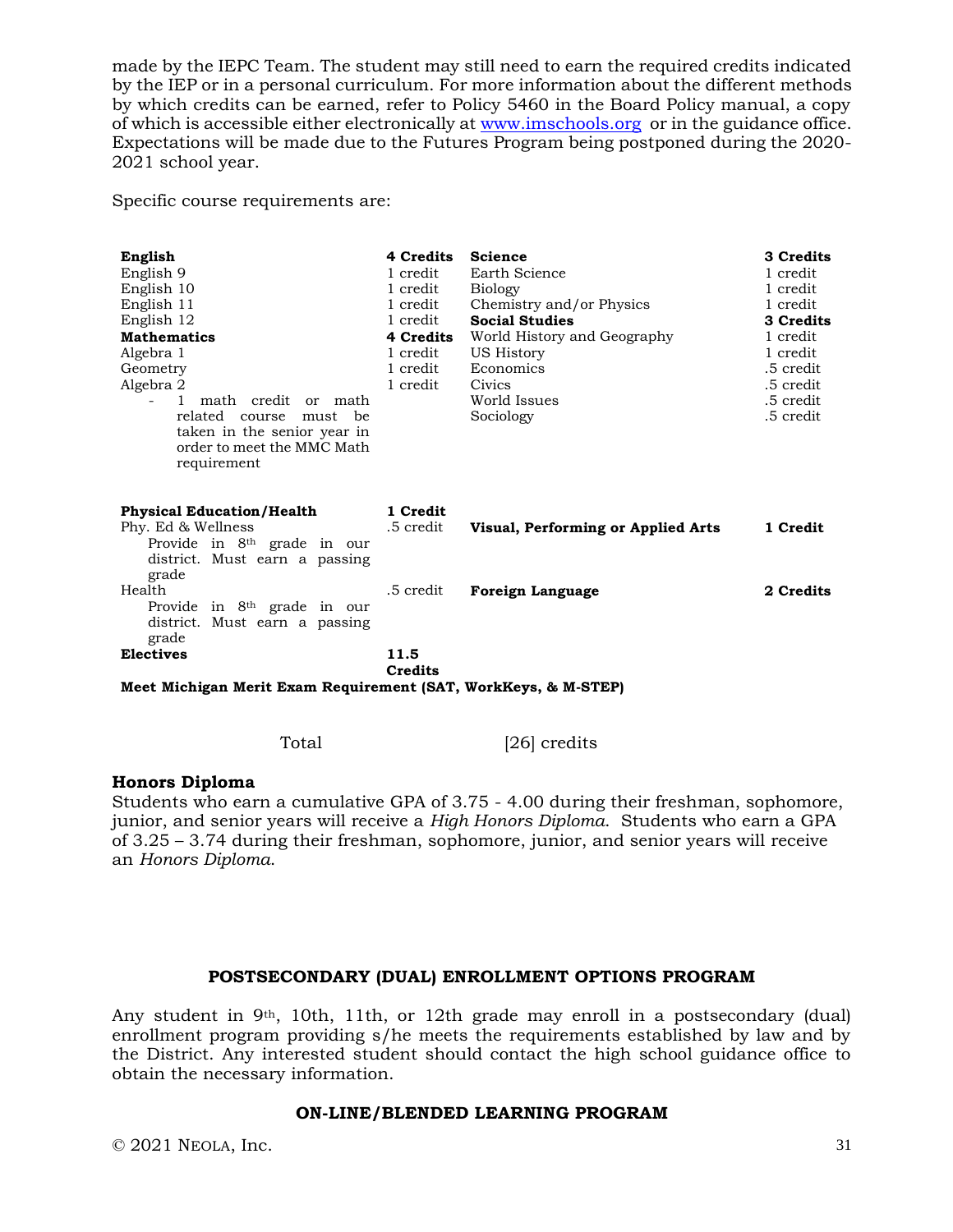The District shall provide eligible students the option of participating in on-line or blended learning courses. The purpose of the program is to make instruction available to eligible students using on-line and distance education technology in both traditional and nontraditional classroom settings. The District must make all eligible students and their parents or guardians aware of this program.

## A. **Definitions**

- 1. **On-Line Learning** Means a course of study that is capable of generating a credit or a grade, that is provided in an interactive internet-connected learning environment, in which students and their teachers are separated by time or location, or both, and in which the teacher is responsible for determining appropriate instructional methods for each student, diagnosing learning needs, assessing student learning, prescribing intervention strategies, reporting outcomes, and evaluating the effects of instruction and support strategies.
- 2. **Blended Learning** A hybrid instructional delivery model where students are provided content, instruction, and assessment in part at the classroom, with a teacher, and in part through internet-connected learning environments with some degree of student control over time, location, and pace of instruction.

## B. **Program Eligibility**

The District shall offer a program for students in K-12.

The District may offer a full time or part time program for grade 9-12 students enrolled in dropout prevention, academic intervention, core courses to meet graduation requirements, or dual enrollment programs.

### C. **Student Eligibility**

- 1. Students eligible for the District on-line/blended learning program must meet at least one (1) of the following conditions:
	- a. The student has spent the prior school year in attendance at a public school in this State and was enrolled and reported by a public school district.
	- b. The student is a dependent child of a member of the United States Armed Forces who was transferred within the last twelve (12) months to Michigan from another state or foreign country pursuant to the parent's permanent change of station orders.
- 2. Students enrolled in grades K to 12 are eligible to enroll in an On-Line Learning course.

### D. **Course Availability and Access**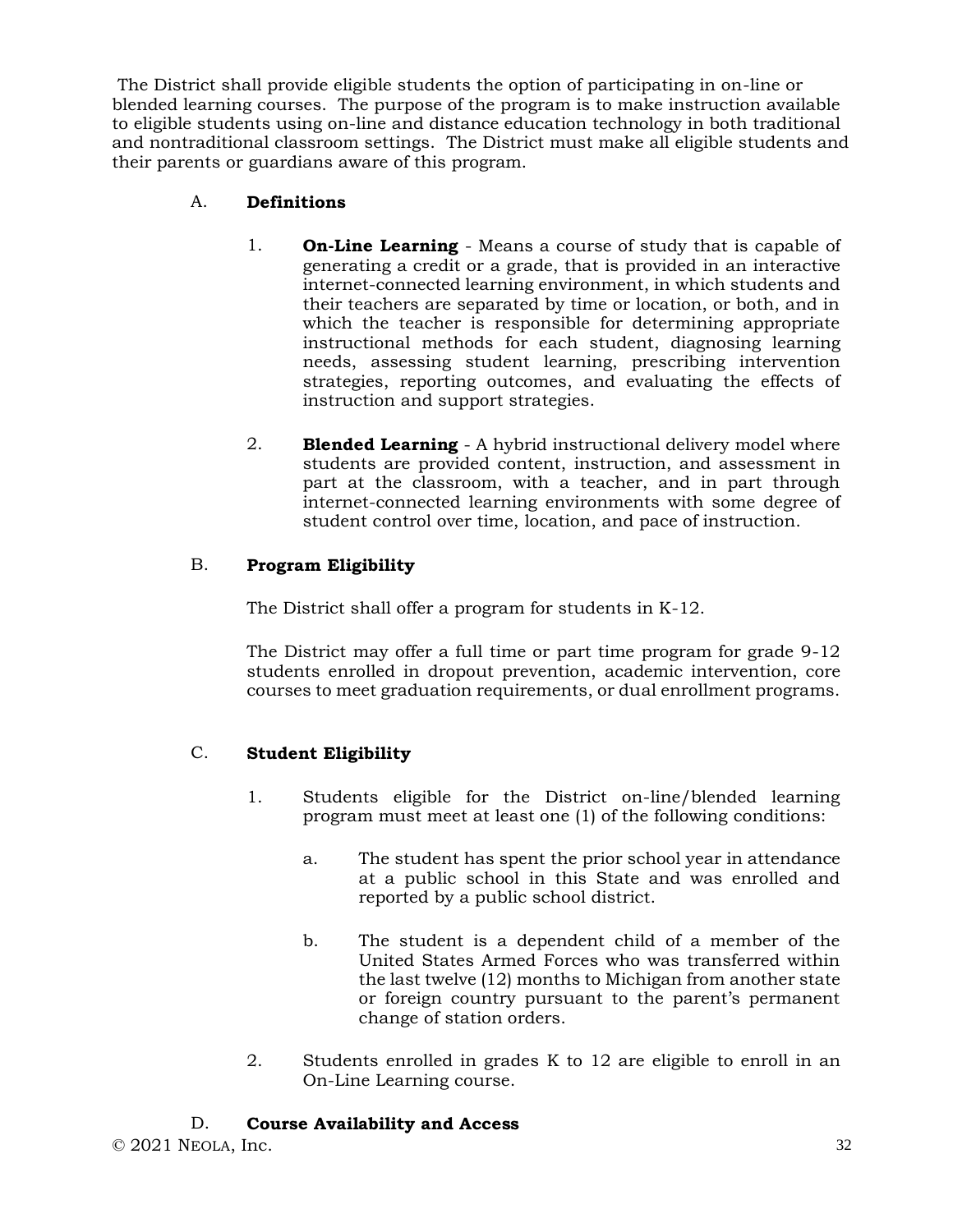- 1. The District shall provide access to enroll and participate in the available courses and shall award credit, as may be appropriate, for successful completion. Access shall be available to eligible students during or after the school day and during summer school enrollment. The District will provide at least one (1) of the following:
	- a. On-line Learning, pursuant to the requirements set forth in Pupil Accounting Manual 5-O-D.
	- b. Virtual Learning, pursuant to the requirements set forth in Pupil Accounting Manual 5-O-A.
	- c. Independent Study, pursuant to the requirements set forth in Pupil Accounting Manual 5-O-A.
- 2. The District shall enroll an eligible student in up to two (2) online courses as requested by the student during an academic term, semester, or trimester. Consent from the student's parent or legal guardian must be obtained for students under the age of eighteen (18).
- 3. The District will provide two (2) or fewer courses per semester in Grades 6-12. If students are taking more than two (2) courses per semester, the guidance found in the Pupil Accounting Manual.
- 4. An eligible student may enroll in an on-line course published in the District on-line course syllabus, as described in section 8 below, or the statewide catalog of on-line courses maintained by the Michigan virtual university.
- 5. The District may deny a student enrollment in an on-line course if any of the following apply, as determined by the District:
	- a. The student has previously gained the credits provided from the completion of the on-line course.
	- b. The on-line course is not capable of generating academic credit.
	- c. The on-line course is inconsistent with the remaining graduation requirements or career interests of the student.
	- d. The student does not possess the prerequisite knowledge and skills to be successful in the on-line course or has demonstrated failure in previous on-line coursework in the same subject.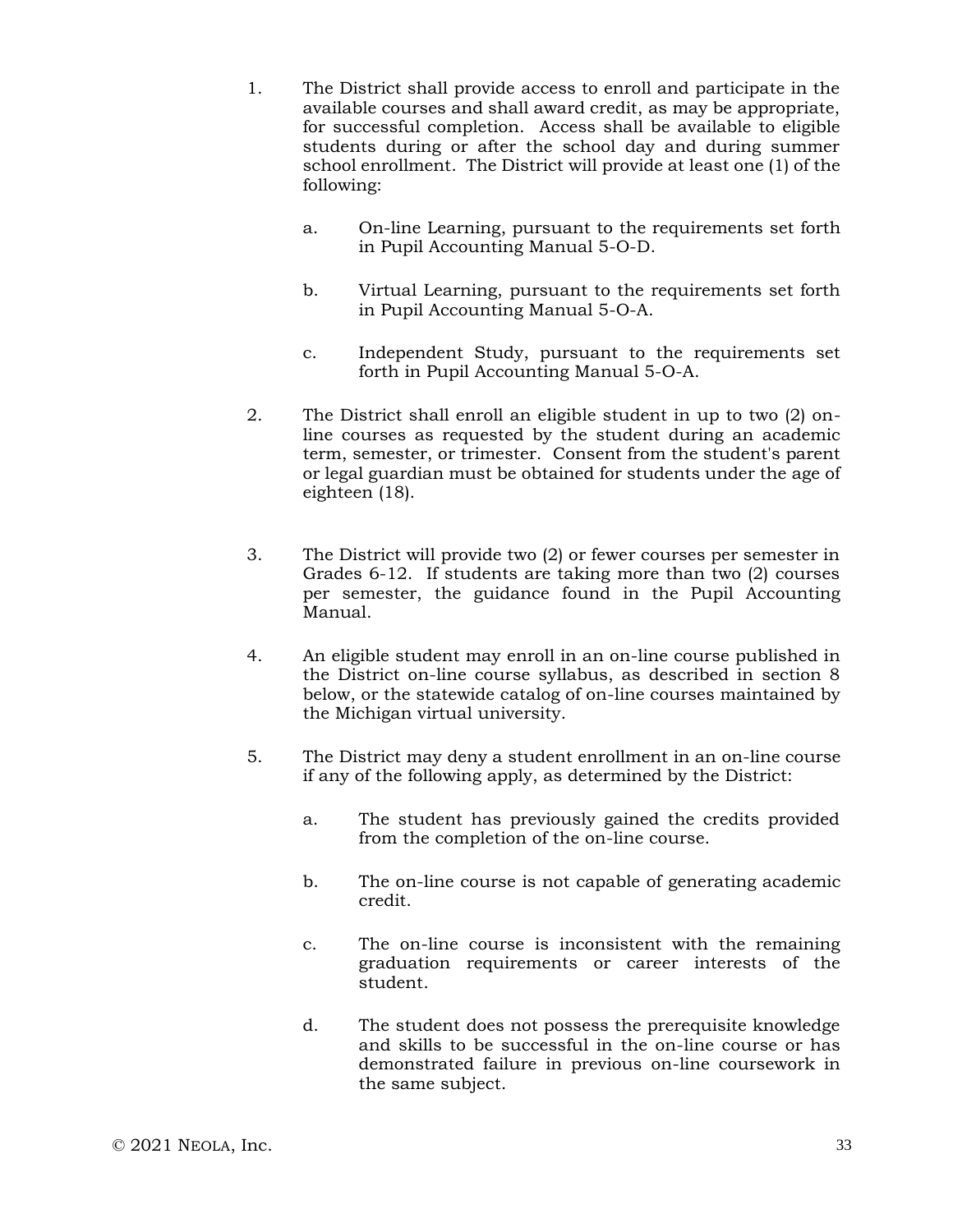- e. The on-line course is of insufficient quality or rigor. If the District denies a student enrollment for this reason, the District shall make a reasonable effort to assist the student to find an alternative course in the same or a similar subject that is of acceptable rigor and quality.
- f. If a student is denied enrollment in an on-line course by the District, the student may appeal the denial by submitting a letter to the Superintendent. The appeal must include the reason provided by the District for not enrolling the student and the reason why the student is claiming that the enrollment should be approved.

The Superintendent shall respond to the appeal within five (5) days after it is received. If the Superintendent determines that the denial of enrollment does not meet one (1) or more of the reasons specified in subsection 4(E)i.-vi., the District shall allow the student to enroll in the on-line course.

- 6. An on-line learning student shall have the same rights and access to technology in his/her District's school facilities as all other students enrolled in that District.
- 7. If a student successfully completes an on-line course, as determined by the District, the District shall grant appropriate academic credit for completion of the course and shall count that credit toward completion of graduation and subject area requirements. A student's school record and transcript shall identify the on-line course title as it appears in the on-line course syllabus.
- 8. The enrollment of a student in one (1) or more on-line courses shall not result in a student being counted as more than 1.0 fulltime equivalent student under this act.

### E. **Nonresident Applicants**

- 1. The District shall determine whether or not it has capacity to accept applications for enrollment from nonresident applicants in on-line courses and may use that limit as the reason for refusal to enroll an applicant.
- 2. If the number of nonresident applicants eligible for acceptance in an on-line course does not exceed the capacity of the District to provide the on-line course, the District shall accept for enrollment all of the nonresident applicants eligible for acceptance.
- 3. If the number of nonresident applicants exceeds the District's capacity to provide the on-line course, the District shall use a random draw system.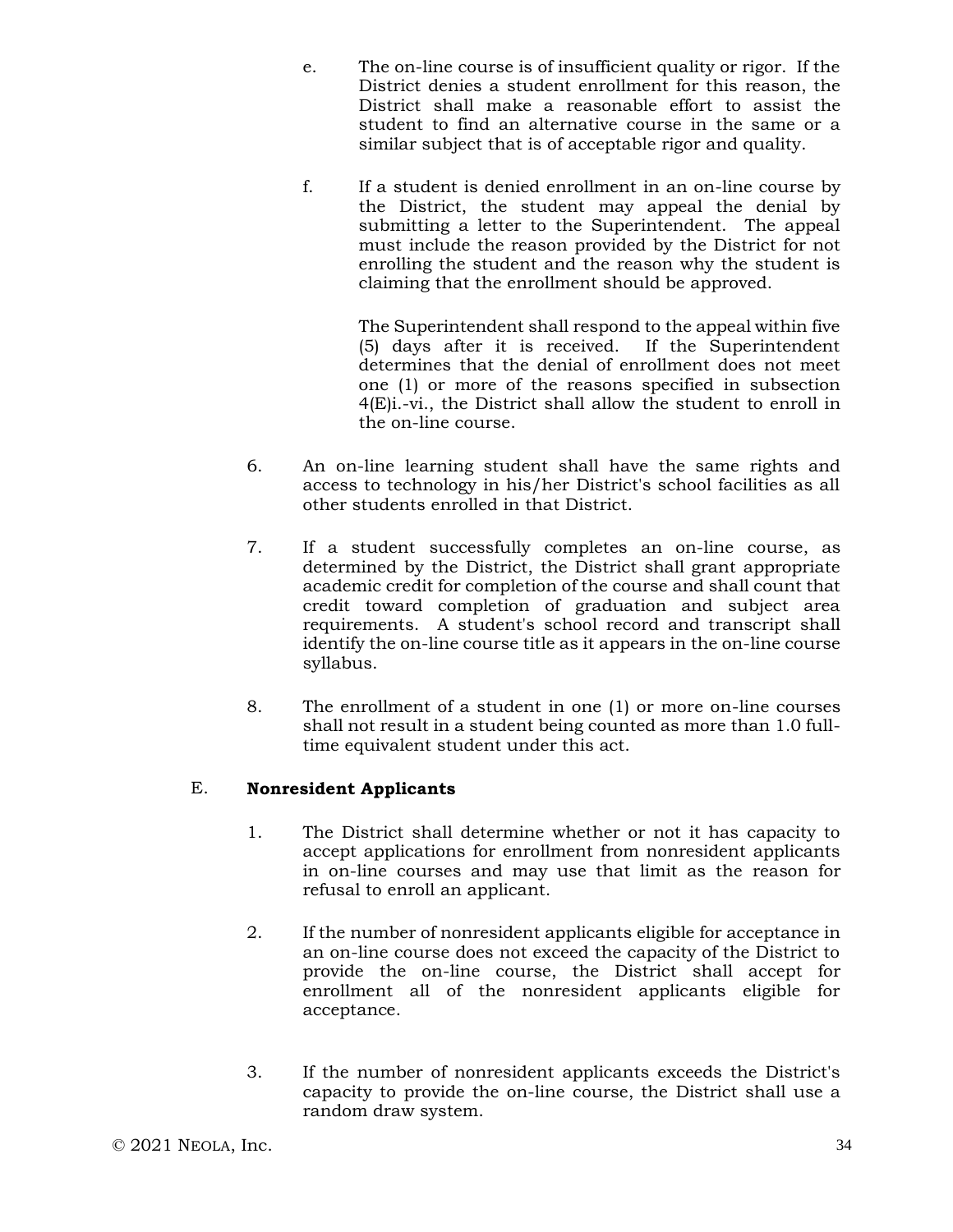### F. **Requirements Specific to On-Line Learning Courses**

To offer an on-line course, the District must:

- 1. Provide the Michigan virtual university with the course syllabus in a form and method prescribed by the Michigan virtual university for inclusion in a statewide on-line course catalog.
- 2. Provide on its publicly accessible website a link to the course syllabi for all of the on-line courses offered by the District, as described in section 8, and a link to the statewide catalog of online courses maintained by the Michigan virtual university.
- 3. Offer the on-line course on an open entry and exit method, or aligned to a semester, trimester, or accelerated academic term format.

### G. **On-line Course Syllabus**

The District must publish an on-line course syllabus for each online course offered. The on-line course syllabus must include:

- 1. State academic standards addressed in an on-line course.
- 2. On-line course content outline.
- 3. On-line course required assessments.
- 4. On-line course prerequisites.
- 5. Expectations for actual teacher contact time with the on-line learning student and other student-to-teacher communications.
- 6. Academic support available to the on-line learning student.
- 7. On-line course learning outcomes and objectives.
- 8. Name of the institution or organization providing the on-line instructor.
- 9. Number of eligible nonresident students that will be accepted by the District in the on-line course.
- 10. Results of the on-line course quality review using the guidelines and model review process published by the Michigan virtual university.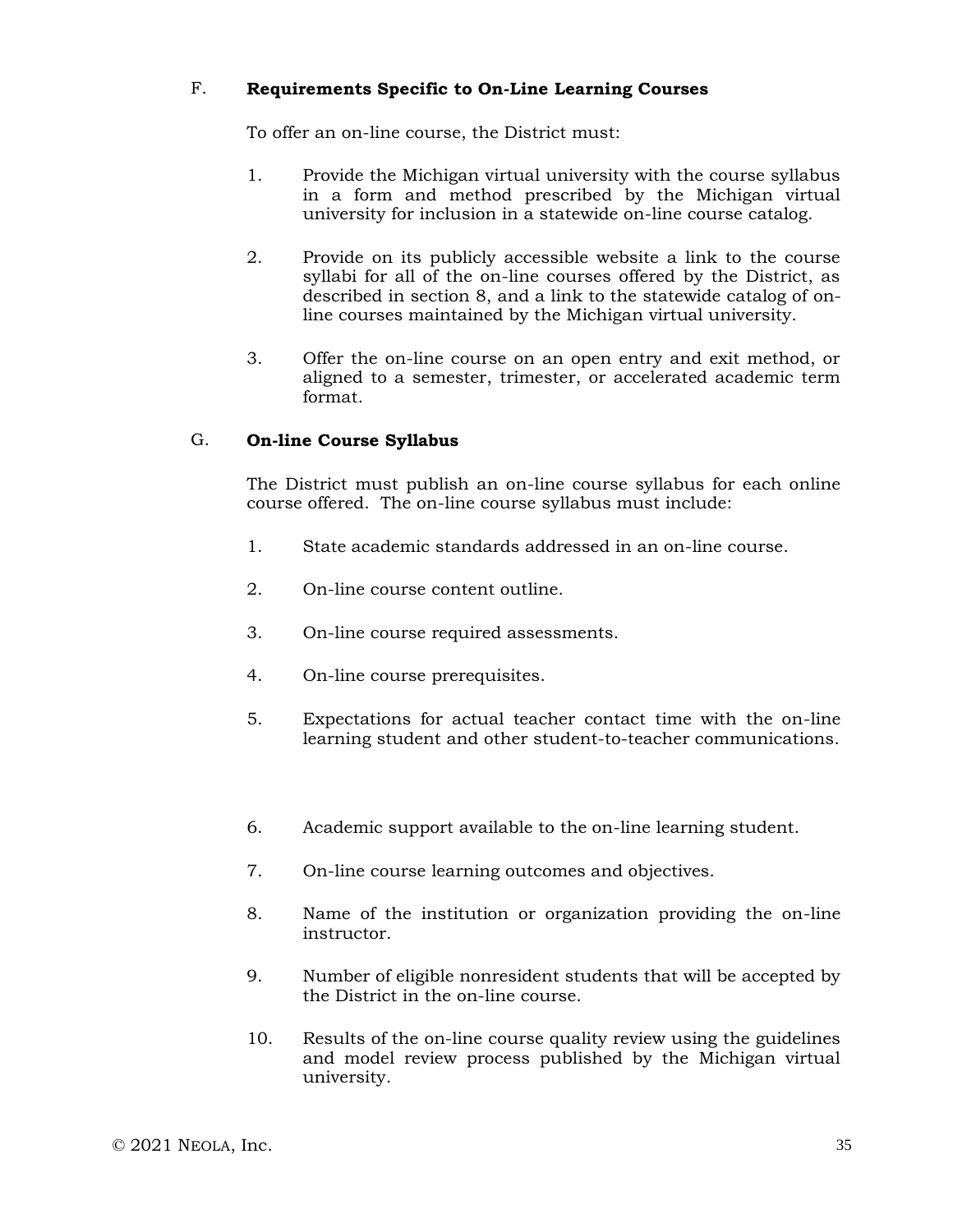M.C.L. 388.1621f Michigan Department of Education Guidance on Best Practices as Defined in, M.C.L.388.1622f

### **RECOGNITION OF STUDENT ACHIEVEMENT**

Students who have displayed significant achievements during the course of the year are recognized for their accomplishments. Areas that may merit recognition include but are not limited to academics, athletics, performing arts, citizenship, and volunteerism. Recognition for such activities is initiated by the staff and coordinated by the guidance department.

#### **Special Awards**

Athletic: Requirements for athletic awards are developed by each head coach with the approval of the Athletic Director. These requirements will be reviewed with interested students by the appropriate coach.

A letter is given to members of various athletic teams who have met the requirements of each team.

Honor Cords: Students who maintain a 3.25 cumulative GPA their entire high school career are entitled to wear Honor Cords at graduation.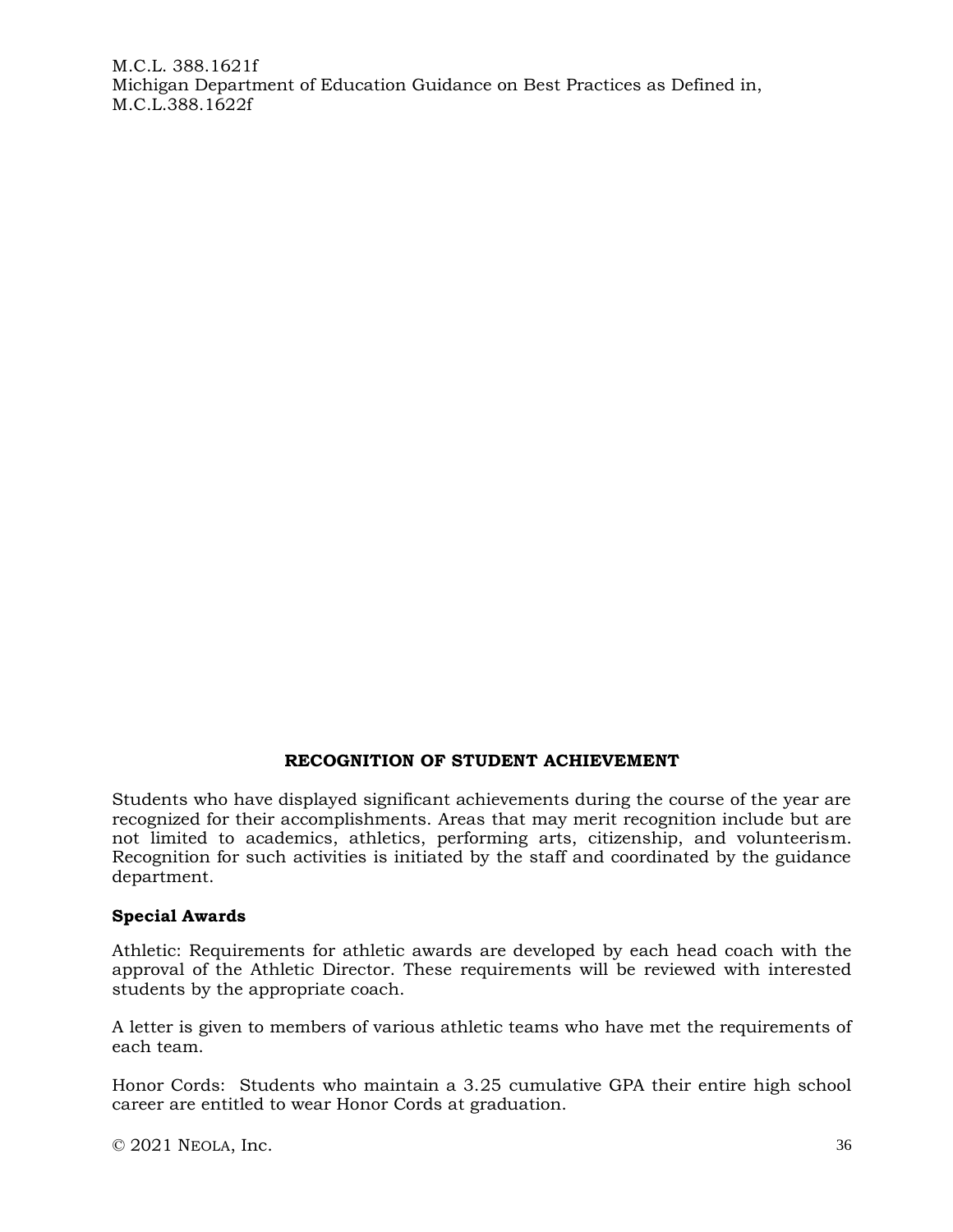#### **HOMEWORK**

The assignment of homework can be expected. Student grades will reflect the completion of all work, including outside assignments. Homework is also part of the student's preparation for the State mandated test and graduation.

Homework will not generally be used for disciplinary reasons but only to enhance the student's learning.

#### **COMPUTER TECHNOLOGY AND NETWORKS**

Technology has fundamentally altered the ways in which information is accessed, communicated, and transferred in society. As a result, educators are continually adapting their means and methods of instruction, and the way they approach student learning, to incorporate the vast, diverse, and unique resources available through the Internet. The Board provides Education Technology so that students can acquire the skills and knowledge to learn effectively and live productively in a digital world. The Board of Education provides students with access to the Internet for limited educational purposes only and utilizes online educational services to enhance the instruction delivered to its students. The District's Internet system does not serve as a public access service or a public forum, and the Board imposes reasonable restrictions on its use consistent with its limited educational purpose.

This policy and its related administrative guidelines and the Student Code of Conduct govern students' use of the District's computers, laptops, tablets, personal communication devices (computers, laptops, tablets, e-readers, cellular/mobile telephones, smartphones, and any other web-enabled device), network, and Internet connection and online educational services ("Education Technology" or "Ed-Tech"). The due process rights of all users will be respected in the event there is a suspicion of inappropriate use of the Education Technology. Users have no right or expectation to privacy when using the Ed-Tech (including, but not limited to, privacy in the content of their personal files, e-mails, and records of their online activity while on the network and Internet).

This policy and its related administrative guidelines and the Student Code of Conduct also govern students' use of their personal communication devices (computers, laptops, tablets, e-readers, cellular/mobile telephones, smartphones, and any other web-enabled device), when connected to the District's network, the District's Internet connection, and online educational services ("Education Technology" or "Ed-Tech"). The due process rights of all users will be respected in the event there is a suspicion of inappropriate use of the Education Technology. Users have no right or expectation to privacy when using the Ed-Tech (including, but not limited to, privacy in the content of their personal files, e-mails, and records of their online activity while on the network and Internet).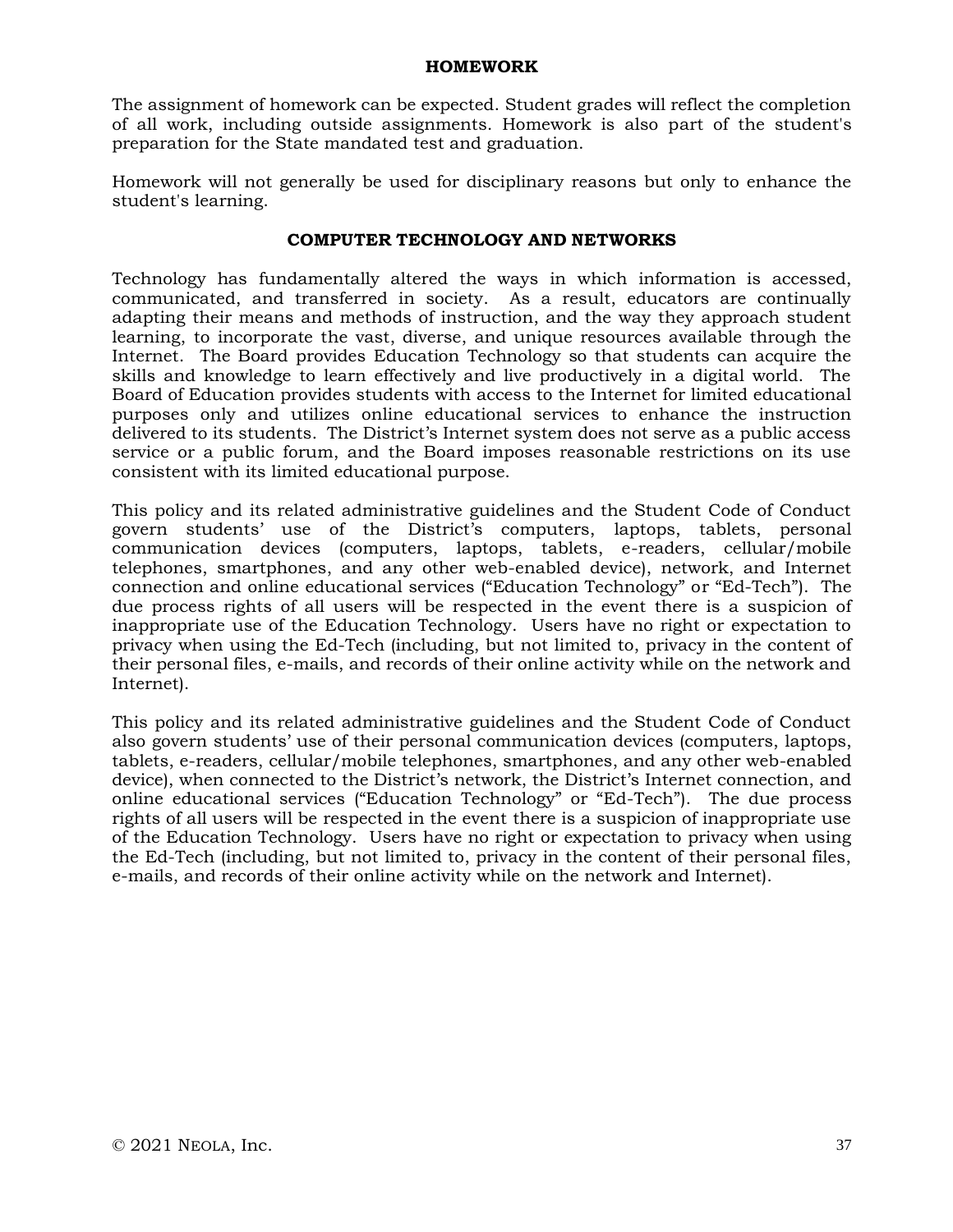First, and foremost, the Board may not be able to technologically limit access, to services through its Educational Technology to only those services and resources that have been authorized for the purpose of instruction, study and research related to the curriculum. Unlike in the past when educators and community members had the opportunity to review and screen materials to assess their appropriateness for supporting and enriching the curriculum according to adopted guidelines and reasonable selection criteria (taking into account the varied instructional needs, learning styles, abilities, and developmental levels of the students who would be exposed to them), access to the Internet, because it serves as a gateway to any publicly available file server in the world, opens classrooms and students to electronic information resources that may not have been screened by educators for use by students of various ages.

Pursuant to Federal law, the Board has implemented technology protection measures which protect against (e.g., filter or block) access to visual displays/depictions/materials that are obscene, constitute child pornography, and/or are harmful to minors, as defined by the Children's Internet Protection Act. At the discretion of the Board or the Superintendent, the technology protection measures may be configured to protect against access to other material considered inappropriate for students to access. The Board also utilizes software and/or hardware to monitor online activity of students to restrict access to child pornography and other material that is obscene, objectionable, inappropriate and/or harmful to minors. The Superintendent or Technology Director may temporarily or permanently unblock access to websites or online education services containing appropriate material, if access to such sites has been inappropriately blocked by the technology protection measures. The determination of whether material is appropriate or inappropriate shall be based on the content of the material and the intended use of the material, not on the protection actions of the technology protection measures.

Parents/guardians are advised that a determined user may be able to gain access to services on the Internet that the Board has not authorized for educational purposes. In fact, it is impossible to guarantee students will not gain access through the Internet to information and communications that they and/or their parents/guardians may find inappropriate, offensive, objectionable or controversial. Parents/Guardians assume risks by consenting to allow their child to participate in the use of the Internet. Parents/Guardians of minors are responsible for setting and conveying the standards that their children should follow when using Education Technology. The Board supports and respects each family's right to decide whether to apply for independent student access to the Education Technology.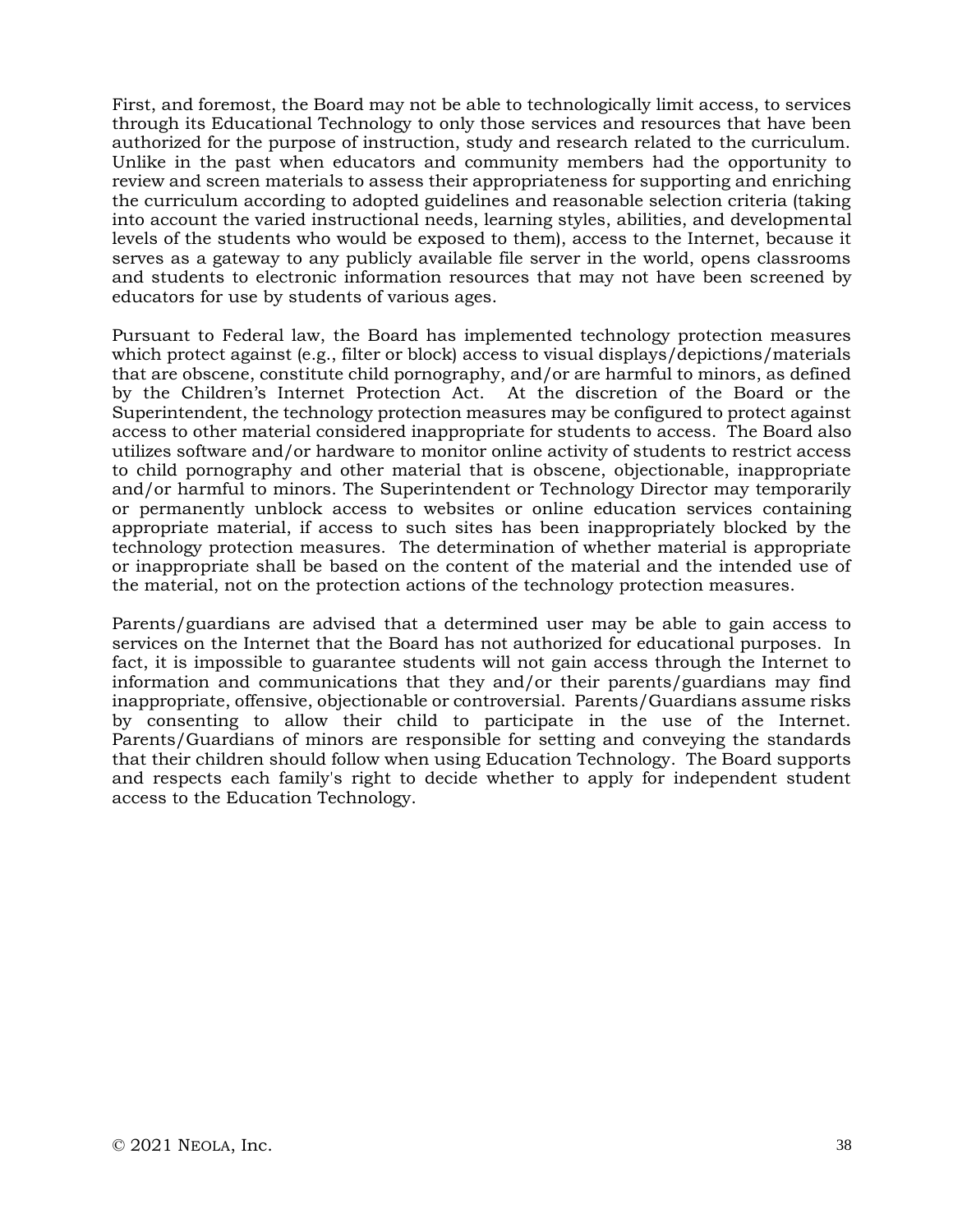The technology protection measures may not be disabled at any time that students may be using the Education Technology, if such disabling will cease to protect against access to materials that are prohibited under the Children's Internet Protection Act. Any student who attempts to disable the technology protection measures will be subject to discipline.

Pursuant to Federal law, students shall receive education about the following:

- A. safety and security while using e-mail, chat rooms, social media, and other forms of direct electronic communications
- B. the dangers inherent with the online disclosure of personally identifiable information
- C. the consequences of unauthorized access (e.g., "hacking") cyberbullying and other unlawful or inappropriate activities by students online, and
- D. unauthorized disclosure, use, and dissemination of personal information regarding minors

Staff members shall provide instruction for their students regarding the appropriate use of technology and online safety and security as specified above. Furthermore, staff members will monitor the online activities of students while at school.

Monitoring may include, but is not necessarily limited to, visual observations of online activities during class sessions; or use of specific monitoring tools to review browser history and network, server, and computer logs.

Building Principals are responsible for providing training so that Internet users under their supervision are knowledgeable about this policy and its accompanying guidelines. The Board expects that staff members will provide guidance and instruction to students in the appropriate use of the Education Technology. Such training shall include, but not be limited to, education concerning appropriate online behavior, including interacting with other individuals on social networking websites and in chat rooms, and cyberbullying awareness and response. **All Internet users (and their parents if they are minors) are required to sign a written agreement to abide by the terms and conditions of this policy and its accompanying guidelines.**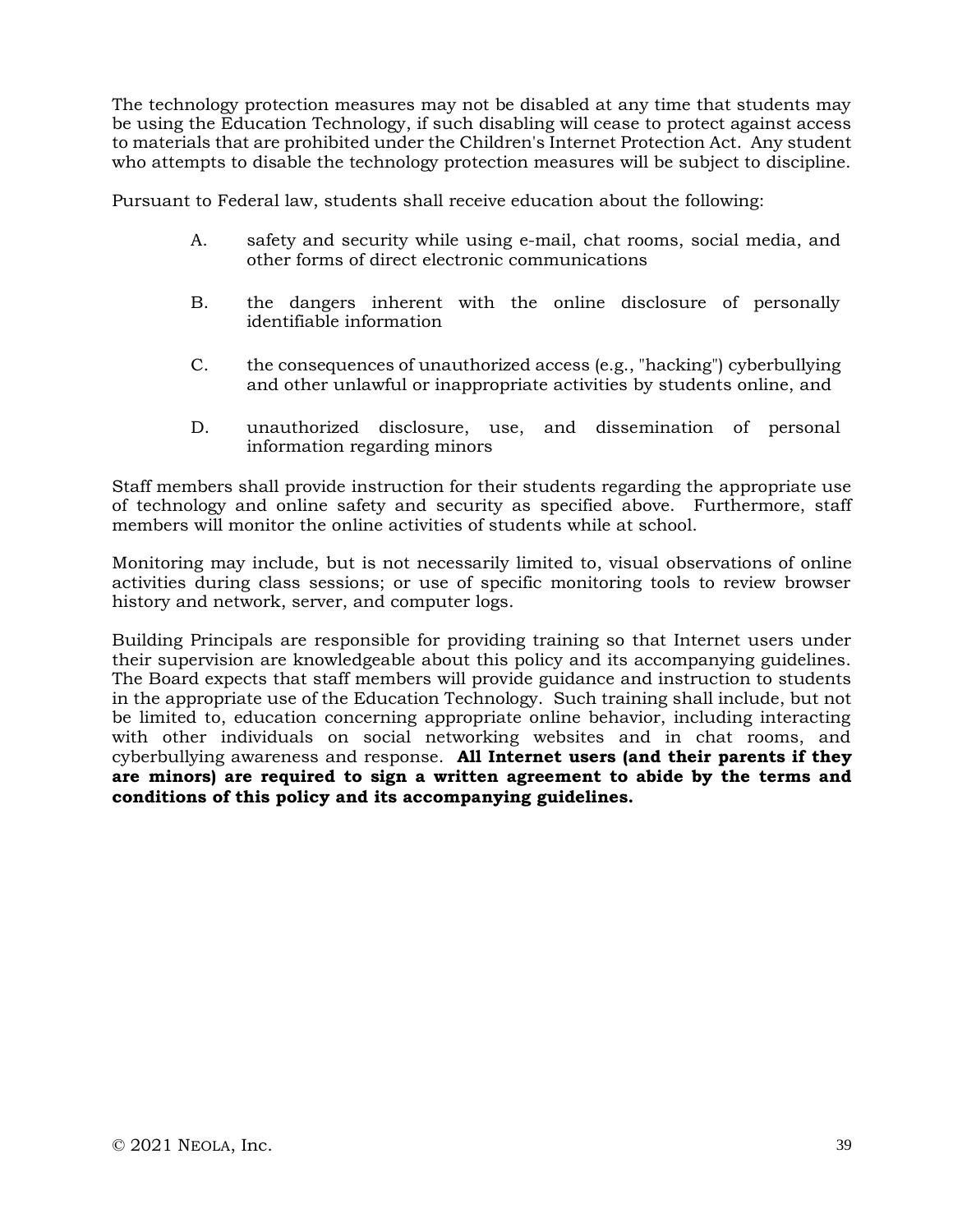Students will be assigned a school email account that they are required to utilize for all school-related electronic communications, including those to staff members and individuals and/or organizations outside the District with whom they are communicating for school-related projects and assignments. Further, as directed and authorized by their teachers, they shall use their school-assigned email account when signing-up/registering for access to various online educational services, including mobile applications/apps that will be utilized by the student for educational purposes.

Students and staff members are responsible for good behavior on the Board's computers/network and the Internet just as they are in classrooms, school hallways, and other school premises and school sponsored events. Communications on the Internet are often public in nature. General school rules for behavior and communication apply. The Board does not sanction any use of the Education Technology that is not authorized by or conducted strictly in compliance with this policy and its accompanying guidelines.

Students shall not access social media for personal use from the District's network, but shall be permitted to access social media for educational use in accordance with their teacher's approved plan for such use.

Users who disregard this policy and its accompanying guidelines may have their use privileges suspended or revoked, and disciplinary action taken against them. Users of the Board's Education Technology are personally liable, both civilly and criminally, for uses of the Education Technology not authorized by this Board policy and its accompanying guidelines.

The Board designates the Superintendent and the Technology Director as the administrators responsible for initiating, implementing, and enforcing this policy and its accompanying guidelines as they apply to the use of the District's Education Technology and the Internet for instructional purposes.

P.L. 106-554, Children's Internet Protection Act of 2000 P.L. 110-385, Title II, Protecting Children in the 21st Century Act 18 U.S.C. 1460 18 U.S.C. 2246 18 U.S.C. 2256 20 U.S.C. 6777, 9134 (2003) 20 U.S.C. 6801 et seq., Part F, Elementary and Secondary Education Act of 1965, as amended (2003) 47 U.S.C. 254(h), (1), Communications Act of 1934, as amended (2003) 47 C.F.R. 54.520

#### **STUDENT ASSESSMENT**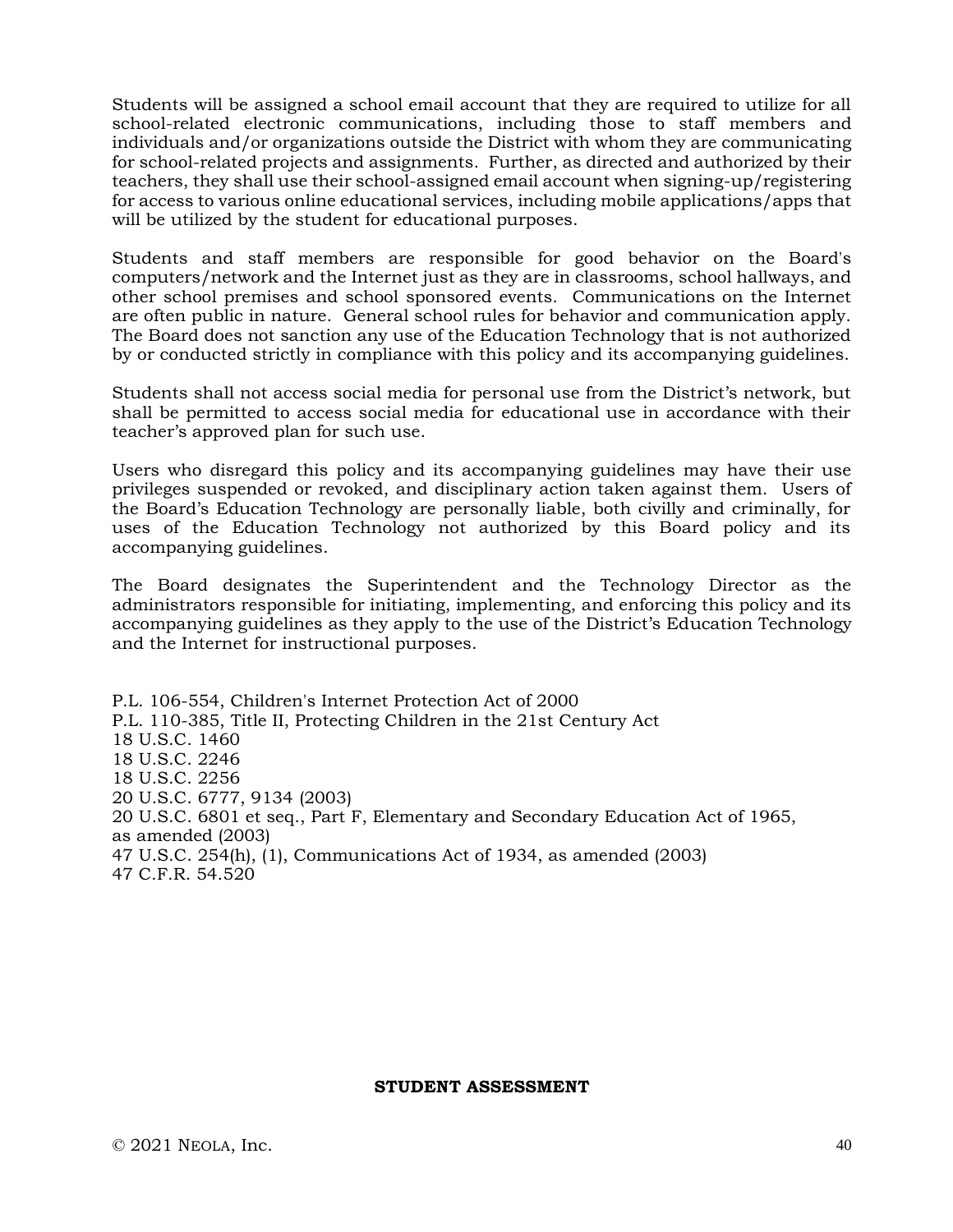The Michigan Merit Exam (MME), which will include the Scholastic Aptitude Test (SAT) for high school juniors, will replace the Michigan Educational Assessment Program assessments at the high school level.

This means that all 11th graders will take this state assessment test in March/April of each year. It will provide students with a regular Scholastic Aptitude Test (SAT) score report that they can use to apply to a college or a university. SAT scores are used during the college admission process to assess high school students' general educational development and their ability to complete college-level work.

Students also will be able to use the MME to qualify for a Michigan Promise Grant to help pay for their costs in attending a state university, community college or a technical or trade school.

The MME is made up of the national SAT and Work Keys tests in mathematics and reading, plus additional assessments in the areas of mathematics, science, and social studies.

MME testing is divided into three parts. The SAT will be administered in a full day session and the Work Keys and Michigan mathematics tests will be administered on a later day. The Michigan science and social studies tests will be given in one session at times scheduled by the District Testing Coordinator with make-up sessions for these tests scheduled for exactly two (2) weeks later.

Parents and students should watch school newsletters and the local press for announced testing times.

Freshmen and sophomores will have the opportunity to take the PSAT, a preparatory assessment primarily used to help students prepare for the SAT. The test includes four (4) sections: a thirty (30) minute English; a forty (40) minute math; a twenty (20) minute reading; and a twenty-five (25) minute scientific reasoning section. The entire test takes approximately one (1) hour and fifty (55) minutes.

Additional group tests are given to students to monitor progress and determine educational mastery levels. These tests are used to help the staff determine instructional needs.

Classroom tests will be used to assess student progress and assign grades. These are selected or prepared by teachers to assess how well the students have achieved specific objectives.

Michigan law requires high schools to allow students to test out of courses by exhibiting mastery on the final exam. Any high school student who wishes to test-out of a course in which s/he is not enrolled may do so by taking the final examination for the course and receiving a grade of at least C+ (77%) or by demonstrating mastery of the subject matter as determined by the assessment used in lieu of a final examination. Credit for a course earned by a student through this process may be used to fulfill a course or course-sequence requirement and be counted toward the required number of credits needed for graduation but may not be used to determine the student's GPA.

Testing Out Dates:

May 26-28, 2021

 $\degree$  2021 NEOLA, Inc. 41 January 5-6, 2022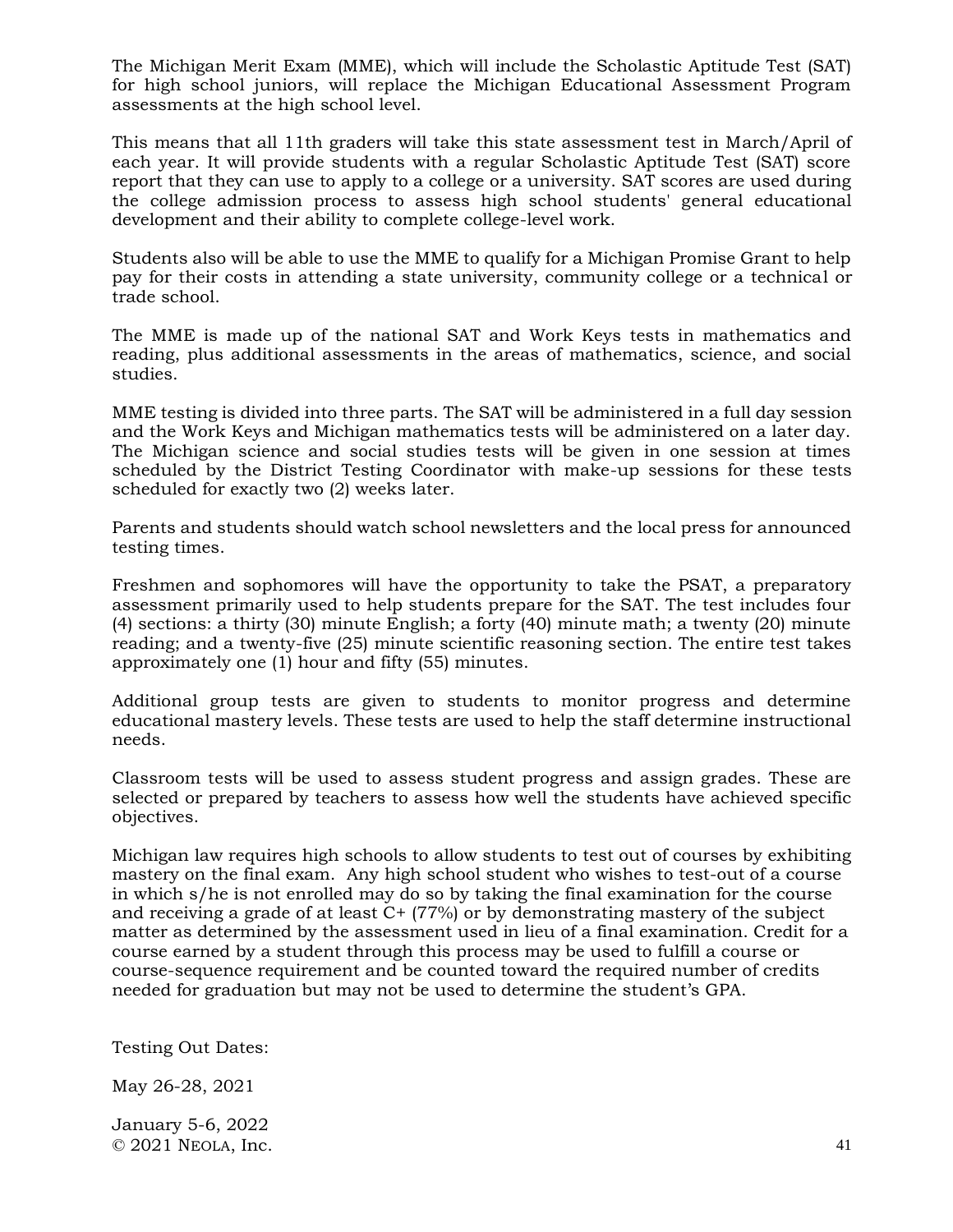May 3-4, 2022

Required Guidelines for taking Competency Tests:

- Parent permission must be obtained by each student under 18 requesting competency tests.
- A course syllabus and the textbook may be made available to the student at request from the course teacher.
- The student must still meet the required 26 credits for graduation
- A student is not penalized for failing the competency exam
- A Student can reapply to take the competency test again at the next testingout/competency test period or take the course

Students may receive credit toward high school graduation who successfully completes, prior to entering high school, a State mandated curriculum requirement, provided the course meets the same content requirements as the high school course, and the student has demonstrated the same level of proficiency on the material as required of the high school students.

Vocational and interest surveys may be given to identify particular areas of student interest or talent. These are often given by the guidance staff.

> If necessary, intelligence tests, speech and language evaluations, individually administered achievement tests, and other special testing services are available to students needing these services.

Students will not be required, as part of the school program or District curriculum, to submit to or participate in any survey, analysis, or evaluation that reveals information of a personal nature in accordance with Board policy and Federal guidelines.

Depending on the type of testing and specific information requested, parent (or student) consent may need to be obtained. [the school] will not violate the rights of consent and privacy of a student participating in any form of evaluation.

#### High School

College entrance testing information can be obtained from the Guidance Office.

#### **SECTION III - STUDENT ACTIVITIES**

#### **SCHOOL-SPONSORED CLUBS AND ACTIVITIES**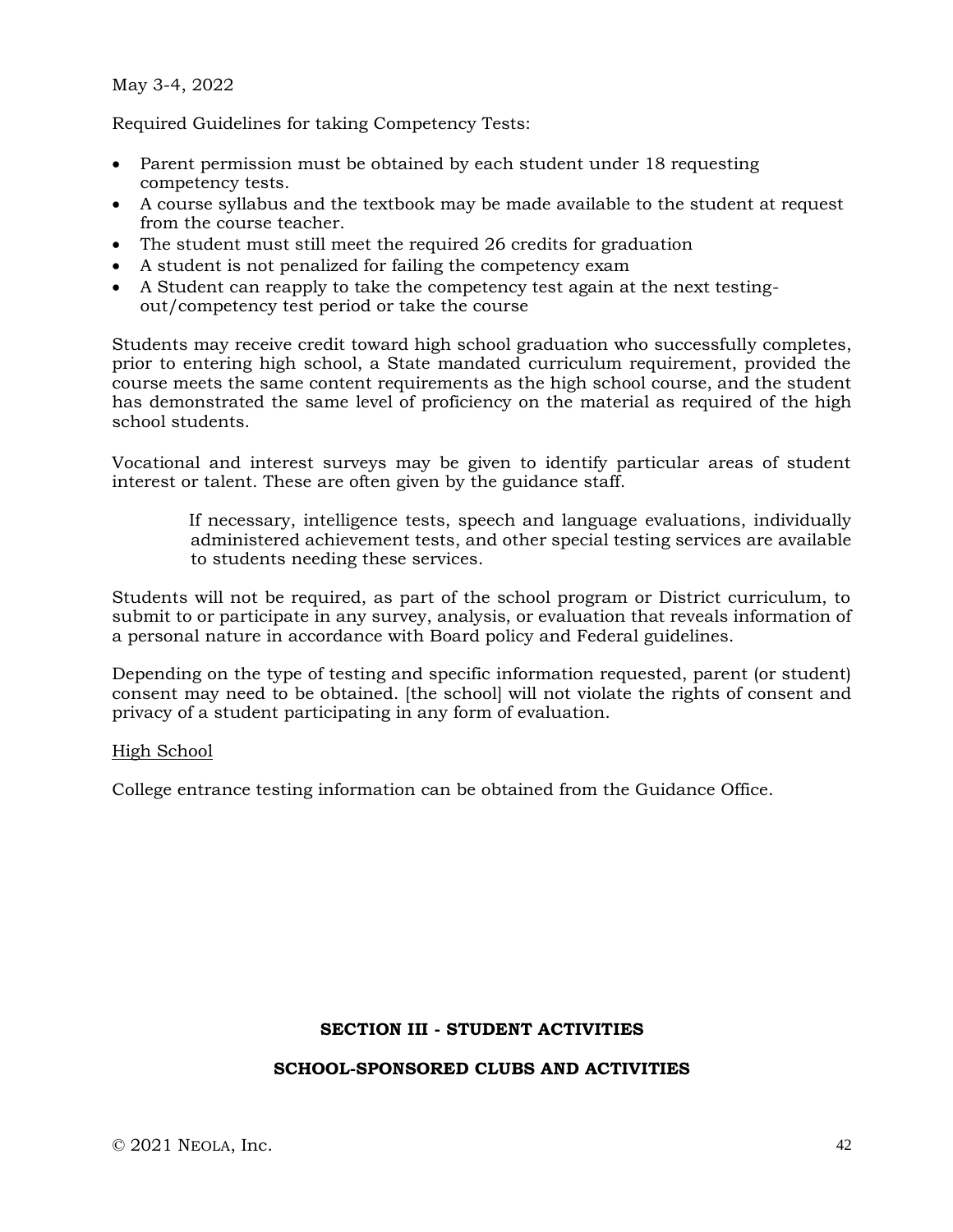**Iron Mountain Public Schools** provides students the opportunity to broaden their learning through curricular-related activities. A curricular-related activity may be for credit, required for a particular course, and/or contain school subject matter.

A student's use of a performance-enhancing substance is a violation that will affect the student's extracurricular participation.

The Board authorizes many student groups that are sponsored by a staff member. Authorized groups include:

#### **Yearbook**

Extra-curricular activities do not reflect the School curriculum, but are made available to students to allow them to pursue additional worthwhile activities such as recreational sports, drama, and the like.

#### **Extra-curricular**

Art Club **Environmental Club** Foreign Language Club Hi Q National Honor Society Key Club Reading Olympics Science Olympiad 7-12 Student Council Tri Hi Y Varsity Club Youth in Government

All students are permitted to participate in the activities of their choosing, as long as they meet the eligibility requirements.

**Note: A student who is academically ineligible under the standards set forth in the athletic code, (failing any class), will not be allowed to miss class time in the class they are failing, for events or activities which are sponsored by the organization/s in which the student participates.**

## **NONSCHOOL-SPONSORED CLUBS AND ACTIVITIES**

Fellowship of Student Athletes

Non-school-sponsored student groups organized for religious, political, or philosophical reasons may meet during noninstructional hours. The applicant for permission can be obtained from the principal. The applicant must verify that the activity is being initiated by students, that attendance is voluntary, that no school staff person is actively involved in the event, that the event will not interfere with school activities and that non-school persons do not play a regular role in the event. All school rules will still apply regarding behavior and equal opportunity to participate.

Membership in any fraternity, sorority, or any other secret society as proscribed by law is not permitted. All groups must comply with School rules and must provide equal opportunity to participate.

No nondistrict-sponsored organization may use the name of the school or school mascot.

# **ATHLETICS**

**Iron Mountain Central Middle and High School** provides a variety of athletic activities in which students may participate providing they meet any eligibility requirements that may apply. A student's use of a performance-enhancing substance is a violation that will

© 2021 NEOLA, Inc. 43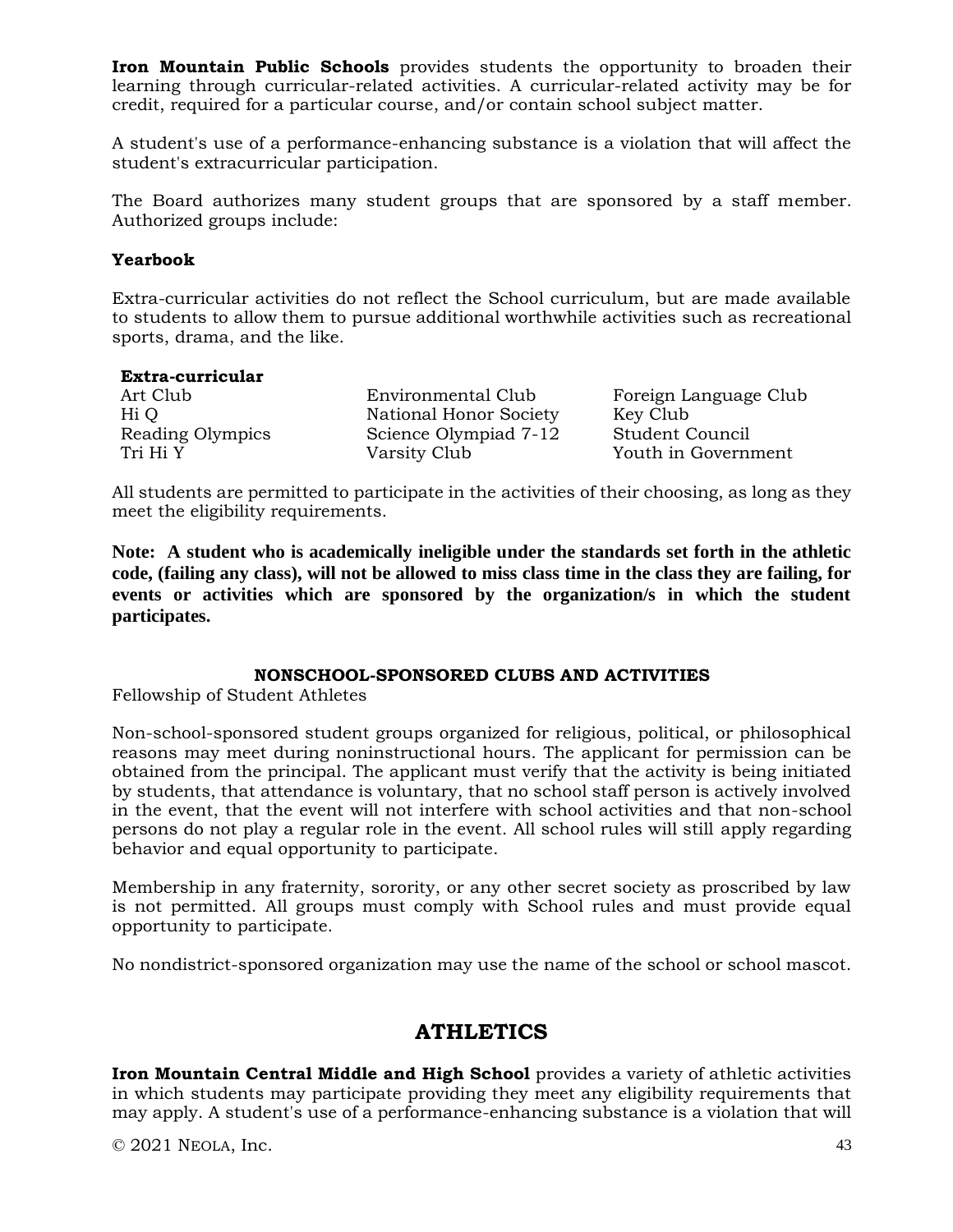affect the student's athletic eligibility and participation. The following is a list of activities currently being offered. For further information, please refer to the Iron Mountain Athletic Handbook or contact Donny Bianco, the Athletic Director, at (906)-779-2610.

Cross Country- Girls/Boys Football Golf –Girls/Boys Soccer- Girls/Boys Swimming- Girls/Boys Tennis- Girls/Boys Volleyball Basketball- Girls/Boys Bowling-Girls/Boys Competitive Cheer Wrestling Baseball Softball Track & Field- Girls/Boys

All athletic programs of the District shall comply with the concussion protocols of the Michigan High School Association, the requirements of state law, and Department of Community Health guidelines regarding concussion awareness training and protection of youth athletes.

## **Athletic Rules & Code of Conduct**

The Athletic Code applies to all students who want to participate in athletics. Athletics includes competitive sports, extracurricular activities, and cheerleading. This code applies in addition to other rules and regulations concerning student conduct and imposes additional requirements on student athletes and cheerleaders.

Participation in athletics is a privilege. Those who participate in athletics have a responsibility to favorably represent the school and community. Student athletes are expected to conduct themselves both in and out of school in a manner appropriate to their responsibilities as representatives of the school and district. If a student fails to comply with the terms of this code, the privilege to participate in athletics may be lost in accordance with the terms of this Athletic Code. Specific incidents of behavior or academic problems not covered in the Athletic Code are subject to review and disciplinary action of the administration or coach. The purpose of the Athletic Code is not to restrict freedom, but, instead, to encourage the athletes to practice and develop greater appreciation of the values associated with responsible behavior, healthful living, and good citizenship.

For athletic rules, and code of conduct policies and procedures, please see the Iron Mountain High School Athletic Handbook. This handbook is available in the high school athletic office or on line at imschools.org

#### **STUDENT EMPLOYMENT**

The school does not encourage students to take jobs outside of school that could interfere with their success in school. If a student believes that s/he must maintain a job in addition to going to school, s/he must first make contact with his/her counselor to discuss any legal requirements and obtain any needed documents.

## **SECTION IV - STUDENT CONDUCT**

#### **ATTENDANCE**

**School Attendance Policy**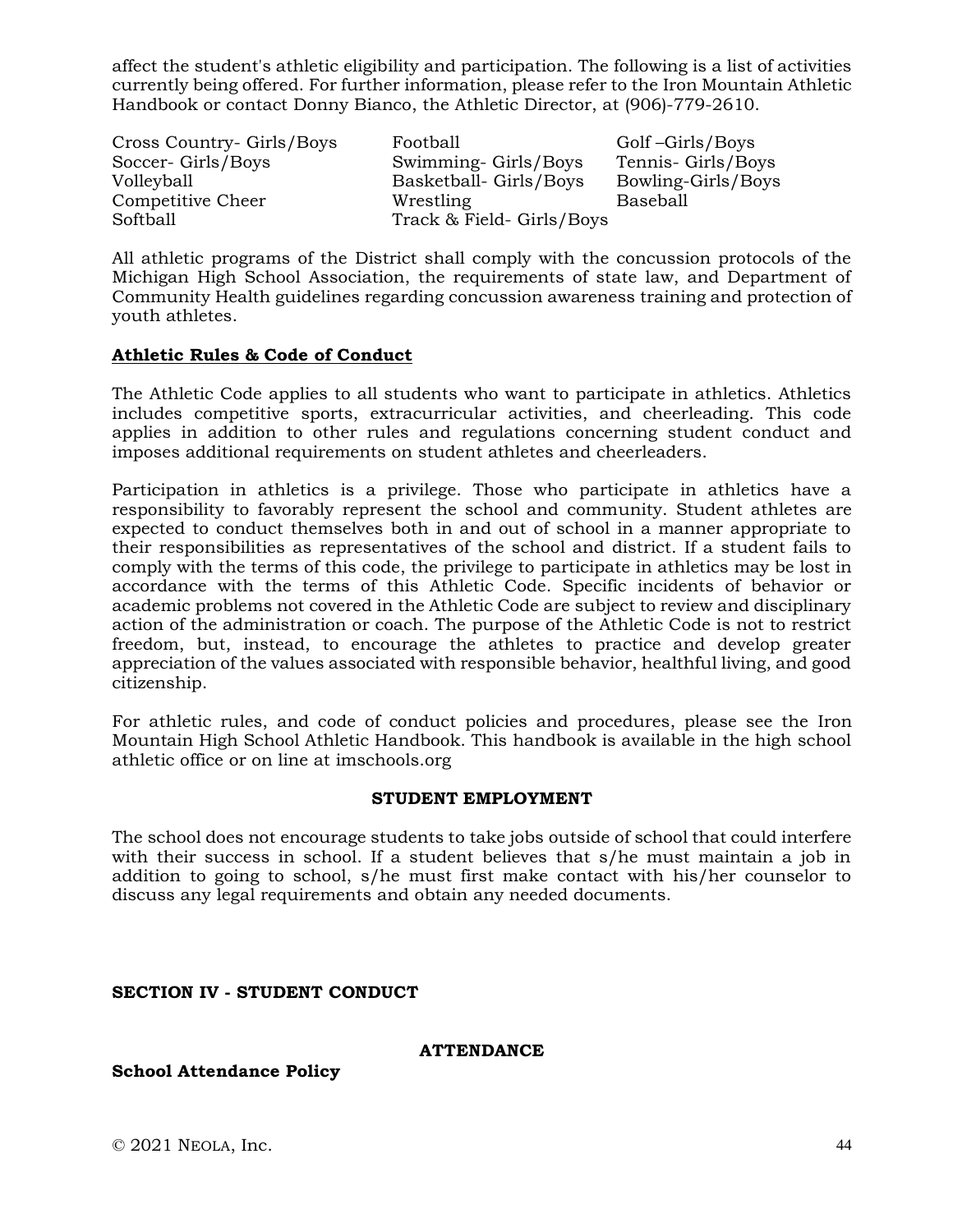It is imperative that students attend each school day in order not to miss a significant portion of their education. Many important learnings result from active participation in classroom and other school activities, which cannot be replaced by individual study.

- [ ] Attendance is important in the development of a high quality work ethic, which will be a significant factor in a student's success with future employers. One of the most important work habits that employers look for in hiring and promoting a worker is his/her dependability in coming to work every day and on time. This is a habit the School wants to help students develop as early as possible in their school careers.
- [ ] The school chooses, however, not to provide perfect attendance awards, because there are students with health conditions that will not allow them to be in attendance every school day, although they are present every day that they are capable of attending.
- [ ] Students who are unexcused (truant) in any class will lose 3% of their grade (equal to one point on an eleven-point scale; ex: a "B" in a class will drop to a  $E^2$ " after one unexcused absence). The student will also receive a 0 or "F" for the day in that class and the 0 or "F" will be averaged into their final grade. Students will not be allowed to make up any work missed because of an unexcused absence.

### Truancy

Unexcused absence from school (truancy) is not acceptable. Students who are truant will receive no credit for schoolwork that is missed. After (10) days of truancy per semester, a student will be considered an "habitual truant" which can result in:

- ( ) assignment to an alternative placement with loss of participation in school activities and events;
- ( ) a hearing before a judge in a court of law;
- ( ) a report to local authorities concerning lack of parental responsibility in providing proper care and supervision of a child.

At about the fifth (5th) day of unexcused absences, and/or tardies per semester/per class, an early intervention letter will be sent home to parents advising them about school attendance and their child's current attendance record.

At about the seventh (7th) day of unexcused absences, and/or tardies per semester/per class, a second letter requesting parents/guardians meet with the principal and appropriate school staff will be sent home.

At about the Tenth (10th) day of unexcused absences, and/or tardies per semester/per class, a referral letter will be sent home to parents advising the matter has been sent to the attendance officer.

• Any student exceeding twenty (20) absences in a semester will not be allowed to attend or participate in all extracurricular or co-curricular activities associated with that semester and will not be allowed any recovery opportunity. This includes all absences excused and unexcused. Students with extenuating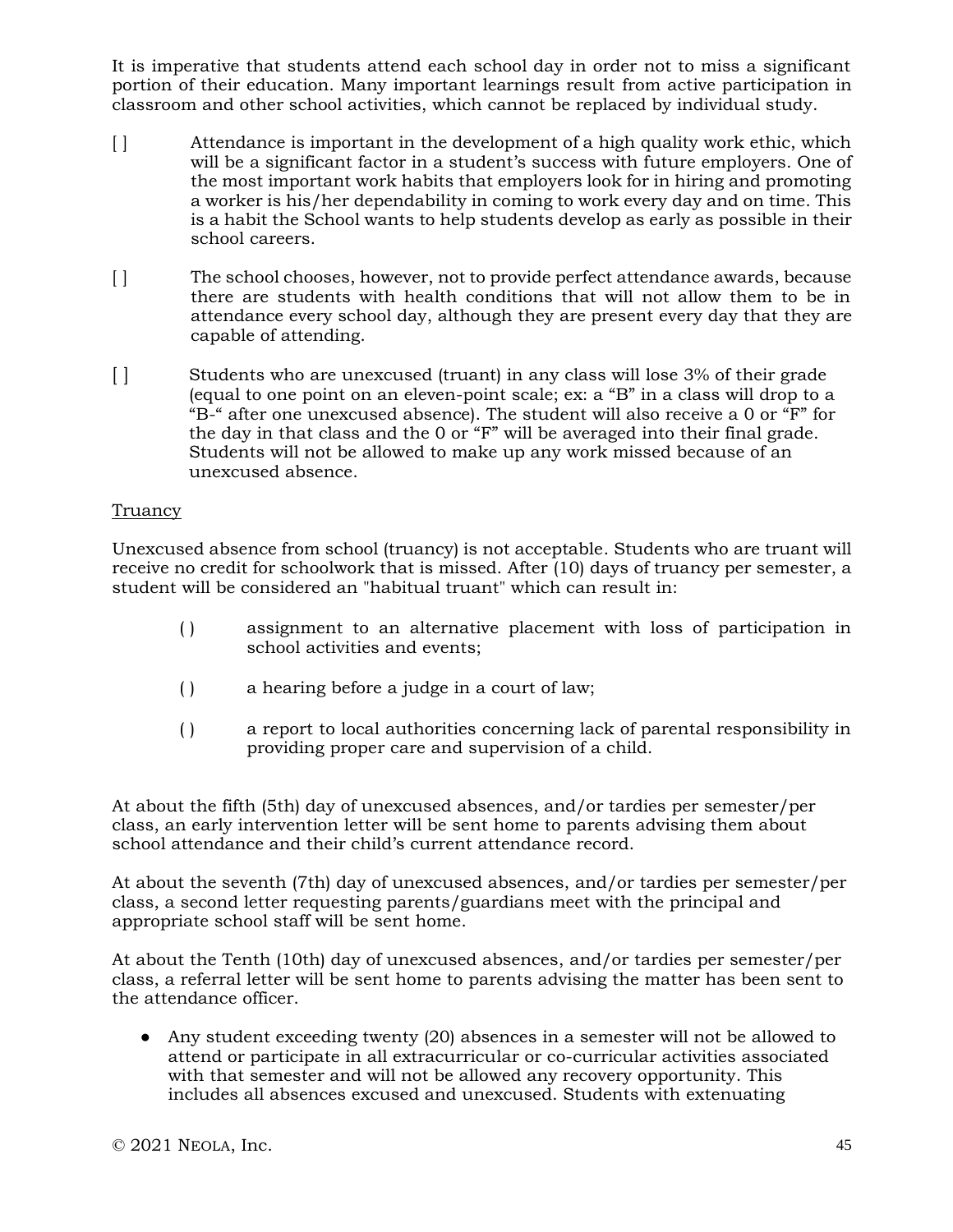circumstances may contact the high school principal to discuss the matter leading to excessive absenteeism.

#### Excused Absences

Students may be excused from school for one or more of the following reasons and will be provided an opportunity to make-up missed school work and/or tests: illness, recovery from accident, required court attendance, professional appointments, death in the immediate family, observation or celebration of a bona fide religious holiday and such other good cause as may be acceptable to the Superintendent.

Students with a health condition that causes repeated absence are to provide the school office with an explanation of the condition from a registered physician.

Parents must provide an explanation for their child's absence within 24 hours after the student has first been marked absent. They are to call the attendance office at (906) 779- 2610 and explain the reason for the absence. If the absence can be foreseen and the "good cause" must be approved by the principal, the parent should arrange to discuss the matter as many days as possible before the absence will occur so that arrangements can be made to assist the student in making up the missed schoolwork.

Students who are excusably absent for more than (10) days in a grading period, regardless of the reasons, will be considered "frequently absent". If there is a pattern of frequent absence for "illness", the parents will be required to provide a statement from a physician describing the health condition that is causing the frequent illness and the treatment that is being provided to rectify the condition. Without such a statement, the student's permanent attendance record will indicate "frequent unexplained illness", a possible sign of poor work ethic and irresponsible behavior.

## **Suspension from School**

Absence from school due to suspension shall be considered an authorized absence, neither excused nor unexcused. A suspended student is not to be on school grounds or at any school-sponsored events, for any reason during the time of the suspension, unless given permission by school administration. This rule applies to athletes and practices.

Note: A student who is suspended from another learning institution for disciplinary reasons, i.e., tech center, will be considered suspended from Iron Mountain Public Schools. A student must comply with all policies and procedures as if that student was suspended from the local school district. This pertains to being on school grounds, and all extra-curricular activities.

> A suspended student will be responsible for making up school work lost due to suspension. It is recommended that a student complete missed assignments during the suspension and turn them into the teacher upon his/her return from school. Assignments may be obtained from the front office beginning with the second day of a suspension. Make up of missed tests may be scheduled when the student returns to school.

The student will be given credit for properly completed assignments and a grade on any made-up tests.

## **Excusable, Nonapproved Absence**

 $\degree$  2021 NEOLA, Inc. 46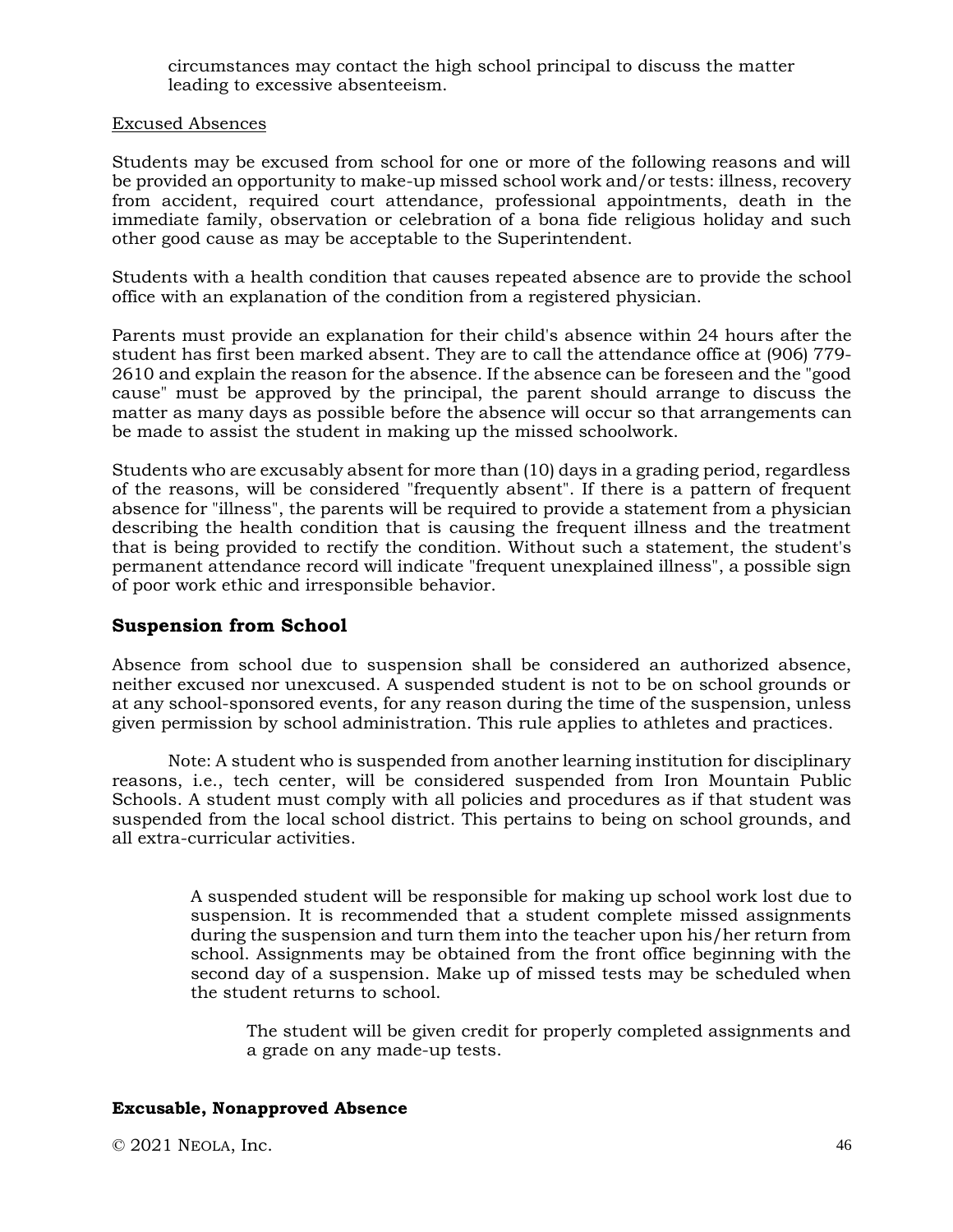If a student is absent from school because of suspension or vacation, the absence will not be considered a truancy, and s/he may be given the opportunity to make up the schoolwork that is missed.

#### **Unexcused Absences**

Any student who is absent from school for all or any part of the day without a legitimate excuse shall be considered truant and the student and his/her parents shall be subject to the truancy laws of the State.

[ ] No credit shall be given for any schoolwork not completed because of truancy.

### High School

If a student, under the age of eighteen (18), is truant for more than ten (10) total days of truancy during a semester, s/he will be considered a "habitual" truant and will be reported to the proper authorities.

### **Notification of Absence**

If a student is going to be absent, the parents must contact the school (906) 779-2610 by 10:00am and provide an explanation. If prior contact is not possible, the parents should provide a written excuse within 24 hours. When no excuse is provided, the absence will be unexcused and the student will be considered truant. If the absence of a student appears to be questionable or excessive, the school staff will try to help parents improve their child's attendance.

An excused absence allows the student to make up all possible work. It is the responsibility of the student to obtain missed assignments. It is possible that certain kinds of schoolwork such as labs or skill-practice sessions cannot be made up and, as a result, may negatively affect a student's grade.

[ ] If the absence is unexcused or unauthorized by the principal, a student may not make up the work.

The skipping of classes or any part of the school day is considered an unexcused absence and no make-up of class work will be permitted. Disciplinary action will follow.

#### **Tardiness**

#### Elementary Level

A student who is not in his/er assigned location by 8:10 shall be considered tardy. Any student arriving late to school is to report to the school office before proceeding to class.

#### Secondary Level

Tardiness to class tends to become a habit. Punctuality is one of the traits most desired by future employers. Students are to be in their seats or at their assigned workstations when the tardy bell rings. If a student is late in arriving at school, s/he is to report to the school office before proceeding to his/her first assigned location. Students who are more than (5) minutes late will be considered absent for that instructional period.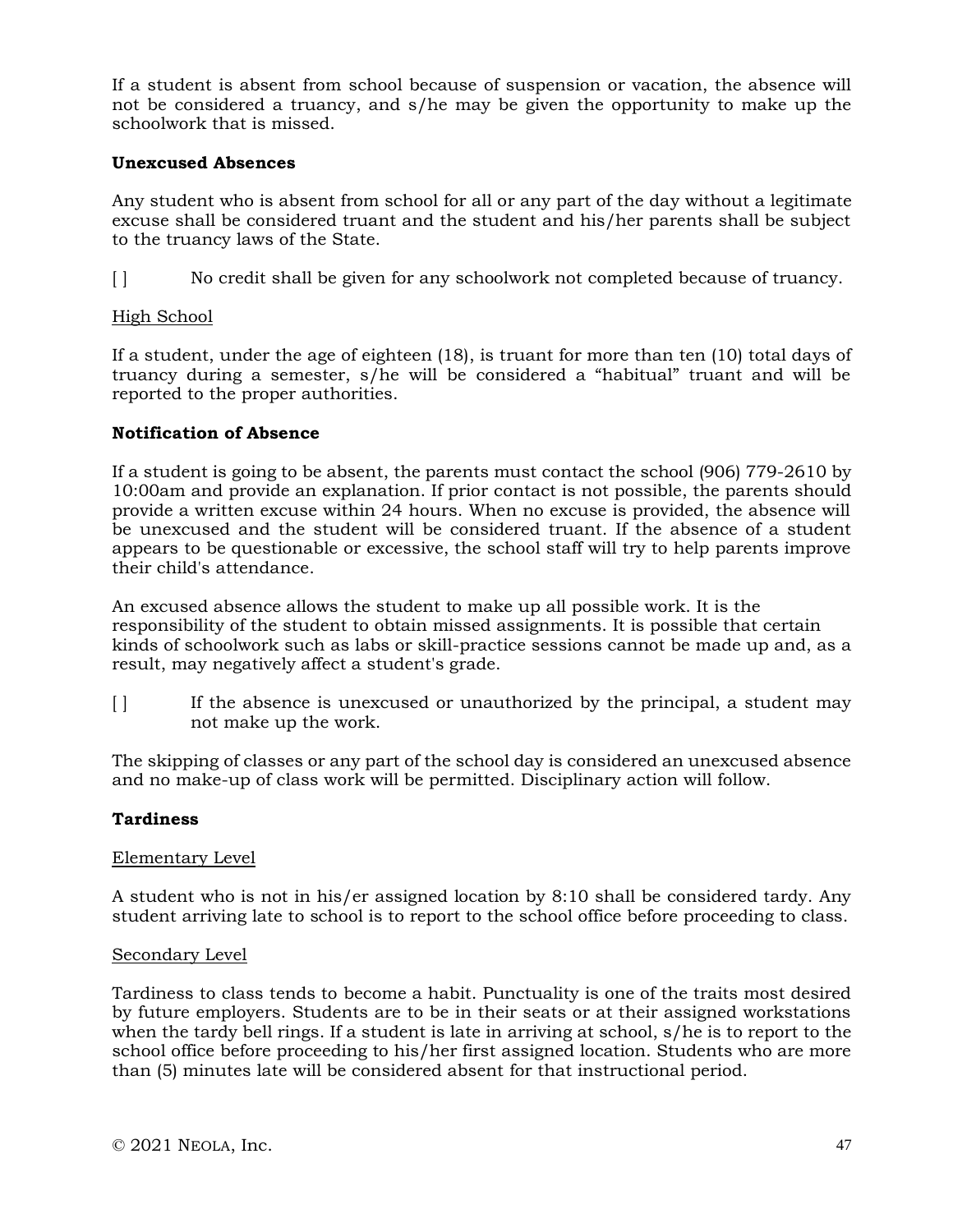● All students who are not to class at or before the tardy bell, will have to report to the office for a hall pass. Office personnel will determine if the student's tardiness will be considered Tardy, unexcused absence or present, based on the totality of the circumstances. No student will be admitted to class after the tardy bell without a pass from the office.

There is sufficient time between classes to handle the necessities (use of bathroom, social conversations, etc.) and arrive at your next class on time. Excessive tardiness is unnecessary and is considered disobedience and the careless regard for school rules and regulations. The following procedure will be in effect regarding tardiness:

All students who are tardy to class are to be admitted to class. All tardiness, with the exception of those which a student has a properly completed pass from another staff member, will be recorded by the teacher and reported to the office.

| Third Unexcused Tardy       | 1 hour of detention after school         |
|-----------------------------|------------------------------------------|
| Every Third Unexcused Tardy | Discipline increases 1 hour of detention |
| Per semester                | with each repeated offense               |

## **Vacations During the School Year**

Parents are encouraged not to take their child out of school for vacations. When a family vacation must be scheduled during the school year, the parents should discuss the matter with the principal and the student's teacher(s) to make necessary arrangements. We request that all vacations during the school year be scheduled in advance and the student fill out a prearranged absence form which can be obtained from the main office. It is the students responsibility to have this form signed by all the student's teachers, obtain work that will be missed during the time the student is out of school, and be prepared to hand in the missing work upon return back to school.

## **Make-up of Tests and Other School Work**

Students who are excusably absent from school or who have been suspended shall be given the opportunity to make-up work that has been missed. The student should contact their teachers or the front office secretary, depending on the nature of the absence, as soon as possible to obtain assignments.

- [ ] Make-up work due to suspension must be completed by the time the student returns to school.
- [ ] Make up work for an excused absence is to be completed and turned in within a length of time equal to the time you were absent

If a student misses a teacher's test due to excused absence, s/he may make arrangements with the teacher to take the test. If s/he misses a State mandated test or other standardized test, the student should consult with the guidance office to arrange for taking the test.

All makeup tests and quizzes will be made up either before or after school, during seminar, or at the teacher's discretion and under that teacher's supervision. If a

 $\degree$  2021 NEOLA, Inc. 48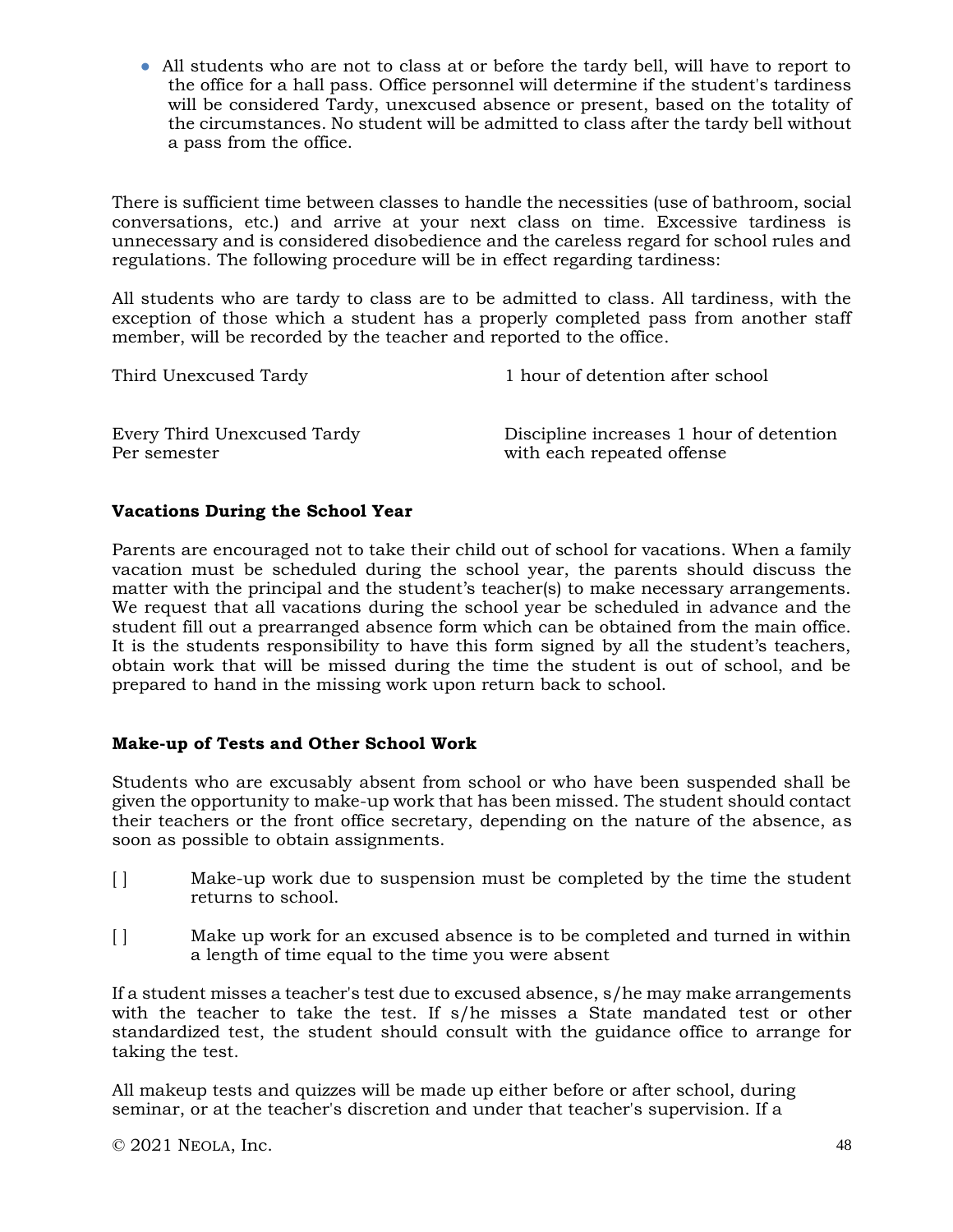student fails to show up for the makeup test or quiz as directed by the teacher, he/she will receive a 0 (zero) or F. When a student is present in class when a test, quiz, or homework is assigned and has an excused absence (which was not anticipated) on the date of the test or quiz or on the date the homework is due, the student must take the test or quiz or turn in the homework assignment on the day he/she returns to school. Exceptions will be made for an absence caused by a substantiated medical reason or a death in the immediate family that prevented the student from

#### **STUDENT ATTENDANCE AT SCHOOL EVENTS**

The school encourages students to attend as many school events held after school as possible, without interfering with their schoolwork and home activities. Enthusiastic spectators help to build school spirit and encourage those students who are participating in the event.

However, in order to ensure that students attending evening events as nonparticipants are properly safe-guarded, it is strongly advised that students be accompanied by a parent or adult chaperone when they attend the event. The School will not be able to supervise unaccompanied students nor will it be responsible for students who arrive without an adult chaperone.

The school will continue to provide adequate supervision for all students who are participants in a School activity. Students must comply with the Code of Conduct at school events, regardless of the location.

### **CODE OF CONDUCT**

A major component of the educational program at Iron Mountain Public Schools is to prepare students to become responsible workers and citizens by learning how to conduct themselves properly and in accordance with established standards.

#### **Expected Behaviors**

Each student shall be expected to:

- ( ) abide by national, State, and local laws as well as the rules of the school;
- ( ) respect the civil rights of others;
- ( ) act courteously to adults and fellow students;
- ( ) be prompt to school and attentive in class;
- ( ) work cooperatively with others when involved in accomplishing a common goal, regardless of the other's ability, gender, race, religion, height, weight, disability, or ethnic background;
- ( ) complete assigned tasks on time and as directed;
- ( ) help maintain a school environment that is safe, friendly, and productive;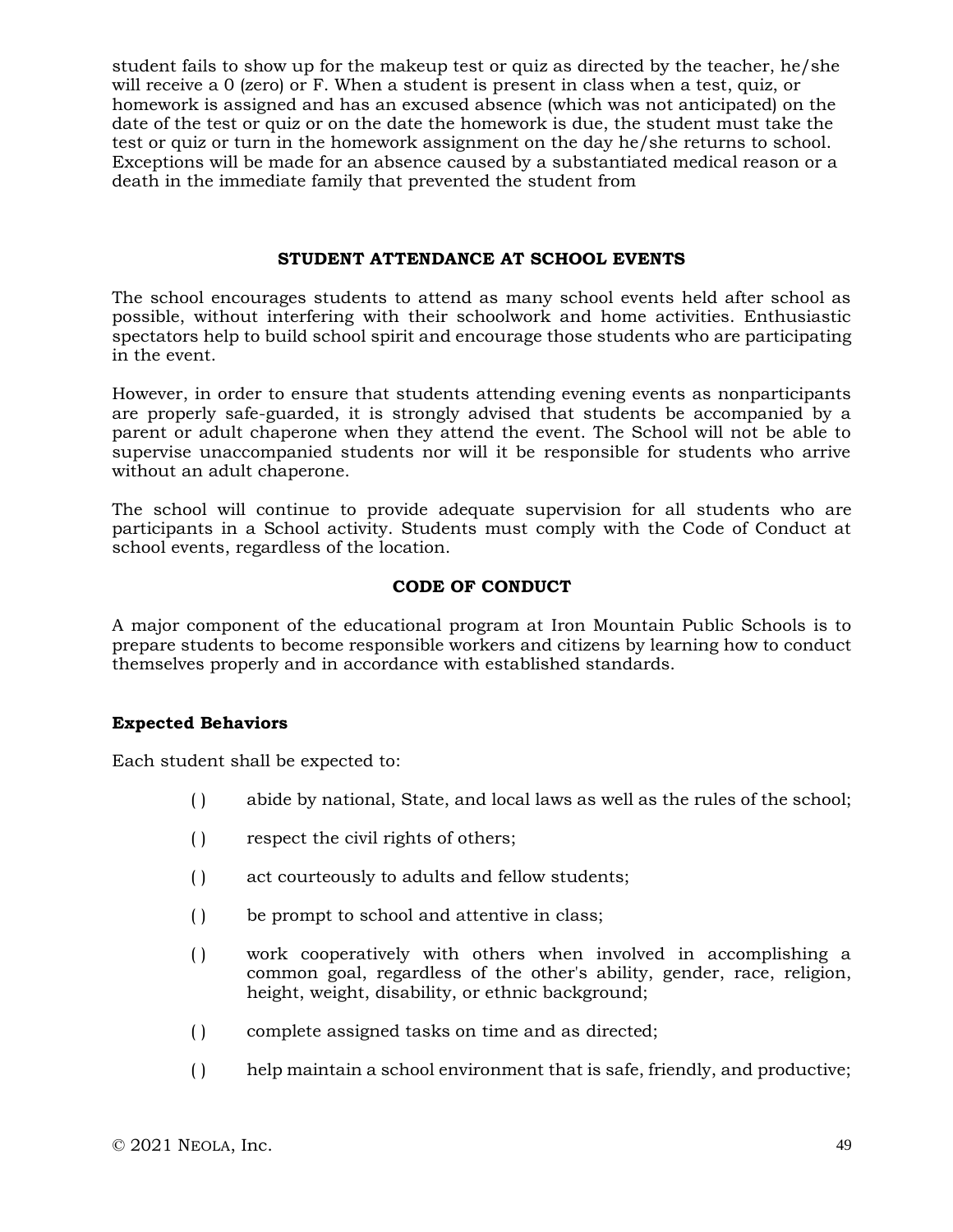( ) act at all times in a manner that reflects pride in self, family, and in the school.

## **Dress and Grooming**

While fashion changes, the reason for being in school does not. Students are in school to learn. Any fashion (dress, accessory, or hairstyle) that disrupts the educational process or presents a safety risk will not be permitted. Personal expression is permitted within these general guidelines.

Students should consider the following questions when dressing for school:

Does my clothing expose too much? (no) Does my clothing advertise something that is prohibited to minors? (no) Are there obscene, profane, drug-related, gang-related, or inflammatory messages on my clothing? (no) Would I interview for a job in this outfit? (yes) Am I dressed appropriately for the weather? (yes) Do I feel comfortable with my appearance? (yes)

If a student has selected a manner of appearance that is beyond mere freedom of expression and disrupts the educational process or presents risk to themselves or others, they may be removed from the educational setting.

The following styles or manners of dress are prohibited:

- Clothing with obscene, rude, or suggestive printing, including, but not limited to alcohol, cigarettes, inappropriate musical group insignia, sexual innuendos, or drug advertisement will not be permitted.
- Clothes must be worn properly so as undergarments are not visible. This prohibits low cut pants/shorts that display undergarments, as well as nightshirts, pajamas, and other bedtime attire.
- Tank tops and muscle shirts will not be permitted. Shirts must have sleeves that adequately cover the shoulders, and shirts must be long enough to cover the midriff area at all times. Low-cut shirts, blouses, and dresses that expose cleavage are not considered appropriate attire.
- Shorts and pants with holes cannot have holes in areas that are above the acceptable height for what is permissible with skirts and shorts. Shorts, skirts, dresses, etc., that are worn must be at least finger-tip length. Clothing with writing on the seat are not permitted.
- Shoes or sandals must be worn at all times. Slippers are not considered appropriate foot wear.
- Sunglasses are not to be worn in the building unless prescribed by a doctor.
- "Sagging" pants/shorts will not be permitted.
- Hats will not be permitted
- Leggings, Jeggings, Spandex, Biking Shorts, and other tight fitting body forming material is only allowed to be worn if the student is wearing a shirt/sweater or other apparel that covers both the front and back of the student below the private areas. If the student chooses to wear this type of apparel and does not have something long enough to cover themselves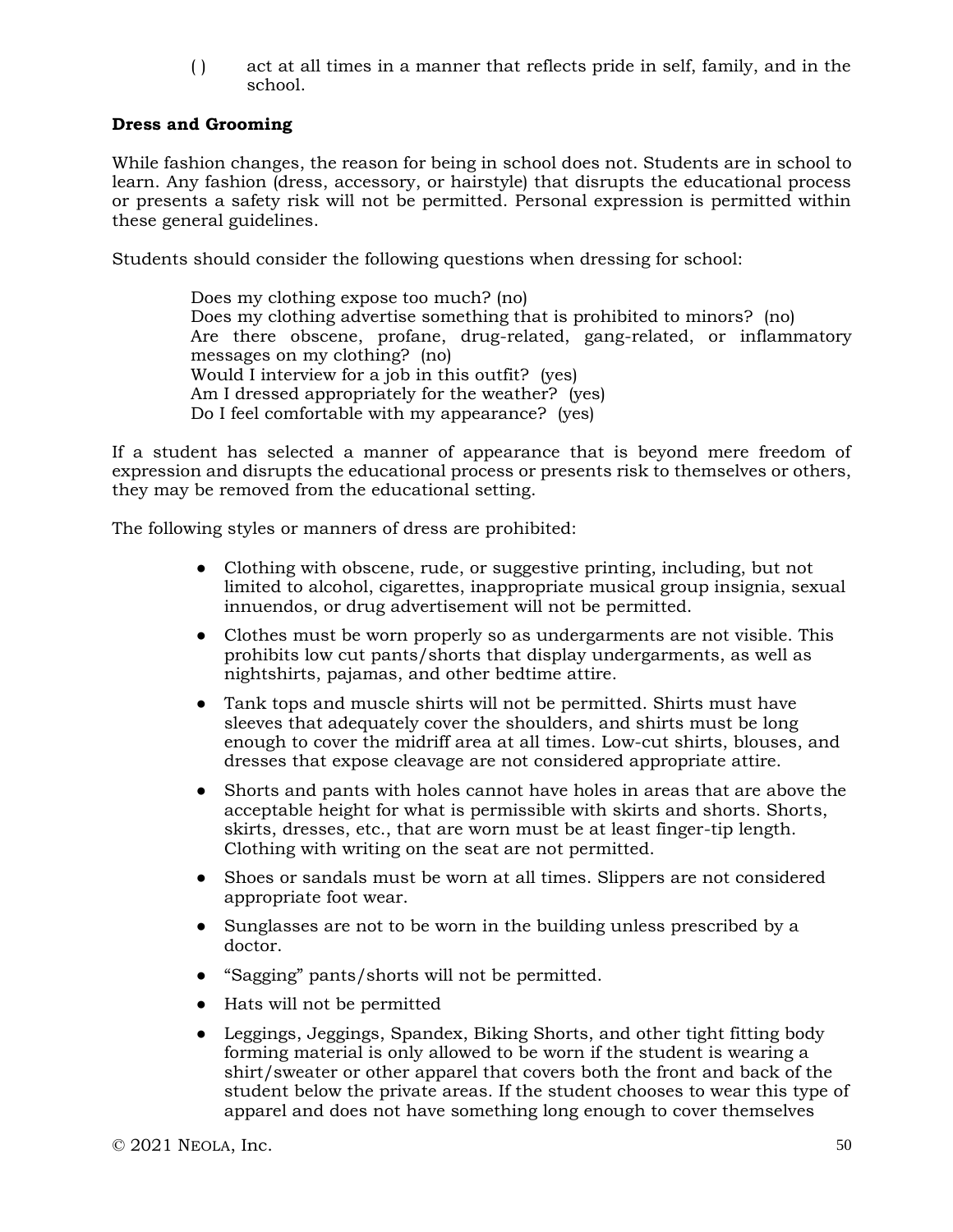they will be asked to change. Refusal to follow this request will be considered insubordination and additional discipline will be imposed.

The dress code may be partially set aside for special activity days only with the approval of the administration. The above list is not all-inclusive; and the administration reserves the right to determine the appropriateness and acceptability of appearance.

Students that come to school with inappropriate dress will be asked to call home to have a parent bring them appropriate clothing. Students will not be allowed to class without appropriate clothing. Students that cannot secure appropriate attire will sit in the inschool suspension/PASS room for the day. Repeated violations will result in additional school consequences.

Students who are representing Iron Mountain Public Schools at an official function or public event may be required to follow specific dress requirements. Usually, this applies to athletic teams, cheerleaders, bands, and other such groups.

## **Gangs**

Gangs which initiate, advocate, or promote activities, which threaten the safety or wellbeing of persons or which are disruptive to the school environment are not tolerated.

Incidents involving initiations, hazing, intimidations, or related activities, which are likely to cause harm or personal degradation, are prohibited.

Students wearing, carrying, or displaying gang paraphernalia or exhibiting behaviors or gestures, which symbolize gang membership or causing and/or participating in activities which are designed to intimidate another student will be disciplined.

## **Care of Property**

Students are responsible for the care of their own personal property. The school will not be responsible for personal property. Valuables such as jewelry, cell phones, iPods, electronic devices, or irreplaceable items should not be brought to school. The school may confiscate such items and return them to the student's parents.

Damage to or loss of school equipment and facilities wastes taxpayers' money and undermines the school program. Therefore, if a student does damage to or loses school property, the student or his/her parents will be required to pay for the replacement or damage. If the damage or loss was intentional, the student will also be subject to discipline according to the Student Discipline Code.

## **STUDENT DISCIPLINE CODE**

The Board of Education has adopted the following Student Discipline Code. The Code includes the types of misconduct that will subject a student to disciplinary action. The Board has also adopted the list of behaviors and the terms contained in the list.

It is the school staff's responsibility to provide a safe and orderly learning environment. History has shown that certain student actions are not compatible with a "safe" and

 $\odot$  2021 NEOLA, Inc. 51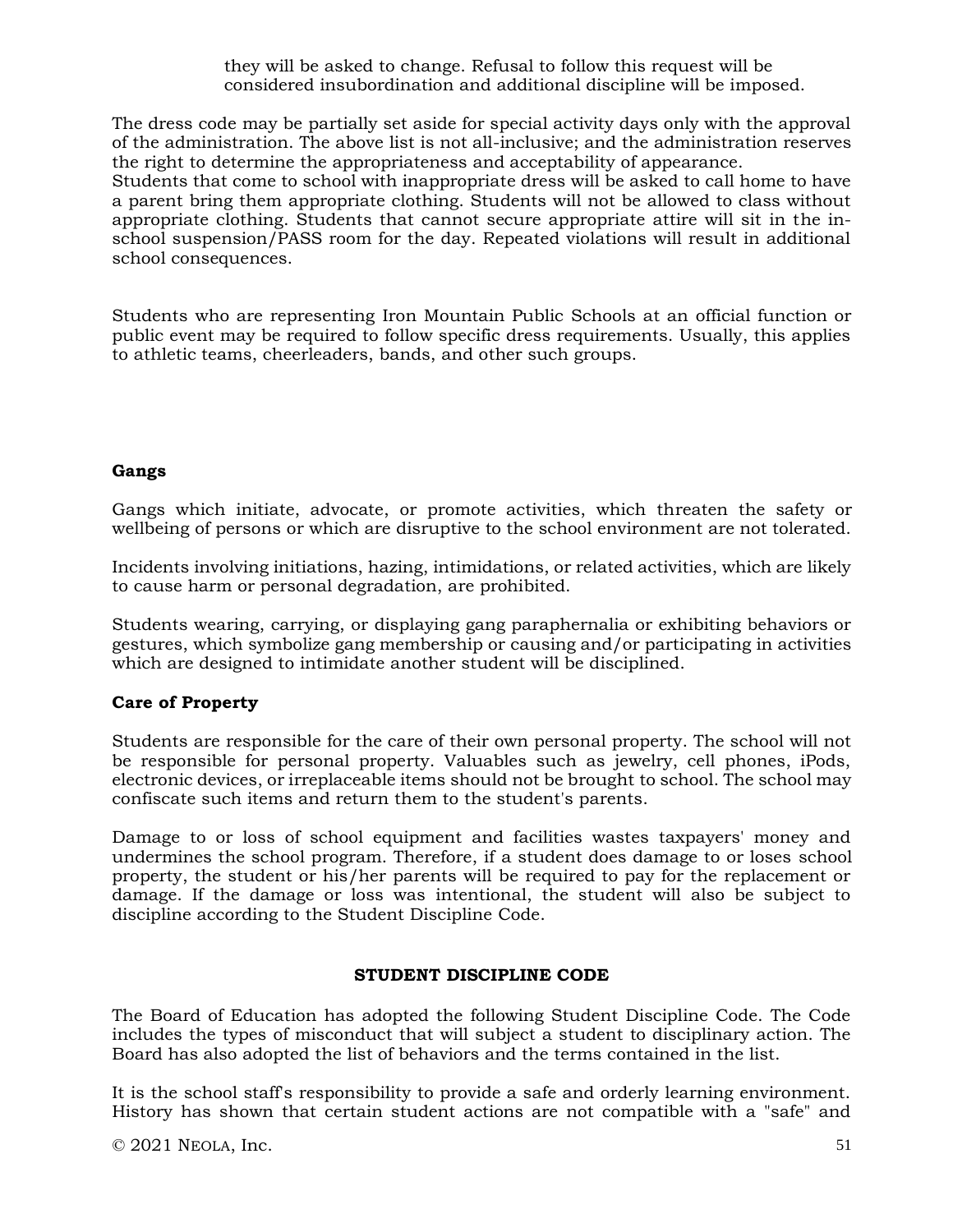"orderly" environment. In addition, learning to follow rules and procedures and interact with others in an appropriate manner is a part of the educational process. Discipline is within the sound discretion of the School's staff and administration. Due process ensures that disciplinary action is imposed only after review of the facts and/or special circumstances of the situation.

To help achieve these goals, the following disciplinary guidelines will be followed when a student violates the rules of Iron Mountain Public Schools. **Each repeated violation of rules will result in more severe disciplinary action.** Depending upon the violation, disciplinary action may be a warning, detention, suspension, removal from extracurricular activities and assemblies, or recommendation to the Board of Education for expulsion. Suspensions may be in-school or out-of-school depending on availability of in-school space and circumstances. The purpose of suspensions is to assure that other students have the opportunity to learn and to impress on the suspended student the serious nature of his/her behavior.

Discipline beyond the classroom level will normally be handled by the principal. After reviewing the incident and the student's explanation of his/her behavior, disciplinary action will be determined. Parents will be notified of disciplinary action that has been taken. A parent conference may be required for readmission to the classes when the problems are severe or persistent. In addition, in some cases depending on the nature of the behavior, a student may be referred to an outside support agency.

The Code of Student Conduct applies before, during, and after school and whenever the student is engaged in a school-related activity. Each student is expected to follow this code of conduct:

- o "At school," meaning in a classroom, elsewhere on school premises, on a school bus or other school-related vehicle, or at a school-sponsored activity or event, whether or not it is held on school premises.
- o When a student's conduct at any other time or place has a direct and immediate effect on maintaining order and discipline, or on protecting the safety and welfare of students or school district staff.
- o When a student is using school telecommunication networks, accounts, or other district services.

In compliance with State of Michigan's revised school code, the following procedures will be followed:

Before suspending or expelling a pupil for physical assault at school against another student or school employee or contractor, gross misdemeanor/persistent disobedience, possession of a dangerous weapon, arson, criminal sexual conduct, the board of a school district shall consider each of the following factors:

- (a) The pupil's age.
- (b) The pupil's disciplinary history.
- (c) Whether the pupil is a student with a disability.
- (d) The seriousness of the violation or behavior committed by the pupil.

© 2021 NEOLA, Inc. 52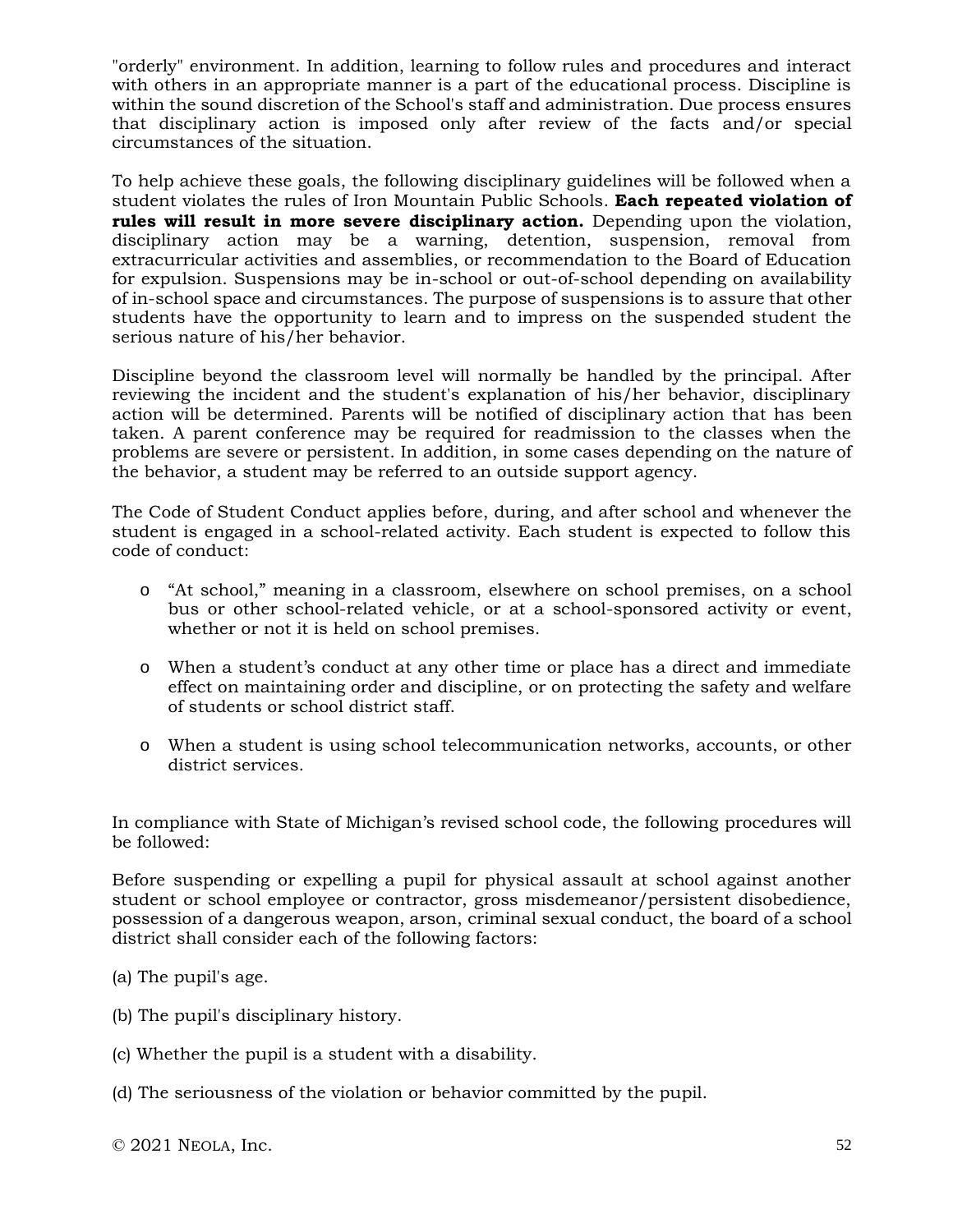(e) Whether the violation or behavior committed by the pupil threatened the safety of any pupil or staff member.

(f) Whether restorative practices will be used to address the violation or behavior committed by the pupil. Restorative Practices are such that emphasize repairing the harm to the victim and the school community caused by a student's misconduct.

(g) Whether a lesser intervention would properly address the violation or behavior committed by the pupil.

This section above does not apply to a pupil being expelled for possessing a firearm in a weapon free school zone.

"The term "firearm" means (A) any weapon (including a starter gun) which will or is designed to or may readily be converted to expel a projectile by the action of an explosive; (B) the frame or receiver of any such weapon; (C) any firearm muffler or firearm silencer; or (D) any destructive device. Such term does not include an antique firearm." 18 USC 921 (3)

### **In cases involving 12th grade students who engage in persistent disobedience or gross misdemeanor, the administration may take away privileges specific to graduating seniors. Such privileges may include but are not limited to, senior awards, commencement, and/or graduation.**

The following is a general guide to the action that will be taken. Offenses that are not listed and other factors will be at the discretion of the administrator handling the situation. More severe action may be taken where the offense is very serious or the health and welfare of others is endangered. Willful abuse of school property, such as desks, lockers, doors, and bleachers, will result in disciplinary action. In cases of theft or vandalism, the student will be required to make restitution. Where state or federal laws have been violated, the law enforcement authorities may become involved. Detentions that are not served within one week may result in suspension.

## **General Rule of Progressive Discipline Procedure**

Step 1: Warning and/or up to one-hour detention as determined by teacher and/or administrator.

Step 2: Detention of two hours.

Step 3: PASS Class (Positive Alternative to School Suspension)

Step 4: One (1) day suspension.

Step 5: Three (3) day suspension.

Step 6: Five (5) day suspension.

Step 7: Ten (10) to thirty (30) day suspension. Pending expulsion review.

Step 8: Expulsion.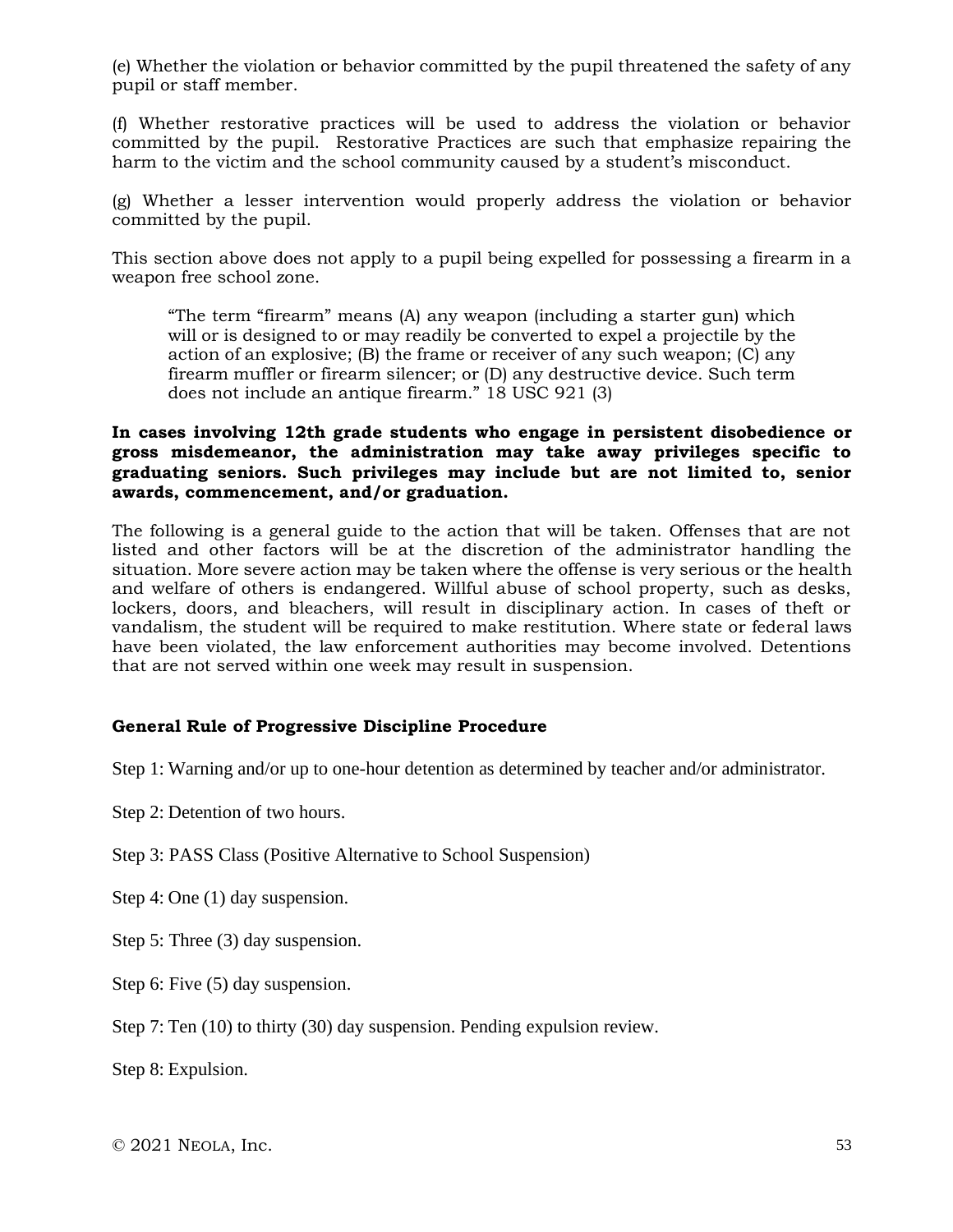# **EXPLANATION OF TERMS APPLYING TO THE STUDENT DISCIPLINE CODE**

(Organized by Rule Number)

Each of the behaviors described below may subject the student to disciplinary action including suspension and/or expulsion from school. Expulsion and suspension defined (per MCL 380.1310d).

**1. Use of drugs -** Action will begin at Step 7 and advance one-step with each violation. Police notification is required.

A student's use or sale of a performance-enhancing substance is a violation that will affect the student's athletic eligibility and extracurricular participation.

The Department of Community Health periodically distributes to the District the list of banned drugs based on bylaw 31.2.3.1 of the National Collegiate Athletic Association. Use of any drugs or substances appearing on this list will affect the student's athletic and extracurricular participation.

> The school has a "Drug Free" zone that extends 1000 feet beyond the school boundaries as well as to any school activity and transportation. This means that any activity, possession, sale, distribution, or use of drugs, alcohol, non alcoholic beers, and wines, fake drugs, steroids, inhalants, or look-alike drugs is prohibited. Attempted sale or distribution is also prohibited. If caught, the student could be suspended or expelled and law enforcement officials may be contacted. Sale also includes the possession or sale of overthe-counter medication to another student.

# **2. Use of Breath-Test Instruments**

The principal may arrange for a breath test for blood-alcohol to be conducted on a student whenever s/he has individualized reasonable suspicion to believe that a student has consumed an alcoholic beverage.

The student will be taken to a private administrative or instructional area on school property with at least one (1) other member of the teaching or administrative staff present as a witness to the test.

The purpose of the test is to determine whether the student has consumed an alcoholic beverage. The amount of consumption is not relevant, except where the student may need medical attention.

If the result indicates a violation of school rules as described in this handbook, the student will be disciplined in accordance with disciplinary procedures described in this handbook. If a student refuses to take the test, s/he will be advised that such denial will be considered an admission of alcohol use with the consequent discipline invoked. The student will then be given a second opportunity to take the test.

**3. Use of tobacco** - Police notification is required. Action will begin at step 5 and advance one-step with each violation. Police notification is required. Restorative practices will be considered and used as alternative consequence.

Smoking and other tobacco uses are a danger to a student's health and to the health of others. The school prohibits the sale, distribution, use, or possession of any form of

© 2021 NEOLA, Inc. 54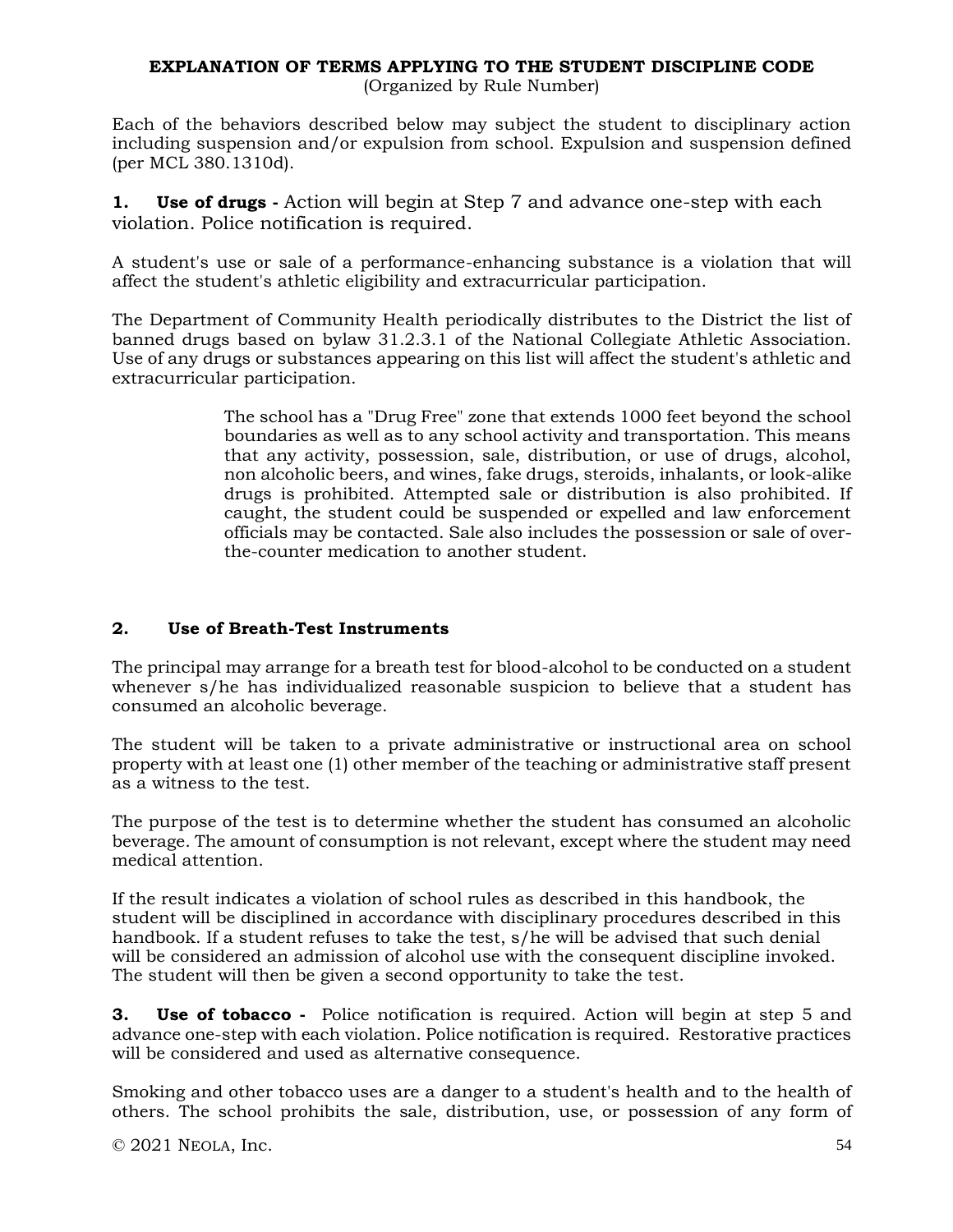tobacco or smoking/vaping related products or similar devices during school time or at any school activity. This prohibition also applies when going to and from school and at school bus stops. Violations of this rule could result in suspension or expulsion. "Use of tobacco" shall mean all uses of tobacco, including cigars, cigarettes, or pipe tobacco, chewing tobacco, snuff, or any other matter or substance that contains tobacco, in addition to papers used to roll cigarettes. The display of unlighted cigars, cigarettes, pipes, other "smoking" paraphernalia or tobacco products on one's person is also prohibited by this policy. Vaping products include vaping liquid and vaporizers, dab pens, or e-cigarettes of any kind.

## **4. Student disorder/demonstration**

Students will not be denied their rights to freedom of expression, but the expression may not infringe on the rights of others. Disruption of any school activity will not be allowed. If a student (or students) feels there is need to organize some form of demonstration, s/he is encouraged to contact the Principal to discuss the proper way to plan such an activity. Students who disrupt the school may be subject to suspension or expulsion.

**5. Possession of a weapon** - Dangerous Weapons, Criminal Sexual Conduct, Arson, Physical Assault to Employee, Volunteer, or contractor. Action will begin at Step 8. Police notification is required.

In compliance with State law, the Board shall permanently expel any student who possesses a dangerous weapon in a weapon-free school zone, commits either arson or criminal sexual conduct in a District building or on District property, including school buses and other school transportation or physically assaults a school employee or contractor.

In compliance with State law, a student permanently expelled for reasons in this subsection is permanently expelled from all public schools in the state and the officials of a school district shall not allow the individual to enroll in the school district unless the student meets the exception cited below. A student can apply for reinstatement to the district after 180 days.

In matters regarding criminal sexual conduct, because the conduct approximates that described in Revised School Code Section 1311 (2), the District reserved the right to further review this matter and impose disciplinary consequences consistent with Section 1311(2) if the student pleads guilty or no contest to, or is convicted of criminal sexual conduct.

A dangerous weapon is defined as "a firearm, dagger, dirk, stiletto, knife with a blade over three (3) inches in length, pocket knife opened by a mechanical device, iron bar, or brass knuckles" or other devices designed to or likely to inflict bodily harm, including, but not limited to, air guns and explosive devices.

Students shall be subject to disciplinary action (Suspension/Expulsion) as required by statute for such specified offenses as physical and verbal assault (see Policy 5605).

Students with disabilities under IDEA or Section 504 shall be expelled only in accordance with Board Policy 5605 and Federal due process rights appropriate to students with disabilities. A student who has been expelled under this policy may apply for reinstatement in accordance with guidelines, which are available in the principal's office.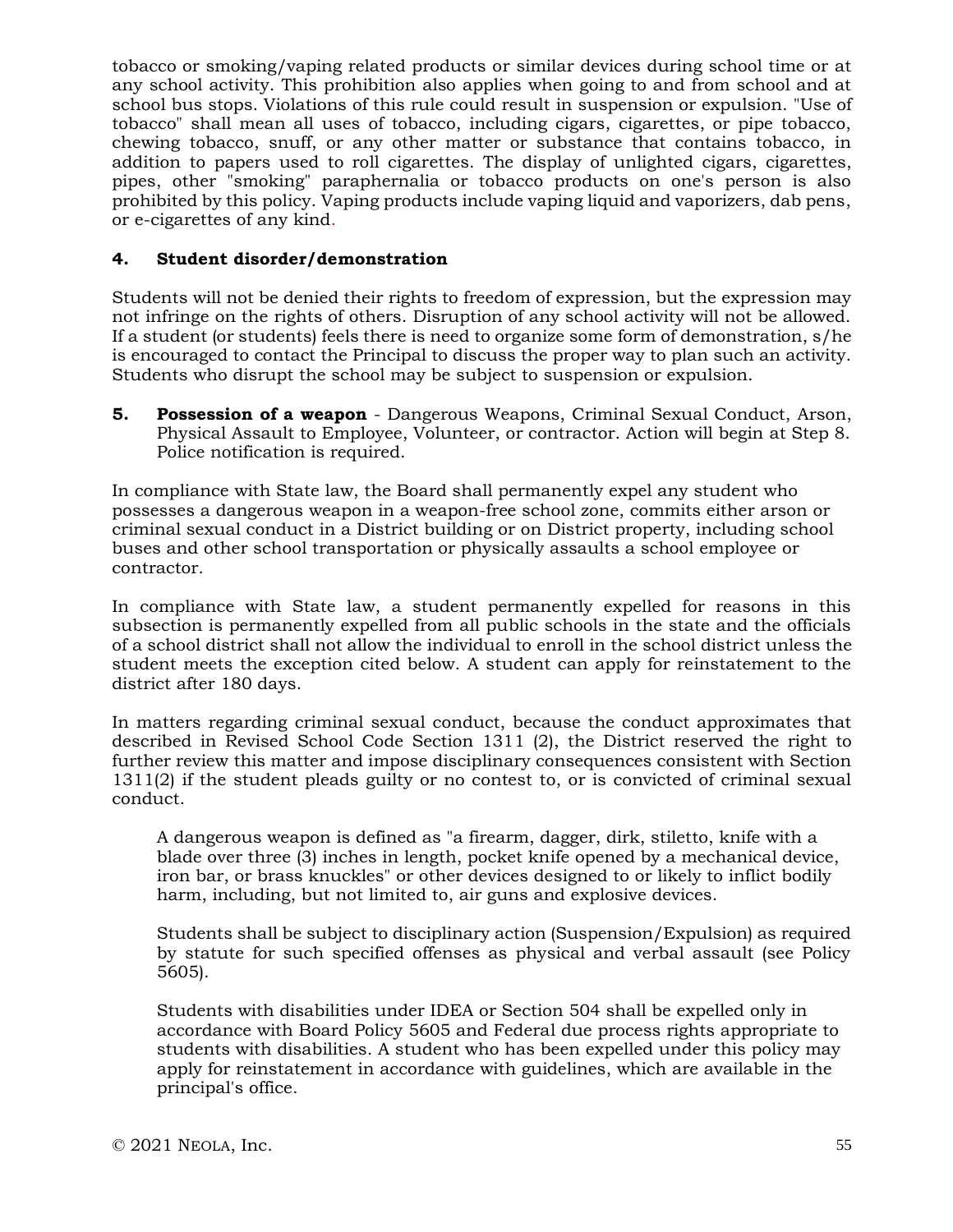If a student possesses in a weapon free school zone a weapon that constitutes a dangerous weapon, commits arson in a school building or on school grounds, or commits criminal sexual conduct in a school building or on school grounds, the school

board, or the designee of the school board, shall expel the student from the school district permanently, subject to possible reinstatement after 180 days. However, a school board is not required to expel a student for possessing a weapon if the student

establishes in a clear and convincing manner at least 1 of the following:

(a) The object or instrument possessed by the pupil was not possessed by the pupil for use as a weapon, or for direct or indirect delivery to another person for use as a weapon.

(b) The weapon was not knowingly possessed by the pupil.

(c) The pupil did not know or have reason to know that the object or instrument possessed by the pupil constituted a dangerous weapon.

(d) The weapon was possessed by the pupil at the suggestion, request, or direction of, or with the express permission of, school or police authorities.

Exception: After considering the totality of the circumstances, a student may be considered for an appropriate alternative education program.

**6. Use of an object as a weapon -** Action will begin at Step 7 and advance one-step with each violation. Police notification is required.

Any object that is used to threaten, harm, or harass another may be considered a weapon. This includes but is not limited to padlocks, pens, pencils, laser pointers, jewelry and so on. Intentional injury to another can be a felony and/or a cause for civil action. This violation may subject a student to expulsion.

Mace/Pepper Spray/OC- Spray, etc, are prohibited on school property at any time. The discharge of mace/pepper spray/OC Spray is a potential threat to the health and safety of students and staff. Any student found in violation of this policy shall be subject to discipline.

# **7. Knowledge of Dangerous Weapons or Threats of Violence**

Because the Board believes that students, staff members, and visitors are entitled to function in a safe school environment, students are required to report knowledge of dangerous weapons or threats of violence to the principal. Failure to report such knowledge may subject the student to discipline.

**8. Purposely setting a fire -** Action will begin at Step 8. Police notification is required.

Anything, such as fire, that endangers school property and its occupants will not be tolerated. Arson is a felony. and will subject the student to expulsion.

## **9a. Physically assaulting a person employed by or engaged as a volunteer or contractor by the school. Action will begin at Step 8 and advance one-step with each violation. Police notification is required**

© 2021 NEOLA, Inc. 56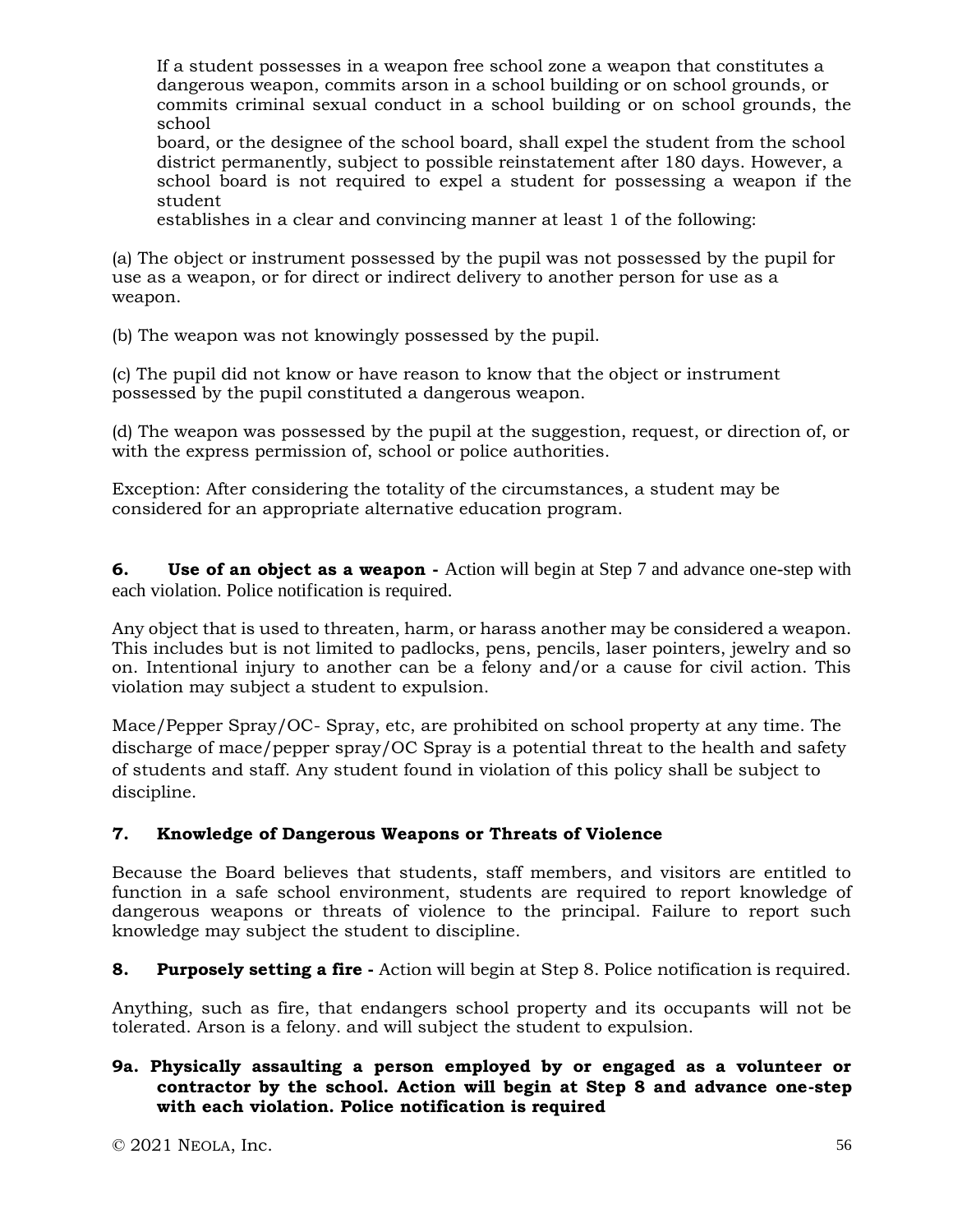If a pupil enrolled in grade 6 or above commits a physical assault at school against a person employed by or engaged as a volunteer or contractor by the school board and the physical assault is reported to the school board, school district superintendent, or building principal by the victim or, if the victim is unable to report the assault, by another person on the victim's behalf, then the school board, or the designee of the school board on behalf of the school board, shall expel the pupil from the school district permanently, subject to possible reinstatement after 180 days.

## **9b. Physically assaulting a student:**

If a pupil enrolled in grade 6 or above commits a physical assault at school against another pupil and the physical assault is reported to the school board, school district superintendent, or building principal, then the school board or the designee of the school board as described in section 1311(1) on behalf of the school board shall suspend or expel the pupil from the school district for up to 180 school days.

**10. Verbally threatening a staff member/student/person associated with the District -** Action will begin at Step 7 and advance one-step with each violation. Police notification is required.

Verbal threats at school against a District employee, volunteer, or contractor or making bomb threats or similar threats directed at a school building, property, or a school-related activity will be considered verbal assault. Verbal threats will result in suspension or expulsion from the school district for a period of time as determined by the school board. Verbal threats are a communicated intent to inflict physical or other harm on another person, with a present intent and ability to act on the threat.

**11. Extortion -** Action will begin at Step 7 and advance one-step with each violation Police notification is required.

Extortion is the use of threat, intimidation, force, or deception to take, or receive something from someone else. Extortion is against the law. Violations of this rule will result in disciplinary action up to and including suspension or expulsion.

**12. Gambling** Action will begin at Step 7 and advance one-step with each violation.

Gambling includes casual betting, betting pools, organized-sports betting, and any other form of wagering. Students who bet on an activity in which they are involved may also be banned from that activity. Violations of this rule could result in suspension or expulsion.

**13. Falsification of school work, identification, forgery -** Action will begin at Step 3 and advance one step with each violation.

Forgery of hall/bus passes and excuses as well as false I.D.'s are forms of lying and are not acceptable.

Plagiarism and cheating are also forms of falsification and dishonest behavior, and may subject the student to academic penalties as well as disciplinary action. PLAGIARISM - Plagiarism is using others' ideas and words without clearly acknowledging the source of that information. CHEATING IS A FORM OF PLAGIARISM. To avoid plagiarism, you must give credit whenever you use:

• another person's idea, opinion, or theory

 $\degree$  2021 NEOLA, Inc. 57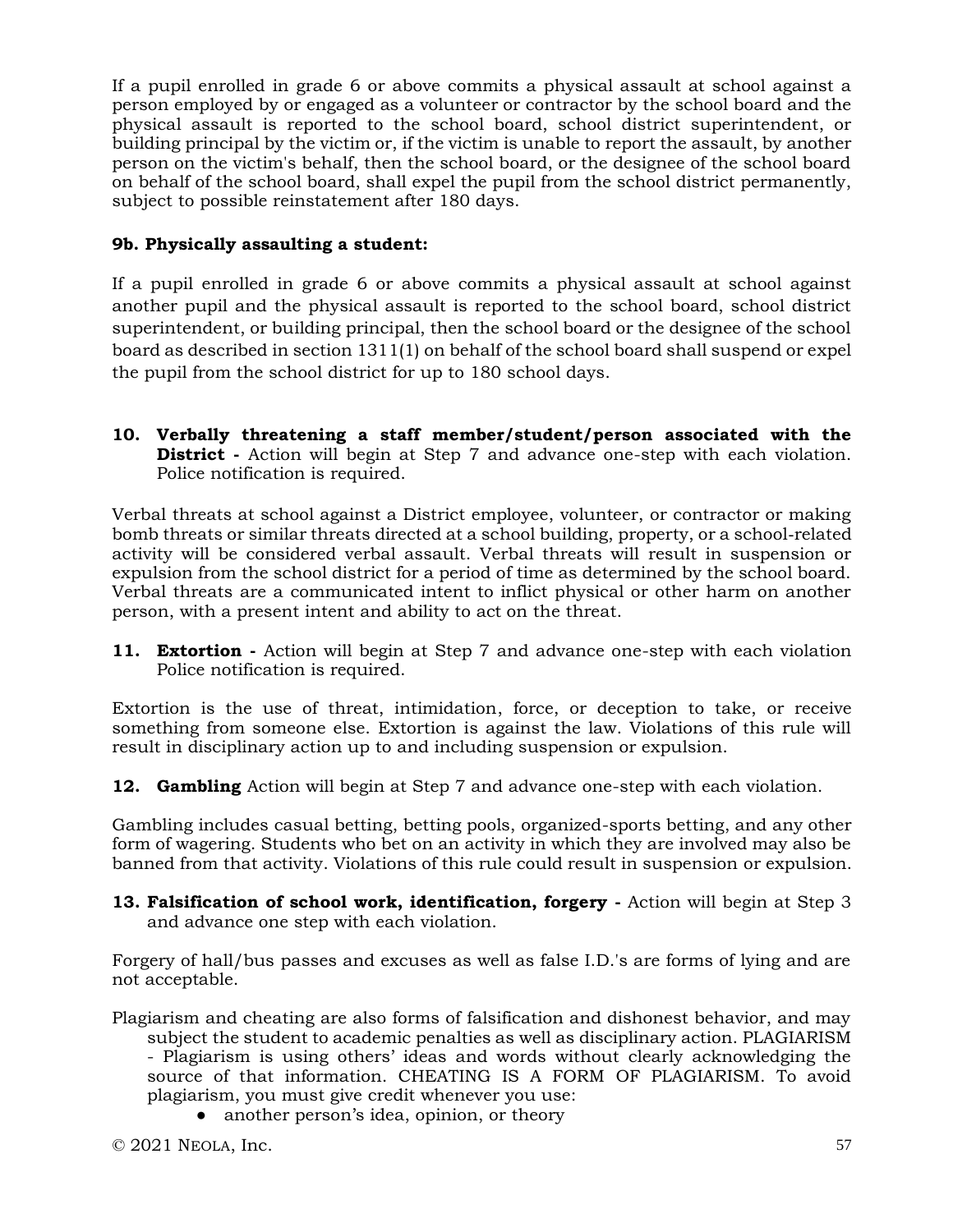- any facts, statistics, graphs, drawings—any pieces of information—that are not common knowledge
- quotations of another person's actual spoken or written words
- paraphrase of another person's spoken or written words

Violations of this rule could result in suspension or expulsion.

**14. False alarms, false reports, and bomb threats -** Action will begin at Step 7 and advance one-step with each violation.

A false emergency alarm*,* report, or bomb threat, endangers the safety forces that are responding, the citizens of the community, and persons in the building. What may seem like a prank is a dangerous stunt. Violations of this rule could result in suspension or expulsion.

**15. Explosives -** Action will begin at Step 5 and advance one-step with each violation.

Explosives, fireworks, and chemical-reaction objects such as smoke bombs, bottle bombs, small firecrackers, and poppers are forbidden and dangerous. Violations of this rule could result in suspension or expulsion.

**16. Trespassing -** Action will begin at Step 4 and advance one-step with each violation. Police notification may result.

Although schools are public facilities, the law does allow the school to restrict access on school property. If a student has been removed, suspended, or expelled, the student is not allowed on school property without authorization of the Principal. In addition, students may not trespass onto school property at unauthorized times or into areas of the school determined to be inappropriate. Violations of this rule could result in suspension or expulsion.

**17. Theft -** Action will begin at Step 4 and advance one-step with each violation. Police notification may result.

When a student is caught stealing school or someone's property, s/he will be disciplined and may be reported to law enforcement officials. Students are encouraged not to bring anything of value to school that is not needed for learning without prior authorization from the teacher or administration. The school is not responsible for personal property. The approximate value of the property will be used to determine a level of discipline including suspension and/or expulsion.

**18. Disobedience/Insubordination -** Action will begin at Step 3 and advance one-step with each violation.

School staff is acting "in loco parentis," which means they are allowed, by law, to direct a student as would a parent. This applies to all staff, not just teachers assigned to a student. If given a reasonable direction by a staff member, the student is expected to comply. The school board, or the school district superintendent, a school building principal, or another school district official if designated by the school board, may authorize or order the suspension or expulsion from school of a pupil guilty of gross misdemeanor or persistent disobedience if, in the judgment of the school board or its designee, as applicable, the interest of the school is served by the authorization or order." RSC 1311 (1).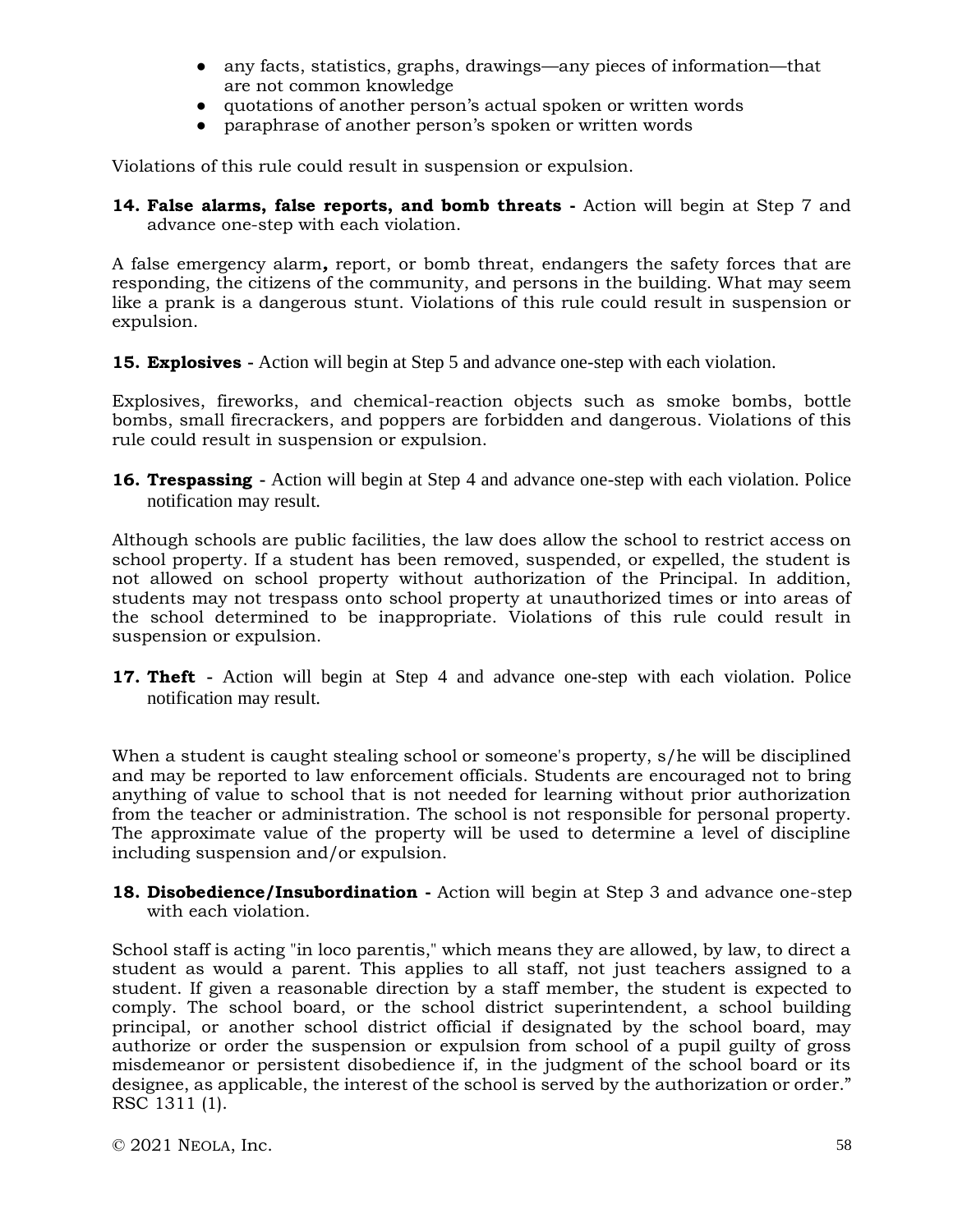Gross misdemeanor or persistent disobedience is defined as misconduct that is not necessarily a criminal act, but behavior that is more than a trivial offense and is persistent in nature.

**19. Damaging property -** Action will begin at Step 3 and advance one step with each violation.

Vandalism and disregard for school property will not be tolerated. Violations could result in suspension or expulsion depending on approximate value of damaged property.

**20. Persistent absence or tardiness -** Action will begin at Step 1 and advance one step with each violation.

Attendance laws require students to be in school all day or have a legitimate excuse. It is also important to establish consistent attendance habits in order to succeed in school and in the world-of-work. Excessive absence could lead to suspension from school.

**21. Unauthorized use of school or private property -** Action will begin at Step 1 and advance one step with each violation.

Students are expected to obtain permission to use any school property or any private property located on school premises. Any unauthorized use shall be subject to disciplinary action. This includes use of the internet and communication networks in a manner not sanctioned by policy and administrative guideline. Violations of this rule could result in suspension or expulsion.

### **22. Refusing to accept discipline**

The school may use informal discipline to prevent the student from being removed from school. When a student refuses to accept the usual discipline for an infraction, the refusal can result in a sterner action such as suspension or expulsion.

**23. Aiding or abetting violation of school rules -** Action will begin at Step 3 and advance one-step with each violation.

If a student assists another student in violating any school rule, they will be disciplined and may be subject to suspension or expulsion. Students are expected to resist peer pressure and exercise sound decision-making regarding their behavior.

**24. Displays of affection/PDA -** Action will begin at Step 1 and advance one-step with each violation.

Students demonstrating affection between each other is personal and not meant for public display. This includes touching, petting, or any other contact that may be considered sexual in nature. Such behavior may result in suspension from school or possibly expulsion. Students are to limit the show of affection to hand holding only, nothing more will be acceptable.

**25. Physical Altercation / Fighting** – Action will begin at Step 6 and advance one-step with each violation. Police notification may be required depending on the severity of the offense.

A physical altercation is generally a confrontation, tussle or physical aggression that may or may not result in injury. Physical altercations are distinguished from verbal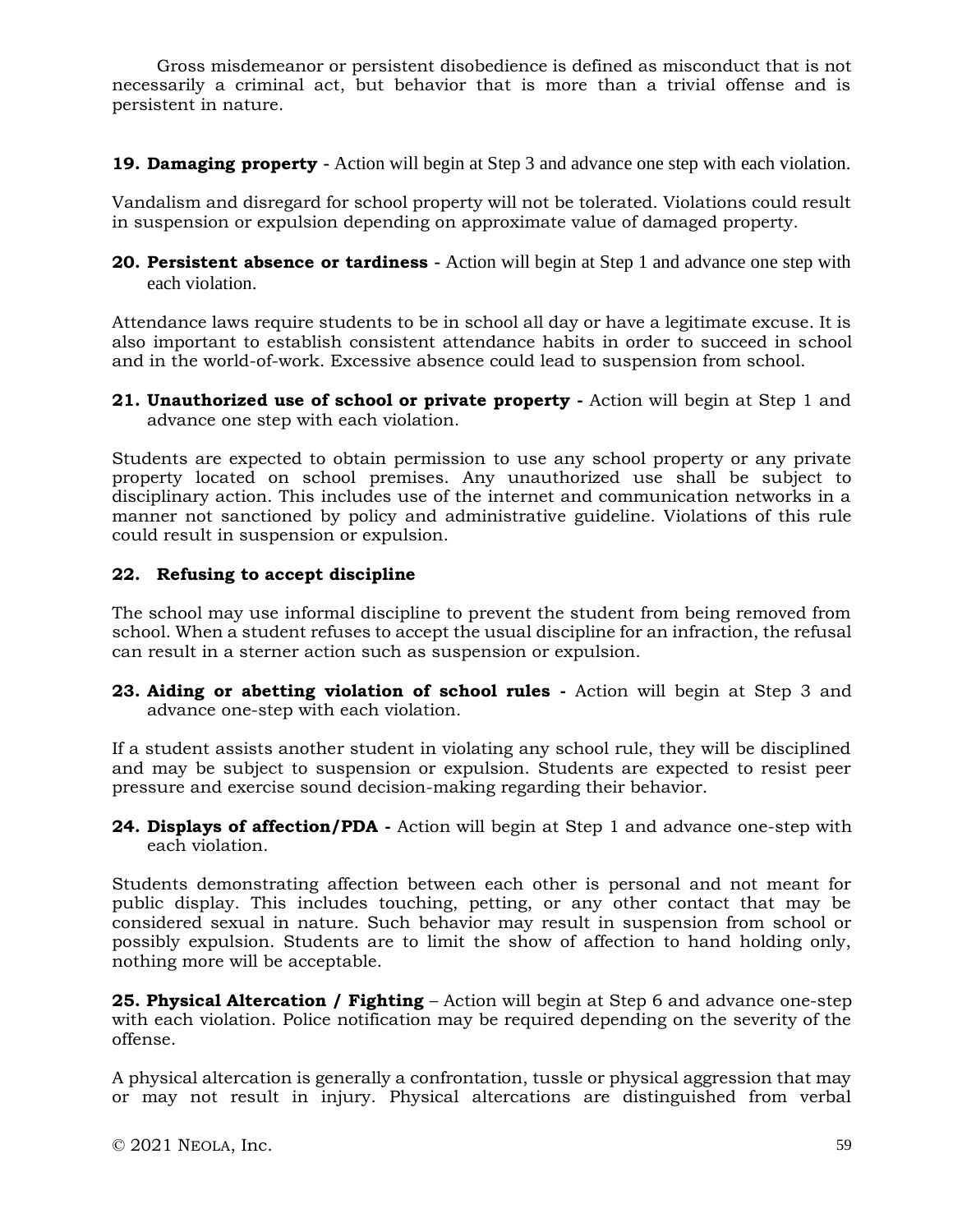altercations by the use of physical force or contact. It may also be referred to as bullying, fighting, hazing, or battery.

**26. Videotaping:** Action will begin at Step 5 and advance one-step with each violation.

# **Videotaping, photographing or audio recording of staff or students without prior administrative authorization is strictly prohibited. Violation of this policy will result in school assigned discipline.**

Iron Mountain Public Schools takes the safety of their student body and faculty very seriously. If an altercation takes place while on school property or at a school sponsored event, any persons who choose to videotape the altercation instead of going to a responsible adult for help may be disciplined, which could include suspension depending on the severity of the altercation, the students' school discipline history, or whether the violation of the recording by the student threatened the safety of any student or staff member. Other circumstances, which may warrant a more severe consequence may include whether or not the recording was forwarded to others, and/or the video being posted to social media websites.

# **27. Possession of Wireless Communication Devices (WCDs)**

- [] Reasonable suspicion that a communication device has been used to violate District policies or administrative guidelines shall be subject to disciplinary action and may result in the communication device being confiscated.
- [ ] A student may possess a wireless communication devices (WCDs) or other electronic communication devices (ECDs) and electronic storage devices (ESDs) in school, on school property, at after school activities, and at school related functions **( )** provided that during school hours, school events, and on a school vehicle its use is not disruptive or distracting to the educational process, the scheduled activity, or other participants, provided that the WCD or other ECD/ESD remains off.
- [] Students may possess cell phones and iPods provided they are not used, heard or visible during class time, unless given permission to do so by the classroom teacher. All cell phones and iPods must be put away and turned off prior to entering class and in building hallways. A teacher shall ask the student for their cell phone or other device in violation of this policy. Refusal to turn a device over when asked to do so, in violation of this policy, will be considered insubordination and will follow the steps accordingly with discipline increasing with each repeated violation.

1st Offense Violation: Cell phones out during unauthorized time will be confiscated and returned to the student at the end of day.

2nd Offense: Cell phone out during unauthorized time will be confiscated and returned to a parent or other adult at parent's request at the end of the school day. Discipline will begin at step 1 which will include detention.

 $3<sup>rd</sup>$  and subsequent offenses: Discipline will increase following the steps under progressive discipline procedures.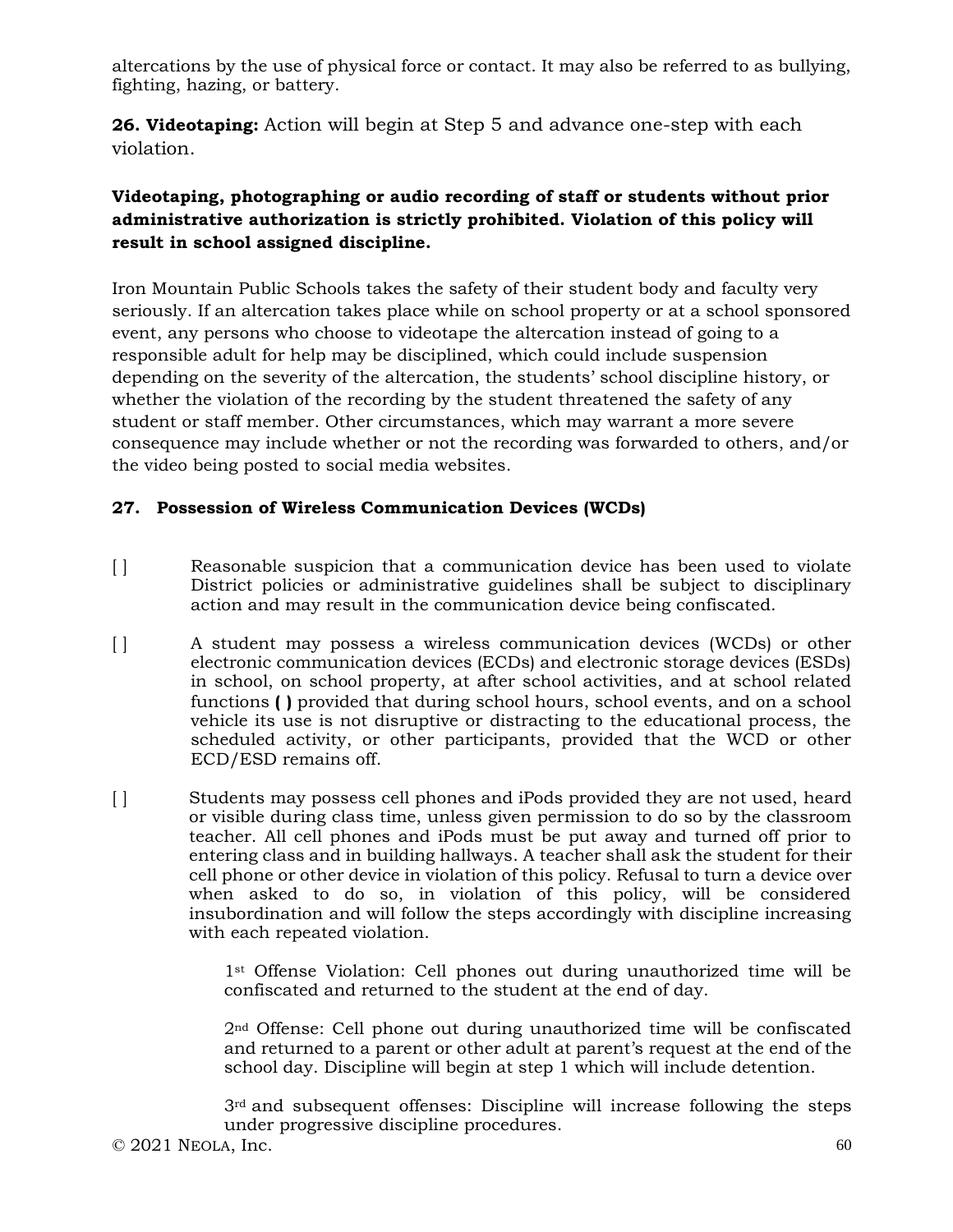Except as authorized under Board policy, use of WCDs and electronic storage devices in school, on school property, at after school activities and at school-related functions will be subject to disciplinary action.

The school prohibits the use of any video device from any restroom, locker room or other location where students and staff "have a reasonable expectation of privacy." A student improperly using any device to take or transmit images will face disciplinary action starting at step 6 and up to and including a long-term suspension, loss of privileges, and may be recommended for expulsion.

> "Sexting" is prohibited at any time on school property or at school functions. Sexting is the electronic transmission of sexual messages or pictures, usually through cell phone text messaging. Such conduct not only is potentially dangerous for the involved students, but can lead to unwanted exposure of the messages and images to others, and could result in criminal violations related to the transmission or possession of child pornography. Such conduct will be subject to discipline and possible confiscation of the WCD.

Taking or transmitting images or messages during testing is also prohibited. If a student is caught transmitting images or messages during testing, s/he will fail the exam and/or be suspended. S/He also faces automatic withdrawal from the class depending on the severity of the incident. Loss of privileges is an accompanying penalty, and expulsion is a possibility, even on the first offense.

**28. Violation of individual school/classroom rules** Action will begin at Step 1 and advance one-step with each violation.

Each learning environment has different rules for students. Individual rules are for the safe and orderly operation of that environment. Students will be oriented to specific rules, all of which will be consistent with the policy of the school. Persistent violations of rules could result in suspension or expulsion.

#### **29. Violation of bus rules**

Please refer to Section V on transportation for bus rules

**30. Disruption of the educational process** Action will begin at Step 1 and advance one-step with each violation.

Any actions or manner of dress that interferes with school activities or disrupts the educational process is unacceptable. Such disruptions also include delay or prevention of lessons, assemblies, field trips, athletic, and performing arts events.

#### **31. Harassment**

# **Iron Mountain Public Schools Bylaws & Policies**

#### **1662 - ANTI-HARASSMENT**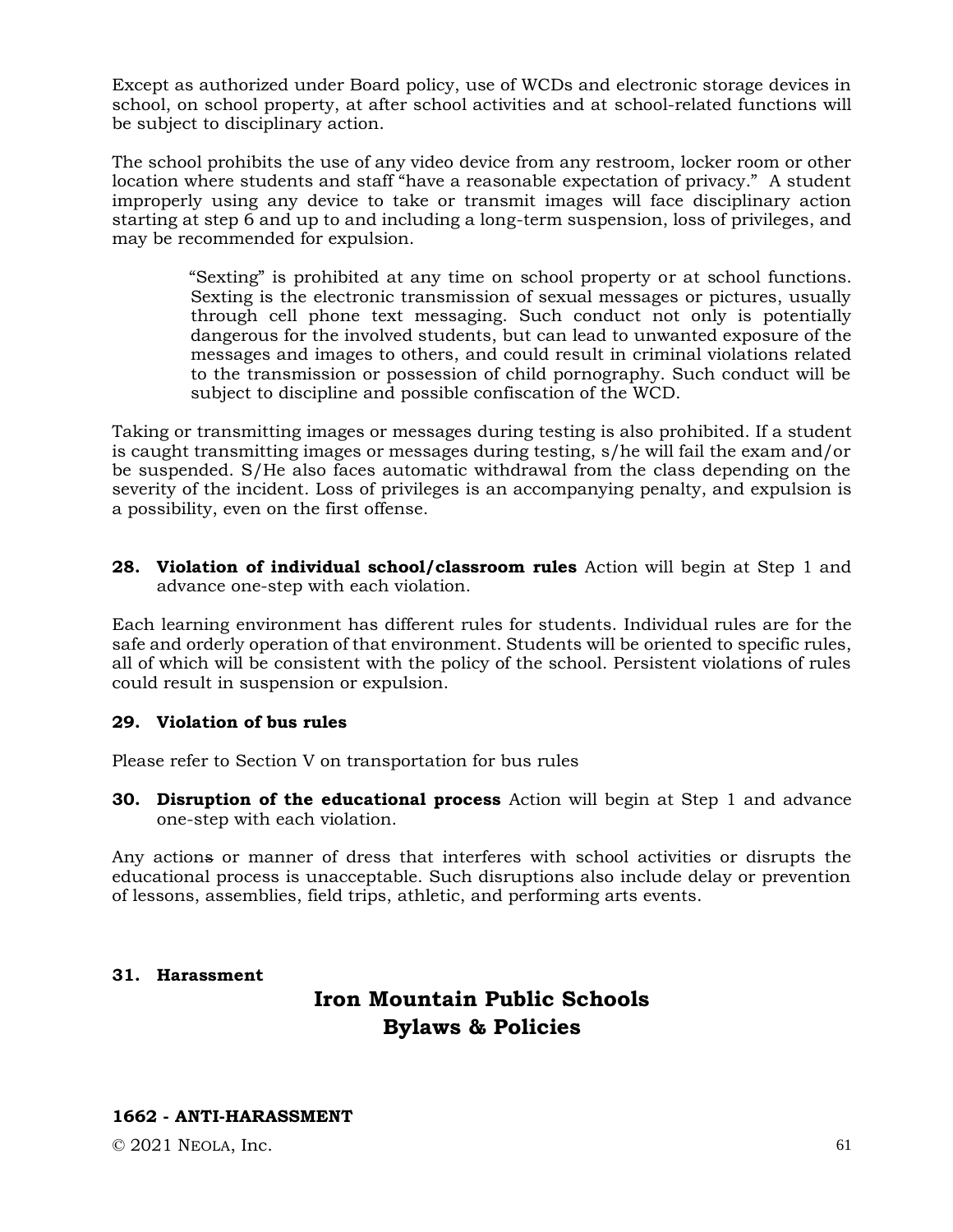### **General Policy Statement**

It is the policy of the Board of Education to maintain an education and work environment that is free from all forms of unlawful harassment, including sexual harassment. This commitment applies to all School District operations, programs, and activities. All students, administrators, teachers, staff, and all other school personnel share responsibility for avoiding, discouraging, and reporting any form of unlawful harassment. This policy applies to unlawful conduct occurring on school property, or at another location if such conduct occurs during an activity sponsored by the Board.

The Board will vigorously enforce its prohibition against discriminatory harassment based on race, color, national origin, sex (including sexual orientation and transgender identity), disability, age, religion, height, weight, marital or family status, military status, ancestry, or genetic information (collectively, "Protected Classes") that are protected by Federal civil rights laws (hereinafter referred to as "unlawful harassment"), and encourages those within the School District community as well as third parties, who feel aggrieved to seek assistance to rectify such problems. The Board will investigate all allegations of harassment and in those cases where unlawful harassment is substantiated, the Board will take immediate steps to end the harassment, prevent its reoccurrence, and remedy its effects. Individuals who are found to have engaged in unlawful harassment will be subject to appropriate disciplinary action.

The District may offer counseling services to any person found to have been subjected to unlawful harassment, and, where appropriate, the person(s) who committed the unlawful harassment.

For purposes of this policy, "School District community" means students, administrators, and professional and support staff, as well as Board members, agents, volunteers, contractors, or other persons subject to the control and supervision of the Board.

For purposes of this policy, "third parties" include, but are not limited to, guests and/or visitors on School District property (e.g., visiting speakers, participants on opposing athletic teams, parents), vendors doing business with, or seeking to do business with, the Board, and other individuals who come in contact with members of the School District community at school-related events/activities (whether on or off School District property).

#### **Other Violations of the Anti-Harassment Policy**

The Board will also take immediate steps to impose disciplinary action on individuals engaging in any of the following prohibited acts:

- A. Retaliating against a person who has made a report or filed a complaint alleging unlawful harassment, or who has participated as a witness in a harassment investigation.
- B. Filing a malicious or knowingly false report or complaint of unlawful harassment.
- C. Disregarding, failing to investigate adequately, or delaying the investigation of allegations of harassment, when responsibility for reporting and/or investigating unlawful harassment charges comprises part of one's supervisory duties.

#### **Definitions**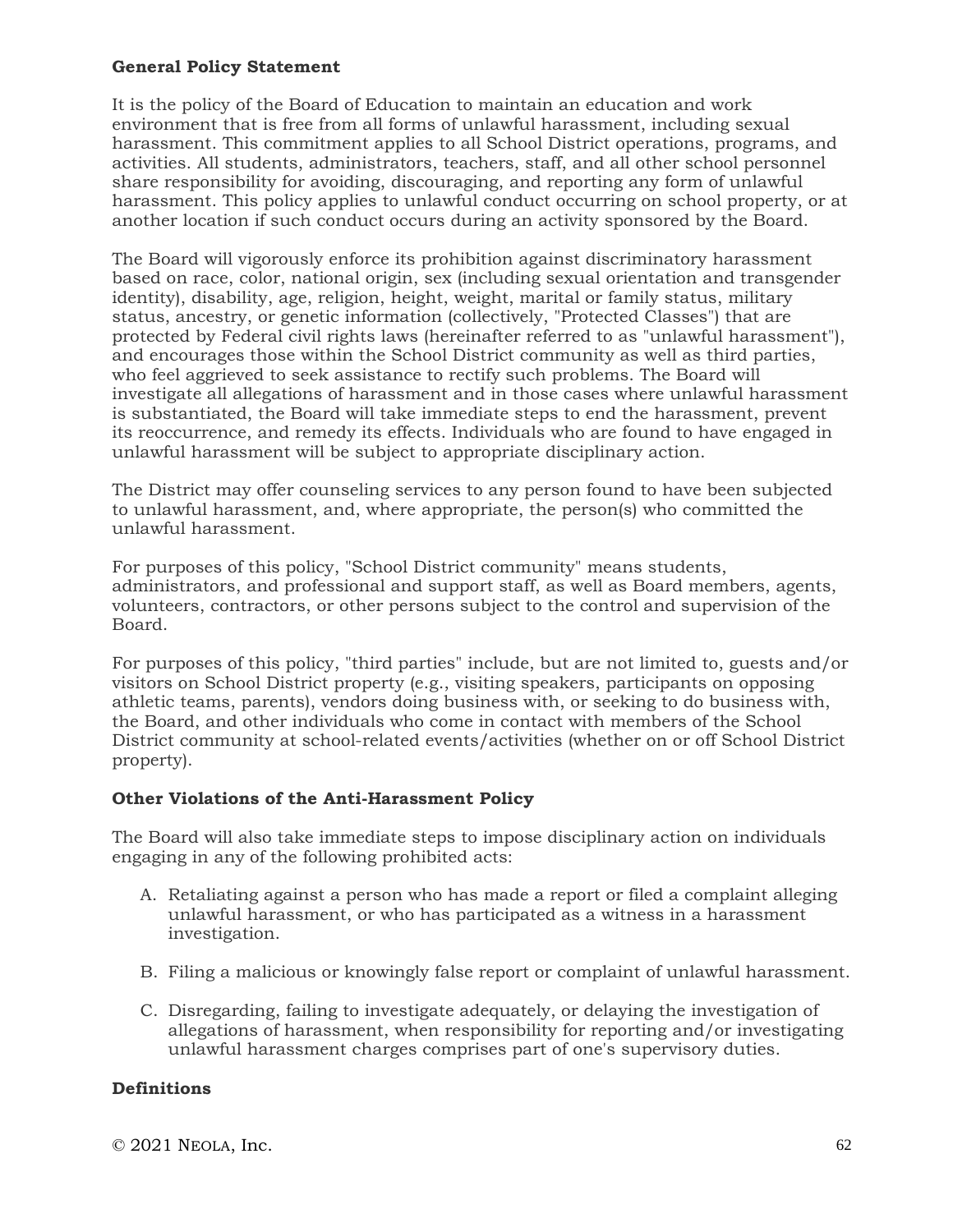# **Bullying**

Bullying rises to the level of unlawful harassment when one or more persons systematically and chronically inflict physical hurt or psychological distress on one (1) or more students or employees and that bullying is based upon one (1) or more Protected Classes, that is, characteristics that are protected by Federal civil rights laws. It is defined as any unwanted and repeated written, verbal, or physical behavior, including any threatening, insulting, or dehumanizing gesture, by an adult or student, that is severe or pervasive enough to create an intimidating, hostile, or offensive educational or work environment; cause discomfort or humiliation; or unreasonably interfere with the individual's school or work performance or participation; and may involve:

- A. teasing;
- B. threats;
- C. intimidation;
- D. stalking;
- E. cyberstalking;
- F. cyberbullying;
- G. physical violence;
- H. theft;
- I. sexual, religious, or racial harassment;
- J. public humiliation; or
- K. destruction of property.

**"Harassment"** means any threatening, insulting, or dehumanizing gesture, use of technology, or written, verbal or physical conduct directed against a student or school employee that:

- A. places a student or school employee in reasonable fear of harm to his/her person or damage to his/her property;
- B. has the effect of substantially interfering with a student's educational performance, opportunities, or benefits, or an employee's work performance; or
- C. has the effect of substantially disrupting the orderly operation of a school.

## **Sexual Harassment**

Pursuant to Title VII of the Civil Rights Act of 1964 and Title IX of the Educational Amendments of 1972, "sexual harassment" is defined as:

Unwelcome sexual advances, requests for sexual favors, and other verbal or physical conduct of a sexual nature, when: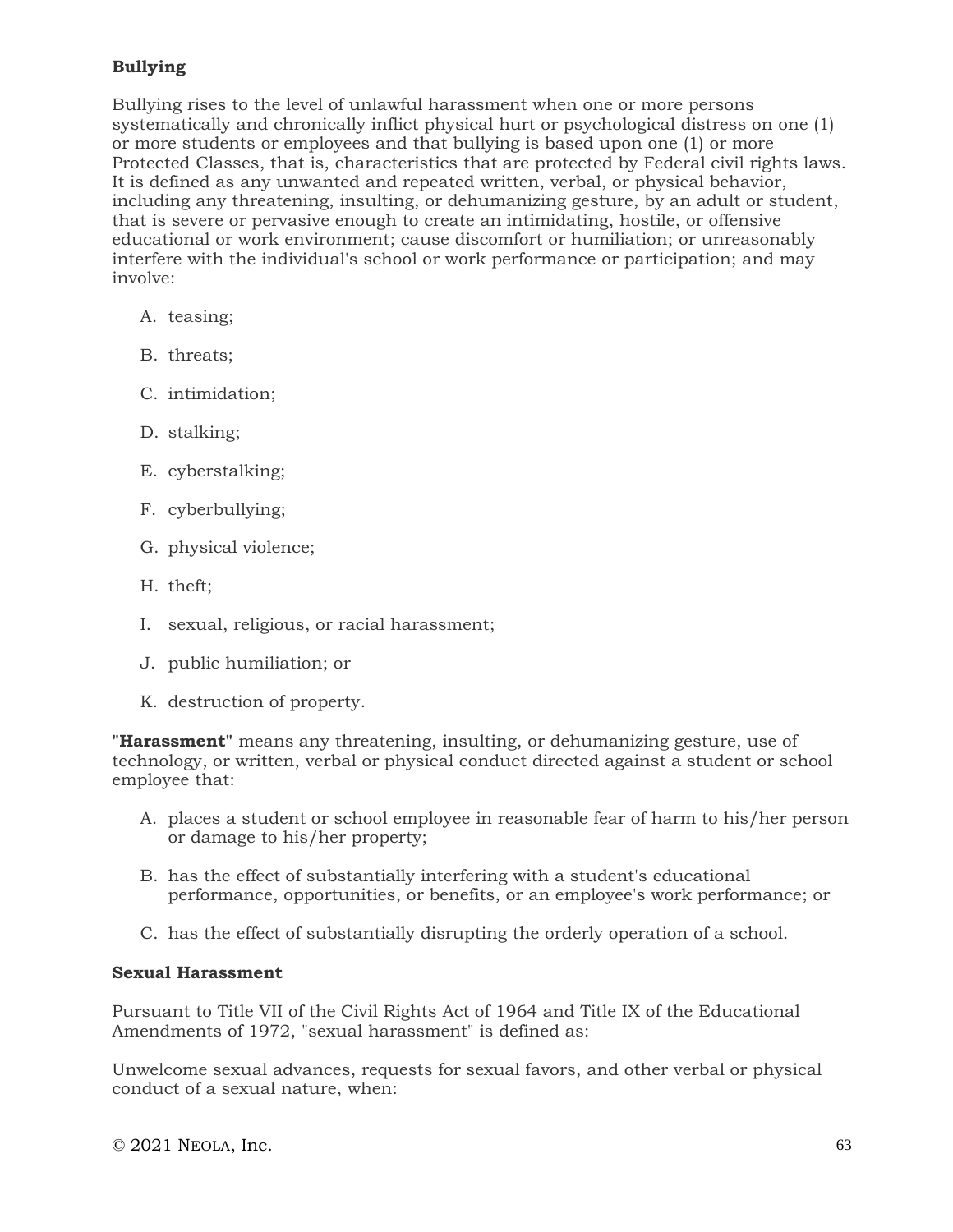- A. Submission to such conduct is made either implicitly or explicitly a term or condition of an individual's employment, or status in a class, educational program, or activity.
- B. Submission or rejection of such conduct by an individual is used as the basis for employment or educational decisions affecting such individual.
- C. Such conduct has the purpose or effect of interfering with the individual's work or educational performance; of creating an intimidating, hostile, or offensive working, and/or learning environment; or of interfering with one's ability to participate in or benefit from a class or an educational program or activity.

Sexual harassment may involve the behavior of a person of either gender against a person of the same or opposite gender.

Prohibited acts that constitute sexual harassment may take a variety of forms. Examples of the kinds of conduct that may constitute sexual harassment include, but are not limited to:

- A. Unwelcome sexual propositions, invitations, solicitations, and flirtations.
- B. Unwanted physical and/or sexual contact.
- C. Threats or insinuations that a person's employment, wages, academic grade, promotion, classroom work or assignments, academic status, participation in athletics or extra-curricular programs or events, or other conditions of employment or education may be adversely affected by not submitting to sexual advances.
- D. Unwelcome verbal expressions of a sexual nature, including graphic sexual commentaries about a person's body, dress, appearance, or sexual activities; the unwelcome use of sexually degrading language, jokes or innuendoes; unwelcome suggestive or insulting sounds or whistles; obscene telephone calls.
- E. Sexually suggestive objects, pictures, videotapes, audio recordings or literature, placed in the work or educational environment, which may embarrass or offend individuals.
- F. Unwelcome and inappropriate touching, patting, or pinching; obscene gestures.
- G. A pattern of conduct, which can be subtle in nature, that has sexual overtones and is intended to create or has the effect of creating discomfort and/or humiliation to another.
- H. Remarks speculating about a person's sexual activities or sexual history, or remarks about one's own sexual activities or sexual history.
- I. In the context of employees, consensual sexual relationships where such relationship leads to favoritism of a subordinate employee with whom the superior is sexually involved and where such favoritism adversely affects other employees or otherwise creates a hostile work environment.
- J. Inappropriate boundary invasions by a District employee or other adult member of the School District community into a student's personal space and personal life.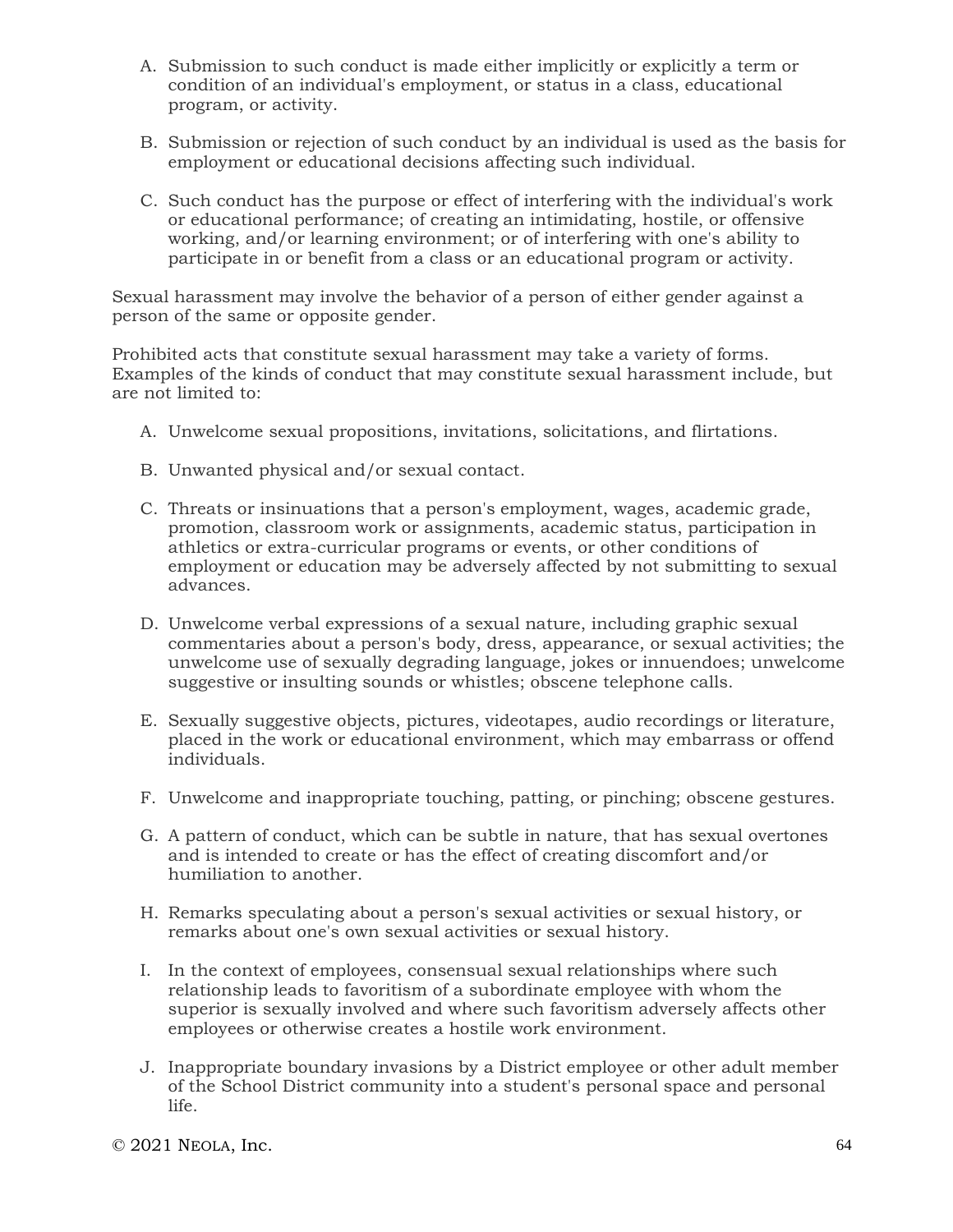K. Verbal, nonverbal or physical aggression, intimidation, or hostility based on sex or sex-stereotyping that does not involve conduct of a sexual nature.

Not all behavior with sexual connotations constitutes unlawful sexual harassment. Sexbased or gender-based conduct must be sufficiently severe, pervasive, and persistent such that it adversely affects, limits, or denies an individual's employment or education, or such that it creates a hostile or abusive employment or educational environment.

**NOTE: Sexual conduct/relationships with students by District employees or any other adult member of the School District community is prohibited, and any teacher, administrator, coach, or other school authority who engages in sexual conduct with a student may also be guilty of the criminal charge of "sexual battery". The issue of consent is irrelevant in regard to such criminal charge and/or with respect to the application of this policy to District employees or other adult members of the School District community.**

## **Race/Color Harassment**

Prohibited racial harassment occurs when unwelcome physical, verbal, or nonverbal conduct is based upon an individual's race or color and when the conduct has the purpose or effect of interfering with the individual's work or educational performance; of creating an intimidating, hostile, or offensive working, and/or learning environment; or of interfering with one's ability to participate in or benefit from a class or an educational program or activity. Such harassment may occur where conduct is directed at the characteristics of a person's race or color, such as racial slurs, nicknames implying stereotypes, epithets, and/or negative references relative to racial customs.

# **Religious (Creed) Harassment**

Prohibited religious harassment occurs when unwelcome physical, verbal, or nonverbal conduct is based upon an individual's religion or creed and when the conduct has the purpose or effect of interfering with the individual's work or educational performance; of creating an intimidating, hostile, or offensive working and/or learning environment; or of interfering with one's ability to participate in or benefit from a class or an educational program or activity. Such harassment may occur where conduct is directed at the characteristics of a person's religious tradition, clothing, or surnames, and/or involves religious slurs.

## **National Origin/Ancestry Harassment**

Prohibited national origin/ancestry harassment occurs when unwelcome physical, verbal, or nonverbal conduct is based upon an individual's national origin or ancestry and when the conduct has the purpose or effect of interfering with the individual's work or educational performance; of creating an intimidating, hostile, or offensive working and/or learning environment; or of interfering with one's ability to participate in or benefit from a class or an educational program or activity. Such harassment may occur where conduct is directed at the characteristics of a person's national origin or ancestry, such as negative comments regarding customs, manner of speaking, language, surnames, or ethnic slurs.

## **Disability Harassment**

Prohibited disability harassment occurs when unwelcome physical, verbal, or nonverbal conduct is based upon an individual's disability and when the conduct has the purpose or effect of interfering with the individual's work or educational performance; of creating

© 2021 NEOLA, Inc. 65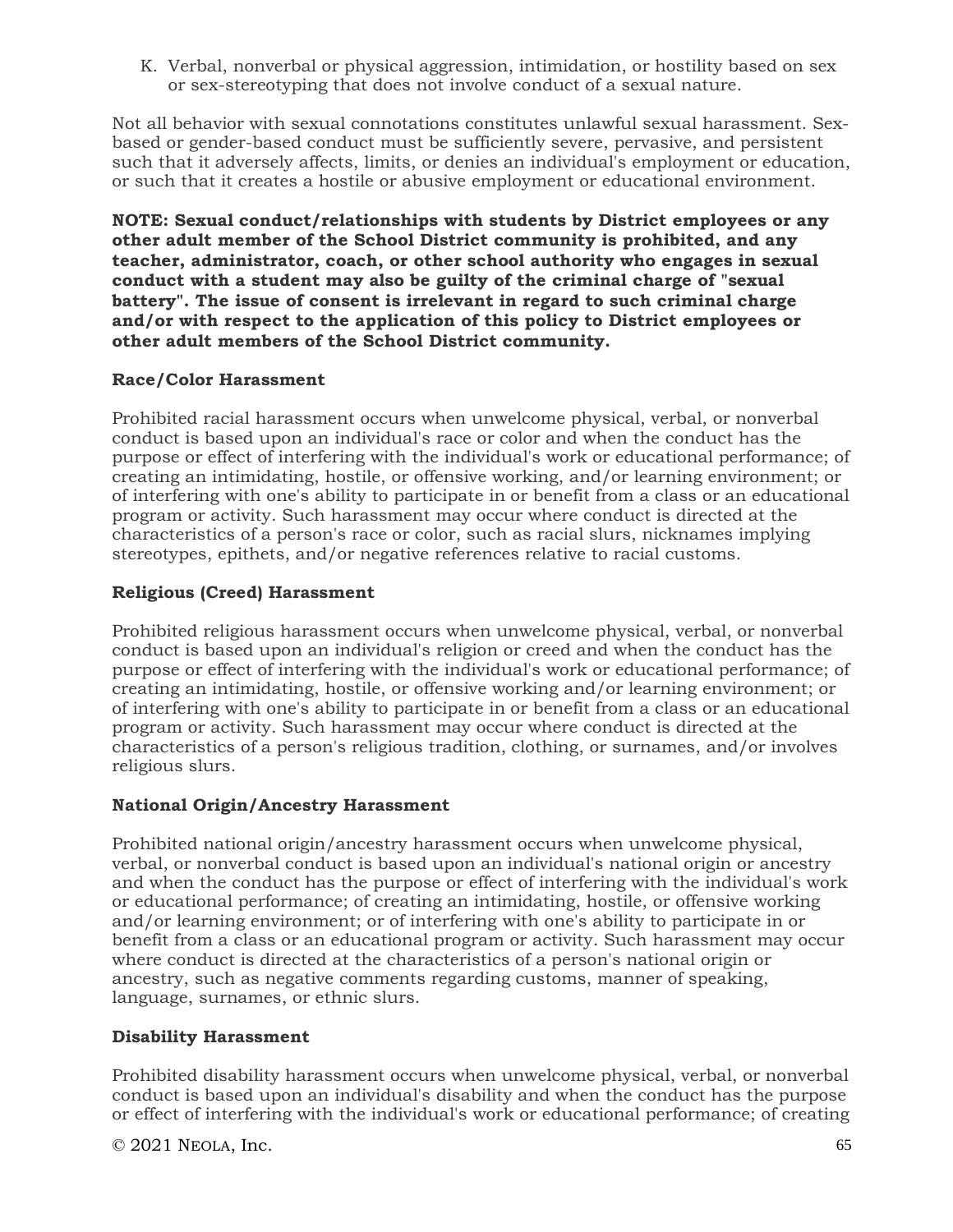an intimidating, hostile, or offensive working and/or learning environment; or of interfering with one's ability to participate in or benefit from a class or an educational program or activity. Such harassment may occur where conduct is directed at the characteristics of a person's disabling condition, such as negative comments about speech patterns, movement, physical impairments or defects/appearances, or the like. Such harassment may further occur where conduct is directed at or pertains to a person's genetic information.

### **Reports and Complaints of Harassing Conduct**

Members of the School District community, which includes all staff, and third parties are encouraged to promptly report incidents of harassing conduct to an administrator, supervisor or other School District official so that the Board may address the conduct before it becomes severe, pervasive, or persistent. Any administrator, supervisor, or other District official who receives such a complaint shall file it with the District's Anti-Harassment Compliance Officer at his/her first convenience.

Members of the School District community or third parties who believe they have been unlawfully harassed by another member of the School District community or a third party are entitled to utilize the Board's complaint process that is set forth below. Initiating a complaint, whether formally or informally, will not adversely affect the complaining individual's employment or participation in educational or extra-curricular programs. While there are no time limits for initiating complaints of harassment under this policy, individuals should make every effort to file a complaint as soon as possible after the conduct occurs while the facts are known and potential witnesses are available.

If, during an investigation of alleged bullying, aggressive behavior and/or harassment in accordance with Policy 5517.01 – Bullying and Other Forms of Aggressive Behavior, the Principal believes that the reported misconduct may have created a hostile work environment and may have constituted unlawful discriminatory harassment based on a Protected Class, the Principal will report the act of bullying, aggressive behavior and/or harassment to one of the Anti-Harassment Compliance Officers who shall investigate the allegation in accordance with this policy. While the Compliance Officer investigates the allegation, the Principal shall suspend his/her Policy 5517.01 investigation to await the Compliance Officer's written report. The Compliance Officer shall keep the Principal informed of the status of the Policy 1662 investigation and provide him/her with a copy of the resulting written report.

## **Anti-Harassment Compliance Officers**

The Board designates the following individuals to serve as "Anti-Harassment Compliance Officers" for the District. They are hereinafter referred to as the "Compliance Officers".

William Traber Principal, Iron Mountain Central Middle/High School 300 West B Street Iron Mountain, MI 49801 906-779-2600 traberw@imschools.org

Julie Wonders Director- IM-K Community Schools Anti-Harassment Compliance Officer

 $\degree$  2021 NEOLA, Inc. 66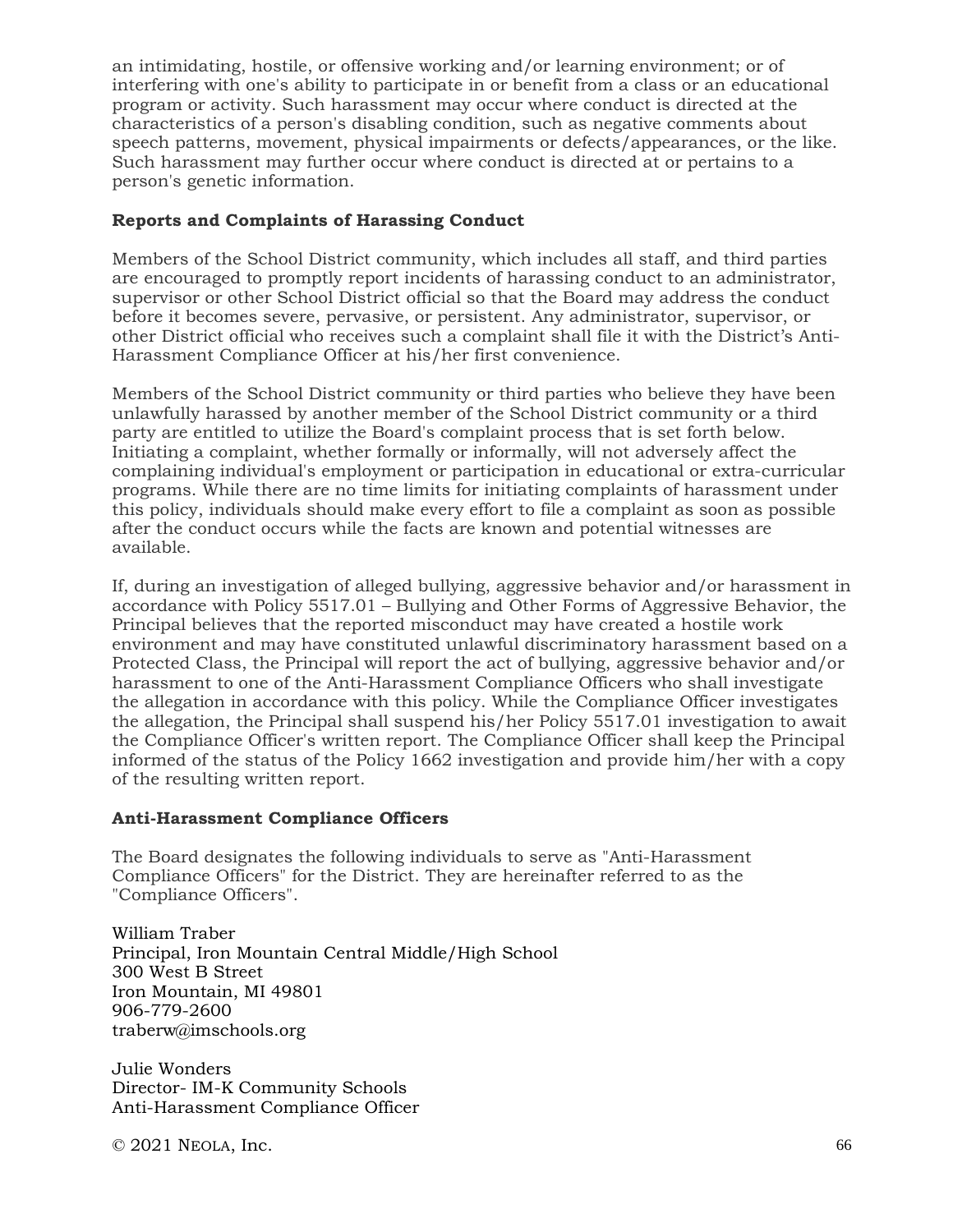800 East E Street Iron Mountain, MI 49801 (906)779-2660 wondersj@imschools.org

Donny Bianco Principal, North Elementary School Title IX Coordinator 900 5th Street Iron Mountain, MI 49801 biancod@imschools.org

The names, titles, and contact information of these individuals will be published annually in the parent handbooks and on the School District's website.

The Compliance Officers will be available during regular school/work hours to discuss concerns related to unlawful harassment, to assist students, other members of the District community, and third parties who seek support or advice when informing another individual about "unwelcome" conduct, or to intercede informally on behalf of the individual in those instances where concerns have not resulted in the filing of a formal complaint and where all parties are in agreement to participate in an informal process.

The Compliance Officers shall accept complaints of unlawful harassment directly from any member of the School District community or a visitor to the District, or receive complaints that are initially filed with a school building administrator. Upon receipt of a complaint either directly or through a school building administrator, a Compliance Officer will begin either an informal or formal process (depending on the request of the member of the School District community alleging harassment or the nature of the alleged harassment), or the Compliance Officer will designate a specific individual to conduct such a process. In the case of a formal complaint, the Compliance Officer will prepare recommendations for the Superintendent or will oversee the preparation of such recommendations by a designee. All members of the School District community must report incidents of harassment that are reported to them to the Compliance Officer within two (2) business days of learning of the incident.

Any Board employee who directly observes unlawful harassment of a student is obligated, in accordance with this policy, to report such observations to one of the Compliance Officers within two (2) business days. Thereafter, the Compliance Officer or designee must contact the student, if age eighteen (18) or older, or the student's parents if under the age eighteen (18), within two (2) business days to advise s/he/them of the Board's intent to investigate the alleged misconduct, including the obligation of the Compliance Officer or designee to conduct an investigation following all the procedures outlined for a formal complaint.

## **Investigation and Complaint Procedure (See Form 1662 F1)**

Any employee or other member of the School District community or third party (e.g., visitor to the District) who believes that s/he has been subjected to unlawful harassment may seek resolution of his/her complaint through either the informal or formal procedures as described below. Further, a process for investigating claims of harassment and a process for rendering a decision regarding whether the claim of legally prohibited harassment was substantiated are set forth below.

 $\degree$  2021 NEOLA, Inc. 67 Due to the sensitivity surrounding complaints of unlawful harassment, timelines are flexible for initiating the complaint process; however, individuals should make every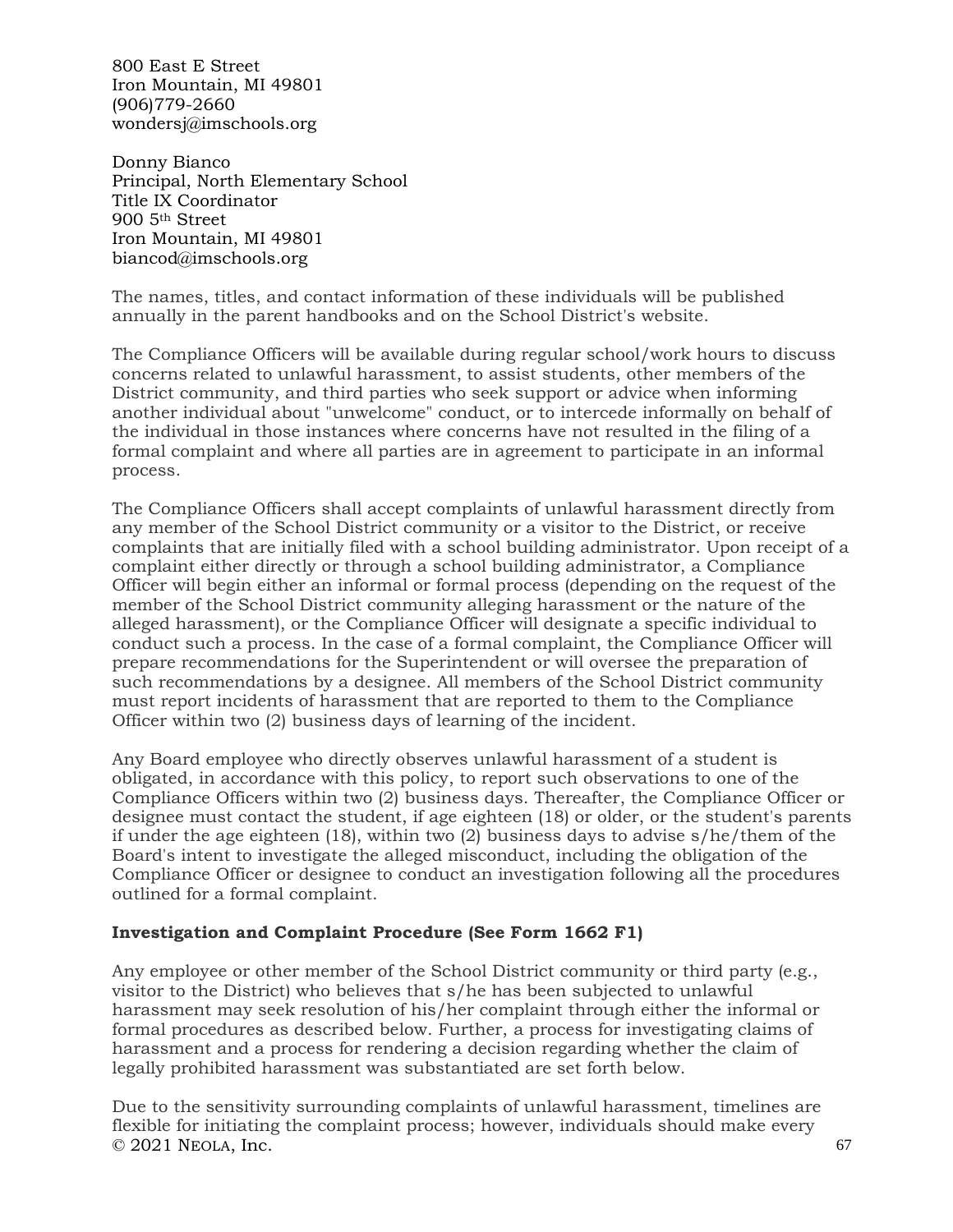effort to file a complaint within thirty (30) calendar days after the conduct occurs while the facts are known and potential witnesses are available. Once the formal complaint process is begun, the investigation will be completed in a timely manner (ordinarily, within fifteen (15) business days of the complaint being received).

The informal and formal procedures set forth below are not intended to interfere with the rights of any individual to pursue a complaint of unlawful harassment or retaliation with the United States Department of Education Office for Civil Rights or Equal Employment Opportunity Commission ("EEOC").

## **Informal Complaint Procedure**

The goal of the informal complaint procedure is to stop inappropriate behavior and to investigate and facilitate resolution through an informal means, if possible. The informal complaint procedure is provided as a less formal option for a student, other member of the School District community, or third party who believes s/he has been unlawfully harassed or retaliated against. This informal procedure is not required as a precursor to the filing of a formal complaint and will only be utilized where the parties (alleged target of harassment and alleged harasser(s)) agree to participate in such process.

Employees, other members of the School District community, or third parties who believe that they have been unlawfully harassed or retaliated against may proceed immediately to the formal complaint process and individuals who seek resolution through the informal procedure may request that the informal process be terminated at any time to move to the formal complaint process.

However, all complaints of harassment involving a District employee, any other adult member of the School District community, or a third party against a student will be formally investigated. Similarly, any allegations of sexual violence will be formally investigated.

As an initial course of action, if an individual feels that s/he is being unlawfully harassed and s/he is able and feels safe doing so, the individual should tell or otherwise inform the harasser that the conduct is unwelcome and must stop. Such direct communication should not be utilized in circumstances involving sexual violence. The complaining individual should address the allegedly harassing conduct as soon after it occurs as possible. The Compliance Officers are available to support and counsel individuals when taking this initial step or to intervene on behalf of the individual if requested to do so. An individual who is uncomfortable or unwilling to inform the harasser of his/her complaint is not prohibited from otherwise filing an informal or a formal complaint. In addition, with regard to certain types of unlawful harassment, such as sexual harassment, the Compliance Officer may advise against the use of the informal complaint process.

An individual who believes s/he has been unlawfully harassed may make an informal complaint, either orally or in writing: 1) to a teacher, other employee, or building administrator; 2) directly to one of the Compliance Officers; and/or 3) to the Superintendent or other District-level employee.

All informal complaints must be reported to one of the Compliance Officers who will either facilitate an informal resolution as described below on his/her own, or appoint another individual to facilitate an informal resolution.

 $\degree$  2021 NEOLA, Inc. 68 The School District's informal complaint procedure is designed to provide employees, other members of the School District community, or third parties who believe they are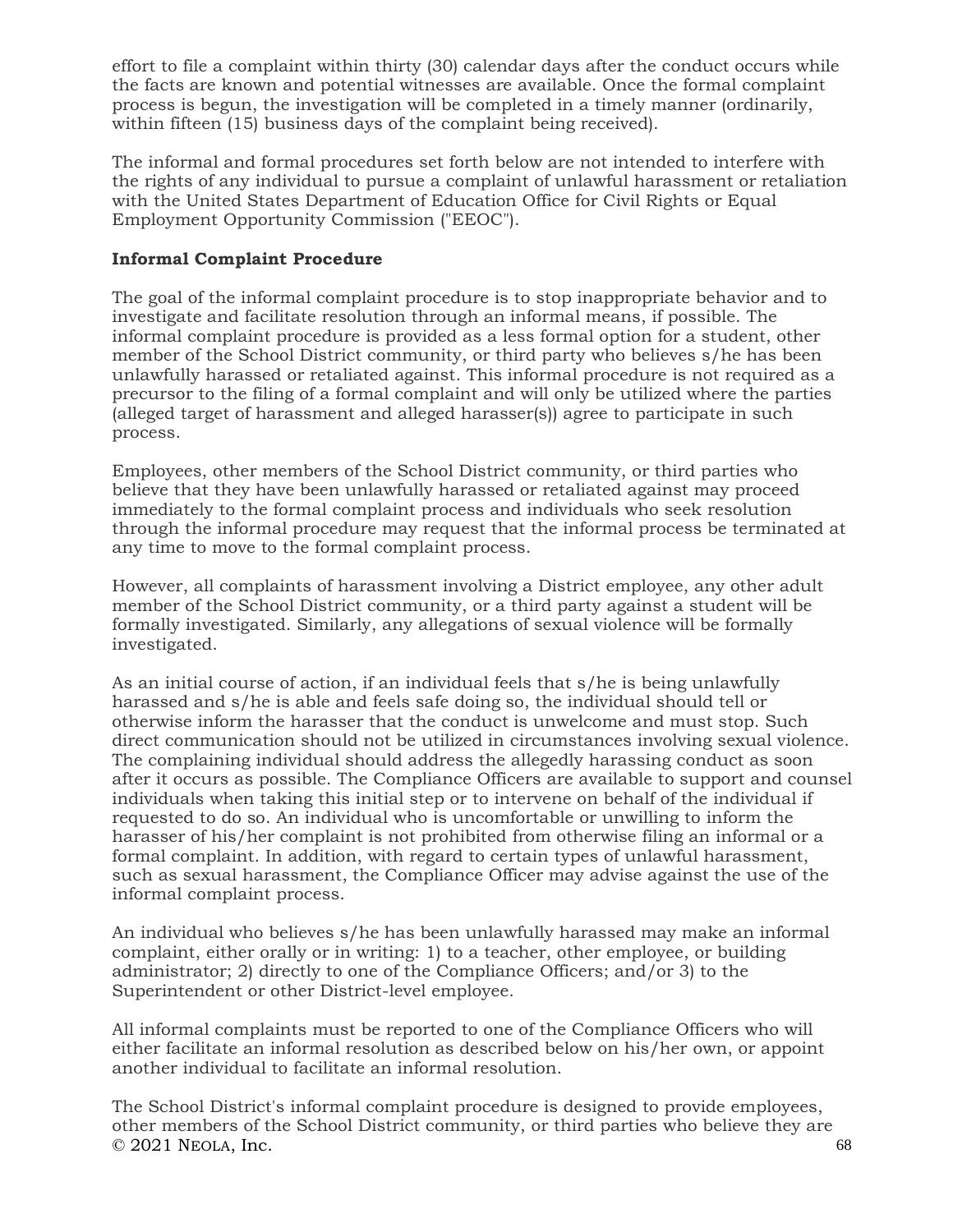being unlawfully harassed with a range of options designed to bring about a resolution of their concerns. Depending upon the nature of the complaint and the wishes of the individual claiming unlawful harassment, informal resolution may involve, but not be limited to, one or more of the following:

- A. Advising the individual about how to communicate the unwelcome nature of the behavior to the alleged harasser.
- B. Distributing a copy of the anti-harassment policy as a reminder to the individuals in the school building or office where the individual whose behavior is being questioned works or attends.
- C. If both parties agree, the Compliance Officer may arrange and facilitate a meeting between the individual claiming harassment and the individual accused of harassment to work out a mutual resolution. Such a meeting is not appropriate in circumstances involving sexual violence.

While there are no set time limits within which an informal complaint must be resolved, the Compliance Officer or designee will exercise his/her authority to attempt to resolve all informal complaints within fifteen (15) business days of receiving the informal complaint. Parties who are dissatisfied with the results of the informal complaint process may proceed to file a formal complaint. And, as stated above, parties may request that the informal process be terminated at any time to move to the formal complaint process.

## **Formal Complaint Procedure**

If a complaint is not resolved through the informal complaint process, if one of the parties has requested that the informal complaint process be terminated to move to the formal complaint process, or if the individual elects to file a formal complaint initially, the formal complaint process shall be implemented.

An individual who believes she/he has been subjected to offensive conduct/harassment/retaliation hereinafter referred to as the "Complainant", may file a formal complaint, either orally or in writing, with a teacher, Principal, the Compliance Officer, Superintendent, or other District employee. Due to the sensitivity surrounding complaints of unlawful harassment and retaliation, timelines are flexible for initiating the complaint process; however, individuals should make every effort to file a complaint within thirty (30) calendar days after the conduct occurs while the facts are known and potential witnesses are available. If a Complainant informs a teacher, Principal, Superintendent, or other District employee, either orally or in writing, about any complaint of harassment or retaliation, that employee must report such information to the Compliance Officer or designee within two (2) business days.

Throughout the course of the process, the Compliance Officer should keep the parties informed of the status of the investigation and the decision-making process.

All formal complaints must include the following information to the extent it is available: the identity of the individual believed to have engaged in, or be engaging in, offensive conduct/harassment/retaliation; a detailed description of the facts upon which the complaint is based; a list of potential witnesses; and the resolution sought by the Complainant.

 $\degree$  2021 NEOLA, Inc. 69 If the Complainant is unwilling or unable to provide a written statement including the information set forth above, the Compliance Officer shall ask for such details in an oral interview. Thereafter, the Compliance Officer will prepare a written summary of the oral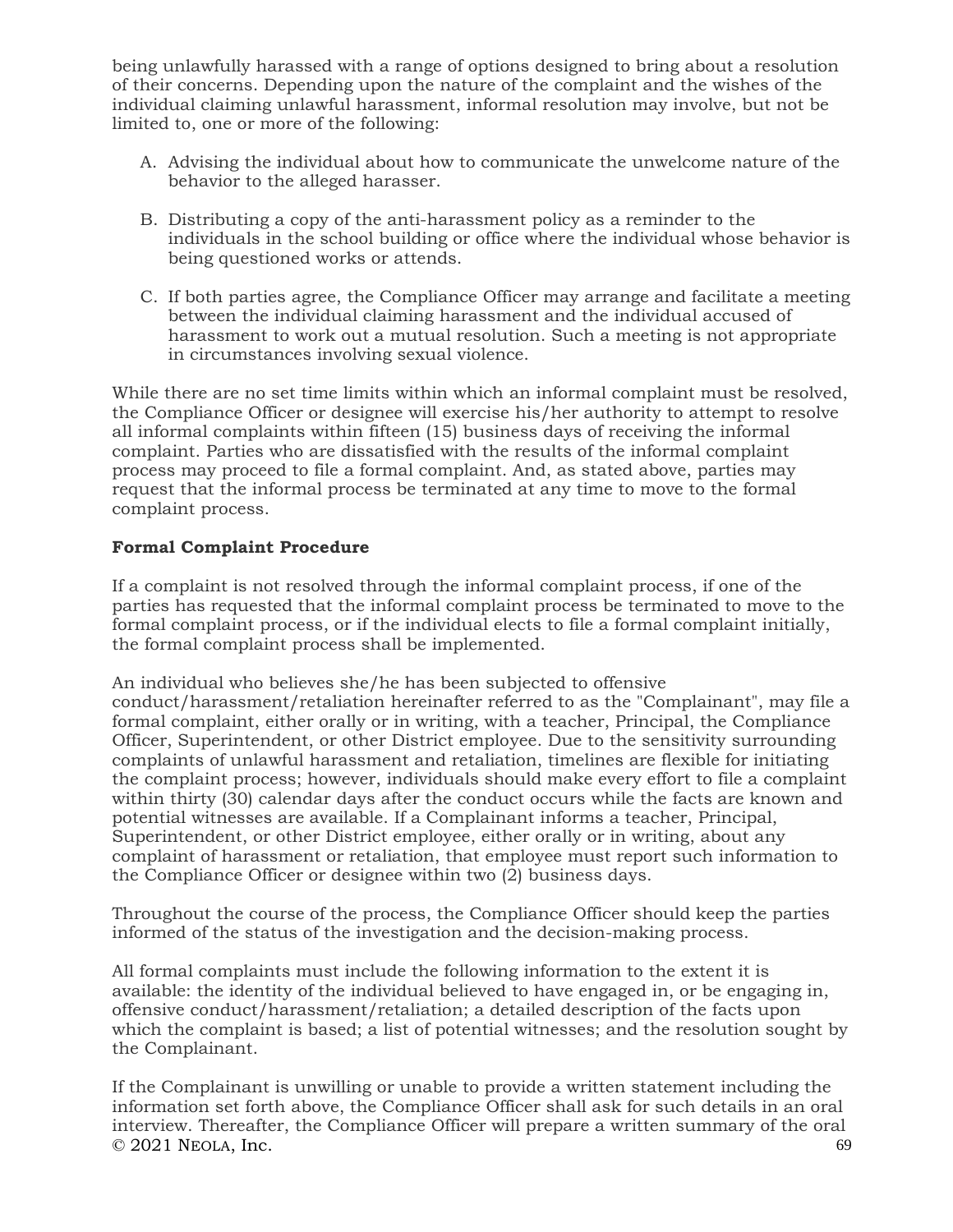interview, and the Complainant will be asked to verify the accuracy of the reported charge by signing the document.

Upon receiving a formal complaint, the Compliance Officer will consider whether any action should be taken in the investigatory phase to protect the Complainant from further harassment or retaliation, including, but not limited to, a change of work assignment or schedule for the Complainant and/or the alleged harasser. In making such a determination, the Compliance Officer should consult the Complainant to assess his/her agreement to the proposed action. If the Complainant is unwilling to consent to the proposed change, the Compliance Officer may still take whatever actions s/he deems appropriate in consultation with the Superintendent.

Within two (2) business days of receiving the complaint, the Compliance Officer or a designee will initiate a formal investigation to determine whether the Complainant has been subjected to offensive conduct/harassment/retaliation.

Simultaneously, the Compliance Officer will inform the individual alleged to have engaged in the harassing or retaliatory conduct, hereinafter referred to as the "Respondent", that a complaint has been received. The Respondent will be informed about the nature of the allegations and provided with a copy of any relevant Administrative Guidelines, including the Board's Anti-Harassment Policy. The Respondent must also be informed of the opportunity to submit a written response to the complaint within five (5) business days.

Although certain cases may require additional time, the Compliance Officer or a designee will attempt to complete an investigation into the allegations of harassment/retaliation within fifteen (15) business days of receiving the formal complaint. The investigation will include:

- A. interviews with the Complainant;
- B. interviews with the Respondent;
- C. interviews with any other witnesses who may reasonably be expected to have any information relevant to the allegations;
- D. consideration of any documentation or other information presented by the Complainant, Respondent, or any other witness that is reasonably believed to be relevant to the allegations.

At the conclusion of the investigation, the Compliance Officer or the designee shall prepare and deliver a written report to the Superintendent that summarizes the evidence gathered during the investigation and provides recommendations based on the evidence and the definition of unlawful harassment as provided in Board policy and State and Federal law as to whether the Complainant has been subjected to unlawful harassment. The Compliance Officer's recommendations must be based upon the totality of the circumstances, including the ages and maturity levels of those involved. In determining if discriminatory harassment or retaliation occurred, a preponderance of evidence standard will be used. The Compliance Officer may consult with the Board's legal counsel before finalizing the report to the Superintendent.

Absent extenuating circumstances, within five (5) business days of receiving the report of the Compliance Officer or the designee, the Superintendent must either issue a final decision regarding whether the complaint of harassment has been substantiated or request further investigation. A copy of the Superintendent's final decision will be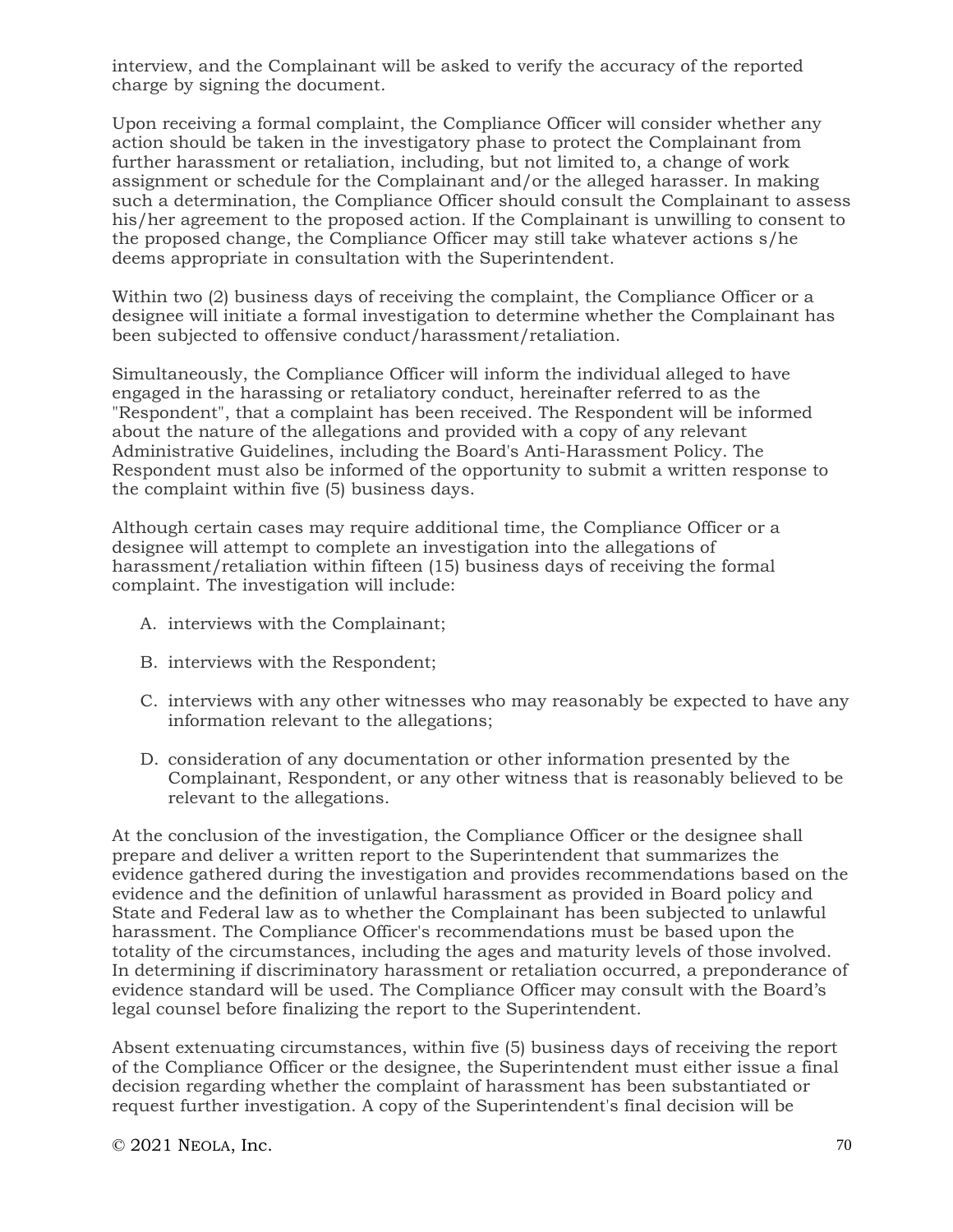delivered to both the Complainant and the Respondent.

If the Superintendent requests additional investigation, the Superintendent must specify the additional information that is to be gathered, and such additional investigation must be completed within five (5) business days. At the conclusion of the additional investigation, the Superintendent must issue a final written decision as described above.

A Complainant or Respondent who is dissatisfied with the final decision of the Superintendent may appeal through a signed written statement to the Board within five (5) business days of his/her receipt of the date of the Superintendent's final decision.

In an attempt to resolve the complaint, the Board shall meet with the concerned parties and their representative within twenty (20) business days of the receipt of such an appeal. A copy of the Board's disposition of the appeal shall be sent to each concerned party within ten (10) business days of this meeting. The decision of the Board will be final.

The Board reserves the right to investigate and resolve a complaint or report of unlawful harassment/retaliation regardless of whether the member of the School District community or third party alleging the unlawful harassment/retaliation pursues the complaint. The Board also reserves the right to have the formal complaint investigation conducted by an external person in accordance with this policy or in such other manner as deemed appropriate by the Board or its designee.

# **Privacy/Confidentiality**

The School District will employ all reasonable efforts to protect the rights of the Complainant, the individual(s) against whom the complaint is filed, and the witnesses as much as possible, consistent with the Board's legal obligations to investigate, to take appropriate action, and to conform with any discovery or disclosure obligations. All records generated under the terms of this policy and related administrative guidelines shall be maintained as confidential to the extent permitted by law. Confidentiality, however, cannot be guaranteed. All Complainants proceeding through the formal investigation process will be advised that their identities may be disclosed to the Respondent.

During the course of a formal investigation, the Compliance Officer or his/her designee will instruct all members of the School District community and third parties who are interviewed about the importance of maintaining confidentiality. Any individual who is interviewed as part of a harassment investigation is expected not to disclose any information that s/he learns or that s/he provides during the course of the investigation.

# **Sanctions and Monitoring**

The Board shall vigorously enforce its prohibitions against unlawful harassment by taking appropriate action reasonably calculated to stop the harassment and prevent further such harassment. While observing the principles of due process, a violation of this policy may result in disciplinary action up to and including the discharge of an employee or the suspension/expulsion of a student. All disciplinary action will be taken in accordance with applicable State law and the terms of the relevant collective bargaining agreement(s). When imposing discipline, the Superintendent shall consider the totality of the circumstances involved in the matter, including the ages and maturity levels of those involved. In those cases where unlawful harassment is not substantiated,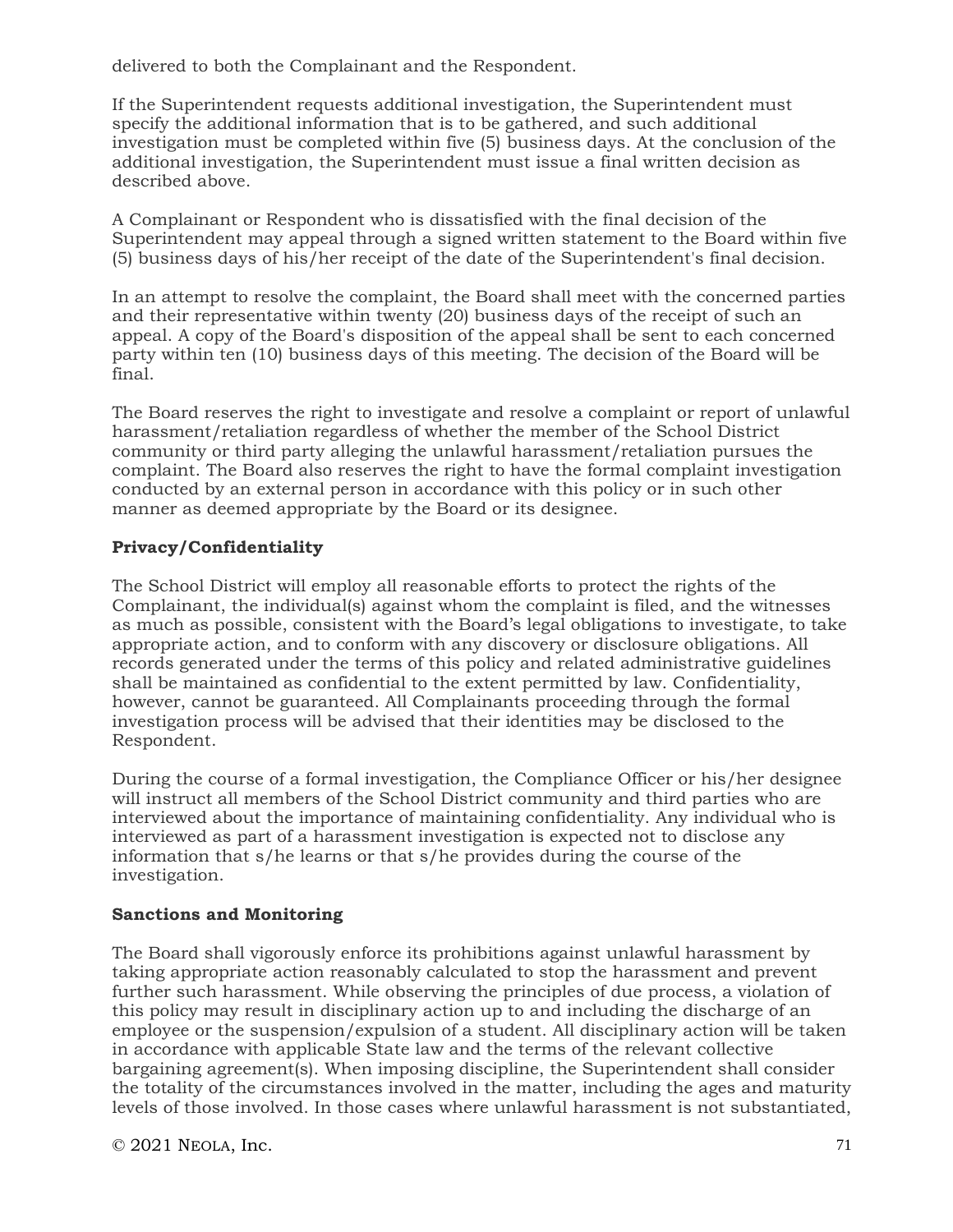the Board may consider whether the alleged conduct nevertheless warrants discipline in accordance with other Board policies, consistent with the terms of the relevant collective bargaining agreement(s).

Where the Board becomes aware that a prior remedial action has been taken against a member of the School District community, all subsequent sanctions imposed by the Board and/or Superintendent shall be reasonably calculated to end such conduct, prevent its recurrence, and remedy its effects.

## **Retaliation**

Any act of retaliation against a person who has made a report or filed a complaint alleging unlawful harassment, or who has participated as a witness in a harassment investigation is prohibited.

## **Allegations Constituting Criminal Conduct: Child Abuse/Sexual Misconduct**

State law requires any school teacher or school employee who knows or suspects that a child under the age of eighteen (18) or that a person with a disability receiving services as a student from the school regardless of age has suffered or faces a threat of suffering a physical or mental wound, disability or condition of a nature that reasonably indicates abuse or neglect of a child to immediately report that knowledge or suspicion to the county children's services agency. If, during the course of a harassment investigation, the Compliance Officer or a designee has reason to believe or suspect that the alleged conduct reasonably indicates abuse or neglect of the Complainant, a report of such knowledge must be made in accordance with State law and Board Policy.

Any reports made to a county children's services agency or to local law enforcement shall not terminate the Compliance Officer or a designee's obligation and responsibility to continue to investigate a complaint of harassment. While the Compliance Officer or a designee may work cooperatively with outside agencies to conduct concurrent investigations, in no event shall the harassment investigation be inhibited by the involvement of outside agencies without good cause after consultation with the Superintendent.

## **Education and Training**

In support of this Anti-Harassment Policy, the Board promotes preventative educational measures to create greater awareness of unlawful discriminatory practices. The Superintendent or designee shall provide appropriate information to all members of the School District community related to the implementation of this policy shall provide training for District students and staff where appropriate. All training, as well as all information provided regarding the Board's policy and harassment in general, will be age and content appropriate.

# **Retention of Investigatory Records and Materials**

All individuals charged with conducting investigations under this policy shall retain all documents, electronically stored information ("ESI"), and electronic media (as defined in Policy 8315) created and/or received as part of an investigation, which may include but not be limited to: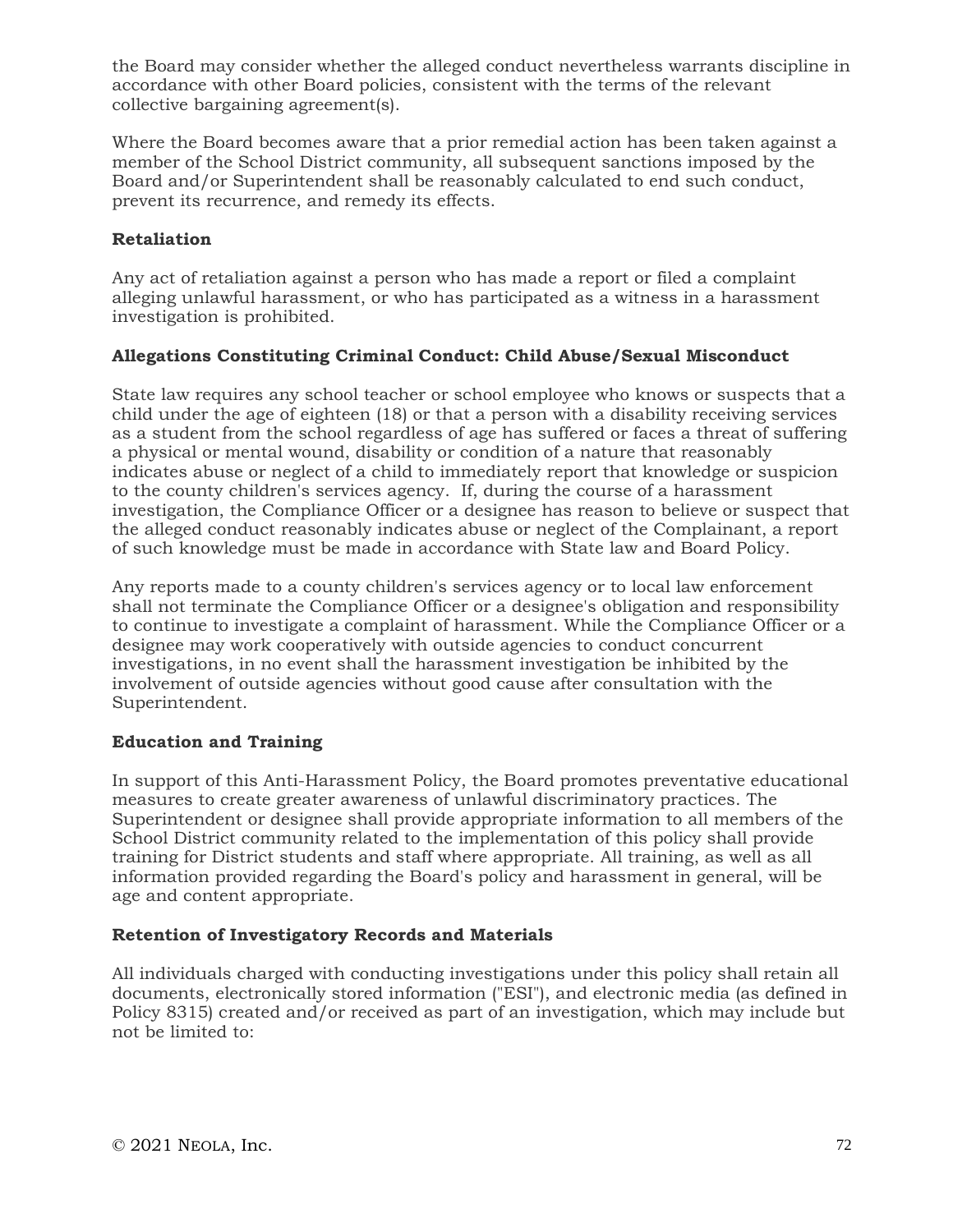- A. all written reports/allegations/complaints/grievances/ statements/responses pertaining to an alleged violation of this policy;
- B. any narratives that memorialize oral reports/allegations/ complaints/grievances/statements/responses pertaining to an alleged violation of this policy;
- C. any documentation that memorializes the actions taken by District personnel related to the investigation and/or the District's response to the alleged violation of this policy;
- D. written witness statements;
- E. narratives, notes from, or audio, video, or digital recordings of witness interviews/statements;
- F. e-mails, texts, or social media posts that directly relate to or constitute evidence pertaining to an alleged violation of this policy (i.e., not after-the-fact commentary about or media coverage of the incident);
- G. notes or summaries prepared contemporaneously by the investigator in whatever form made (e.g., handwritten, keyed into a computer or tablet, etc.), but not including transitory notes whose content is otherwise memorialized in other documents;
- H. written disciplinary sanctions issued to students or employees and other documentation that memorializes oral disciplinary sanctions issued to students or employees for violations of this policy;
- I. dated written determinations/reports (including summaries of relevant exculpatory and inculpatory evidence) and other documentation that memorializes oral notifications to the parties concerning the outcome of the investigation, including any consequences imposed as a result of a violation of this policy;
- J. documentation of any interim measures offered and/or provided to complainants and/or the alleged perpetrators, including no contact orders issued to both parties, the dates the no contact orders were issued, and the dates the parties acknowledged receipt of the no contact orders;
- K. documentation of all actions taken, both individual and systemic, to stop the discrimination or harassment, prevent its recurrence, eliminate any hostile environment, and remedy its discriminatory effects;
- L. copies of the Board policy and/or procedures/guidelines used by the District to conduct the investigation, and any documents used by the District at the time of the alleged violation to communicate the Board's expectations to students and staff with respect to the subject of this policy (e.g., Student and/or Employee Handbooks or Codes of Conduct);
- M. copies of any documentation that memorializes any formal or informal resolutions to the alleged discrimination or harassment;
- $\odot$  2021 NEOLA, Inc. 73 N. documentation of any training provided to District personnel related to this policy, including but not limited to, notification of the prohibitions and expectations of staff set forth in this policy and the role and responsibility of all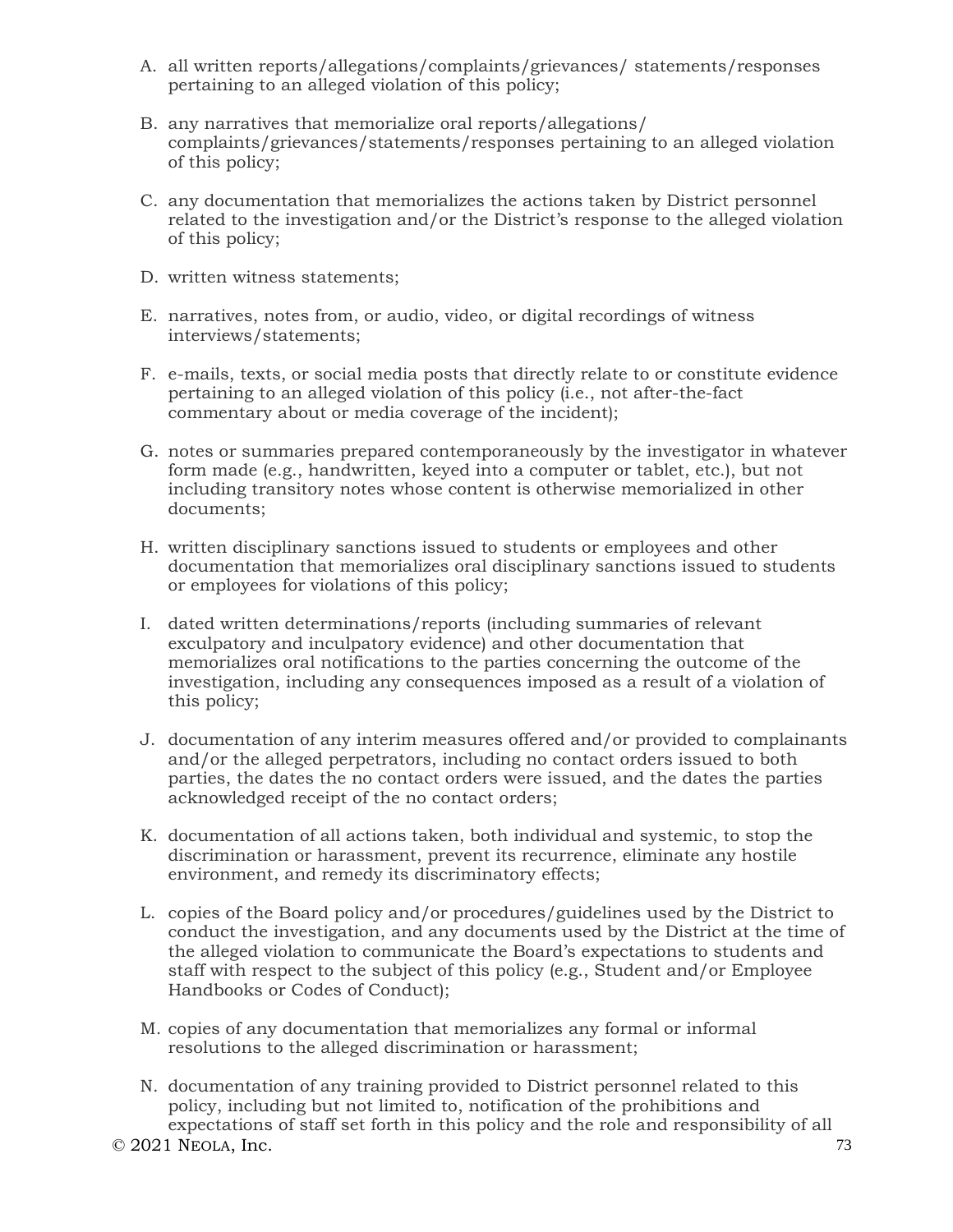District personnel involved in enforcing this policy, including their duty to report alleged violations of this policy and/or conducting an investigation of an alleged violation of this policy;

- O. documentation that any rights or opportunities that the District made available to one party during the investigation were made available to the other party on equal terms;
- P. copies of any notices sent to the alleged perpetrator/responding party of the allegations constituting a potential violation of this policy;
- Q. copies of any notices sent to the complainant and alleged perpetrator in advance of any interview or hearing;
- R. copies of any documentation or evidence used during informal and formal disciplinary meetings and hearings, including the investigation report, and any written responses submitted by the complainant or the alleged perpetrator.

The documents, ESI, and electronic media (as defined in Policy 8315) retained may include public records and records exempt from disclosure under Federal (e.g., FERPA, ADA) and/or State law – e.g., student records and confidential medical records.

The documents, ESI, and electronic media (as defined in Policy 8315) created or received as part of an investigation shall be retained in accordance with Policy 8310, Policy 8315, Policy 8320, and Policy 8330 for not less than three (3) years, but longer if required by the District's records retention schedule.

> Iron Mountain Public Schools Bylaws & Policies

# **5517.01 - BULLYING AND OTHER AGGRESSIVE BEHAVIOR TOWARD STUDENTS**

It is the policy of the District to provide a safe and nurturing educational environment for all of its students.

This policy protects all students from bullying/aggressive behavior regardless of the subject matter or motivation for such impermissible behavior.

Bullying or other aggressive behavior toward a student, whether by other students, staff, or third parties, including Board members, parents, guests, contractors, vendors, and volunteers, is strictly prohibited. This prohibition includes written, physical, verbal, and psychological abuse, including hazing, gestures, comments, threats, or actions to a student, which cause or threaten to cause bodily harm, reasonable fear for personal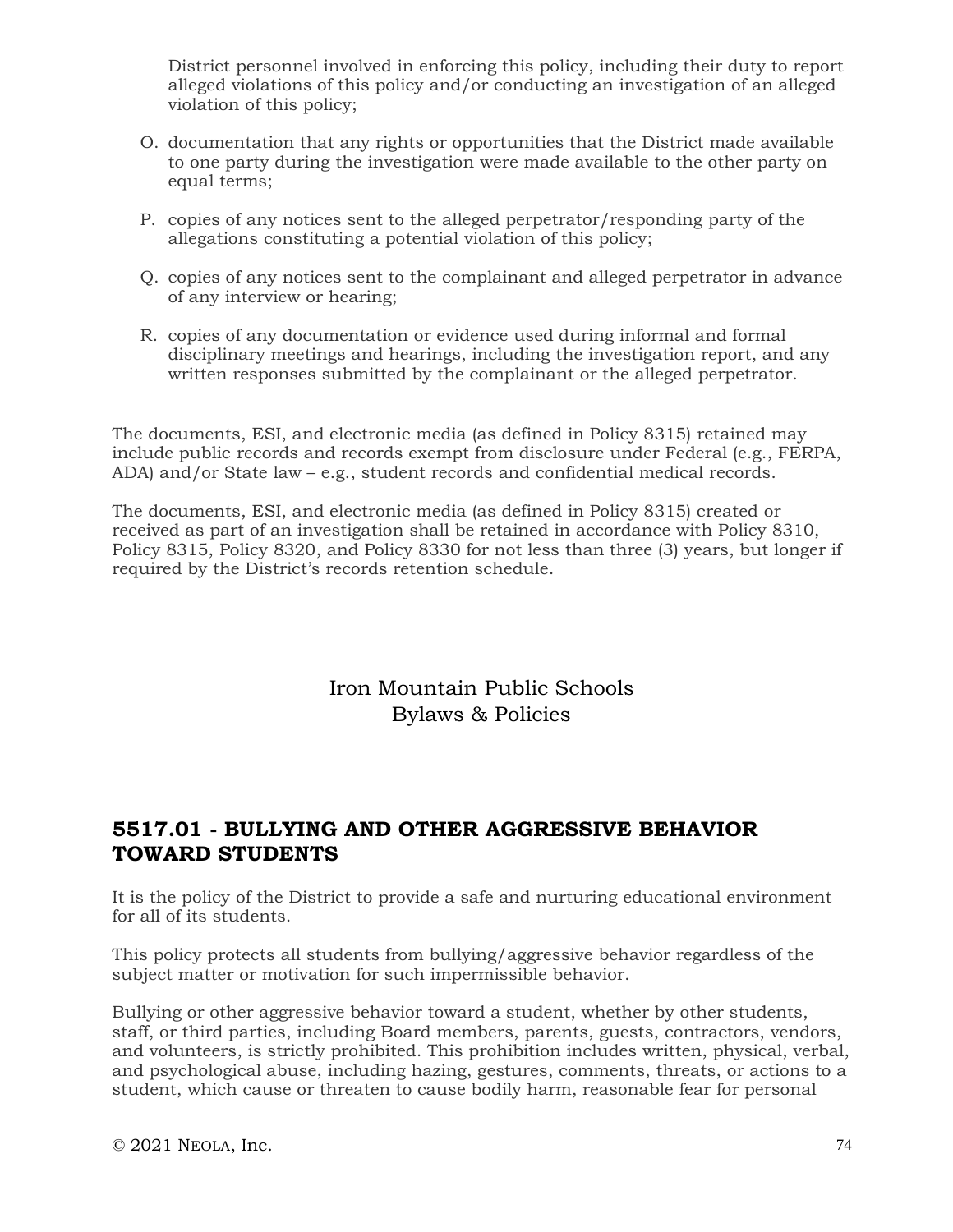safety or personal degradation.

Demonstration of appropriate behavior, treating others with civility and respect, and refusing to tolerate harassment or bullying is expected of administrators, faculty, staff, and volunteers to provide positive examples for student behavior.

This policy applies to all "at school" activities in the District, including activities on school property, in a school vehicle, and those occurring off school property, if the student or employee is at any school-sponsored, school-approved or school-related activity or function, such as field trips or athletic events where students are under the school's control, or where an employee is engaged in school business. Misconduct occurring outside of school may also be disciplined if it interferes with the school environment.

## **Notification**

Notice of this policy will be **annually** circulated to and posted in conspicuous locations in all school buildings and departments within the District and discussed with students, as well as incorporated into the teacher, student, and parent/guardian handbooks. State and Federal rights posters on discrimination and harassment shall also be posted at each building. All new hires will be required to review and sign off on this policy and the related complaint procedure.

Parents or legal guardians of the alleged victim(s), as well as of the alleged aggressor(s), shall be promptly notified of any complaint or investigation as well as the results of the investigation to the extent consistent with student confidentiality requirements. A record of the time and form of notice or attempts at notice shall be kept in the investigation file.

To the extent appropriate and/or legally permitted, **confidentiality** will be maintained during the investigation process. However, a proper investigation will, in some circumstances, require the disclosure of names and allegations. Further, the appropriate authorities may be notified, depending on the nature of the complaint and/or the results of the investigation.

# **Reporting**

No later than May 30, 2015, the District shall submit to the Department of Education a copy of this Policy.

The District shall report incidents of bullying to the Department of Education on an annual basis according to the form and procedures established by the Department of Education.

Should this Policy be amended or otherwise modified, the District shall submit a copy of the amended or modified Policy to the Department of Education no later than thirty (30) days after adopting the modification.

## **Implementation**

The Superintendent is responsible to implement this policy, and may develop further guidelines, not inconsistent with this policy.

This policy is not intended to and should not be interpreted to interfere with legitimate free speech rights of any individual. However, the District reserves the right and

 $\degree$  2021 NEOLA, Inc. 75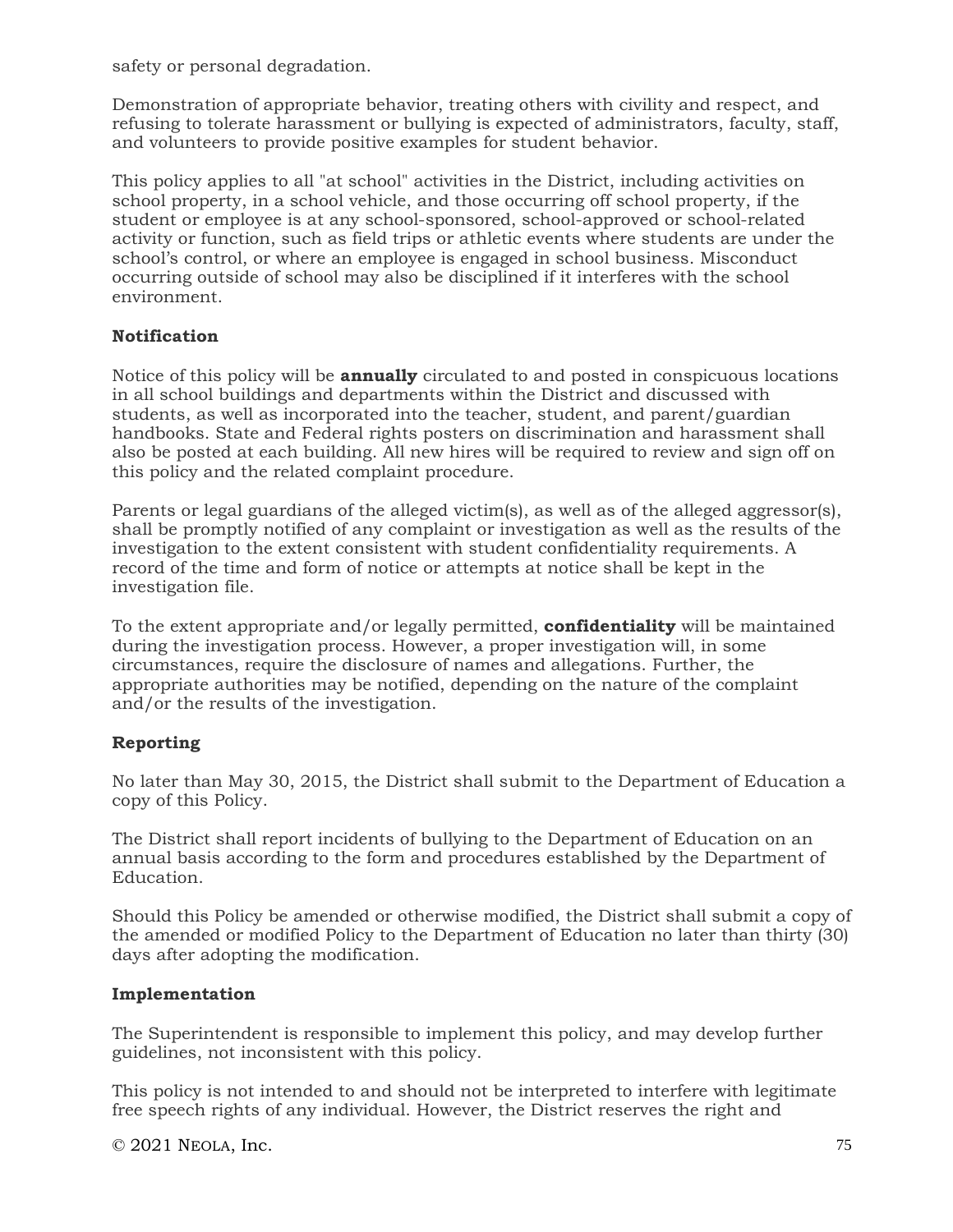responsibility to maintain a safe environment for students, conducive to learning and other legitimate objectives of the school program.

# **Procedure**

Any student who believes s/he has been or is the victim of bullying, hazing, or other aggressive behavior should immediately report the situation to the Principal or assistant principal. The student may also report concerns to a teacher or counselor who will be responsible for notifying the appropriate administrator or Board official. Complaints against the building principal should be filed with the Superintendent. Complaints against the Superintendent should be filed with the Board President.

A student may also submit a report or complaint to any of the above designated individuals through email, voicemail, regular mail or by leaving a sealed note addressed to the individual at that person's office or desk. The student may submit a report or complaint anonymously, but this may affect the ability to fully investigate the matter, when the complaining student is not available to provide additional information during the course of the investigation.

The identity of a student who reports bullying, hazing or aggressive behavior, as well as those students who provide information during an investigation will remain confidential to the extent possible and to the extent allowable by law. Only school personnel directly involved in the investigation of the complaint or responsible for remedying any violations will be provided access to the identity of the complaining student(s) and student witnesses, and then only to the extent necessary to effectively deal with the situation.

The identity of the student who files the report or complaint will not be voluntarily shared with the alleged perpetrator(s) or the witnesses unless the student (and his/her parent/guardian) give written permission to do so. Any investigation report will likewise not be voluntarily produced with the names of the reporting student(s) or witnesses. However, under certain circumstances, the District may be required by law to disclose the report and/or the student(s) names. Also, under certain circumstances, the identity of the reporting student may become obvious even without disclosure by school personnel.

Every student is encouraged, and every staff member is required, to report any situation that they believe to be aggressive behavior directed toward a student. Reports shall be made to those identified above. While reports may be made anonymously, formal disciplinary action may not be taken solely on the basis of an anonymous report without other corroborating evidence.

The Principal (or other designated administrator) shall promptly investigate and document all complaints about bullying, aggressive or other behavior that may violate this policy. The investigation must be completed as promptly as the circumstances permit after a report or complaint is made.

If the investigation finds an instance of bullying or aggressive behavior has occurred, it will result in prompt and appropriate remedial action. This may include up to expulsion for students, up to discharge for employees, exclusion for parents, guests, volunteers and contractors, and removal from any official position and/or a request to resign for Board members. Individuals may also be referred to law enforcement or other appropriate officials.

 $\degree$  2021 NEOLA, Inc. 76 If, during an investigation of a reported act of harassment, intimidation and/or bullying/cyberbullying, the Principal or appropriate administrator believes that the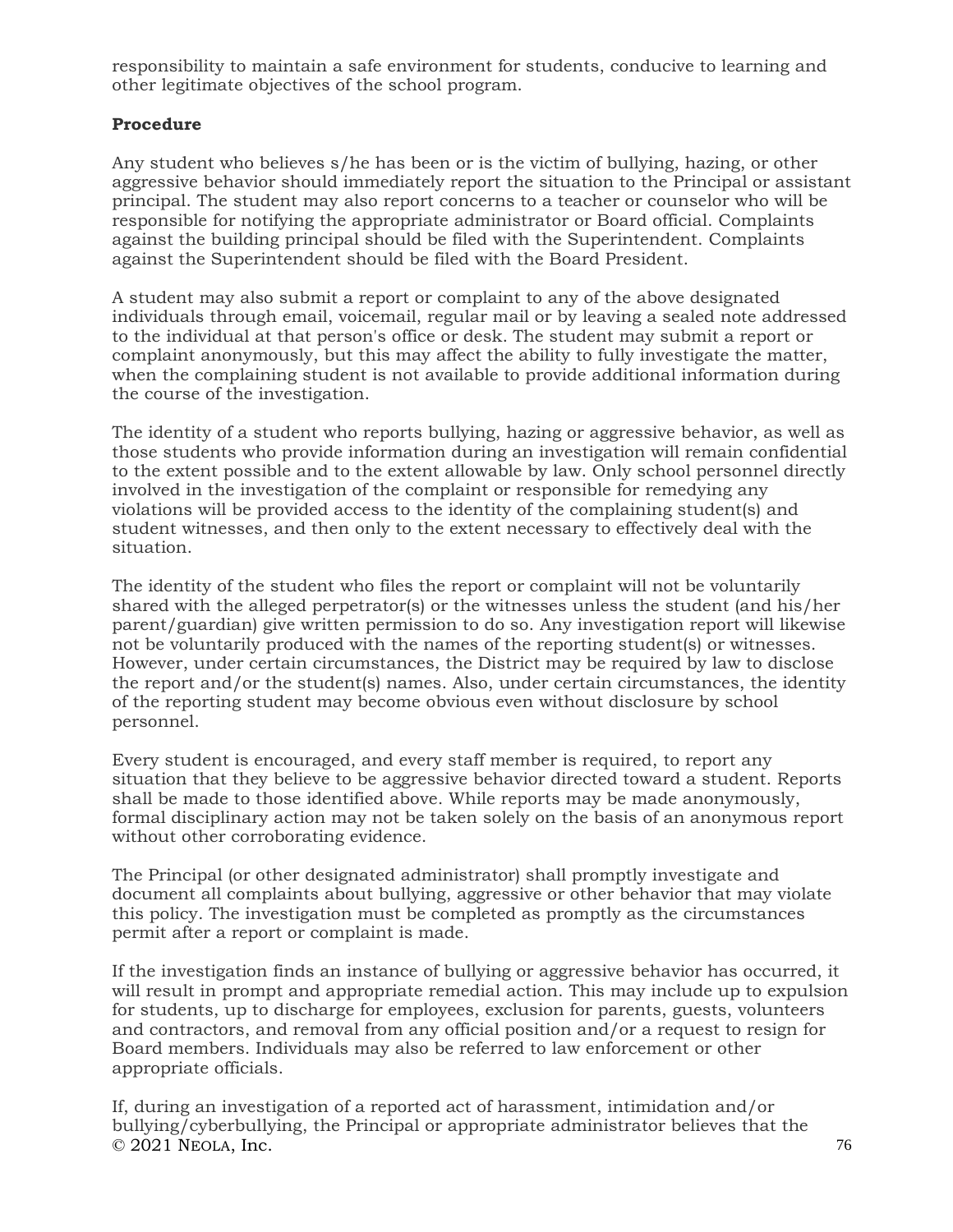reported misconduct may have created a hostile learning environment and may have constituted unlawful discriminatory harassment based on a Protected Class, the Principal will report the act of bullying and/or harassment to one of the Anti-Harassment Compliance Officers so that it may be investigated in accordance with the procedures set forth in Policy 5517 - Anti-Harassment.

The individual responsible for conducting the investigation shall document all reported incidents and report all verified incidents of bullying, aggressive or other prohibited behavior, as well as any remedial action taken, including disciplinary actions and referrals, to the Superintendent. The Superintendent shall submit a compiled report to the Board on an annual basis.

# **Non-Retaliation/False Reports**

Retaliation or false allegations against any person who reports, is thought to have reported, files a complaint, participates in an investigation or inquiry concerning allegations of bullying or aggressive behavior (as a witness or otherwise), or is the target of the bullying or aggressive behavior being investigated, is prohibited and will not be tolerated. Such retaliation shall be considered a serious violation of Board policy, independent of whether a complaint of bullying is substantiated. Suspected retaliation should be reported in the same manner as bullying/aggressive behavior.

Making intentionally false reports about bullying/aggressive behavior for the purpose of getting someone in trouble is similarly prohibited and will not be tolerated. Retaliation and intentionally false reports may result in disciplinary action as indicated above.

# **Prevention/Training**

The Superintendent shall establish a program or other initiatives involving school staff, students, clubs or other student groups, administrators, volunteers, parents, law enforcement, community members, and other stakeholders, aimed at the prevention of bullying or other aggressive behavior.

The District shall provide, and all administrators, school employees, contracted employees and volunteers who have significant contact with students shall undertake training on preventing, identifying, responding to, and reporting incidents of bullying and other aggressive behavior.

The District shall provide, and all students shall undertake, annual training on preventing, identifying, responding to, and reporting incidents of bullying, cyber bullying and other aggressive behavior.

The District shall provide and all parents or legal guardians shall be offered the opportunity to undertake annual training on preventing, identifying, responding to, and reporting incidents of bullying, cyber bullying and other aggressive behavior.

## **Definitions**

The following definitions are provided for guidance only. If a student or other individual believes there has been bullying, hazing, harassment or other aggressive behavior, regardless of whether it fits a particular definition, s/he should report it immediately and allow the administration to determine the appropriate course of action.

**"Aggressive behavior"** is defined as inappropriate conduct that is repeated enough, or serious enough, to negatively impact a student's educational, physical, or emotional

© 2021 NEOLA, Inc. 77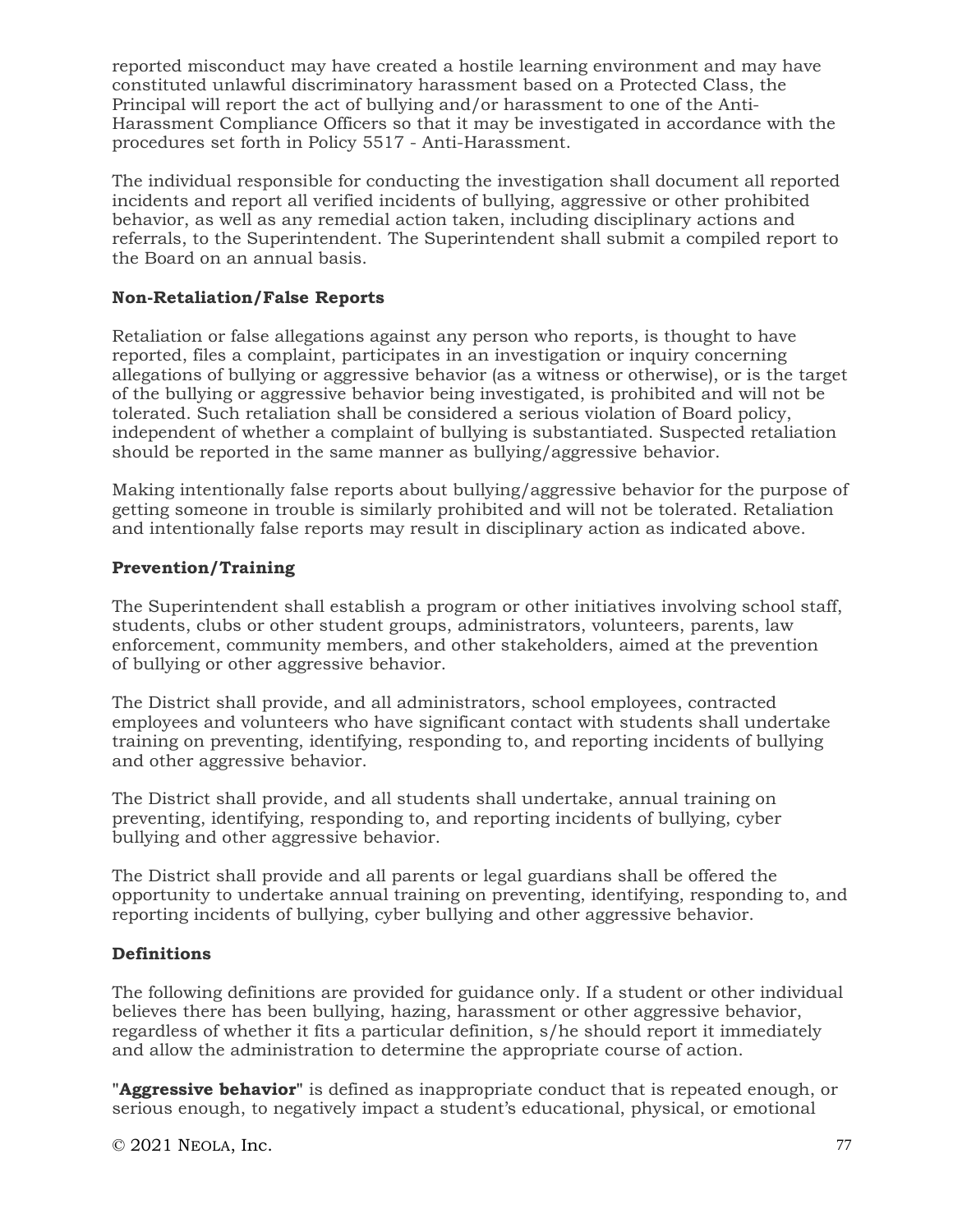well-being. Such behavior includes, for example, bullying, hazing, stalking, intimidation, menacing, coercion, name-calling, taunting, making threats, and hitting/pushing/shoving.

**"At School"** is defined as in a classroom, elsewhere on school premises, on a school bus or other school-related vehicle, or at a school-sponsored activity or event whether or not it is held on school premises. It also includes conduct using a telecommunications access device or telecommunications service provider that occurs off school premises if either owned by or under the control of the District.

**"Bullying"** is defined as any written, verbal, or physical acts, including cyber bullying (i.e. any electronic communication, including, but not limited to electronically transmitted acts, such as internet, telephone or cell phone, personal digital assistant (PDA), or wireless hand held device) that, without regard to its subject matter or motivating animus, is intended or that a reasonable person would know is likely to harm one (1) or more students either directly or indirectly by doing any of the following:

- A. substantially interfering with educational opportunities, benefits, or programs of one (1) or more students;
- B. adversely affecting the ability of a student to participate in or benefit from the school district's educational programs or activities by placing the student in reasonable fear of physical harm or by causing substantial emotional distress;
- C. having an actual and substantial detrimental effect on a student's physical or mental health; and/or
- D. causing substantial disruption in, or substantial interference with, the orderly operation of the school.

Bullying can be physical, verbal, psychological, or a combination of all three. Some examples of bullying are:

- A. Physical hitting, kicking, spitting, pushing, pulling; taking and/or damaging personal belongings or extorting money, blocking or impeding student movement, unwelcome physical contact.
- B. Verbal taunting, malicious teasing, insulting, name calling, making threats.
- C. Psychological spreading rumors, manipulating social relationships, coercion, or engaging in social exclusion/shunning, extortion, or intimidation. This may occur in a number of different ways, including but not limited to notes, emails, social media postings, and graffiti.

**"Harassment"** includes, but is not limited to, any act which subjects an individual or group to unwanted, abusive behavior of a nonverbal, verbal, written or physical nature, often on the basis of age, race, religion, color, national origin, marital status or disability, but may also include sexual orientation, physical characteristics (e.g., height, weight, complexion), cultural background, socioeconomic status, or geographic location (e.g., from rival school, different state, rural area, city, etc.).

**"Intimidation/Menacing"** includes, but is not limited to, any threat or act intended to: place a person in fear of physical injury or offensive physical contact; to substantially damage or interfere with person's property; or to intentionally interfere with or block a person's movement without good reason.

**"Staff"** includes all school employees and Board members.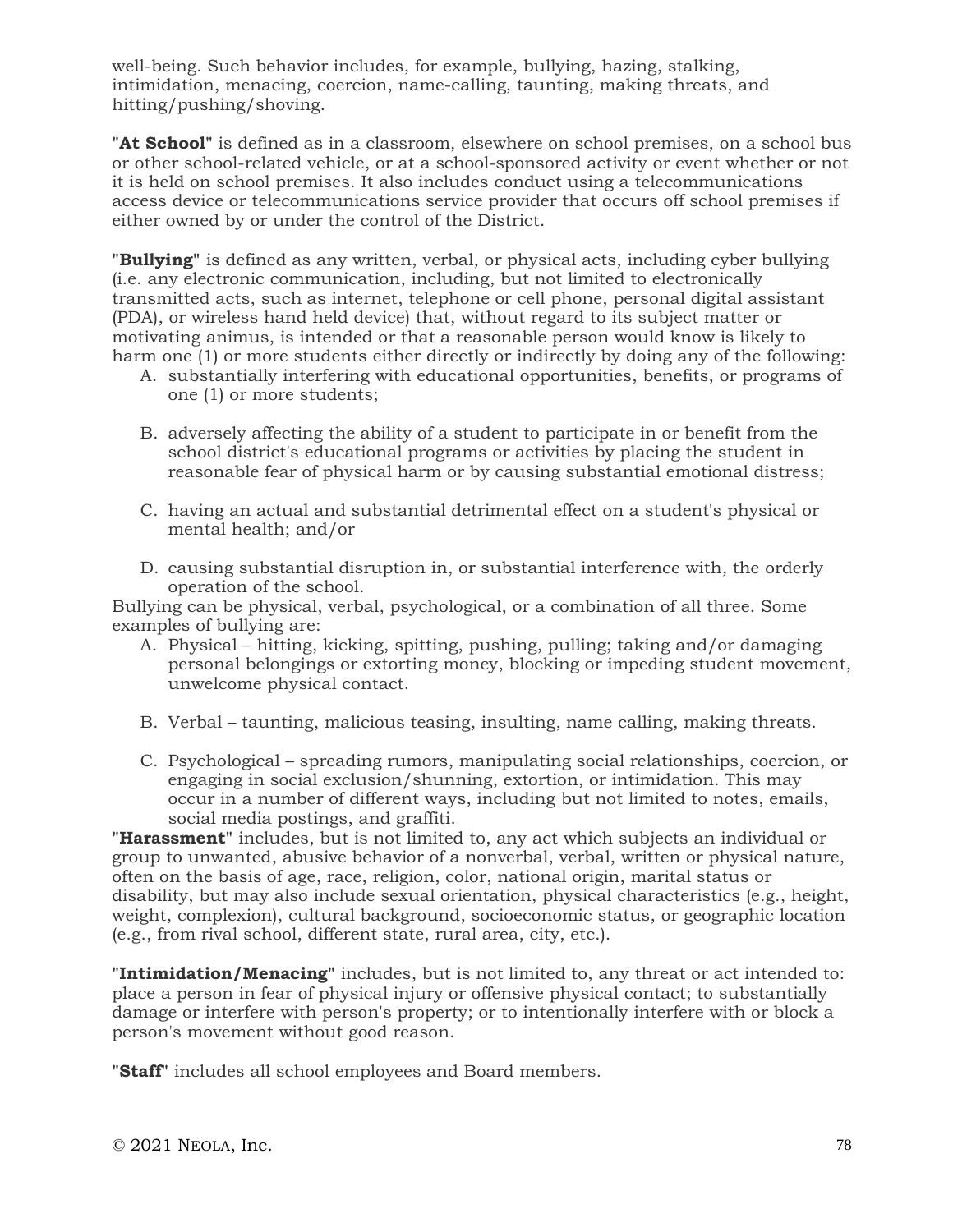**"Third parties"** include, but are not limited to, coaches, school volunteers, parents, school visitors, service contractors, vendors, or others engaged in District business, and others not directly subject to school control at inter-district or intra-district athletic competitions or other school events.

For further definition and instances that could possibly be construed as:

Harassment, see Policy 5517; Hazing, see Policy 5516.

### **32. Possession of a Firearm, Arson, and Criminal Sexual Conduct -** Action will begin at Step 8. Police notification required.

In compliance with State law, the Board shall permanently expel any student who possesses a dangerous weapon in a weapon-free school zone or commits either arson or criminal sexual conduct in a District building or on District property, including school buses and other school transportation.

A dangerous weapon is defined as "a firearm, dagger, dirk, stiletto, knife with a blade over three (3) inches in length, pocket knife opened by a mechanical device, iron bar, or brass knuckles" or other devices designed to or likely to inflict bodily harm, including, but not limited to, air guns and explosive devices.

Students shall be subject to disciplinary action (Suspension/Expulsion) as required by statute for such specified offenses as physical and verbal assault (see Policy 5610.01).

Students with disabilities under IDEA or Section 504 shall be expelled only in accordance with Board Policy 5610 and Federal due process rights appropriate to students with disabilities. A student who has been expelled under this policy may apply for reinstatement in accordance with guidelines, which are available in the principal's office.

## **Criminal acts**

Any student engaging in criminal acts at or related to the school will be reported to law enforcement officials as well as disciplined by the school. It is not considered double jeopardy (being tried twice for the same crime), when school rules and the law are violated.

Students should be aware that state law requires that school officials, teachers, and appropriate law enforcement officials be notified when a student of this District is involved in crimes related to physical violence, gang related acts, illegal possession of a controlled substance, analogue or other intoxicants, trespassing, property crimes, including but not limited to theft and vandalism, occurring in the school as well as in the community.

#### Safety Concerns

Students should not use roller blades, bicycles, skateboards scooters, or any other form of personal transportation device in school hallways or District pedestrian traffic areas. Exceptions may be made to reasonably accommodate students with mobility impairments. Use of any means of travel within buildings and on grounds by other than generally accepted practices where appropriate is prohibited. Students violating this expectation will be subject to disciplinary action.

**Profanity** - Action will begin at Step 1 and advance one-step with each violation.

© 2021 NEOLA, Inc. 79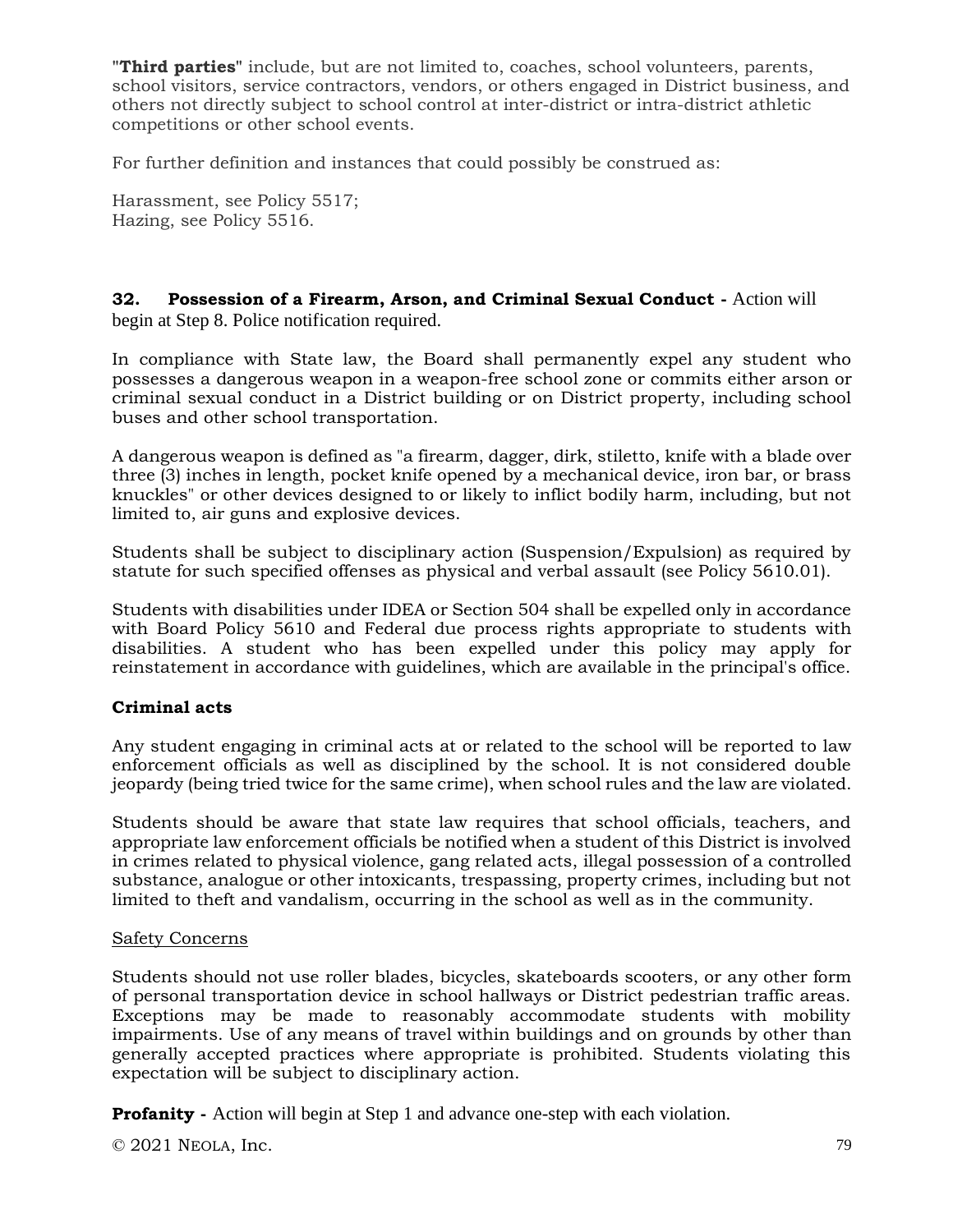Any behavior or language, which in the judgement of the staff or administration, is considered to be obscene, disrespectful, vulgar, profane and/or violates community held standards of good taste will be subject to disciplinary action.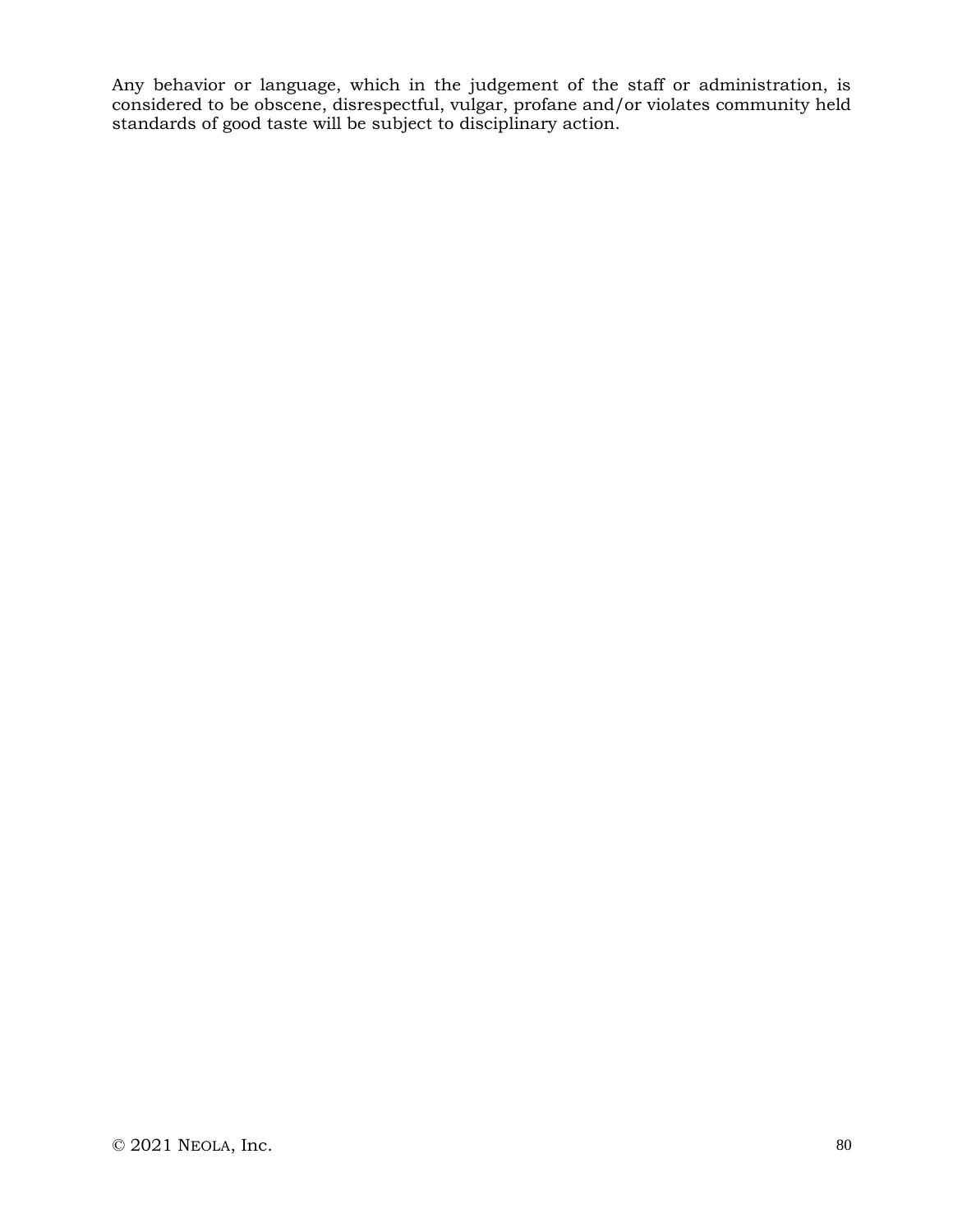#### **DISCIPLINE**

It is important to remember that the school's rules apply going to and from school, at school, on school property, at school-sponsored events, and on school transportation. In some cases, a student can be suspended from school transportation for infractions of school bus rules.

Ultimately, it is the principal's responsibility to keep things orderly. In all cases, the School shall attempt to make discipline prompt and equitable and to have the punishment match the severity of the incident.

Two types of discipline are possible, informal, and formal.

### **Informal Discipline**

Informal discipline takes place within the school. It includes:

- writing assignments;
- change of seating or location;
- lunch-time after-school detention;
- in-school restriction:

#### Detentions

A student may be detained after school or asked to come to school early by a teacher, after giving the student and his/her parents one (1) day's notice. The student or his/her parents are responsible for transportation.

#### In-School Discipline

A student missing any portion of his/her assigned time in in-school suspension may be given an additional (2) hour period. Failure to timely serve in-school suspension assignment(s) may lead to advanced levels of discipline such as out of school suspensions. Any such suspension shall be in accordance with District guidelines on suspension and expulsion.

The following rules shall apply to in-school suspensions:

- Students are required to have class assignments with them.
- Students are not to communicate with each other unless given special permission to do so.
- Students are to remain in their designated seats at all times unless permission is granted to do otherwise.
- Students shall not be allowed to put their heads down or sleep.
- No radios, phones, iPods, cards, magazines, or other recreational articles shall be allowed to be used in the room;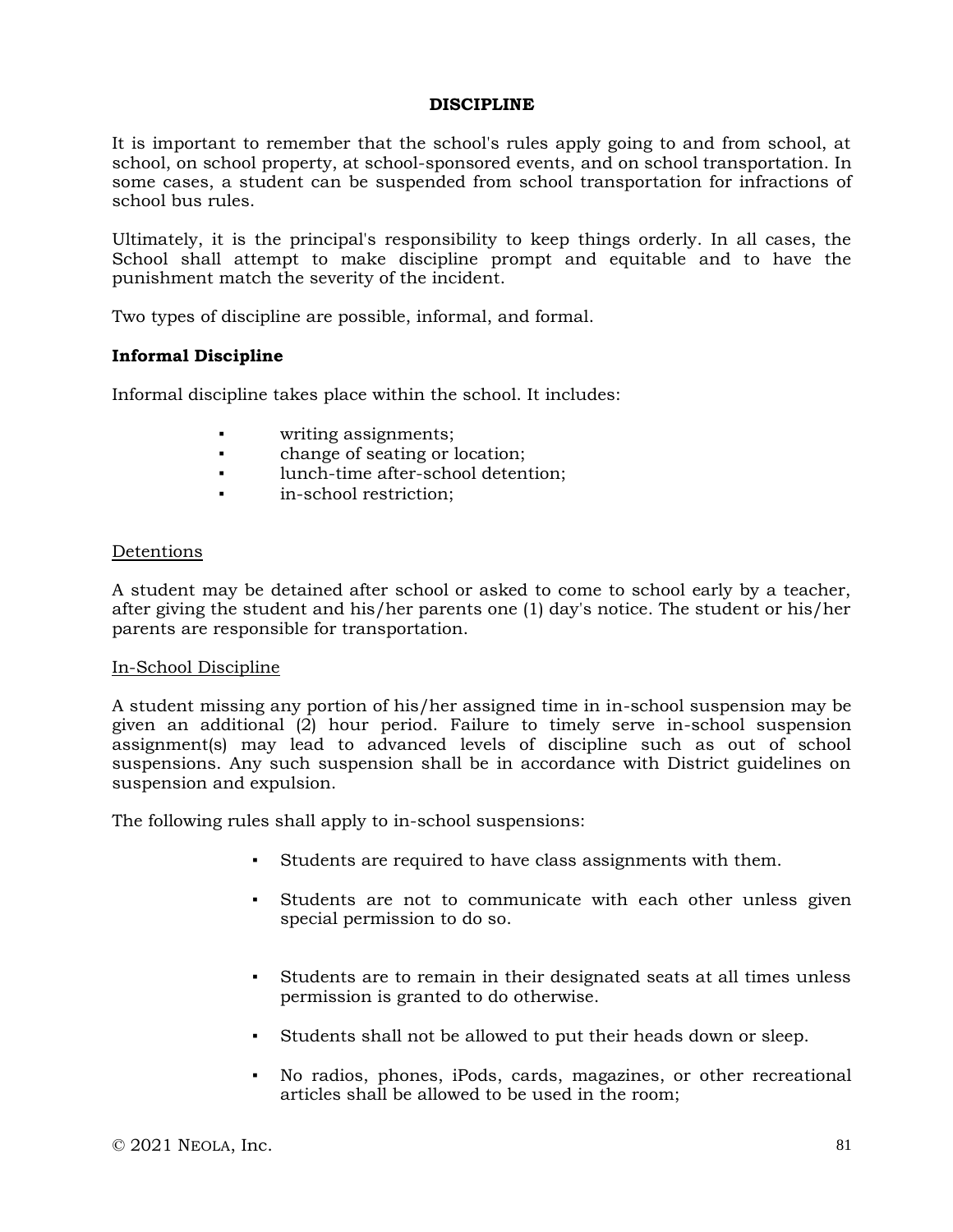▪ No food or beverages shall be consumed.

### **Formal Discipline**

Formal discipline removes the student from school. It includes emergency removal for up to seventy-two (72) hours, suspension for up to ten (10) school days, and expulsion from school. Suspensions and expulsions may carry over into the next school year. Removal for less than one (1) school day without the possibility of suspension or expulsion may not be appealed. Suspension and expulsion can be appealed.

Students being considered for suspension or expulsion are entitled to an informal hearing with the building administrator, prior to removal, at which time the student will be notified of the charges against him/her and given an opportunity to make a defense.

If a student is suspended, the parents may appeal the suspension, in writing, to the principal and a formal appeal hearing will be held.

> Suspension from co-curricular and extra-curricular activities may not be appealed.

When a student is being considered for expulsion, a formal hearing is scheduled with the Board of Education and the parents will be given written notice of the hearing and will be expected to attend. The superintendent then takes testimony and determines if a recommendation to expel is to be made to the Board of Education. This decision may also be appealed. In the case of expulsion, the student remains out of school during the appeal period. Work missed during an expulsion cannot be made up and usually results in a loss of credit.

Students involved in co-curricular and extra-curricular activities such as band and athletics can lose their eligibility for violation of the School rules.

If a student commits a crime while at school or a school-related event, s/he may be subject to school disciplinary action as well as to action by the community's legal system. These are separate jurisdictions and do not constitute double jeopardy (being tried twice for the same crime)

#### **Discipline of Students with Disabilities**

Students with disabilities are entitled to the rights and procedures afforded by the Individuals with Disabilities Education Act (I.D.E.A.) and the Americans with Disabilities Act (A.D.A.), or Section 504 of the Rehabilitation Act of 1973.

#### **DUE PROCESS RIGHTS**

Before a student may be suspended or expelled from school, there are specific procedures that must be followed.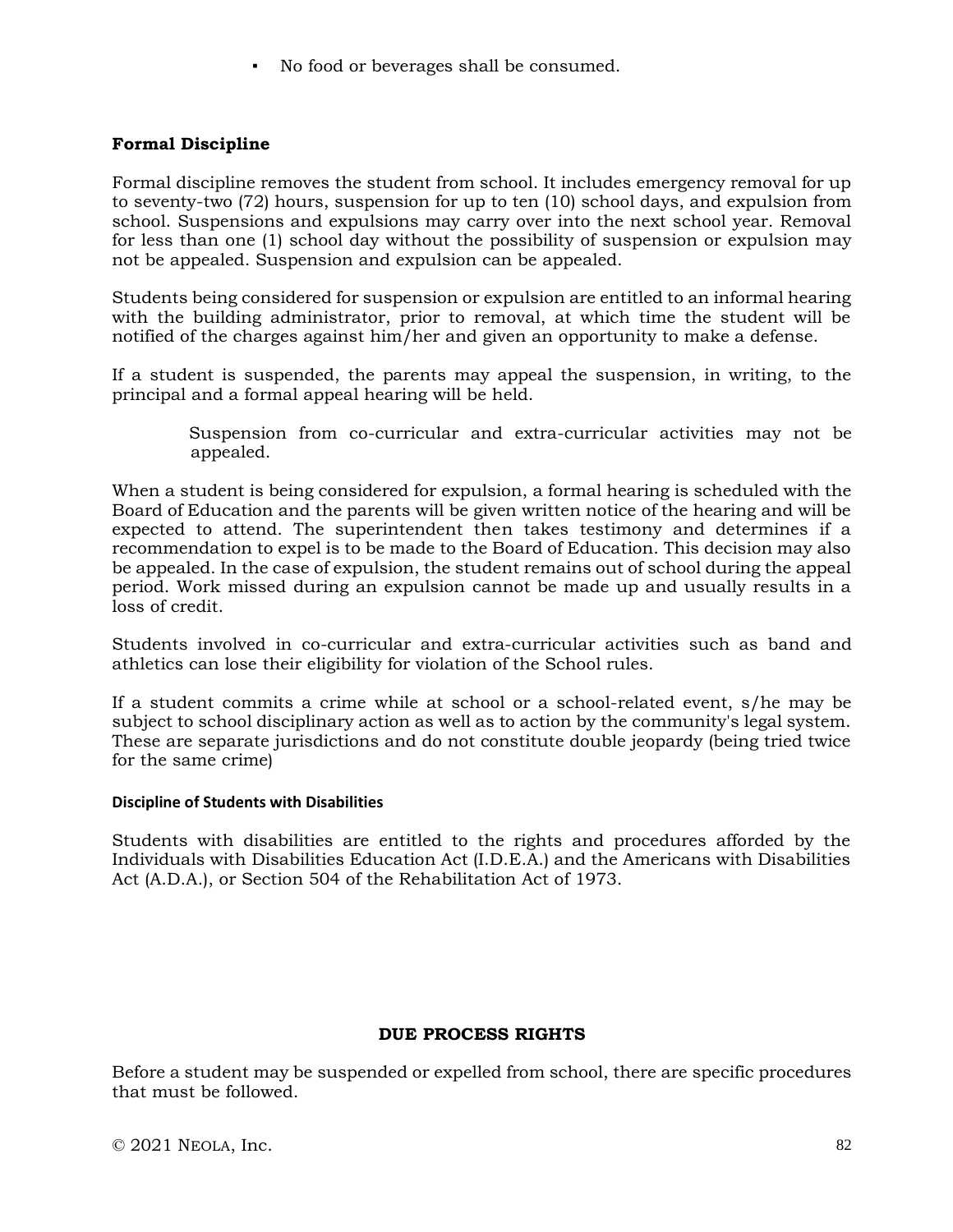### **Suspension from School**

When a student is being considered for a suspension of ten (10) days or less, the administrator in charge will notify the student of the charges. The student will then be given an opportunity to explain his/her side and the administrator will then provide the student the evidence supporting the charges. After that informal hearing, the principal will make a decision whether or not to suspend. If a student is suspended, s/he and his/her parents will be notified, in writing within one (1) day, of the reason for and the length of the suspension. The suspension may be appealed, within two (2) school days after receipt of the suspension notice, to the principal or assistant principal (another administrator). The request for an appeal must be in writing. Suspension from cocurricular and extra-curricular activities may not be appealed.

During the appeal process,

the student is allowed to remain in school unless safety is a factor. If that is the case, the student shall be immediately removed under the Emergency Removal Procedure.

The appeal shall be conducted in a private meeting and the student may be represented. Sworn, recorded testimony shall be given. If the appeal is heard by the Board of Education, the hearing is governed by the Open Meetings Act. Under the Open Meetings Act, the hearing must be public unless the parents request that the meeting be conducted in a closed session.

When a student is suspended, s/he may make-up work missed while on suspension.

Any learning that cannot be made up such as labs, field trips, skill-practices, or any learning that the student chooses not to make-up may be reflected in the grades earned.

A student being considered for suspension of more than ten (10) days will be given due process as described in the expulsion section below.

## **Long-term suspension or expulsion from school**

When a student is being considered for long-term suspension (more than ten (10) days) or expulsion, the student will receive a formal letter of notification addressed to the parents which will contain:

- \* the charge and related evidence;<br>\* the time and place of the Board r
- \* the time and place of the Board meeting;<br>\* the length of the recommended suspension
- the length of the recommended suspension or a recommendation for expulsion;
- \* a brief description of the hearing procedure;
- \* a statement that the student may bring parents, guardians, and counsel;
- a statement that the student and/or parent may bring a translator or request a transfer for hearing impaired students or parents;
- \* a statement that the student may give testimony, present evidence, and provide a defense;
- \* a statement that the student may request attendance of school personnel who were party to the action or accused the student of the infraction;
- \* the ability of the student and/or parent to request, potentially at their own cost, a transcript of the hearing, if Board/hearing officer approved.

Students being considered for long-term suspension or expulsion may or may not be immediately removed from school. A formal hearing is scheduled with the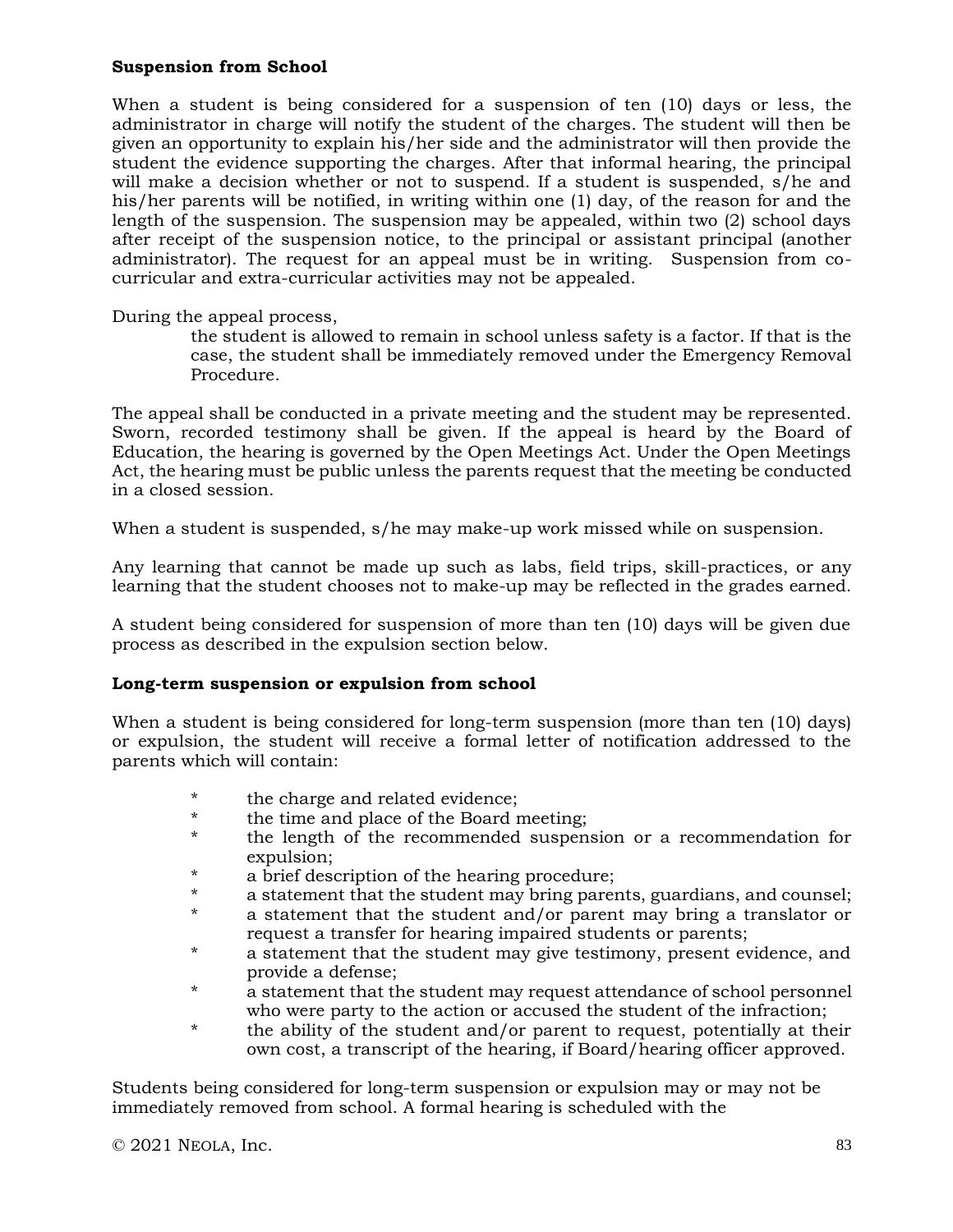superintendent during which the student may be represented by his/her parents, legal counsel, and/or by a person of his/her choice.

Within five days (as in AG 5610) after notification of long-term suspension or expulsion, the long-term suspension or expulsion may be appealed, in writing, to the superintendent. The appeal will also be formal in nature with sworn testimony before official(s) designated by the Board of Education. The appeal will be heard in an open session unless the student or the student's parent or guardian requests a closed session. Again, the right to representation is available. All opportunity to earn grades or credit ends when a student is expelled.

**Iron Mountain Public Schools** makes a sincere effort to have disciplinary actions take place that will allow the student to remain in school. If a disciplinary action does not result in removal from school, it is not appealable. Should a student or parent have questions regarding the propriety of an in-school disciplinary action, they should contact the school principal.

### **Discipline of Students with Disabilities**

Students with disabilities are entitled to the rights and procedures afforded by the Individuals with Disabilities Education Act (I.D.E.A.) and the Americans with Disabilities Act (A.D.A.).

### **SEARCH AND SEIZURE**

Search of a student and his/her possessions, including vehicles, may be conducted at any time the student is under the jurisdiction of the Board of Education, if there is a reasonable suspicion that the student is in violation of law or school rules. A search may also be conducted to protect the health and safety of others. All searches may be conducted with or without a student's consent.

Students are provided lockers, desks, and other equipment in which to store materials. It should be clearly understood that this equipment is the property of the school and may be searched at any time if there is reasonable suspicion that a student has violated the law or school rules. Locks are to prevent theft, not to prevent searches. If student lockers require student-provided locks, each student must provide the lock's combination or key to the principal.

Anything that is found in the course of a search that may be evidence of a violation of school rules or the law may be taken and held or turned over to the police. The school reserves the right not to return items which have been confiscated. In the course of any search, students' privacy rights will be respected regarding any items that are not illegal or against school policy.

All computers located in classrooms, labs and offices of the District are the District's property and are to be used by students, where appropriate, solely for educational purposes. The District retains the right to access and review all electronic, computer files, databases, and any other electronic transmissions contained in or used in conjunction with the District's computer system, and electronic mail. Students should have no expectation that any information contained on such systems is confidential or private.

Review of such information may be done by the District with or without the student's knowledge or permission. The use of passwords does not guarantee confidentiality, and the District retains the right to access information in spite of a password. All passwords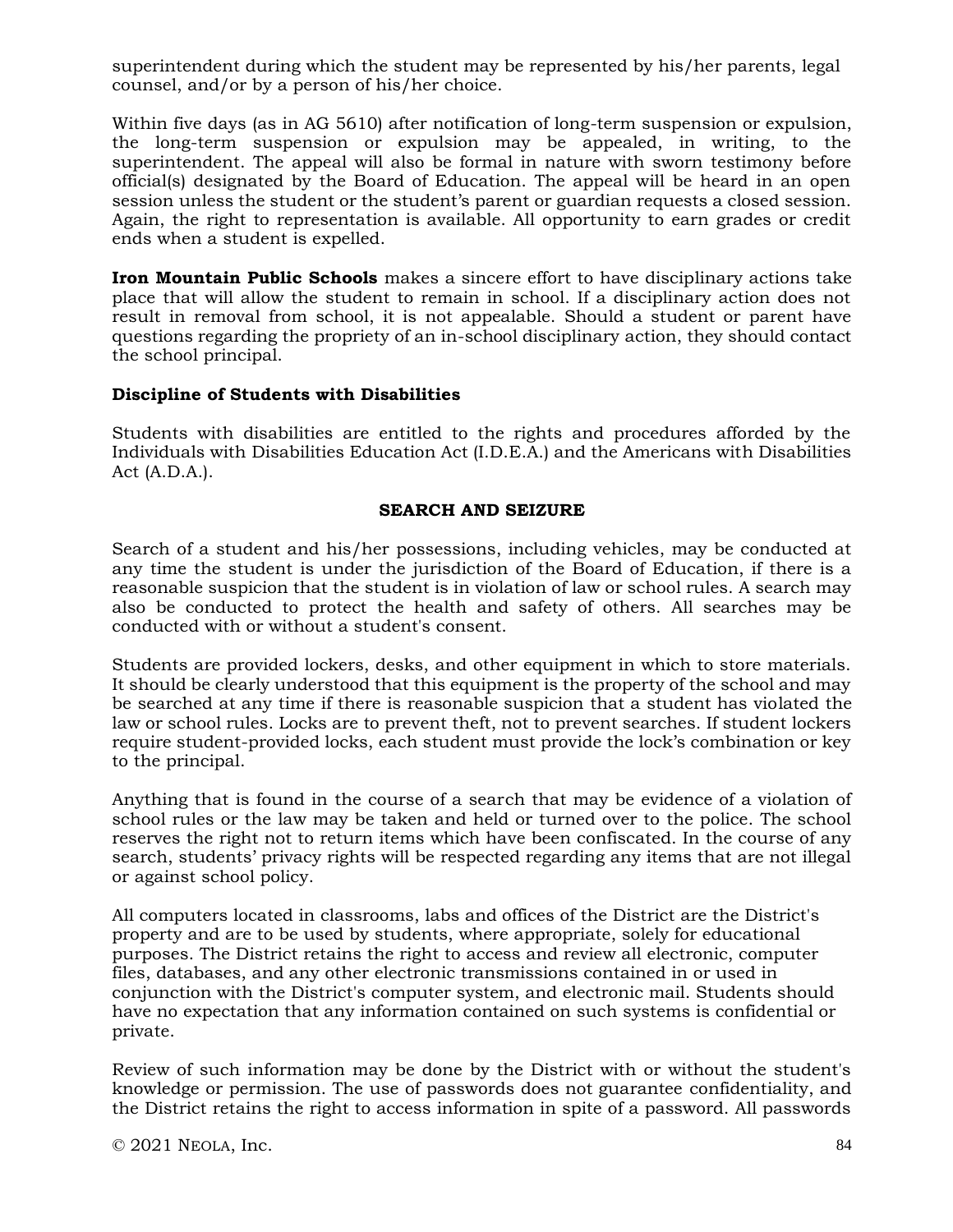or security codes must be registered with the instructor. A student's refusal to permit such access may be grounds for disciplinary action.

# **STUDENT RIGHTS OF EXPRESSION**

The School recognizes the right of students to express themselves. With the right of expression comes the responsibility to do it appropriately. Students may distribute or display, at appropriate times, nonsponsored, noncommercial written material and petitions; buttons, badges, or other insignia; clothing, insignia, and banners; and audio and video materials. All items must meet the following school guidelines:

- A. A material cannot be displayed if it:
	- 1. is obscene to minors, libelous, indecent and pervasively or vulgar,
	- 2. advertises any product or service not permitted to minors by law,
	- 3. intends to be insulting or harassing,
	- 4. intends to incite fighting or presents a likelihood of disrupting school or a school event.
	- 5. Presents a clear and present likelihood that, either because of its content or manner of distribution or display, it causes or is likely to cause a material and substantial disruption of school or school activities, a violation of school regulations, or the commission of an unlawful act.
- B. Materials may not be displayed or distributed during class periods, or during passing times between classes. Permission may be granted for display or distribution during lunch periods and after school in designated locations, as long as exits are not blocked and there is proper access and egress to the building.

Students who are unsure whether or not materials they wish to display meet school guidelines may present them to school administration twenty-four (24) hours prior to display.

## **STUDENT CONCERNS, SUGGESTIONS, AND GRIEVANCES**

The school is here for the benefit of the students. The staff is here to assist each student in becoming a responsible adult. If a student has suggestions that could improve the school, s/he should feel free to offer them. Written suggestions may be presented directly to the principal or to the student government.

When concerns or grievances arise, the best way to resolve the issue is through communication. No student will be harassed by any staff member or need fear reprisal for the proper expression of a legitimate concern. Any suggestions, concerns, and grievances may be directed to the principal or to the student government.

A student may have the right to a hearing if the student believes s/he has been improperly denied participation in a school activity or has been subjected to an illegal rule or standard. A student may not petition to have a change in grade.

#### **SECTION V - TRANSPORTATION**

#### **BUS TRANSPORTATION TO SCHOOL**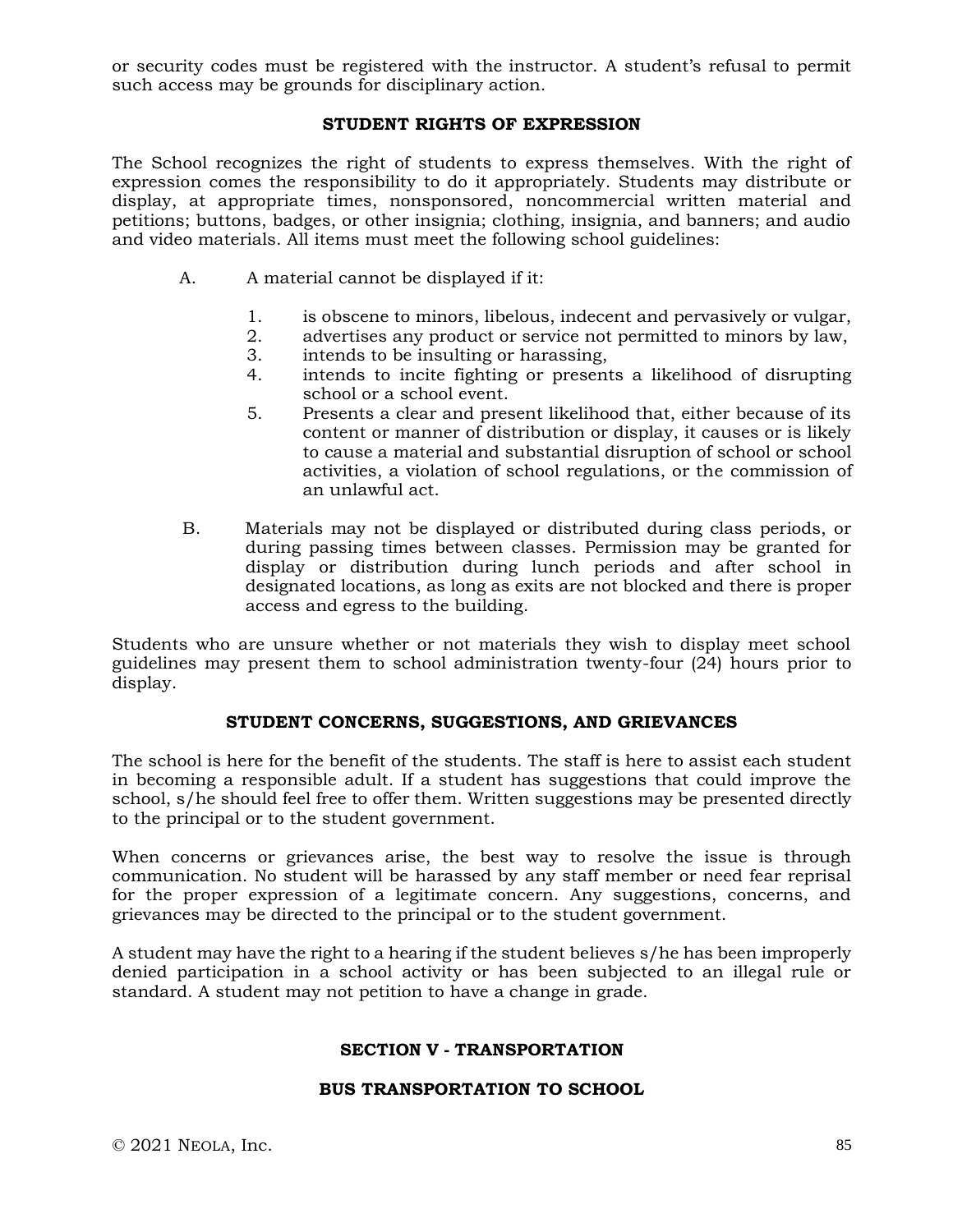The school provides transportation for all students who live farther than 2 miles from school. The transportation schedule and routes are available by contacting the transportation department at (906) 779-2610.

Students may only ride assigned school buses and must board and depart from the bus at assigned bus stops. Students will not be permitted to ride unassigned buses for any reason other than an emergency, except as approved by the principal.

The building principal may approve a change in a student's regular assigned bus stop to address a special need, upon the principal's approval of a note from parent stating the reason for the request and the duration of the requested change.

#### **BUS CONDUCT**

Students who are riding to and from school on transportation provided by the school are required to follow all basic safety rules. This applies to school-owned buses as well as any contracted transportation.

The driver may assign seating or direct students in any reasonable manner to maintain that transportation safety.

Students must comply with the following basic safety rules:

Previous to loading (on the road and at school)

Each student shall:

( ) be on time at the designated loading zone, 10 minutes prior to scheduled stop;

> ( ) stay off the road at all times while walking to and waiting for the school transportation;

( ) line up single file off the roadway to enter;

( ) wait until the school transportation is completely stopped before moving forward to enter;

( ) refrain from crossing a highway until the driver signals it is safe to cross;

( ) go immediately to a seat and be seated.

It is the parents' responsibility to inform the bus driver when their child will not be aboard school transportation. The bus will not wait. Drivers will not wait for students who are not at their designated stops on time.

#### During the trip

Each student shall:

- ( ) remain seated while the school transportation is in motion;
- ( ) keep head, hands, arms, and legs inside the school vehicle at all times;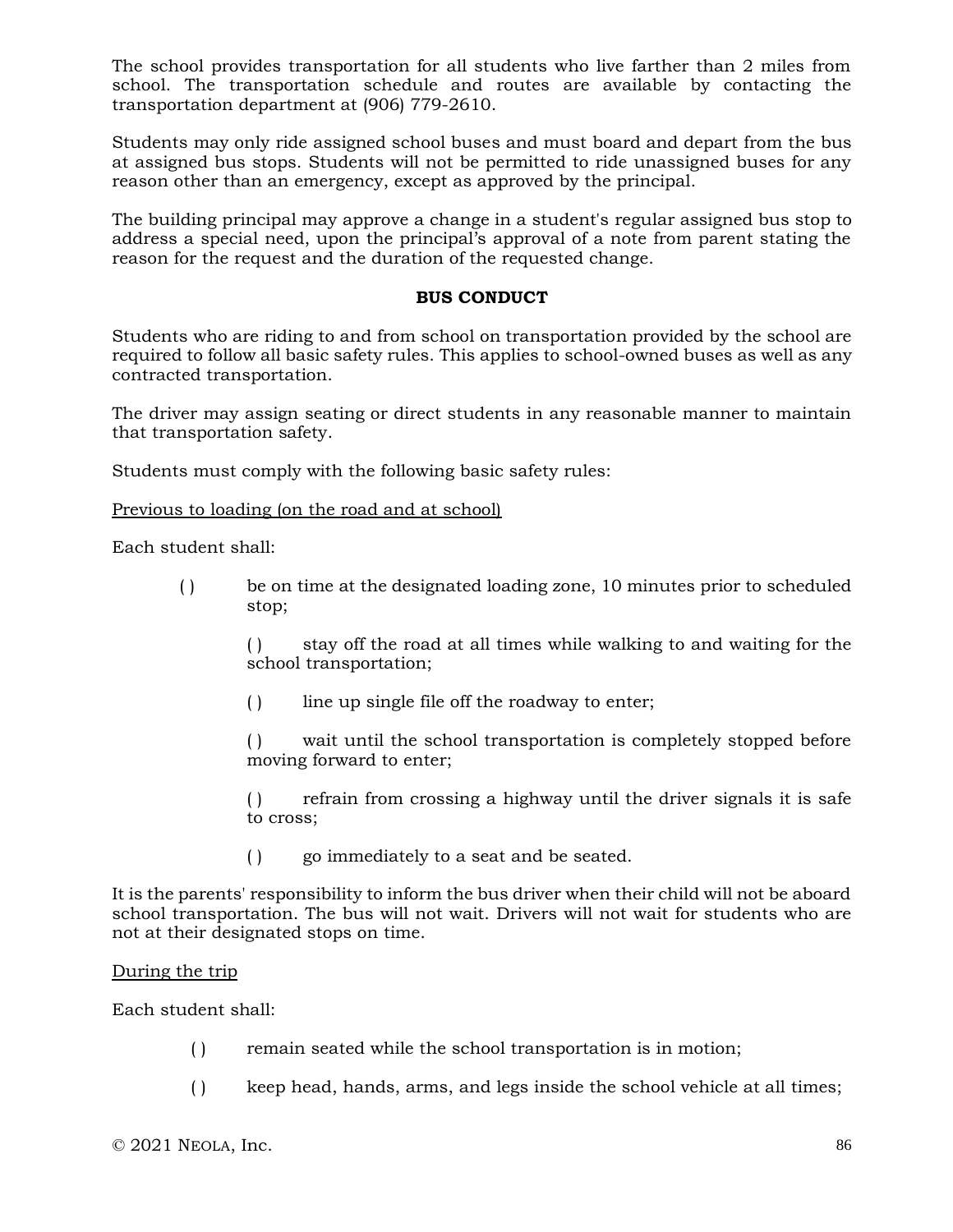- () not litter in the school vehicle or throw anything from the vehicle;
- ( ) keep books, packages, coats, and all other objects out of the aisle;
- ( ) be courteous to the driver and to other riders;
- ( ) not eat or play games, cards, etc.;
- ( ) not tamper with the school vehicle or any of its equipment.

# Leaving the bus

Each student shall:

- ( ) remain seated until the vehicle has stopped;
- ( ) cross the road, when necessary, at least ten (10) feet in front of the vehicle, but only after the driver signals that it is safe;
- ( ) be alert to a possible danger signal from the driver.

The driver will not discharge students at places other than their regular stop at home or at school unless s/he has proper authorization from school officials.

# **VIDEOTAPES ON SCHOOL BUSES**

The Board of Education has installed video cameras on school certain buses to monitor student behavior. Actual videotaping of the students on any particular bus will be done on a random-selection basis.

If a student misbehaves on a bus and his/her actions are recorded on a videotape, the tape will be submitted to the principal and may be used as evidence of the misbehavior. Since these tapes are considered part of a student's record, they can be viewed only in accordance with Federal law.

# **PENALTIES FOR INFRACTIONS**

A student who misbehaves on the bus shall be disciplined in accordance with the Student Discipline Code and may lose the privilege of riding on the bus.

## **SELF-TRANSPORTATION TO SCHOOL**

Parking on school property is a privilege which can be revoked at any time. Students who are provided the opportunity to ride school transportation are encouraged to do so. Students and their parents assume full responsibility for any transportation to and from school not officially provided by the school.

Failure to comply with these rules will result in loss of privileges and/or disciplinary actions for the student.

© 2021 NEOLA, Inc. 87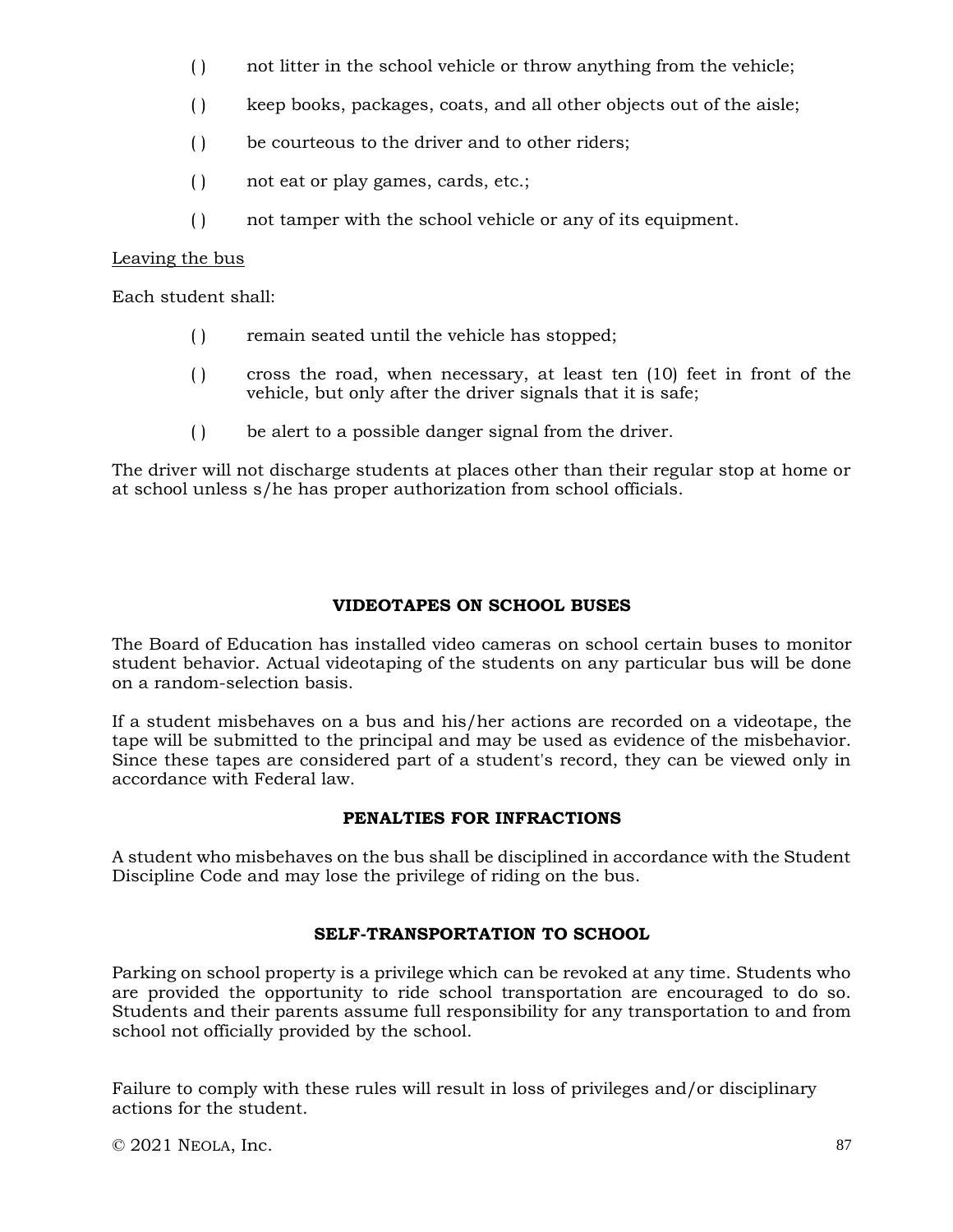- [ ] When the school provides transportation, students shall not drive to schoolsponsored activities.
	- ( ) unless written permission is granted by their parents and approved by the principal.
	- ( ) Approved student drivers may not transport other students to a school sponsored activity without written permission from the parents of passenger students and approval by the principal.

**NOTE: Be advised that the following forms must be available in the School Office as they are referenced in the Student/Parent Handbook.**

- **▪ Title VI, IX, 504 Grievance Form 2260 F2**
- **▪ Notice of Nondiscrimination and Grievance Procedures for Title II, Title VI, Title VII, Title IX, Section 504 and ADA Form 2260 F8**
- **▪ Memorandum to Parents Regarding School Board Policy on Drug-Free Schools Form 5530 F2**
- **▪ Notification to Parents Regarding Student Records Form 8330 F9**
- **▪ Notification to Parents on Blood-Borne Pathogens Form 8453.01 F5**
- **▪ Parent/Student Acknowledgement of Student Handbook Form 5500 F1**
- **▪ Authorization for Prescribed Medication or Treatment Form 5330 F1**
- **▪ Authorization for Nonprescribed Medication or Treatment (Secondary Version) Form 5330 F1a**
- **▪ Authorization for Nonprescribed Medication or Treatment (Elementary Version) Form 5330 F1b**

 $\degree$  2021 NEOLA, Inc. 88